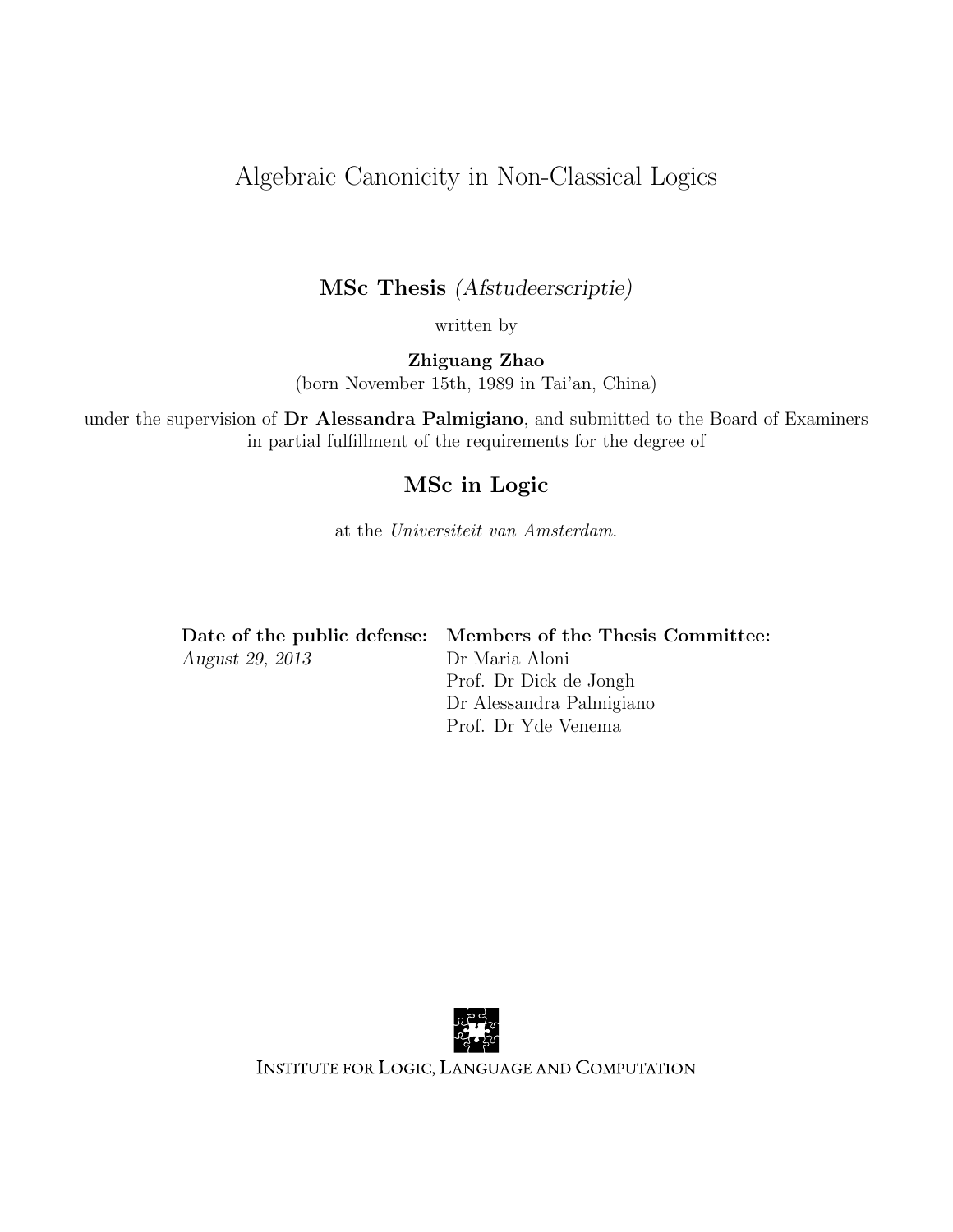#### Abstract

This thesis is a study of the notion of canonicity (as is understood e.g. in modal logic) from an algebraic viewpoint. The main conceptual contribution of this thesis is a better understanding of the connection between the Jónsson-style canonicity proof and the canonicity-via-correspondence. The main results of this thesis include an ALBA-aided Jónsson-style canonicity proof for inductive inequalities in distributive modal logic and a Jónsson-style canonicity proof for a certain fragment of the distributive modal  $\mu$ -calculus.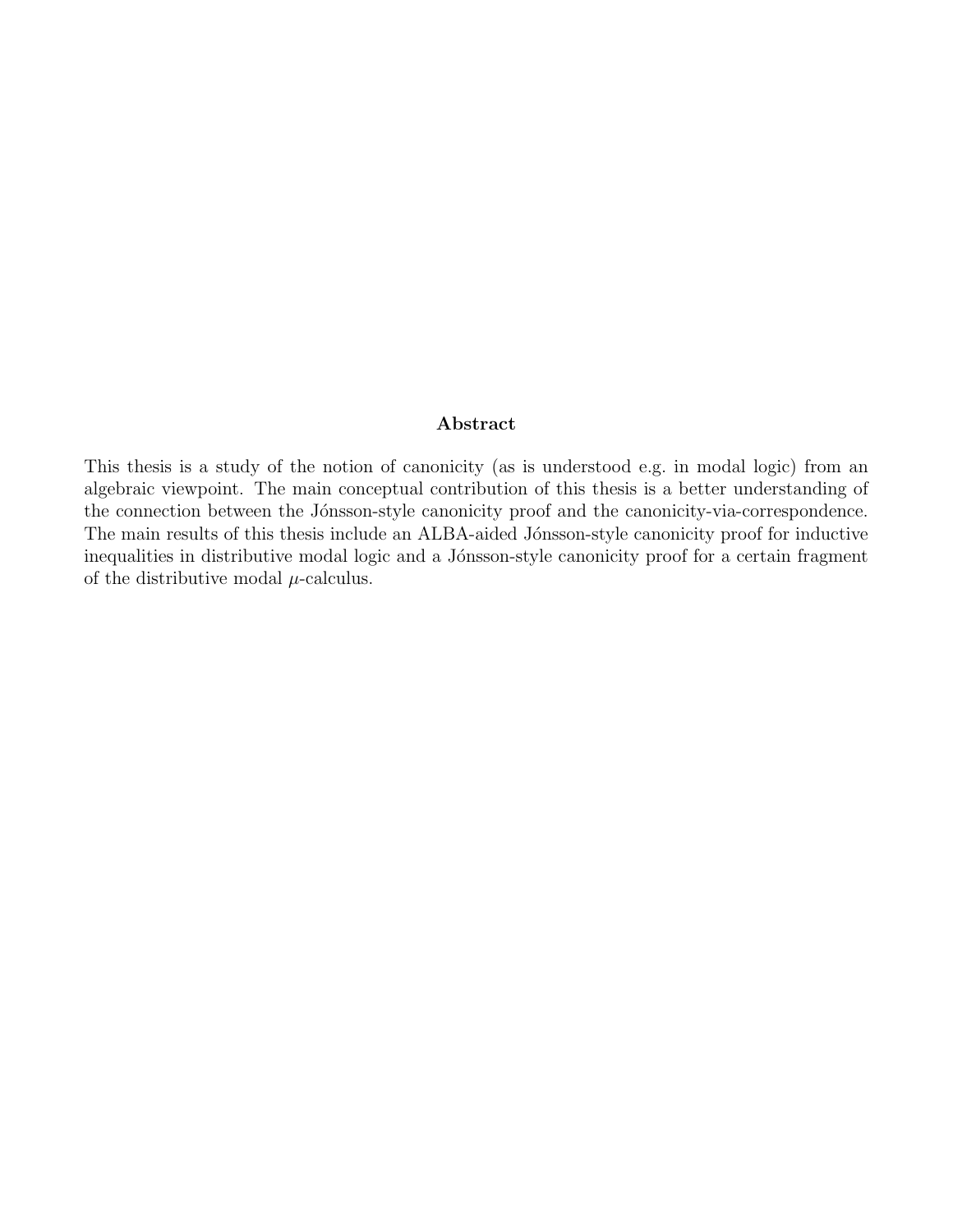# **Contents**

| $\mathbf{1}$                                 | 3<br>Introduction |                                                                                         |                |  |  |
|----------------------------------------------|-------------------|-----------------------------------------------------------------------------------------|----------------|--|--|
|                                              | 1.1               |                                                                                         | 3              |  |  |
|                                              | 1.2               |                                                                                         | $\overline{4}$ |  |  |
|                                              | 1.3               |                                                                                         | $5\,$          |  |  |
|                                              | 1.4               |                                                                                         | $\,6\,$        |  |  |
|                                              | 1.5               |                                                                                         | $\overline{7}$ |  |  |
| $\mathbf{2}$                                 |                   | Preliminaries<br>9                                                                      |                |  |  |
|                                              | 2.1               |                                                                                         | 9              |  |  |
|                                              | 2.2               |                                                                                         | 10             |  |  |
|                                              | 2.3               |                                                                                         | 11             |  |  |
|                                              |                   | 2.3.1                                                                                   | 12             |  |  |
|                                              |                   | 2.3.2                                                                                   | 12             |  |  |
|                                              |                   | 2.3.3                                                                                   | 13             |  |  |
|                                              | 2.4               |                                                                                         | 14             |  |  |
|                                              | 2.5               |                                                                                         | 17             |  |  |
|                                              | 2.6               |                                                                                         | 17             |  |  |
|                                              |                   | 2.6.1                                                                                   | 18             |  |  |
|                                              |                   | 2.6.2                                                                                   | 18             |  |  |
|                                              | 2.7               |                                                                                         | 20             |  |  |
| 3                                            |                   | Jónsson-Style Canonicity                                                                | 23             |  |  |
|                                              | 3.1               |                                                                                         | 23             |  |  |
|                                              |                   | Minimal Collapse Algorithm, n-Trick, and Ackermann Lemma<br>3.1.1                       | 24             |  |  |
|                                              |                   | 3.1.2                                                                                   | 26             |  |  |
|                                              |                   | 3.1.3                                                                                   | 27             |  |  |
|                                              | 3.2               | Why the <b>n</b> -Trick alone Fails on Inductive Inequalities, and Ideas for a Solution | 29             |  |  |
| 4                                            |                   | Algebraic Ackermann Lemmas                                                              | 31             |  |  |
| <b>ALBA-Style Canonicity</b><br>$\mathbf{5}$ |                   |                                                                                         | 39             |  |  |
|                                              | 5.1               |                                                                                         | 39             |  |  |
|                                              | 5.2               |                                                                                         | 43             |  |  |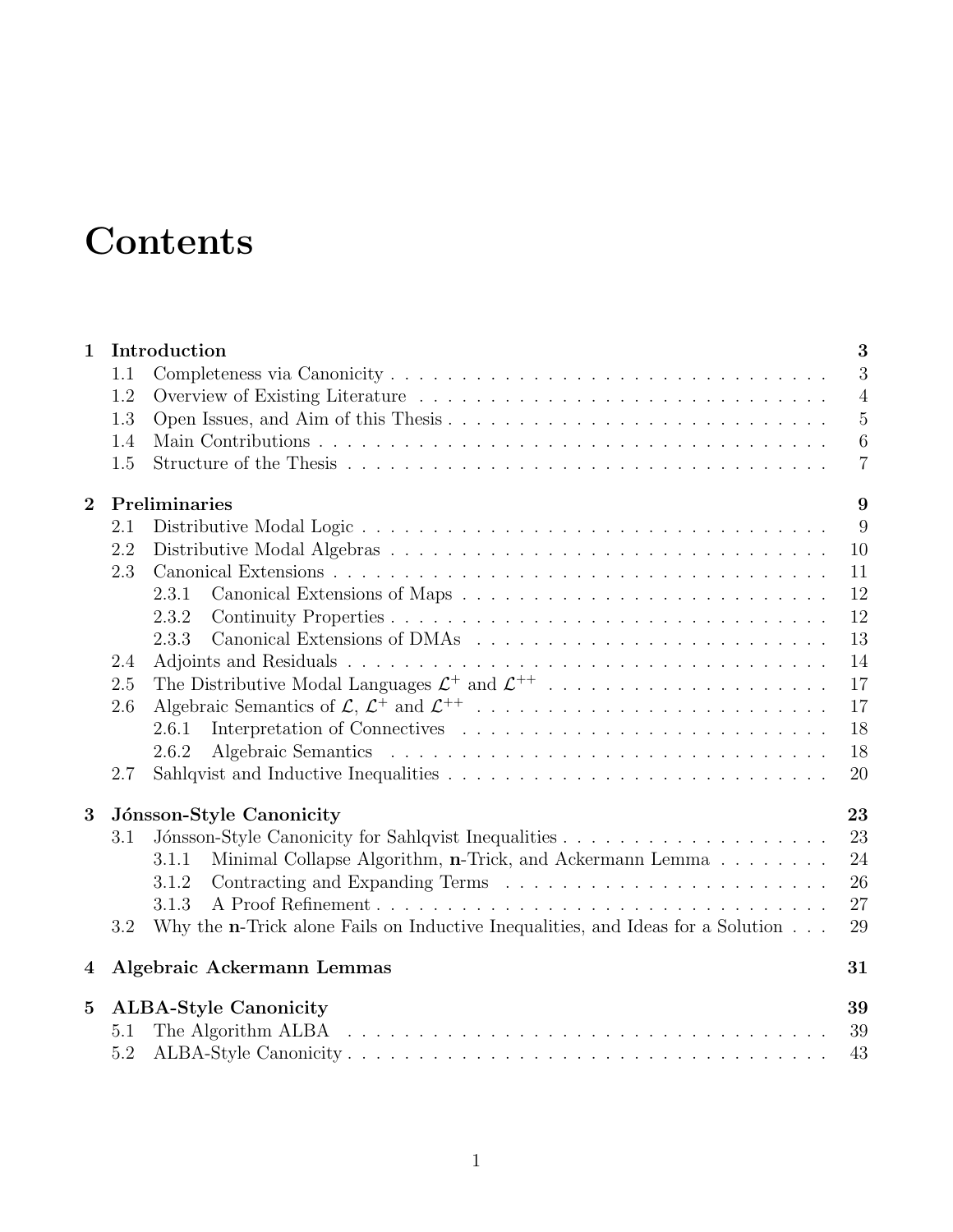| 6              |     | <b>Generalized Canonical Extensions for Maps</b>                                                             |        |
|----------------|-----|--------------------------------------------------------------------------------------------------------------|--------|
|                | 6.1 |                                                                                                              | 46     |
|                | 6.2 |                                                                                                              | 49     |
|                | 6.3 |                                                                                                              | 51     |
|                |     | 6.3.1                                                                                                        | 51     |
|                |     | 6.3.2                                                                                                        | $52\,$ |
|                |     | 6.3.3                                                                                                        | 53     |
| $\overline{7}$ |     | ALBA-Aided Jónsson-Style Canonicity                                                                          | 54     |
|                | 7.1 |                                                                                                              | 54     |
|                |     | Generalized Canonical Extensions for Term Functions in $\mathcal{L}^{++}$<br>7.1.1                           | 54     |
|                |     | $\sigma$ - and $\pi$ -Stability of Connectives in the Expanded Signature<br>7.1.2                            | $56\,$ |
|                |     | Generalized $\sigma$ -Contracting and $\pi$ -Expanding Terms in $\mathcal{L}^{++}$<br>7.1.3                  | 58     |
|                |     | Generalized $\sigma$ -Expanding and $\pi$ -Contracting Terms in $\mathcal{L}^{++}$<br>7.1.4                  | 59     |
|                | 7.2 | ALBA-Aided Jónsson-Style Canonicity for ALBA Inequalities                                                    | 62     |
|                | 7.3 | 65                                                                                                           |        |
|                |     | 7.3.1                                                                                                        | 65     |
|                |     | The Sahlqvist Part and the Minimal Valuation Part<br>7.3.2                                                   | 66     |
|                |     | 7.3.3<br>The <b>n</b> -Part and the Receiving Part $\ldots \ldots \ldots \ldots \ldots \ldots \ldots \ldots$ | 67     |
| 8              |     | Jónsson-Style Canonicity in Distributive Modal $\mu$ -Calculus                                               | 69     |
|                | 8.1 |                                                                                                              | 69     |
|                | 8.2 |                                                                                                              | 71     |
| 9              |     | <b>Conclusion and Future Work</b>                                                                            | 75     |
|                | 9.1 |                                                                                                              | 75     |
|                | 9.2 |                                                                                                              | 75     |
|                |     | Extending Algebraic Canonicity to $\mu$ -Inductive Fragment<br>9.2.1                                         | 75     |
|                |     | 9.2.2                                                                                                        | 76     |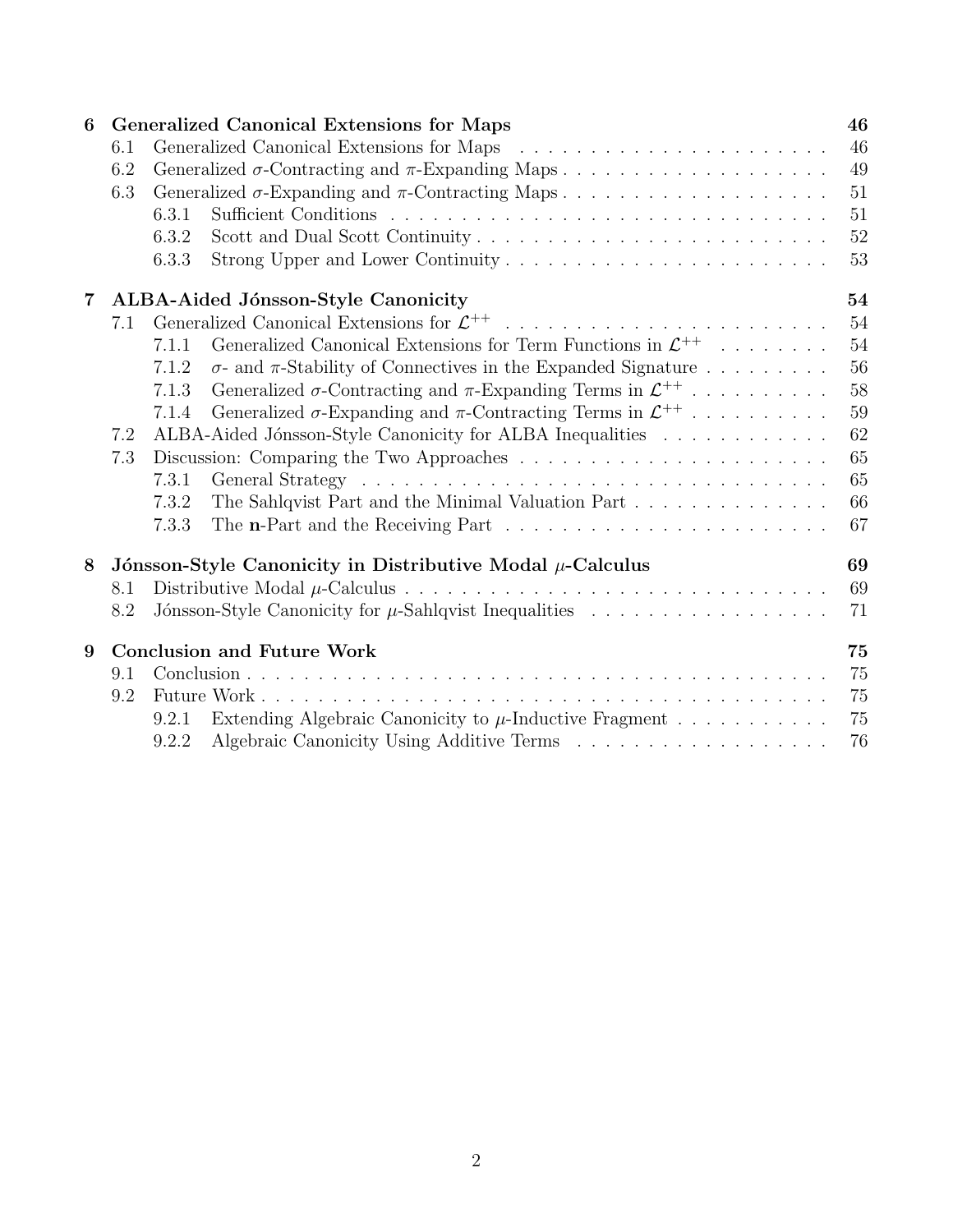## Chapter 1

## Introduction

Canonicity theory is a fruitful research area originating in modal logic, which is applied to the proof of completeness results. Its main research question can be roughly stated as follows: Under which syntactic restrictions, for a formula or an inequality  $\varphi$ , does the following preservation hold:

 $\mathbb{S} \vDash \varphi \Rightarrow \mathbb{S}^{\delta} \vDash \varphi$ 

where, on the algebraic side,  $\mathbb{S}$  is an algebra and  $\mathbb{S}^{\delta}$  is its canonical extension, and on the frame side, S is a frame with topological structure (e.g. a descriptive general frame), and  $\mathbb{S}^{\delta}$  is its underlying frame.

The relevance of canonicity theory is that, on the relational side, we can get completeness results for the normal modal logic  $\Lambda(\varphi)$  generated by  $\varphi$  with respect to the class of Kripke frames validating  $\varphi$ . Thanks to the duality between algebras and Kripke frames, this same question can be transferred to algebras and be studied in a purely algebraic and order-topological way.

Before moving on to the motivation of our thesis, let us briefly explain in the next section the link between completeness and canonicity.

## 1.1 Completeness via Canonicity

It is well known from general model theory that there is a Galois connection between (modal) logics, understood as deductively closed sets of modal formulas, and the classes of their modally defined frames. This Galois connection is defined by associating any deductively closed set of modal formulas  $\Lambda$  with the class  $Fr(\Lambda)$  of frames which validate every formula in  $\Lambda$ , and by associating any class K of Kripke frames with the deductively closed set  $Th(K)$  of modal formulas which are valid on every frame in K.

If a modal formula  $\varphi$  is canonical, then the normal modal logic  $\Lambda(\varphi)$  generated by  $\varphi$  is complete with respect to  $Fr(\Lambda(\varphi))$ . The definition of canonicity provides a uniform method to proving this completeness result, namely the canonical model construction. Indeed, the model-theoretic version of the definition of canonicity for  $\varphi$  means that the canonical frame associated with  $\Lambda(\varphi)$  belongs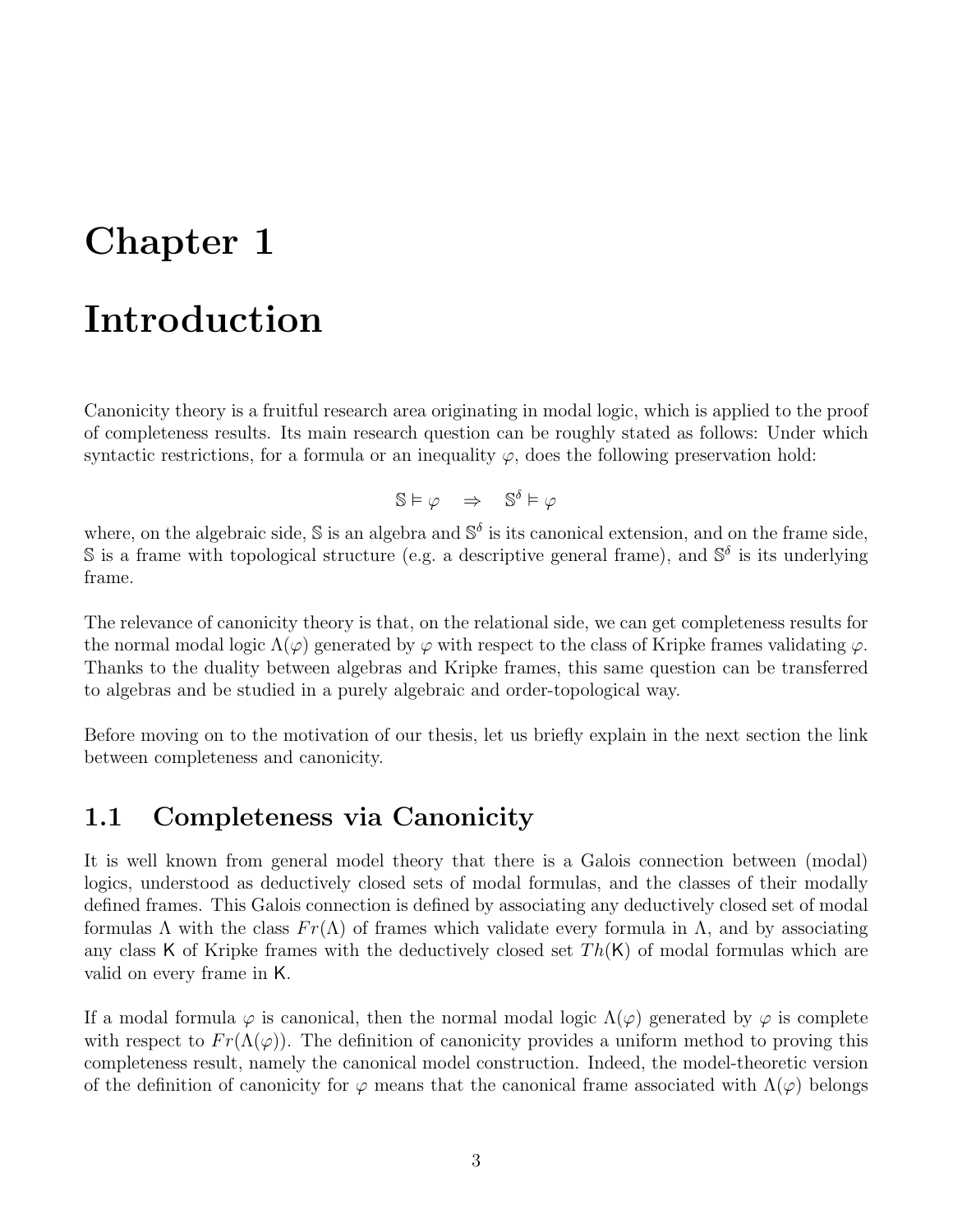to  $Fr(\Lambda(\varphi))$ .

From the perspective of duality theory, the canonical frame can be associated with two algebras: the first one is the Lindenbaum-Tarski algebra; indeed, the canonical frame is the ultrafilter frame of the Lindenbaum-Tarski algebra. The second one is the complex algebra associated with the canonical frame.

This 3-way relationship can be encoded in purely algebraic terms, and completely reconstructed in the algebraic setting, thanks to the notion of canonical extension. Indeed, the complex algebra of the canonical frame is the canonical extension of the Lindenbaum-Tarski algebra. Hence, given the fact that the validity of formulas/inequalities is preserved and reflected by the duality between a frame and its complex algebra, and given that, by its definition, the Lindenbaum-Tarski algebra of  $\Lambda(\varphi)$  validates exactly the formulas in  $\Lambda(\varphi)$ , the crucial step in the completeness proof mentioned above can be equivalently reformulated by the preservation condition displayed at the beginning. We refer the reader to [3] for further discussion on this.

## 1.2 Overview of Existing Literature

The canonicity results in the literature belong to two main approaches:

The *Jónsson-style* approach to canonicity (Jónsson [21], Ghilardi and Meloni [19], Gehrke, Nagahashi and Venema [17], Suzuki [24]) is purely algebraic, pursues canonicity independently from correspondence (we will come back to discussing correspondence below), and relies on canonical extensions and on the fact that the algebraic operations interpreting the logical connectives can be extended to operations on the canonical extension. The canonicity results are then obtained via a study of the order-theoretic properties of the compositions of these extended operations. The work in [19] and in [21] is mutually independent, while [17] builds on [21] and recognizes its similarity to [19]; the paper [24] builds on the work of [19] and works constructively. Chapter 3 will be dedicated to illustrating this methodology.

The canonicity-via-correspondence approach, initiated by van Benthem [25], Sambin and Vaccaro [23], and also developed by Goranko and Vakarelov [20], Conradie and Palmigiano [10] and Bezhanishvili and Hodkinson [2], is relational and also topological, is closely related to the well-known proof of canonicity via d-persistence (cf. Proposition 5.85 in [3]), and its crucial tools are Esakia lemma, intersection lemma and Ackermann lemma. The strategy of this approach can be illustrated by the following U-shaped argument:

$$
\begin{array}{ccc}\n\mathbb{G} \Vdash \varphi & & \mathbb{F} \Vdash \varphi \\
\updownarrow & & & \updownarrow \\
\mathbb{F} \Vdash_{\mathbb{G}} \varphi & & \updownarrow \\
\updownarrow & & & \updownarrow \\
\mathbb{F} \vDash_{\mathbb{G}} \mathrm{FO}(\varphi) & & \Leftrightarrow & \mathbb{F} \vDash \mathrm{FO}(\varphi).\n\end{array}
$$

In the diagram above,  $\mathbb{G} = (\mathbb{F}, \tau)$  is the descriptive general frame with  $\mathbb{F}$  as its underlying frame, and  $\tau$  is its additional topological structure. The U-shaped argument relies on the existence of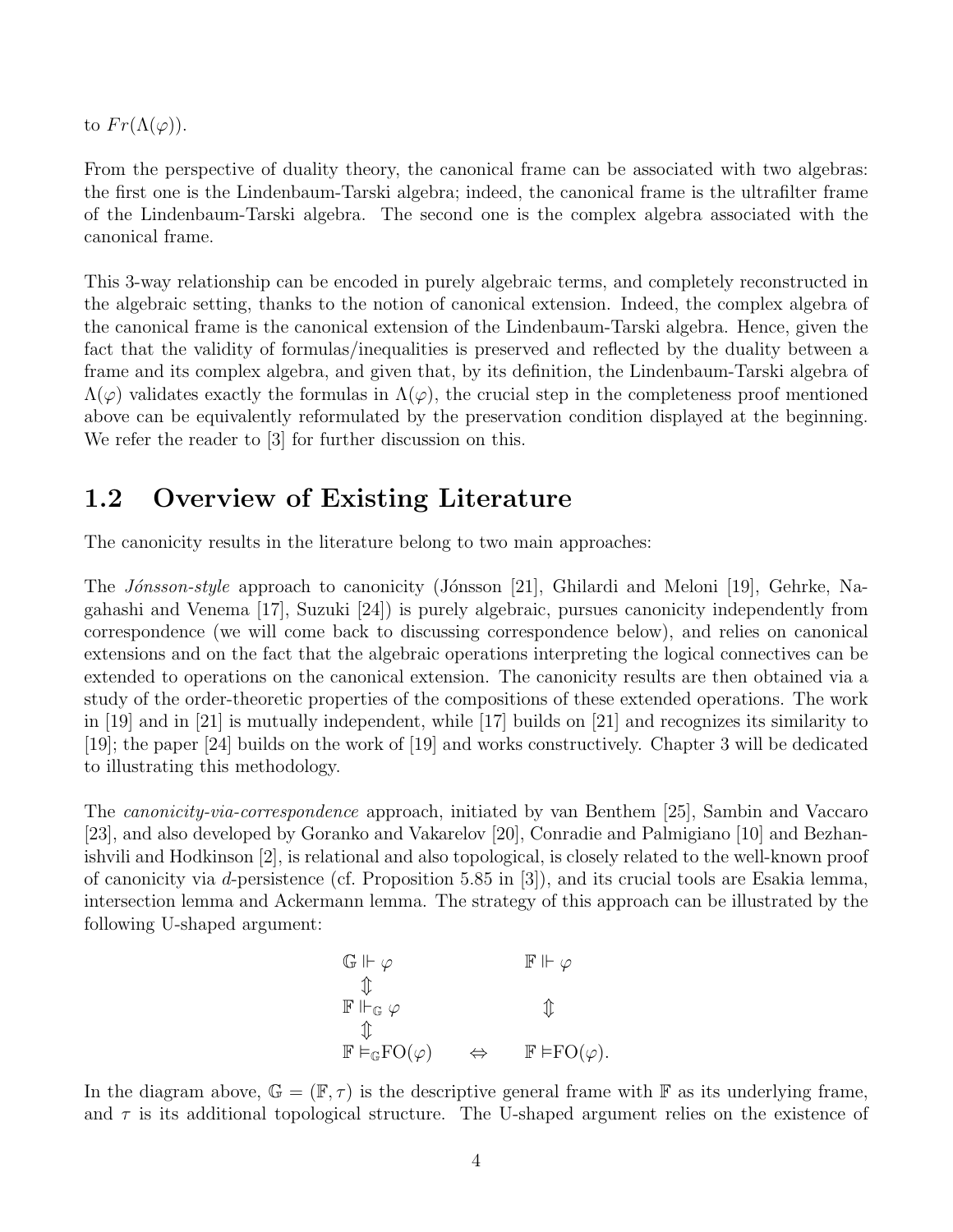a first-order sentence  $\mathrm{FO}(\varphi)$ , the *first-order correspondent* of  $\varphi$ , which holds of F as a first-order model iff  $\varphi$  is valid on  $\mathbb{F}$ , as shown in the right-hand side of the diagram. On the left-hand side, by definition,  $\varphi$  is valid on G iff  $\varphi$  is satisfied on F with respect to every admissible valuation (as the notation  $\vdash_{\mathbb{G}}$  intends to represent). The proof is finished if an analogous correspondence-type result holds restricted to admissible valuations, as represented by the vertical equivalence in the lower left-hand side of the diagram. Indeed, the bottom equivalence always holds, since the fact that  $FO(\varphi)$  holds does not depend on admissible valuations, or, in other words,  $FO(\varphi)$  cannot distinguish between F and G.

As outlined by the U-shaped argument, this second approach focuses mainly on correspondence, and its main contributions have been the design of algorithms, such as the Sahlqvist-van Benthem algorithm ([22], [25]), and more recently SQEMA [7], for computing the first-order correspondents of large classes of formulas. The core of the Sahlqvist-van Benthem algorithm is the well-known "minimal valuation argument" (see [3] and also [11] for a discussion).

The algorithm SQEMA is based on the recognition that the Ackermann lemma [1] encodes the so called "minimal valuation argument", see [6] for a discussion. Another interesting contribution of this line of research is the syntactic characterization of the class of the so called "inductive" [20] and "recursive" [8] formulas. Inductive formulas, in particular, extend Sahlqvist formulas in the sense that formulas in each class both have a first-order correspondent and are canonical. Intuitively, both the inductive formulas and the recursive formulas are classes of formulas where the minimal valuation argument, encoded in the form of the Ackermann lemma, is guaranteed to succeed.

Recent developments in this line of research involve modal  $\mu$ -calculus. In [29], Sahlqvist correspondence has been extended to modal  $\mu$ -formulas on a classical base. In particular, the class of modal  $\mu$ -formulas identified as Sahlqvist is rather large, as it includes even more than the inductive formulas, and fixed points are allowed on critical branches (see Definition 2.38). These results have been extended to the modal  $\mu$ -calculus on an intuitionistic base in [5]. In [2], some canonicity results for  $\mu$ -formulas with respect to clopen semantics in the classical case have been achieved for a fragment of  $\mu$ -formulas which is much more restricted than the class of formulas defined in [29]. In particular, fixed points are not allowed on critical branches.

In [10], the two lines of research come together. Indeed, the correspondence results can be achieved algebraically by the algorithm ALBA, which is the algebraic counterpart of SQEMA in the distributive case. In [9], a purely algebraic proof of canonicity in non-distributive setting is given, via a version of ALBA which is sound on non-distributive lattices. Also, the results in [5] are based on an adaptation of ALBA for the intuitionistic modal  $\mu$ -calculus.

## 1.3 Open Issues, and Aim of this Thesis

The state-of-the-art up to ALBA reflects a kind of division of labor between the two approaches: namely, algebras are used for studying canonicity independently from correspondence, and Kripke frames and general frames are used for canonicity-via-correspondence. The research yielding to ALBA made clear that correspondence, and hence canonicity-via-correspondence, can also be de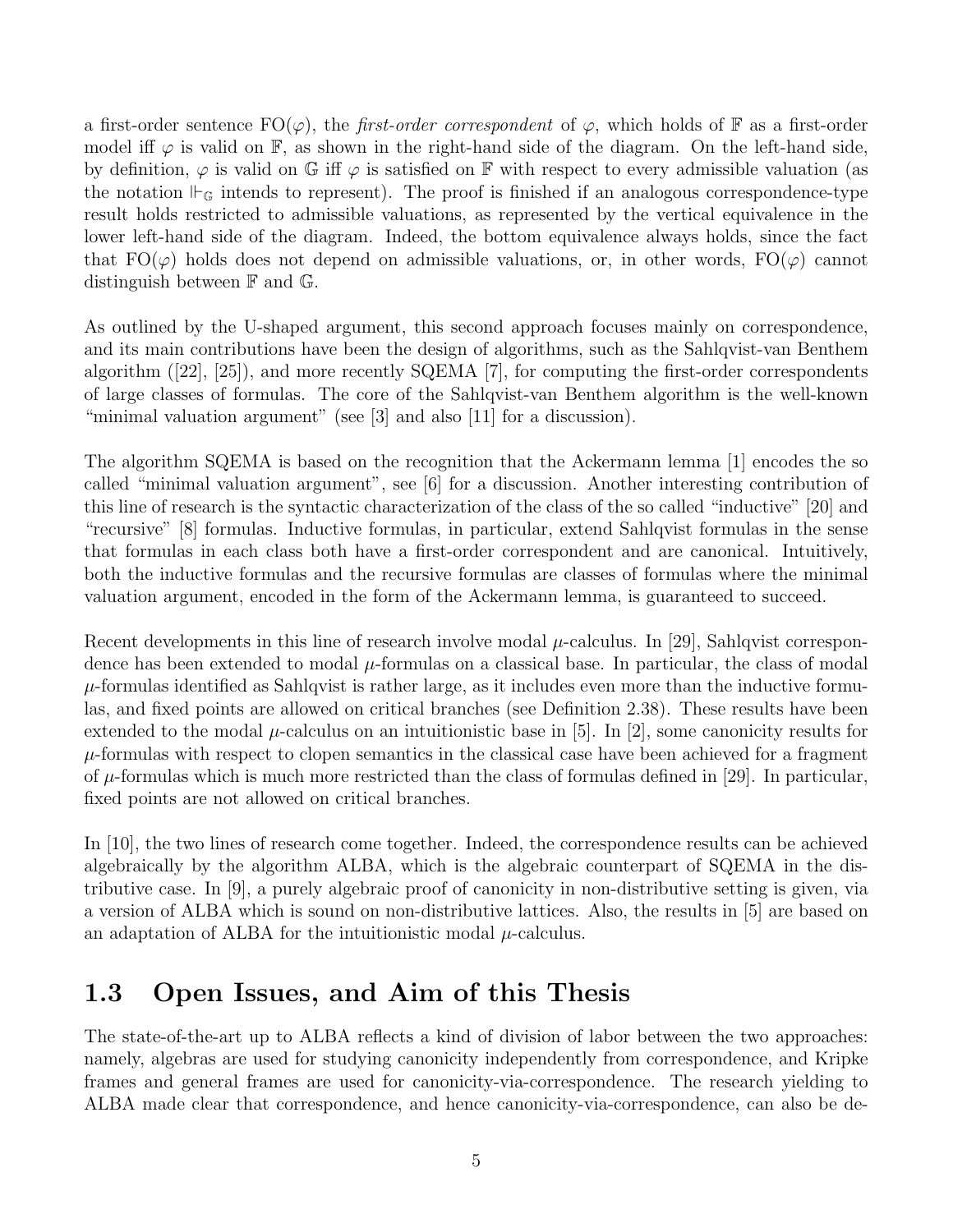veloped on algebras. Moreover, together with [11], it made clear that algebraic correspondence is grounded on exactly the same order-theoretic principles which guarantee the purely algebraic canonicity. However, what is striking is that, even if the two treatments use exactly the same order-theoretic principles and exactly the same setting of perfect algebras, they look so radically different, to the point that their relationship can be qualified as a mystery. So it is natural to try and clarify how these two approaches are related to each other.

In [30], an analysis was given of the Jónsson-style canonicity proof of  $[17]$  for Sahlqvist inequalities in distributive modal logic. This analysis was motivated by an attempt at extending the Jónssonstyle canonicity method to the inductive inequalities. As a result of this analysis, a close connection emerged between the **n**-trick—the key tool in the canonicity proof in [17]—and the Ackermann lemma, which, as mentioned above, is the key tool in the SQEMA-type algorithms. However, in [30], the attempt at giving a Jónsson-style proof of canonicity for inductive inequality failed, and it was observed that the Jónsson strategy for proving canonicity of Sahlqvist formulas in the language of distributive modal logic cannot be straightforwardly extended to inductive formulas as defined in [10] (see Section 3.2 below for more details on this issue). So these remarks actually made the situation even more mysterious: from the point of view of correspondence, both Sahlqvist and inductive formulas are designed to guarantee that the minimal valuation argument, as encoded by the Ackermann lemma, succeeds; moreover, the Ackermann lemma and the n-trick are essentially one and the same thing. So why should the intimate similarity between Sahlqvist and inductive formulas break down when it comes to Jónsson-style canonicity? Hopefully, by solving this question, we could gain enough tools and insights to also extend the Sahlqvist canonicity results obtained in [2] to the modal  $\mu$ -calculus on non-classical base.

The aim of this thesis is to address these open issues: firstly, to clarify the relationship between the two approaches to canonicity, and, by doing this, to extend the Jónsson-style canonicity proof to the inductive inequalities; secondly, to improve the canonicity results for  $\mu$ -formulas.

As a brief summary, the main contributions of this thesis are listed in the following section.

## 1.4 Main Contributions

The contributions of this thesis include, but are not limited to:

- an analysis of the Jónsson-style canonicity proof for Sahlqvist inequalities in distributive modal logic in [17] (Chapter 3), which puts an emphasis on the compositional structure of  $\sigma$ -expanding terms. The proof in [17] is refined by removing one tricky lemma (Lemma 5.11) in [17]), and an explanation of why this method does not generalize to inductive inequalities is also given.
- a generalized definition of canonical extensions of maps (Chapter 6) whose co-domain need not be the set of clopen elements, and conditions on the compositional structure of maps which guarantee these maps to be contracting or expanding. These are the tools to be able to extend the Jónsson-style canonicity treatment to inequalities in the expanded language for correspondence introduced in [10].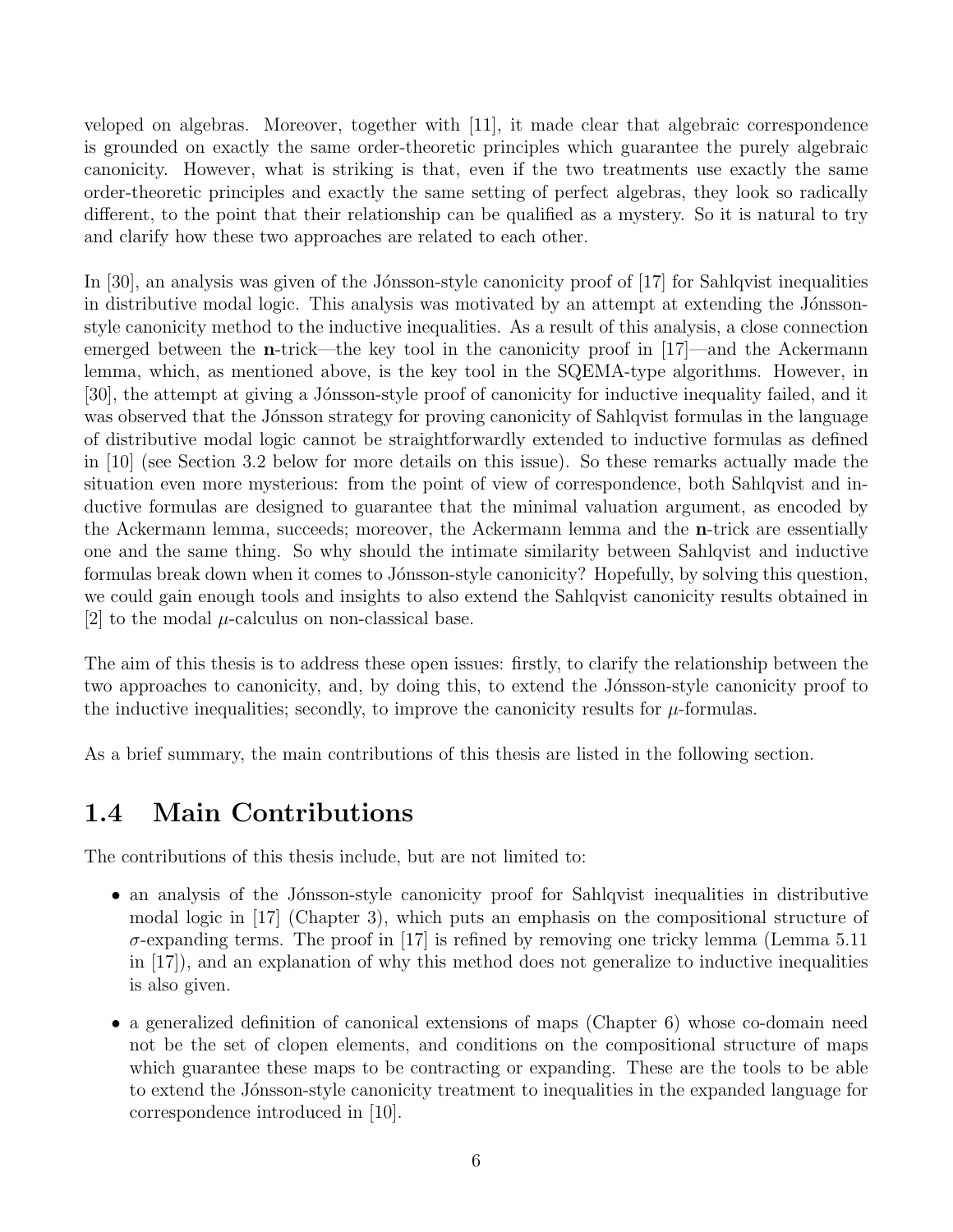- a new methodology combining the two approaches on canonicity (Chapter 7), aimed at giving an ALBA-aided Jónsson-style canonicity proof for inductive inequalities in the language of distributive modal logic. Especially when restricted to Sahlqvist inequalities, we recognize the two approaches as two faces of the same coin: see Section 7.3 for further discussion.
- a Jónsson-style canonicity proof for the Sahlqvist fragment of distributive modal  $\mu$ -calculus (Chapter 8), generalizing the Sahlqvist formulas of modal  $\mu$ -calculus in classical setting defined in [2].

## 1.5 Structure of the Thesis

The structure of this thesis is the following:

In Chapter 2, the relevant preliminaries on distributive modal logic and its algebraic semantics are given, as well as the definitions of Sahlqvist and inductive inequalities.

In Chapter 3, the Jonsson-style canonicity proof for Sahlqvist inequalities in distributive modal logic given in [17] is reviewed. The outline of the proof is sketched, and the two key tools of the proof, i.e. the n-trick and the contracting or expanding terms, are pointed out. In Section 3.1.3, a refinement of the proof is given which shows that one tricky lemma (Lemma 5.11 in [17]) is actually not needed. Then an analysis is given that the two tools above are not enough to prove canonicity for inductive inequalities.

In Chapter 4, the Ackermann lemma is reformulated and proved in a purely algebraic setting.

In Chapter 5, the ALBA-style canonicity proof is reformulated in an algebraic way, and the algebraic idea behind this approach is explained.

The following three chapters are the main part of this thesis:

In Chapter 6, a generalized version of canonical extension is defined as an approximation method for computing values of functions on arbitrary elements based on their values on clopen elements, and conditions for maps to be contracting or expanding are given.

In Chapter 7, the results on contracting and expanding terms are generalized to the expanded language  $\mathcal{L}^{++}$  of distributive modal logic containing the adjoints and residuals for all connectives, and the proof is given that ALBA inequalities are canonical. From this, the canonicity of inductive inequalities straightforwardly follows, given that the ALBA inequalities are by definition those on which the ALBA algorithm is guaranteed to succeed, and in [10], ALBA has been proved to succeed on all inductive inequalities. The proof strategy combines the Jónsson approach with the ALBA approach, and makes full use of the ALBA algorithm. In this ALBA-aided Jónsson-style approach, the manipulation steps in ALBA are recognized as admissible manipulations aimed at equivalently transforming the inequality into some desired shape, to which the proof strategy in the Jónssonstyle canonicity proof for Sahlqvist inequalities can be applied. A parallel comparison between the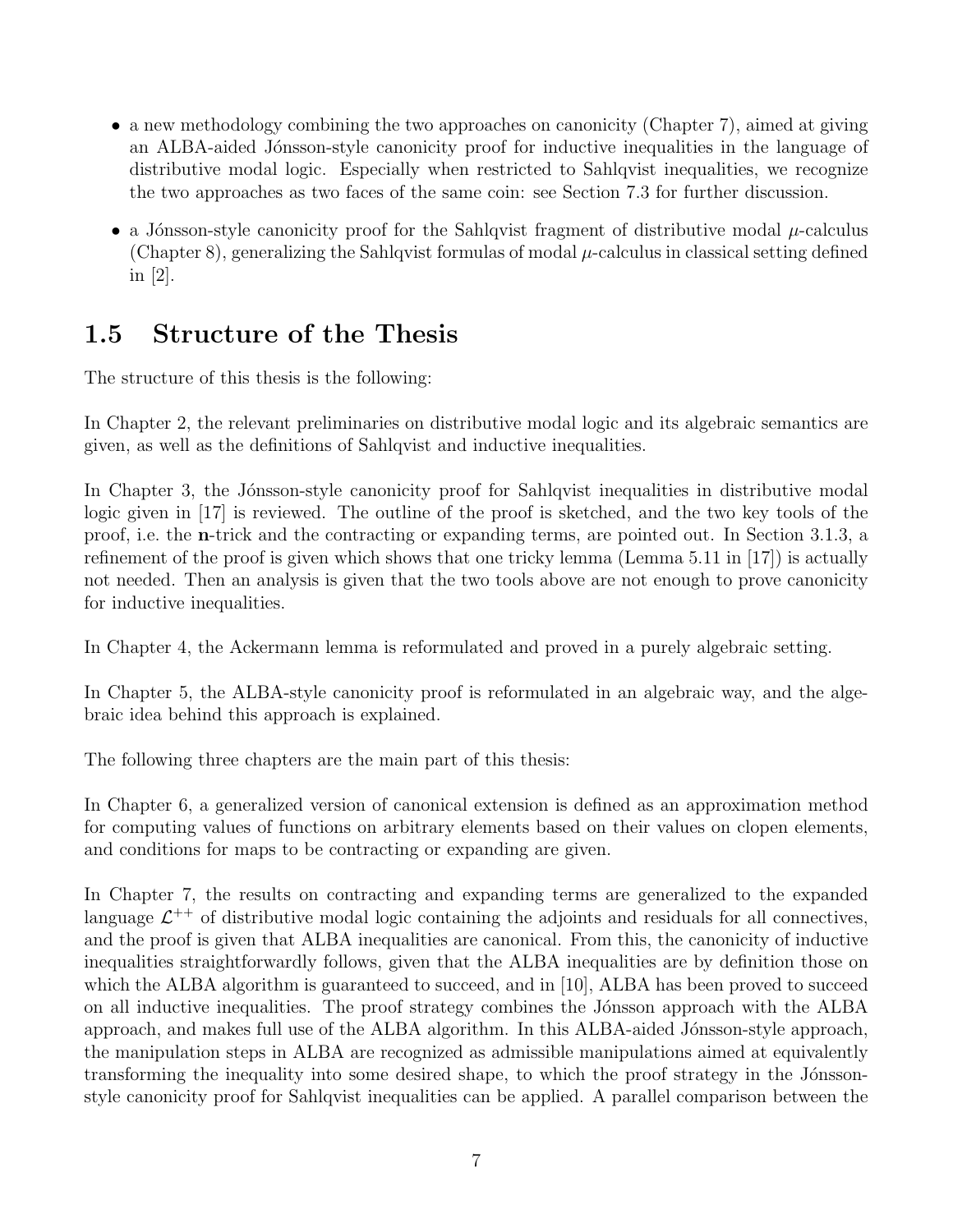two approaches to canonicity is also given.

In Chapter 8, a Jónsson-style canonicity proof is given for the Sahlqvist fragment of distributive modal  $\mu$ -calculus, generalizing the Sahlqvist formulas of modal  $\mu$ -calculus on a classical base, as defined in [2].

In Chapter 9, the main results of this thesis are summarized and two future directions are mentioned.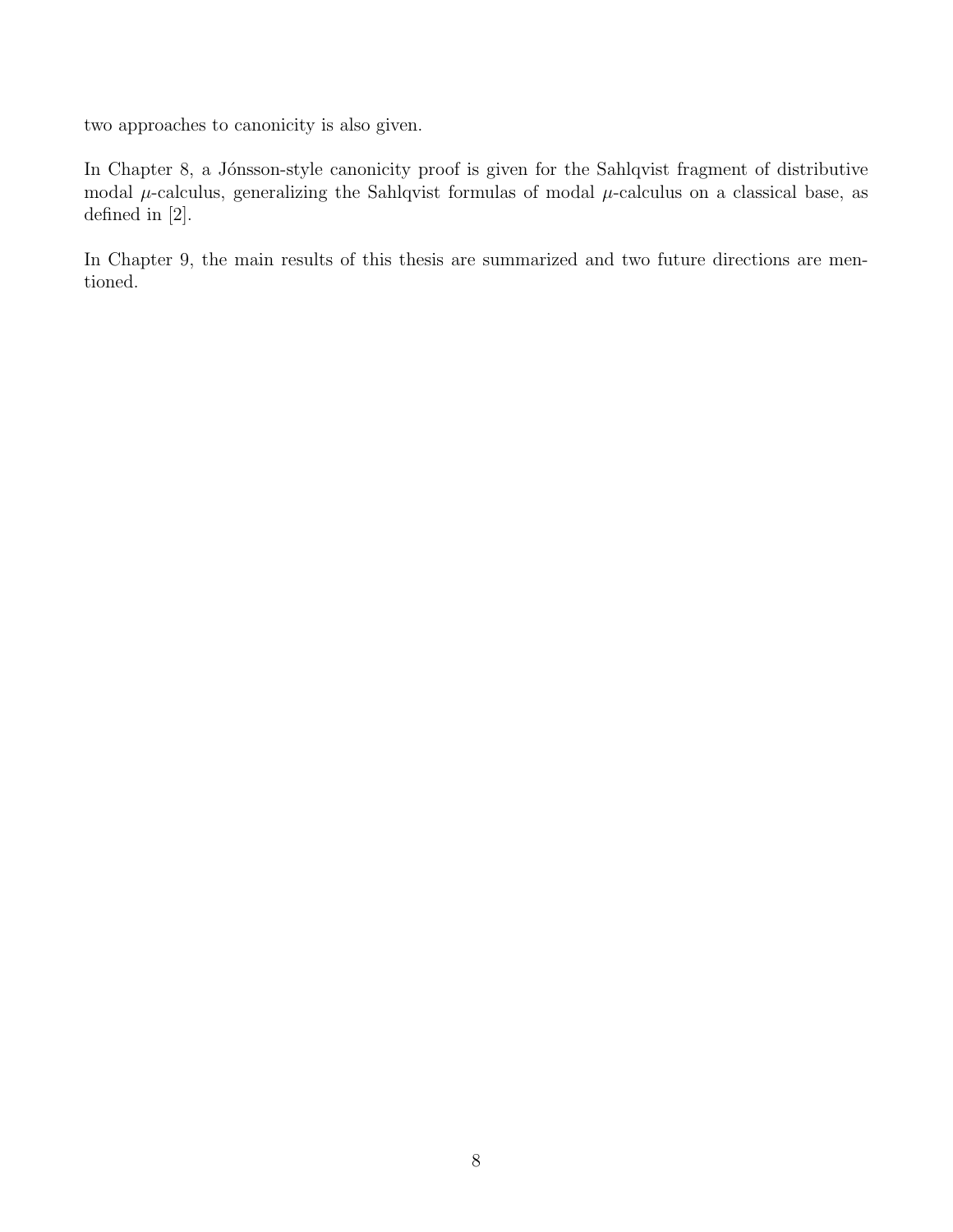## Chapter 2

## Preliminaries

In this chapter, we review very concisely the preliminary definitions and facts; we refer the reader to  $[10]$ ,  $[12]$ ,  $[16]$ ,  $[17]$  and  $[30]$  for a more expanded discussion.

### 2.1 Distributive Modal Logic

Distributive modal logic (DML, cf. Definition 2.1 in [17]) is introduced in [17], and further discussed in [10] and [30]. Algebraically, distributive modal logic is interpreted in the bounded distributive lattice setting, and in its signature, we have the fragment of propositional logic with  $\land, \lor, \top, \bot$  as well as modalities  $\Diamond$ ,  $\Box$ , and modalities  $\triangleright$ ,  $\triangleleft$  as weak forms of negation. Intuitively,  $\Diamond$ ,  $\Box$ ,  $\triangleright$ ,  $\triangleleft$  mean "it is possible that", "it is necessary that", "it is impossible that", "it is possibly not the case that ", respectively. Since the logic does not have the deduction detachment theorem, hence entailment cannot be computed by theoremhood, we need to use sequents of the form  $\alpha \Rightarrow \beta$  to formalize the axiomatization of distributive modal logic. Distributive modal logic has both a relational semantics and an algebraic semantics, but here we only work with the algebraic semantics. We recall some preliminary definitions of the basic language  $\mathcal L$  of distributive modal logic from [17] and [10], with some slight revision.

Given a set Prop of proposition variables, the *formulas* of distributive modal logic are defined as follows:

 $\alpha ::= p | \top | \bot | \alpha \wedge \beta | \alpha \vee \beta | \Diamond \alpha | \Box \alpha | \triangleright \alpha | \triangleleft \alpha$ ,

where  $p \in \text{Prop}$ . We denote the set of all proposition variables occurring in  $\alpha$  as  $\text{Prop}(\alpha)$ . In the algebraic setting, we also call a formula  $\alpha$  a term, as the syntax of a term function in an algebra. We denote the set of all formulas as  $\mathcal{L}_{term}$ .

For the reasons mentioned early on, DML is introduced in the form of sequents  $\alpha \Rightarrow \beta$ , where  $\alpha$ and  $\beta$  are formulas defined above, and  $\Rightarrow$  is a meta-level implication capturing entailment. In the algebraic setting, we prefer to use the *inequality* notation  $\alpha \leq \beta$  for sequents. We denote the set of all inequalities as  $\mathcal{L}_{\leq}$ . We will also work with *quasi-inequalities* of the form  $\alpha_1 \leq \beta_1 \& \dots \& \alpha_n \leq \beta_n \Rightarrow$  $\alpha \leq \beta$  for convenience of discussion, where & and  $\Rightarrow$  are meta-level conjunction and implication, respectively. Let us denote the set of all quasi-inequalities as  $\mathcal{L}_{quasi}$ .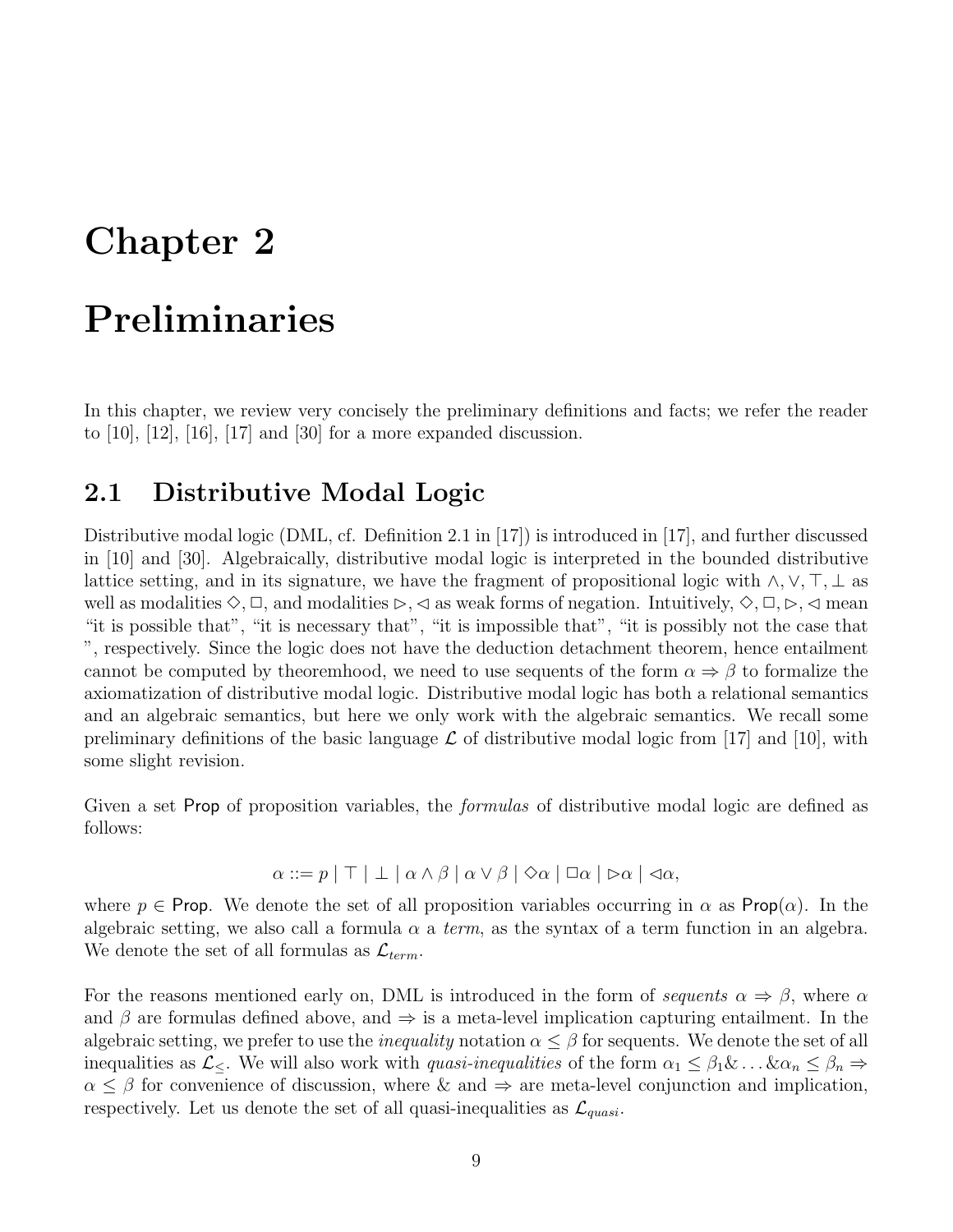Definition 2.1 (Distributive Modal Logic). A *distributive modal logic* (DML) is a set of inequalities containing the following axioms:

$$
p \Rightarrow p \qquad \bot \Rightarrow p \qquad p \Rightarrow \top \qquad p \land (q \lor r) \Rightarrow (p \land q) \lor (p \land r)
$$

$$
p \Rightarrow p \lor q \qquad q \Rightarrow p \lor q \qquad p \land q \Rightarrow p \qquad p \land q \Rightarrow q
$$

$$
\Diamond(p \lor q) \Rightarrow \Diamond p \lor \Diamond q \qquad \Diamond \bot \Rightarrow \bot
$$

$$
\Box p \land \Box q \Rightarrow \Box(p \land q) \qquad \top \Rightarrow \Box \top
$$

$$
\triangleright p \land \triangleright q \Rightarrow \triangleright (p \lor q) \qquad \top \Rightarrow \triangleright \bot
$$

$$
\lhd(p \land q) \Rightarrow \lhd p \lor \lhd q \qquad \lhd \top \Rightarrow \bot
$$

and closed under the following inference rules:

$$
\frac{\alpha \Rightarrow \beta \quad \beta \Rightarrow \gamma}{\alpha \Rightarrow \gamma} \qquad \frac{\alpha \Rightarrow \beta}{\alpha(\gamma/x) \Rightarrow \beta(\gamma/x)} \qquad \frac{\alpha \Rightarrow \gamma \quad \beta \Rightarrow \gamma}{\alpha \lor \beta \Rightarrow \gamma} \qquad \frac{\gamma \Rightarrow \alpha \quad \gamma \Rightarrow \beta}{\gamma \Rightarrow \alpha \land \beta}
$$

$$
\frac{\alpha \Rightarrow \beta}{\Diamond \alpha \Rightarrow \Diamond \beta} \qquad \frac{\alpha \Rightarrow \beta}{\Box \alpha \Rightarrow \Box \beta} \qquad \frac{\alpha \Rightarrow \beta}{\Diamond \beta \Rightarrow \triangleright \alpha} \qquad \frac{\alpha \Rightarrow \beta}{\Diamond \beta \Rightarrow \triangle \alpha}
$$

where  $p, q, r \in \text{Prop}$  and  $\alpha, \beta, \gamma \in \mathcal{L}_{term}$ .

Similar to classical modal logic, we use  $K_{DML}$  to denote the smallest distributive modal logic and K<sub>DML</sub>+Γ to denote the smallest distributive modal logic containing the axioms in Γ, where Γ is a set of inequalities.

### 2.2 Distributive Modal Algebras

As is well known, given an algebra A, a formula  $\alpha(p_1,\ldots,p_n)$  induces an n-ary function  $\alpha^{\mathbb{A}}$ :  $\mathbb{A}^n \to \mathbb{A}$ . Given an assignment  $h : \mathsf{Prop} \to \mathbb{A}$ , the formula  $\alpha$  is then interpreted as the element  $[\alpha]_h^{\mathbb{A}} = \alpha^{\mathbb{A}}(h(p_1), \ldots, h(p_n)) \in \mathbb{A}$ . Then satisfaction with respect to assignments and validity of sequents  $\alpha \Rightarrow \beta$  in A are respectively defined in terms of the inequality  $[\alpha]_h^{\mathbb{A}} \leq [\beta]_h^{\mathbb{A}}$  being true in A, and of the inequality  $\alpha^{\mathbb{A}} \leq \beta^{\mathbb{A}}$  being true pointwise in the function space  $[\mathbb{A}^n \to \mathbb{A}]$  (see Section 2.6) for more details). Hence, we prefer to use the inequality notation instead of the sequent notation in the algebraic setting. The formulas and sequents in DML are interpreted over a distributive modal algebra (cf. Definition 2.9 in [17]) defined as follows:

Definition 2.2 (Distributive Modal Algebra). A *distributive modal algebra* (DMA) is an algebra  $\mathbb{A} = (A, \vee, \wedge, \bot, \top, \Diamond, \Box, \triangleright, \triangleleft)$ , where  $(A, \vee, \wedge, \bot, \top)$  is a bounded distributive lattice (BDL) with unary operations  $\Diamond$ ,  $\Box$ ,  $\triangleright$ ,  $\triangleleft$  satisfying the following identities:

$$
\diamond(a \lor b) = \diamond a \lor \diamond b \quad \diamond \bot = \bot \quad \Box(a \land b) = \Box a \land \Box b \quad \Box \top = \top
$$
  

$$
\triangleright(a \lor b) = \triangleright a \land \triangleright b \quad \triangleright \bot = \top \quad \triangleleft(a \land b) = \triangleleft a \lor \triangleleft b \quad \triangleleft \top = \bot
$$

The underlying BDL of a DMA A is denoted by  $\mathbb{D}_A$ . Therefore we use the notation  $A = (\mathbb{D}_A, \Diamond, \Box, \Diamond, \Diamond)$ .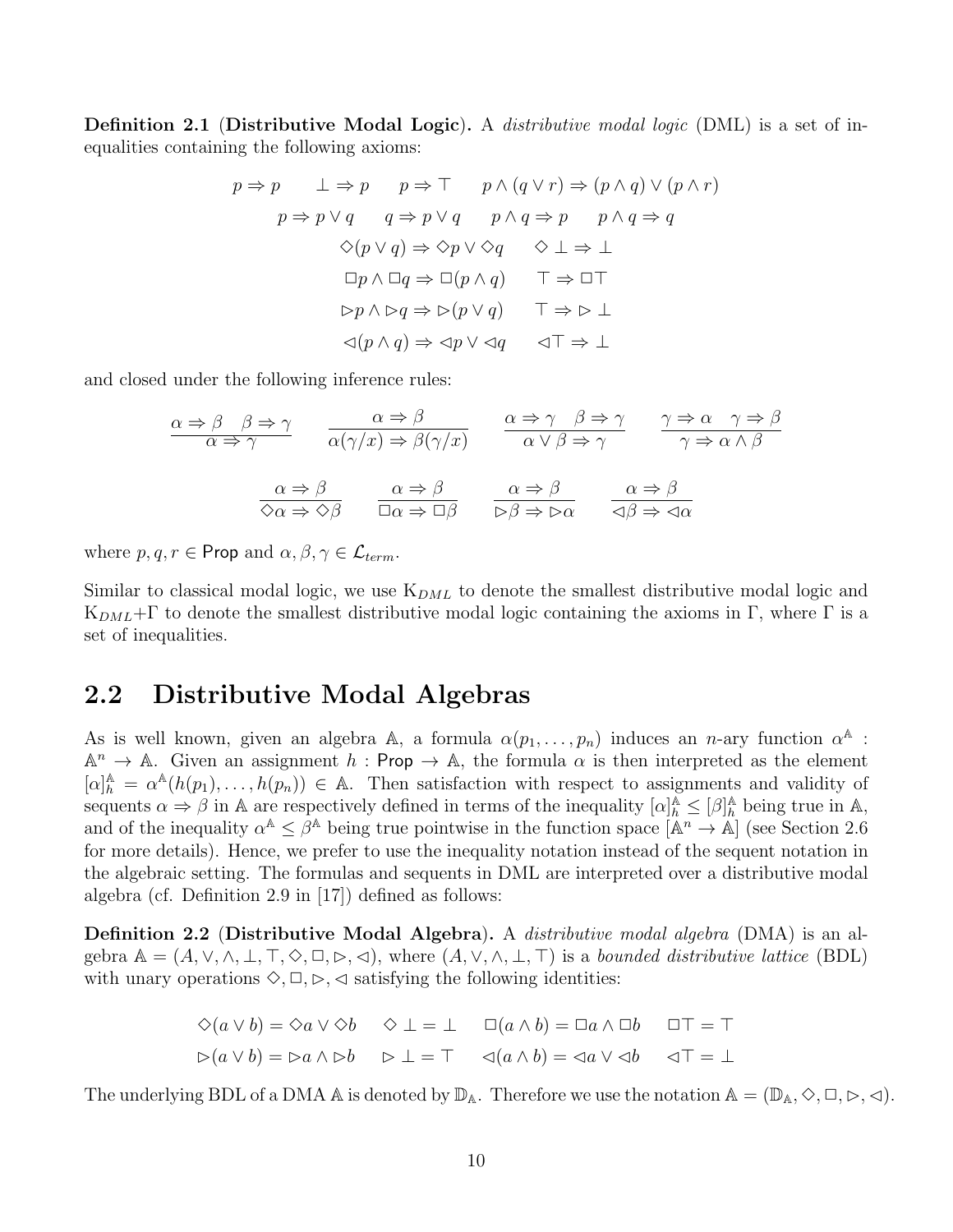Since, in the setting of DMA, we have both order-preserving and order-reversing operations, it will be convenient to introduce the following terminology about order duals (cf. Definition 2.10 in [17]):

**Definition 2.3 (Dual Lattice).** Given a BDL  $A = (A, \vee, \wedge, \perp, \top)$ , we denote the *dual lattice*  $(A, \wedge, \vee, \top, \bot)$  as  $\mathbb{A}^{\partial}$ . We also use the notation  $\mathbb{A}^1 = \mathbb{A}$ .

An *n*-order type  $\epsilon$  is an element of  $\{1,\partial\}^n$ , and its *i*-th coordinate is denoted as  $\epsilon_i$ . We omit *n* when it is clear from the context. We use  $\epsilon^{\partial}$  to denote the *dual order type* of  $\epsilon$  where  $\epsilon_i^{\partial} = 1$  (resp.  $\partial$ ) if  $\epsilon_i = \partial$  (resp. 1). Given an order type  $\epsilon$ , we denote  $\mathbb{A}^{\epsilon}$  as the algebra  $\mathbb{A}^{\epsilon_1} \times \ldots \times \mathbb{A}^{\epsilon_n}$ .

## 2.3 Canonical Extensions

Definition 2.4 (Canonical Extension of BDL, cf. Definition 2.12 in [17]). The canonical extension of a BDL  $\mathbb A$  is a complete BDL  $\mathbb A^{\delta}$  containing  $\mathbb A$  as a sublattice, such that

- 1. (*denseness*) every element of  $A^{\delta}$  can be expressed both as a join of meets and as a meet of joins of elements from A;
- 2. (compactness) for all  $S, T \subseteq A$  with  $\bigwedge S \leq \bigvee T$  in  $A^{\delta}$ , there exist finite sets  $F \subseteq S$  and  $G \subseteq T$ such that  $\bigwedge F \leq \bigvee G$ .

It can be shown that the canonical extension of a BDL is unique up to isomorphism (for a proof, see e.g. Theorem 1 in [18]). It turns out that the canonical extension of a BDL is a perfect BDL (cf. Definition 2.14 in [17]), as defined below.

**Definition 2.5 (Perfect Lattice).** We call a BDL A *perfect*, if it is complete, completely distributive and completely join generated by the set  $J^{\infty}(\mathbb{A})$  of the completely join-irreducible elements of A as well as completely meet generated by the set  $M^{\infty}(\mathbb{A})$  of the completely meet-irreducible elements of A.

**Theorem 2.6.** If  $\mathbb{A}$  is a BDL, then  $\mathbb{A}^{\delta}$  is perfect.

An element  $x \in \mathbb{A}^{\delta}$  is *closed* (resp. *open*), if it is the meet (resp. join) of a subset of A. The set of closed and open elements of  $\mathbb{A}^{\delta}$  are denoted by  $K(\mathbb{A}^{\delta})$  and  $O(\mathbb{A}^{\delta})$ , respectively. It is easy to see that the denseness condition in the definition of canonical extension implies  $J^{\infty}(\mathbb{A}^{\delta}) \subseteq K(\mathbb{A}^{\delta})$  and  $M^{\infty}(\mathbb{A}^{\delta}) \subseteq O(\mathbb{A}^{\delta})$  (cf. Page 9 in [17]).

It is easy to check that the following properties about the interaction among canonical extension, order duals, and products hold:

Lemma  $2.7.$  $(\mathbb{A}^{\delta})^{\delta} \cong (\mathbb{A}^{\delta})^{\partial}$ ;

- 2.  $(\mathbb{A}^n)^\delta \cong (\mathbb{A}^\delta)^n;$
- 3.  $(\mathbb{A}^{\epsilon})^{\delta} \cong (\mathbb{A}^{\delta})^{\epsilon}$ ;
- 4.  $K((\mathbb{A}^{\partial})^{\delta}) = O(\mathbb{A}^{\delta})^{\partial}$ ;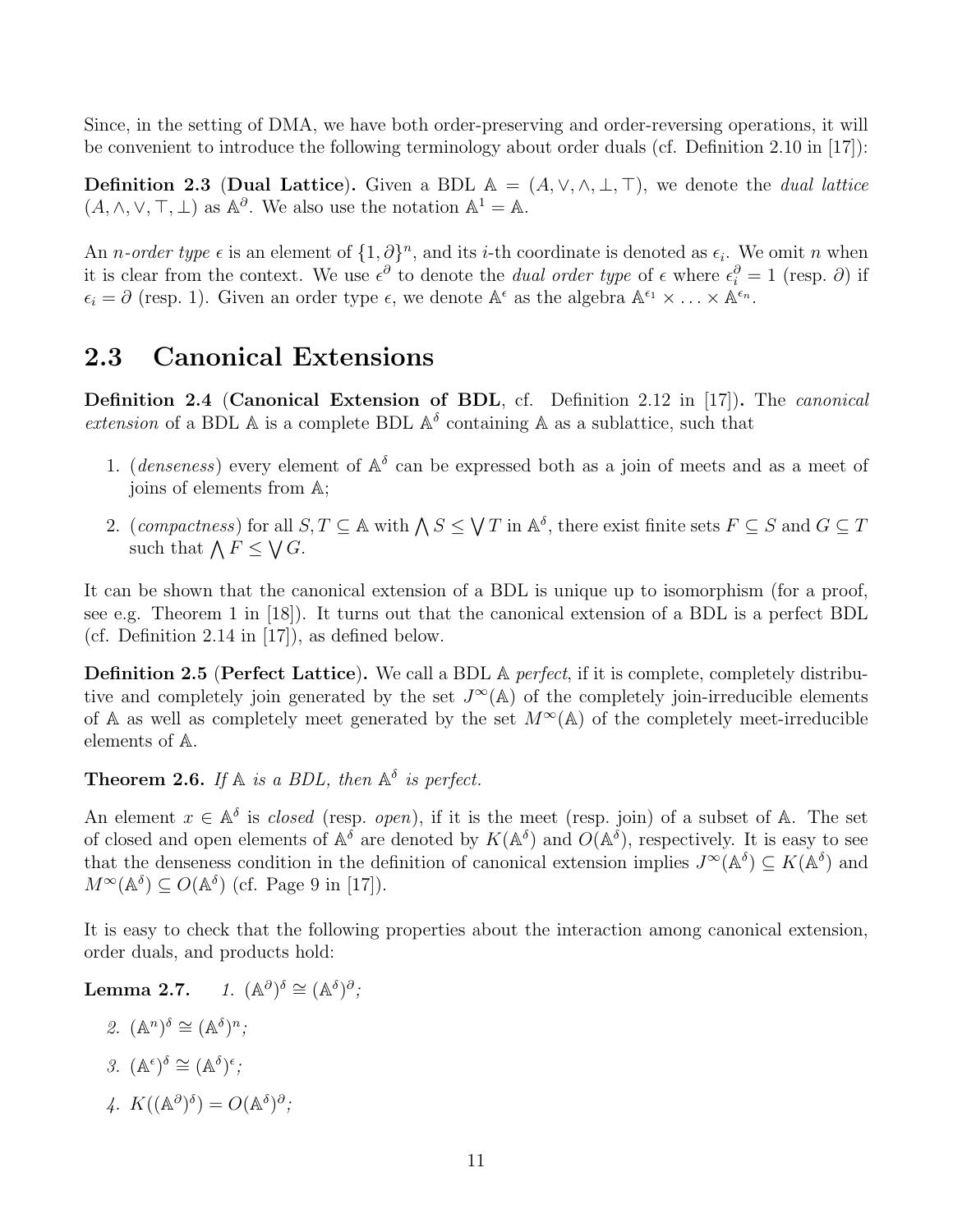5.  $O((\mathbb{A}^{\partial})^{\delta}) = K(\mathbb{A}^{\delta})^{\partial}$ ; 6.  $K((\mathbb{A}^n)^{\delta}) = (K(\mathbb{A}^{\delta}))^n;$ 7.  $O((\mathbb{A}^n)^{\delta}) = (O(\mathbb{A}^{\delta}))^n$ .

#### 2.3.1 Canonical Extensions of Maps

Let A, B be BDLs. A given map  $f : A \to B$  can be extended to a map :  $A^{\delta} \to B^{\delta}$  in two canonical ways. Let  $f^{\sigma}$  and  $f^{\pi}$  respectively denote the  $\sigma$  and  $\pi$ -extension of f (cf. Definition 2.15 in [17]) defined as follows:

**Definition 2.8** ( $\sigma$ - and  $\pi$ -Extension). Given  $f : \mathbb{A} \to \mathbb{B}$ , for all  $u \in \mathbb{A}^{\delta}$ , we define

$$
f^{\sigma}(u) = \bigvee \{ \bigwedge \{ f(a) : a \in \mathbb{A} \text{ and } x \le a \le y \} : K(\mathbb{A}^{\delta}) \ni x \le u \le y \in O(\mathbb{A}^{\delta}) \}
$$

$$
f^{\pi}(u) = \bigwedge \{ \bigvee \{ f(a) : a \in \mathbb{A} \text{ and } x \le a \le y \} : K(\mathbb{A}^{\delta}) \ni x \le u \le y \in O(\mathbb{A}^{\delta}) \}
$$

Notice that the order of the codomain is all that matters; indeed, by this definition, for maps  $f: \mathbb{A} \to \mathbb{B}$  and  $g: \mathbb{A}^{\partial} \to \mathbb{B}$  where  $f(a) = g(a)$  for all  $a \in \mathbb{A}$ , their canonical extensions are the same in the sense that  $f^{\sigma}(u) = g^{\sigma}(u)$  and  $f^{\pi}(u) = g^{\pi}(u)$  for all  $u \in \mathbb{A}^{\delta}$ . However, if we take the order dual of the codomain, then for maps  $f : \mathbb{A} \to \mathbb{B}$  and  $g : \mathbb{A} \to \mathbb{B}^{\partial}$  where  $f(a) = g(a)$  for all  $a \in \mathbb{A}$ , we have  $f^{\sigma}(u) = g^{\pi}(u)$  and  $f^{\pi}(u) = g^{\sigma}(u)$  for all  $u \in \mathbb{A}^{\delta}$ .

Remark 2.9. For maps which are order-preserving, the definition of canonical extensions can be simplified as follows:

**Proposition 2.10** (cf. Remark 2.17 in [17]). If  $f : \mathbb{A} \to \mathbb{B}$  is order-preserving, then for all  $u \in \mathbb{A}^{\delta}$ ,

$$
f^{\sigma}(u) = \bigvee \{ \bigwedge \{ f(a) : x \le a \in \mathbb{A} \} : u \ge x \in K(\mathbb{A}^{\delta}) \}
$$

$$
f^{\pi}(u) = \bigwedge \{ \bigvee \{ f(a) : y \ge a \in \mathbb{A} \} : u \le y \in O(\mathbb{A}^{\delta}) \}.
$$

For  $f : \mathbb{A} \to \mathbb{B}$ , by defining  $f^{\partial} : \mathbb{A}^{\partial} \to \mathbb{B}^{\partial}$  where  $f^{\partial}(a) = f(a)$  for all  $a \in \mathbb{A}$ , we have that  $(f^{\partial})^{\sigma} = (f^{\pi})^{\partial}$  and  $(f^{\partial})^{\pi} = (f^{\sigma})^{\partial}$ .

#### 2.3.2 Continuity Properties

In this subsection, we define some continuity properties which will be used in the Jónsson-style canonicity proofs. Here A and B are arbitrary BDLs.

**Definition 2.11 (Upper and Lower Continuity).** Given any map  $f : \mathbb{A}^{\delta} \to \mathbb{B}^{\delta}$ , we say that:

- 1. f is upper continuous (UC), if for all  $u \in \mathbb{A}^{\delta}$  and all  $q \in J^{\infty}(\mathbb{B}^{\delta})$ , if  $q \leq f(u)$  then there exist some x, y such that  $K(\mathbb{A}^{\delta}) \ni x \leq u \leq y \in O(\mathbb{A}^{\delta})$  and  $q \leq f(v)$  for all  $x \leq v \leq y$ ;
- 2. f is lower continuous (LC), if for all  $u \in \mathbb{A}^{\delta}$  and all  $n \in M^{\infty}(\mathbb{B}^{\delta})$ , if  $n \ge f(u)$  then there exist some x, y such that  $K(\mathbb{A}^{\delta}) \ni x \leq u \leq y \in O(\mathbb{A}^{\delta})$  and  $n \geq f(v)$  for all  $x \leq v \leq y$ .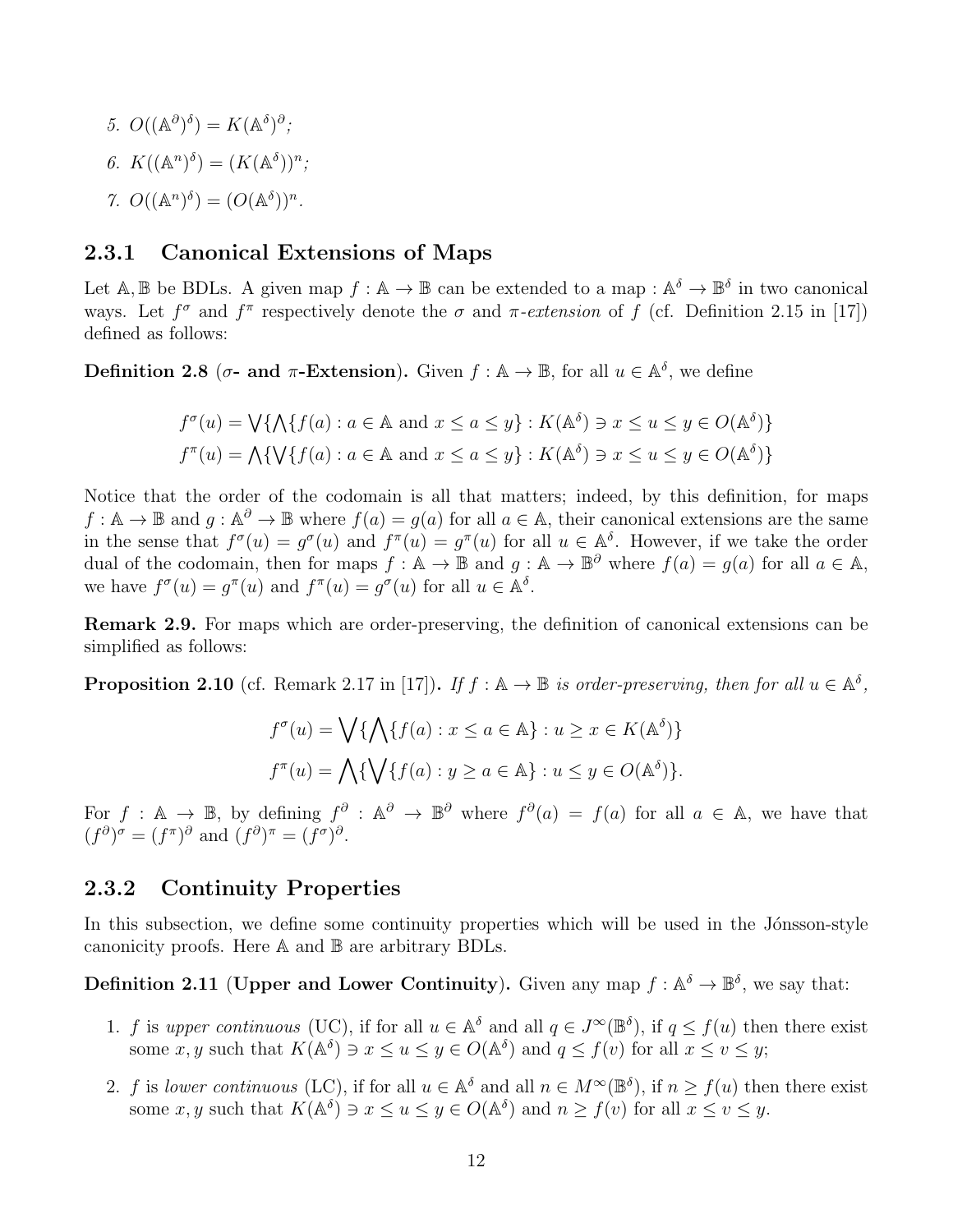**Theorem 2.12** (cf. Theorem 2.15 in [16]). Given any map  $f : A \rightarrow \mathbb{B}$ ,

- 1.  $f^{\sigma} : \mathbb{A}^{\delta} \to \mathbb{B}^{\delta}$  is the largest UC extension of f to  $\mathbb{A}^{\delta}$ ;
- 2.  $f^{\pi}: \mathbb{A}^{\delta} \to \mathbb{B}^{\delta}$  is the smallest LC extension of f to  $\mathbb{A}^{\delta}$ .

For order-preserving maps, the definitions of UC and LC can be simplified to the following:

**Proposition 2.13.** Given any order-preserving map  $f : \mathbb{A}^{\delta} \to \mathbb{B}^{\delta}$ ,

- 1. f is UC iff for all  $u \in \mathbb{A}^{\delta}$  and all  $q \in J^{\infty}(\mathbb{B}^{\delta})$ , if  $q \leq f(u)$  then there exists some  $x \in K(\mathbb{A}^{\delta})$ such that  $x \leq u$  and  $q \leq f(x)$ ;
- 2. f is LC iff for all  $u \in \mathbb{A}^{\delta}$  and all  $n \in M^{\infty}(\mathbb{B}^{\delta})$ , if  $n \ge f(u)$  then there exists some  $y \in O(\mathbb{A}^{\delta})$ such that  $y \geq u$  and  $n \geq f(y)$ .

For order-preserving maps, the following definitions will also be needed in the following chapters. In fact, these definitions also make sense for arbitrary maps, similarly to the definition of UC and LC, but in this thesis we will only use them for order-preserving maps.

**Definition 2.14 (Strong Upper and Lower Continuity).** For any order-preserving map  $f$ :  $\mathbb{A}^{\delta} \to \mathbb{B}^{\delta},$ 

- 1. f is strongly upper continuous (SUC), if for all  $u \in \mathbb{A}^{\delta}$  and all  $q \in K(\mathbb{B}^{\delta})$ , if  $q \leq f(u)$  then there exists some  $x \in K(\mathbb{A}^{\delta})$  such that  $x \leq u$  and  $q \leq f(x)$ ;
- 2. f is strongly lower continuous (SLC), if for all  $u \in \mathbb{A}^{\delta}$  and all  $n \in O(\mathbb{B}^{\delta})$ , if  $n \ge f(u)$  then there exists some  $y \in O(\mathbb{A}^{\delta})$  such that  $y \geq u$  and  $n \geq f(y)$ .

**Definition 2.15 (Scott and Dual Scott Continuity).** For any order-preserving map  $f : \mathbb{A}^{\delta} \to$  $\mathbb{B}^{\delta},$ 

- 1. f is Scott continuous, if for all  $u \in \mathbb{A}^{\delta}$  and all  $q \in J^{\infty}(\mathbb{B}^{\delta})$ , if  $q \leq f(u)$  then there exists some  $x \in J^{\infty}(\mathbb{A}^{\delta})$  such that  $x \leq u$  and  $q \leq f(x)$ ;
- 2. f is dual Scott continuous, if for all  $u \in \mathbb{A}^{\delta}$  and all  $n \in M^{\infty}(\mathbb{B}^{\delta})$ , if  $n \ge f(u)$  then there exists some  $y \in M^{\infty}(\mathbb{A}^{\delta})$  such that  $y \geq u$  and  $n \geq f(y)$ .

#### 2.3.3 Canonical Extensions of DMAs

Since each unary operation in a DMA is either meet-preserving, join-preserving, join-reversing (i.e. turning joins into meets), or meet-reversing (i.e. turning meets into joins), each of them is smooth in the sense that  $\Box^{\sigma} = \Box^{\pi}, \Diamond^{\sigma} = \Diamond^{\pi}, \Diamond^{\sigma} = \Diamond^{\pi}, \Diamond^{\sigma} = \Diamond^{\pi}$  (for a proof, see Lemma 2.25 in [16]). Therefore, we can define the canonical extension of a DMA (cf. Definition 2.19 and Definition 2.20 in [17]) as follows:

**Definition 2.16 (Canonical Extension of DMA).** Given any DMA  $A = (\mathbb{D}_A, \diamondsuit, \Box, \triangleright, \triangleleft)$ , the canonical extension  $\mathbb{A}^{\delta}$  of  $\mathbb{A}$  is defined as  $\mathbb{A}^{\delta} = (\mathbb{D}^{\delta}_{\mathbb{A}}, \diamondsuit^{\sigma}, \Box^{\sigma}, \diamondsuit^{\sigma}, \triangle^{\sigma}) = (\mathbb{D}^{\delta}_{\mathbb{A}}, \diamondsuit^{\pi}, \Box^{\pi}, \diamondsuit^{\pi}, \triangle^{\pi})$ . We also use  $(\mathbb{D}_{\mathbb{A}}^{\delta}, \diamondsuit, \Box, \triangleright, \triangleleft)$  to denote  $\mathbb{A}^{\delta}$ .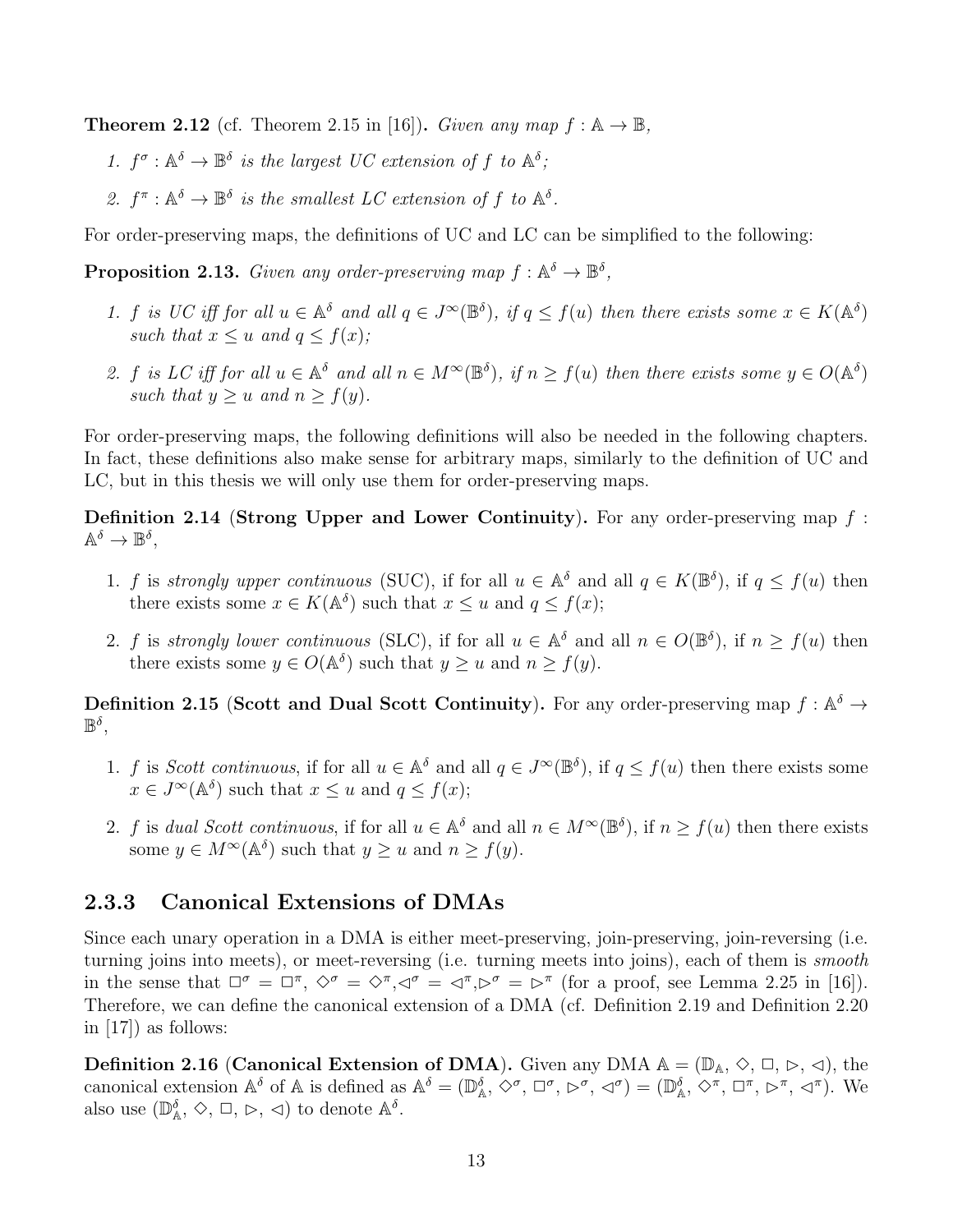**Definition 2.17 (Perfect DMA).** A DMA  $\mathbb{A} = (\mathbb{D}_{\mathbb{A}}, \Diamond, \Box, \Diamond, \Diamond)$  is perfect, if  $\mathbb{D}_{\mathbb{A}}$  is a perfect BDL, and the operations satisfy the following complete distribution properties:

$$
\diamond(V X) = V \diamond(X) \quad \diamond(V X) = \wedge \diamond(X)
$$
  

$$
\square(\wedge X) = \wedge \square(X) \quad \triangleleft(\wedge X) = V \triangleleft(X)
$$

**Theorem 2.18** (cf. Lemma 2.21 in [17]). For any DMA A, its canonical extension  $\mathbb{A}^{\delta}$  is perfect.

Then every  $\alpha \in \mathcal{L}_{term}$  is interpreted in  $\mathbb{A}^{\delta}$  as a composition of operations in  $\mathbb{A}^{\delta}$  as a DMA; but on the other hand, as a term function  $\alpha^{\mathbb{A}}$ , it can be extended via  $\sigma$ - or  $\pi$ -extension. The following definitions (cf. Definition 5.2 in [17]) compare these functions:

Definition 2.19 (Stable, Expanding and Contracting Terms). Let  $\alpha \in \mathcal{L}_{term}$ , and  $\lambda \in \{\sigma, \pi\}$ . We say that

- $\alpha$  is  $\lambda$ -stable if  $\alpha^{\mathbb{A}^{\delta}} = (\alpha^{\mathbb{A}})^{\lambda}$  for all DMA  $\mathbb{A}$ ;
- $\alpha$  is  $\lambda$ -expanding if  $\alpha^{\mathbb{A}^{\delta}} \leq (\alpha^{\mathbb{A}})^{\lambda}$  for all DMA  $\mathbb{A}$ ;
- $\alpha$  is  $\lambda$ -contracting if  $\alpha^{\mathbb{A}^{\delta}} \geq (\alpha^{\mathbb{A}})^{\lambda}$  for all DMA  $\mathbb{A}$ .

The same definitions apply more in general than terms:

Definition 2.20 (Stable, Expanding and Contracting Maps). Given BDLs A, B and maps  $f^{\mathbb{A}}: \mathbb{A} \to \mathbb{B}, f^{\mathbb{A}^{\delta}}: \mathbb{A}^{\delta} \to \mathbb{B}^{\delta}$  where  $f^{\mathbb{A}^{\delta}}$  extends  $f^{\mathbb{A}}, \lambda \in \{\sigma, \pi\}.$  We say that

- $f^{\mathbb{A}^{\delta}}$  is  $\lambda$ -stable if  $f^{\mathbb{A}^{\delta}} = (f^{\mathbb{A}})^{\lambda};$
- $f^{\mathbb{A}^{\delta}}$  is  $\lambda$ -expanding if  $f^{\mathbb{A}^{\delta}} \leq (f^{\mathbb{A}})^{\lambda}$ ;
- $f^{\mathbb{A}^{\delta}}$  is  $\lambda$ -contracting if  $f^{\mathbb{A}^{\delta}} \geq (f^{\mathbb{A}})^{\lambda}$ .

### 2.4 Adjoints and Residuals

The algebraic and algorithmic correspondence theory (cf. [10]) makes crucial use of an expanded language, whose additional connectives are interpreted as the adjoints of the original connectives. In this section, we give the relevant preliminaries on adjoints and residuals, in order to define the expanded languages of distributive modal logic. In this section,  $\mathbb C$  and  $\mathbb C'$  are complete lattices (in fact, these definitions can be given for arbitrary lattices, but in this thesis, we only need them for complete lattices), and we will often use subscripts to indicate the underlying lattice/algebra of the order/meet/join. For the proofs of the propositions in this section, see [12].

**Definition 2.21 (Adjoint Pair).** The monotone maps  $f : \mathbb{C} \to \mathbb{C}'$  and  $g : \mathbb{C}' \to \mathbb{C}$  form an *adjoint* pair (notation:  $f \dashv g$ ), if for every  $x \in \mathbb{C}, y \in \mathbb{C}'$ ,

$$
f(x) \leq_{\mathbb{C}'} y
$$
 iff  $x \leq_{\mathbb{C}} g(y)$ .

Whenever  $f \dashv g$ , f is called the *left adjoint* of g and g the *right adjoint* of f. We also say f is a left adjoint and  $q$  is a right adjoint.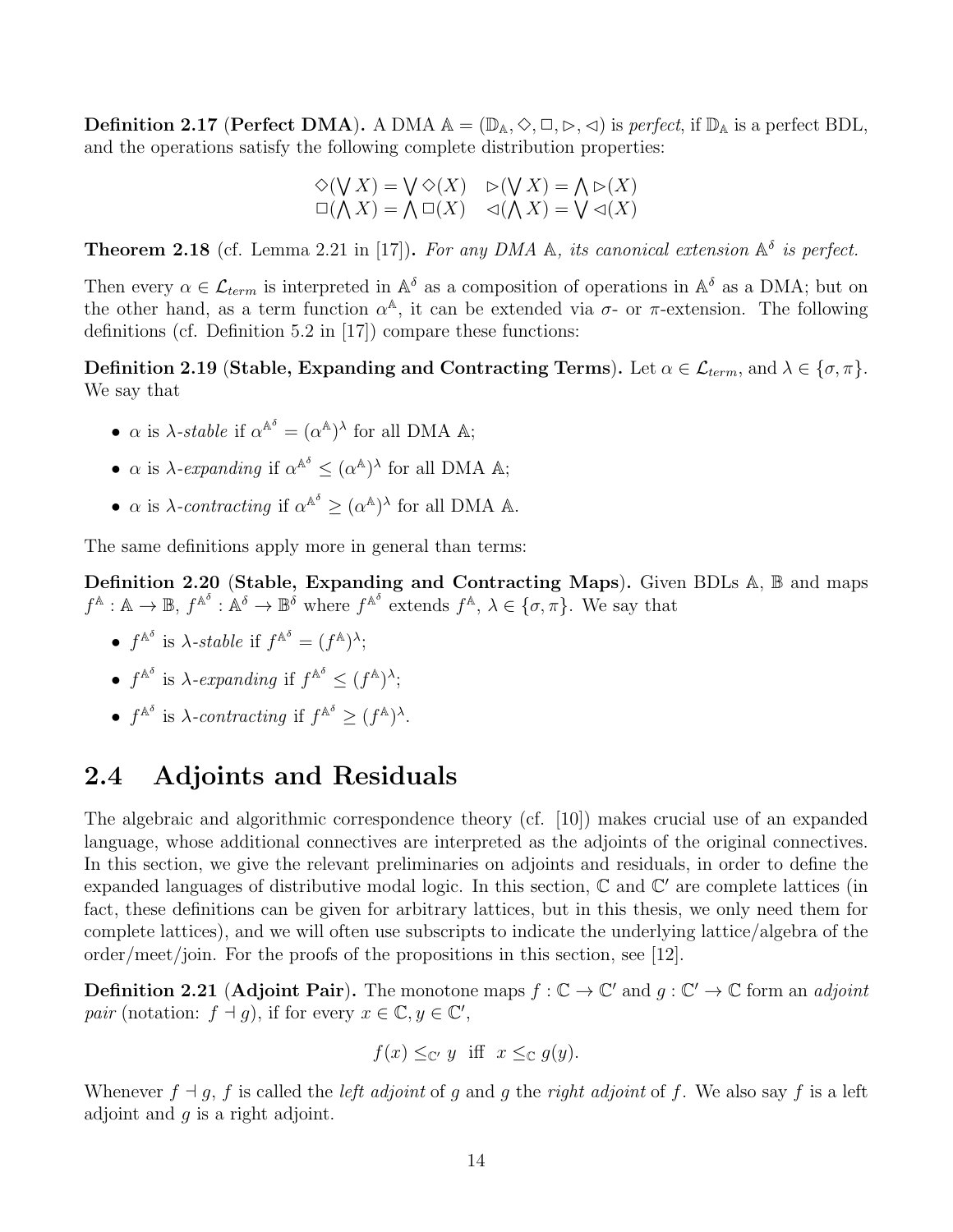An important property of adjoint pairs of maps is that if a map has a left (resp. right) adjoint, then the adjoint is unique and can be computed pointwise from the map itself and the order relation on the lattices. This means that having a left (resp. right) adjoint is an intrinsically order-theoretic property of maps.

**Proposition 2.22.** For monotone maps  $f : \mathbb{C} \to \mathbb{C}'$  and  $g : \mathbb{C}' \to \mathbb{C}$  such that  $f \dashv g$ , for every  $x \in \overline{\mathbb{C}}, y \in \overline{\mathbb{C}'},$ 

- 1.  $f(x) = \bigwedge_{\mathbb{C}'} \{y \in \mathbb{C}' : x \leq_{\mathbb{C}} g(y)\};$
- 2.  $g(y) = \bigvee_{\mathbb{C}} \{x \in \mathbb{C} : f(x) \leq_{\mathbb{C}'} y\}.$

Proposition 2.23. For any map  $f : \mathbb{C} \to \mathbb{C}'$ ,

- 1. f is completely join-preserving iff it has a right adjoint;
- 2. f is completely meet-preserving iff it has a left adjoint.

**Definition 2.24 (Residual Pair).** For *n*-ary maps  $f: \mathbb{C}^n \to \mathbb{C}$  and  $g: \mathbb{C}^n \to \mathbb{C}$ , they form a *residual pair* in the *i*th coordinate (notation:  $f \dashv_i g$ ), if for all  $x_1, \ldots, x_n, y \in \mathbb{C}$ ,

$$
f(x_1,\ldots,x_i,\ldots,x_n)\leq_{\mathbb{C}} y
$$
 iff  $x_i\leq_{\mathbb{C}} g(x_1,\ldots,y,\ldots,x_n)$ .

Whenever  $f \dashv_i g$ , f is called the *left residual* of g in the *i*th coordinate and g the *right residual* of f in the *i*th coordinate. We also say f is a left residual and g is a right residual.

Similar to the adjoint case, we have the following:

**Proposition 2.25.** For  $f: \mathbb{C}^n \to \mathbb{C}$  and  $g: \mathbb{C}^n \to \mathbb{C}$  such that  $f \dashv_i g$ , for all  $x_1, \ldots, x_n, y \in \mathbb{C}$ ,

- 1.  $f(x_1,...,x_i,...,x_n) = \bigwedge_{\mathbb{C}} \{y \in \mathbb{C} : x_i \leq_{\mathbb{C}} g(x_1,...,y,...,x_n)\}\;;$
- 2.  $g(x_1, ..., y, ..., x_n) = \bigvee_{\mathbb{C}} \{x_i \in \mathbb{C} : f(x_1, ..., x_i, ..., x_n) \leq_{\mathbb{C}} y\}.$

**Proposition 2.26.** For any n-ary map  $f: \mathbb{C}^n \to \mathbb{C}$ ,

- 1. f is completely join-preserving in the i-th coordinate iff it has a right residual in that same coordinate;
- 2. f is completely meet-preserving in the i-th coordinate iff it has a left residual in that same coordinate.

Notice that the following fact is easy to see:

**Proposition 2.27.** For an adjoint pair  $f \dashv g$  where  $f : \mathbb{C} \to \mathbb{C}'$  and  $g : \mathbb{C}' \to \mathbb{C}$ , consider  $f^{\partial}: \mathbb{C}^{\partial} \to \mathbb{C}^{\prime \partial}$  and  $g^{\partial}: \mathbb{C}^{\prime \partial} \to \mathbb{C}^{\partial}$  such that  $f(x) = f^{\partial}(x)$  for all  $x \in \mathbb{C}$  and  $g(y) = g^{\partial}(y)$  for all  $y \in \mathbb{C}'$ , then  $g^{\partial} + f^{\partial}$ .

The fact above plays an important role when considering the compositional structure of Sahlqvist terms. Now we give some examples of adjoints and residuals, some of which will be part of the expanded language in the following sections: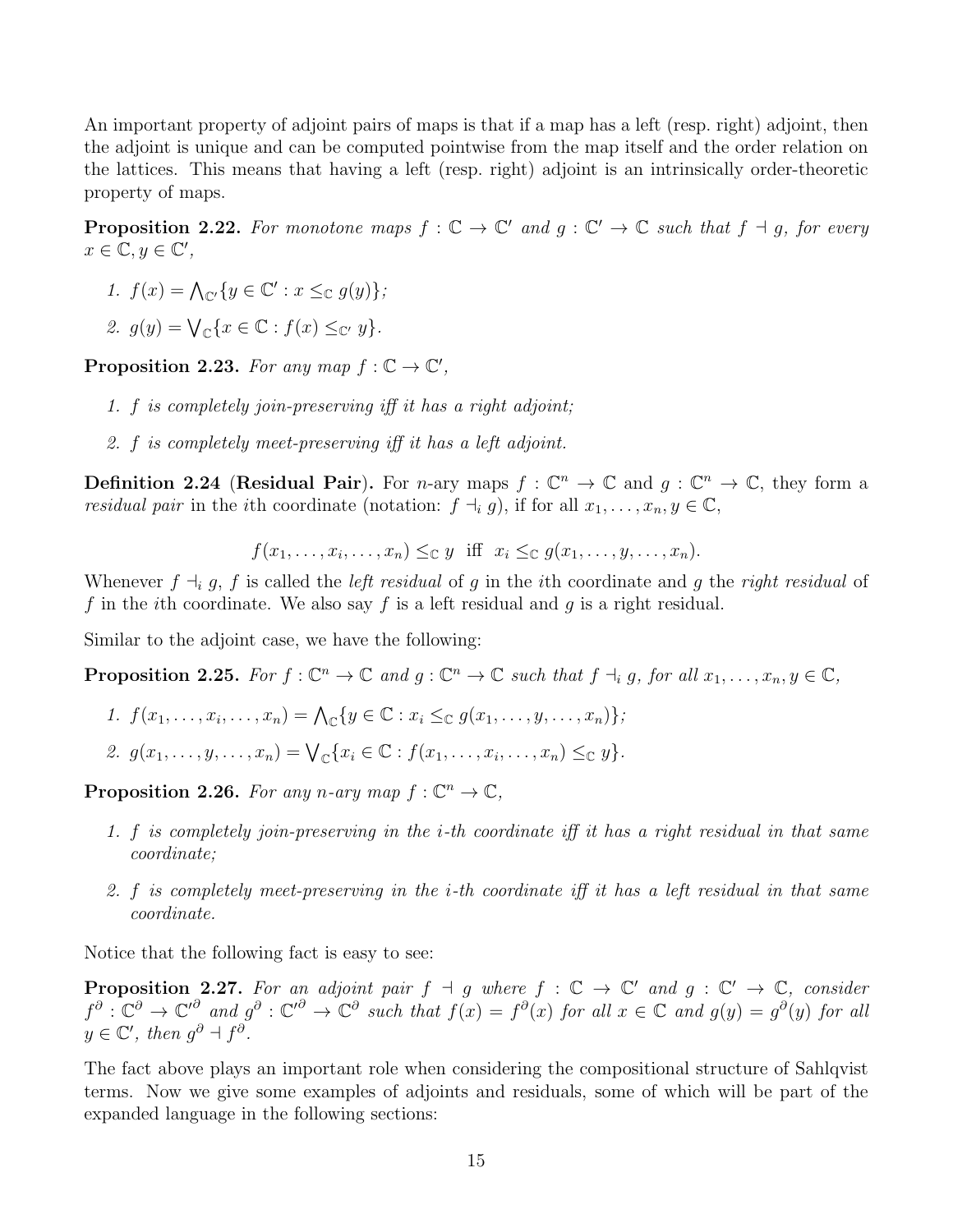**Example 2.28.** Given a perfect DMA  $\mathbb{A}$ , the operations  $\Diamond : \mathbb{A} \to \mathbb{A}$  and  $\Box : \mathbb{A} \to \mathbb{A}$  are completely join- and meet-preserving, respectively, and therefore are left and right adjoints, respectively. Hence there are operations  $\blacksquare : \mathbb{A} \to \mathbb{A}$  and  $\blacklozenge : \mathbb{A} \to \mathbb{A}$  such that for every  $x, y \in \mathbb{A}$ ,

$$
\diamond x \leq_{\mathbb{A}} y \text{ iff } x \leq_{\mathbb{A}} \blacksquare y,
$$
  

$$
x \leq_{\mathbb{A}} \square y \text{ iff } \blacklozenge x \leq_{\mathbb{A}} y.
$$

Therefore, by Proposition 2.22,  $\blacklozenge x = \bigwedge_{\mathbb{A}} \{y \in \mathbb{A} : x \leq_{\mathbb{A}} \Box y\}$  and  $\blacksquare y = \bigvee_{\mathbb{A}} \{x \in \mathbb{A} : \Diamond x \leq_{\mathbb{A}} y\}.$ 

**Example 2.29.** Given a perfect DMA A, the operations  $\triangleright$  :  $\mathbb{A}^{\partial} \to \mathbb{A}$  and  $\triangleleft$  :  $\mathbb{A}^{\partial} \to \mathbb{A}$  are completely meet- and join-preserving, respectively (note that meet in  $\mathbb{A}^{\partial}$  is the same as join in  $\mathbb{A}$ , and vice versa), and therefore have left and right adjoints, respectively. Hence there are operations  $\blacktriangleright: \mathbb{A} \to \mathbb{A}^{\partial}$  and  $\blacktriangleleft: \mathbb{A} \to \mathbb{A}^{\partial}$  such that for every  $x, y \in \mathbb{A}$ ,

$$
x \leq_{\mathbb{A}} \mathop{\triangleright} y \text{ iff } \blacktriangleright x \leq_{\mathbb{A}^{\partial}} y \text{ iff } y \leq_{\mathbb{A}} \blacktriangleright x,
$$
  

$$
\mathop{\triangleleft} x \leq_{\mathbb{A}} y \text{ iff } x \leq_{\mathbb{A}^{\partial}} \blacktriangleleft y \text{ iff } \blacktriangleleft y \leq_{\mathbb{A}} x.
$$

Therefore, by Proposition 2.22,  $\blacktriangleright x = \bigwedge_{\mathbb{A}^{\partial}} \{y \in \mathbb{A}^{\partial} : x \leq_{\mathbb{A}} \vartriangleright y\} = \bigvee_{\mathbb{A}} \{y \in \mathbb{A} : x \leq_{\mathbb{A}} \vartriangleright y\}$  and  $\blacktriangleleft y = \bigvee_{\mathbb{A}^{\partial}} \{x \in \mathbb{A}^{\partial} : \langle x \leq_{\mathbb{A}} y\} = \bigwedge_{\mathbb{A}} \{x \in \mathbb{A} : \langle x \leq_{\mathbb{A}} y\}.$ 

**Example 2.30.** Given a perfect DMA A, the binary operations  $\wedge : \mathbb{A} \times \mathbb{A} \to \mathbb{A}$  and  $\vee : \mathbb{A} \times \mathbb{A} \to \mathbb{A}$ are completely join and meet preserving in each coordinate, respectively, and therefore have right and left residuals, respectively. Hence there are binary operations  $\to: \mathbb{A}^{\partial} \times \mathbb{A} \to \mathbb{A}$  and  $-: \mathbb{A} \times \mathbb{A}^{\partial} \to$ A such that for every  $x, y, z \in A$ ,

$$
x \wedge y \leq_{\mathbb{A}} z \text{ iff } x \leq_{\mathbb{A}} y \to z,
$$
  

$$
x - y \leq_{\mathbb{A}} z \text{ iff } x \leq_{\mathbb{A}} y \vee z.
$$

Therefore, by Proposition 2.25,  $y \to z = \bigvee_{\mathbb{A}} \{x \in \mathbb{A} : x \wedge y \leq_{\mathbb{A}} z\}$  and  $x-y = \bigwedge_{\mathbb{A}} \{z \in \mathbb{A} : x \leq_{\mathbb{A}} y \vee z\}.$ 

**Example 2.31.** Given a perfect DMA A, consider the following binary operations  $\mathbf{n} : \mathbb{A} \times \mathbb{A}^{\partial} \to \mathbb{A}$ and  $\mathbf{l} : \mathbb{A}^{\partial} \times \mathbb{A} \to \mathbb{A}$  such that for all  $x, y \in \mathbb{A}$ ,

$$
\mathbf{n}(x, y) := \begin{cases} \perp & \text{if } x \leq_{\mathbb{A}} y \\ \top & \text{if } x \nleq_{\mathbb{A}} y, \\ 1(x, y) := \begin{cases} \perp & \text{if } x \nleq_{\mathbb{A}} y \\ \top & \text{if } x \leq_{\mathbb{A}} y, \end{cases} \end{cases}
$$

then there are binary operations  $\mathbf{m} : \mathbb{A} \times \mathbb{A} \to \mathbb{A}$  and  $\mathbf{k} : \mathbb{A} \times \mathbb{A} \to \mathbb{A}$  such that for all  $x, y \in \mathbb{A}$ ,

$$
\mathbf{m}(x, y) := \begin{cases} y & \text{if } y = \top \\ x & \text{if } y \neq \top, \end{cases}
$$

$$
\mathbf{k}(x, y) := \begin{cases} x & \text{if } x = \bot \\ y & \text{if } x \neq \bot, \end{cases}
$$

such that for all  $x, y, z \in A$ ,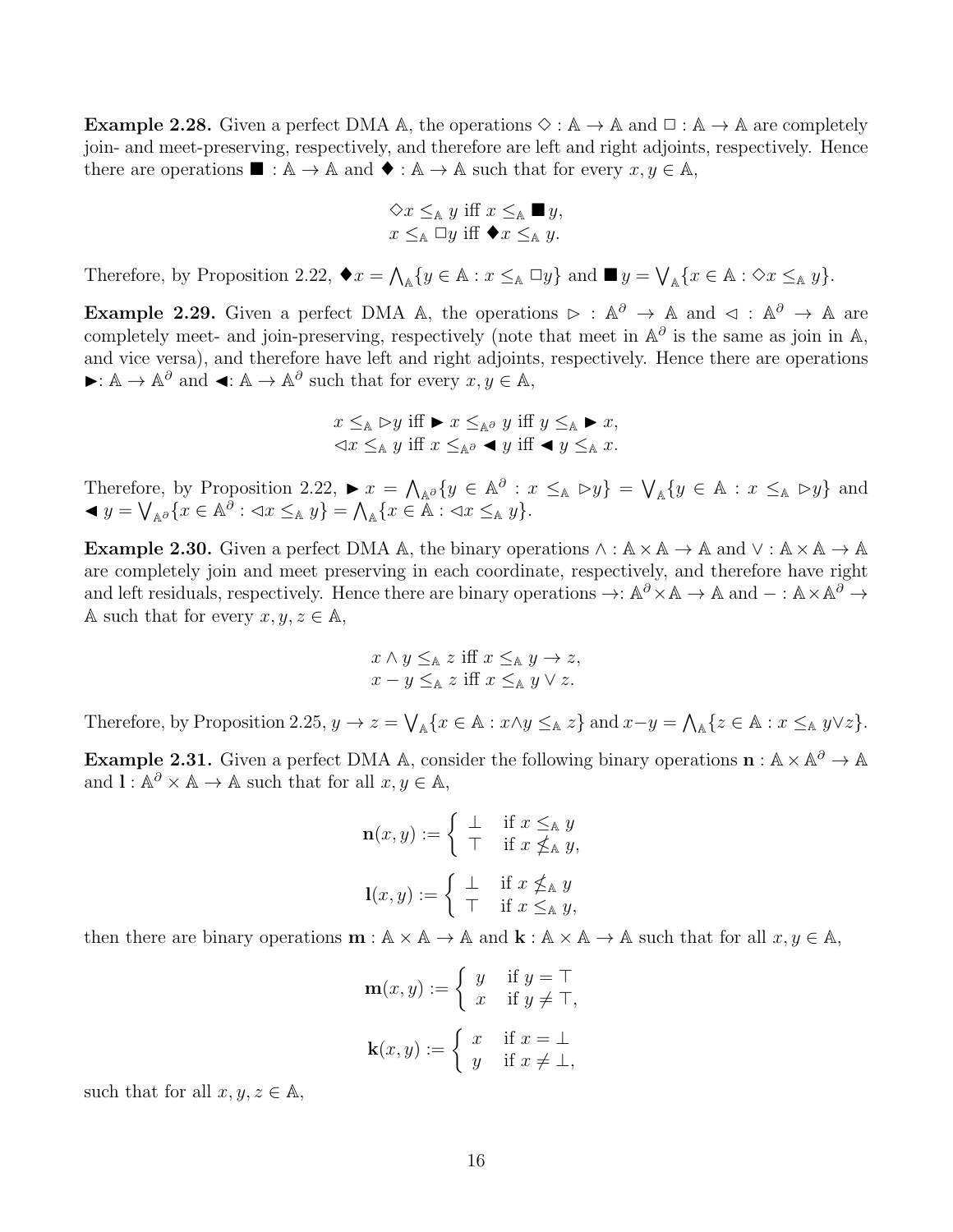$$
\mathbf{k}(x, y) \leq_{\mathbb{A}} z \text{ iff } x \leq_{\mathbb{A}} \mathbf{l}(y, z),
$$
  

$$
\mathbf{n}(x, y) \leq_{\mathbb{A}} z \text{ iff } x \leq_{\mathbb{A}} \mathbf{m}(y, z),
$$

therefore n is a left residual in its first coordinate and l is a right residual in its second coordinate.

In fact, we can see that  $\mathbf{m}(x, y) = x \vee \mathbf{l}(\top, y)$  and  $\mathbf{k}(x, y) = y \wedge \mathbf{n}(x, \bot)$ .

Example 2.32 ( $\Delta$ -Adjoints). Consider the *diagonal map*  $\Delta : \mathbb{C} \to \mathbb{C} \times \mathbb{C}$ , defined by the assignment  $x \mapsto (x, x)$ . The defining clauses of the least upper bound and greatest lower bound can be equivalently restated by saying that the operations  $\vee$  and  $\wedge$  are the left and the right adjoints of the diagonal map  $\Delta$ , respectively:

$$
x \leq_{\mathbb{C}} y \land z \text{ iff } x \leq_{\mathbb{C}} y \text{ and } x \leq_{\mathbb{C}} z, \text{ iff } \Delta(x) \leq_{\mathbb{C} \times \mathbb{C}} (y, z),
$$
  

$$
y \lor z \leq_{\mathbb{C}} x \text{ iff } y \leq_{\mathbb{C}} x \text{ and } z \leq_{\mathbb{C}} x, \text{ iff } (y, z) \leq_{\mathbb{C} \times \mathbb{C}} \Delta(x).
$$

Sometimes we will refer to  $\wedge$  and  $\vee$  collectively as  $\triangle$ -adjoints.

## 2.5 The Distributive Modal Languages  $\mathcal{L}^+$  and  $\mathcal{L}^{++}$

In this section, we expand our distributive modal language to a generalized setting, which will be used in the canonicity proofs.

We expand our basic language  $\mathcal L$  with special variables, called *nominals* (NOM) and *conominals* (CO-NOM), which range over the set of completely join-irreducible  $(J^{\infty}(\mathbb{A}^{\delta}))$  and completely meetirreducible  $(M^{\infty}(\mathbb{A}^{\delta}))$  elements of  $\mathbb{A}^{\delta}$ , as well as with some new operations introduced in Example 2.28, 2.29, 2.30, 2.31 in the previous section. The formulas of the expanded language  $\mathcal{L}_{term}^{+}$  are defined as follows:

$$
\alpha ::= \bot \mid \top \mid p \mid i \mid m \mid \alpha \wedge \beta \mid \alpha \vee \beta \mid \Diamond \alpha \mid \Box \alpha \mid \Diamond \alpha \mid \Diamond \alpha \mid \alpha \rightarrow \beta \mid \alpha - \beta \mid \blacklozenge \alpha \mid \blacksquare \alpha \mid \blacktriangle \alpha \mid \blacktriangleright \alpha
$$

where  $p \in \text{Prop}, i \in \text{NOM}$  and  $m \in \text{CO-NOM}.$   $\mathcal{L}^+_{\leq}$ ,  $\mathcal{L}^+_{quasi}$  are defined similarly. A formula  $\alpha \in \mathcal{L}^+_{term}$ is *pure*, if no proposition variable occur in it. Note that the expanded language can only be interpreted in  $\mathbb{A}^{\delta}$ , since  $\mathbb{A}$  is not a "tense algebra" in general.

One crucial technical trick for our study is to be able to incorporate the meta-level symbols  $\&$ and  $\Rightarrow$  as well as the inequality relation  $\leq$  into our language. We will achieve this by defining an expanded language  $\mathcal{L}^{++}$  in which terms of the form  $\mathbf{n}(\alpha,\beta)$  and  $\mathbf{l}(\alpha,\beta)$  are allowed as well. We incorporate & as  $\land$  for truth values,  $\Rightarrow$  as I for truth values, and  $\leq$  as I for terms. n can also be seen as  $\nleq$  or  $\nRightarrow$ . Although it is not necessary to consider the inequalities  $\mathcal{L}^{++}_\le$  and quasi-inequalities  $\mathcal{L}_{quasi}^{++}$  in  $\mathcal{L}^{++}$ , we will still find it convenient to use them.

## 2.6 Algebraic Semantics of  $\mathcal{L}, \, \mathcal{L}^+$  and  $\mathcal{L}^{++}$

In this section, we define the algebraic semantics of distributive modal logic for all the three languages  $\mathcal{L}, \mathcal{L}^+$  and  $\mathcal{L}^{++}$ :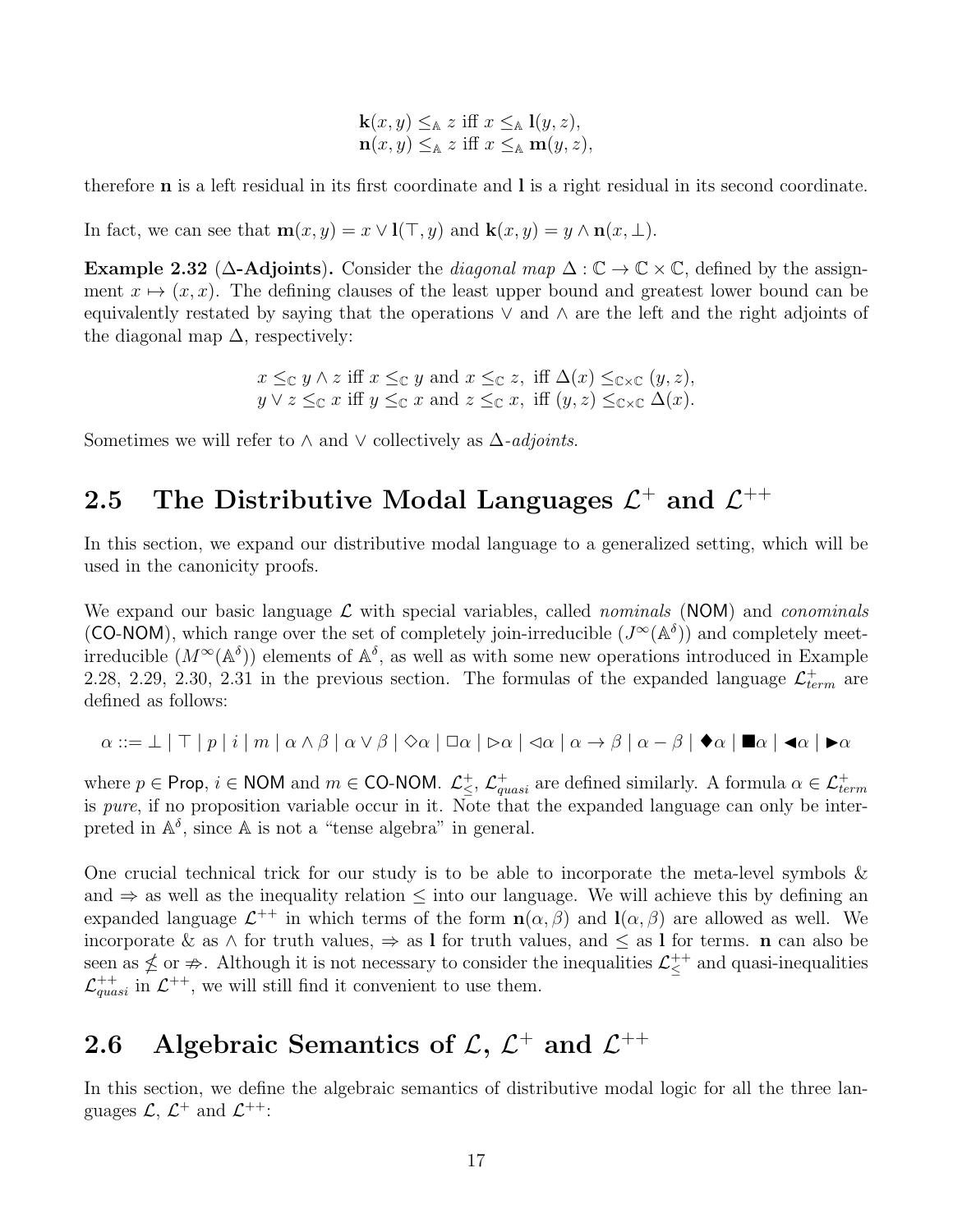#### 2.6.1 Interpretation of Connectives

In this subsection we give the interpretation for the connectives in  $\mathcal{L}, \mathcal{L}^+$  and  $\mathcal{L}^{++}$ .

**Definition 2.33.** For any DMA  $\mathbb{A} = (A, \vee, \wedge, \bot, \top, \diamondsuit, \square, \triangleright, \triangleleft)$ , the connectives  $\vee, \wedge, \bot, \top, \diamondsuit, \square, \triangleright, \triangleleft$ in  $\mathcal L$  are interpreted as the binary, nullary and unary functions on  $\mathbb A$ , respectively, denoted with the same notations. The symbols  $n, l$  are interpreted as in Example 2.31. Note that, contrary to the additional connectives in  $\mathcal{L}^+$ , the symbols **n**, l can be interpreted also in arbitrary DMA A.

The symbols  $\blacklozenge, \blacksquare, \blacktriangle, \blacktriangleright, \rightarrow, -$  can only be interpreted in the canonical extension  $\mathbb{A}^{\delta}$  of DMA  $\mathbb{A}$ . Their interpretations are already given in Example 2.28, 2.29, 2.30.

In order to distinguish the syntax from the semantic interpretation, we can add a superscript  $A$  (or  $\mathbb{A}^{\delta}$ ) to the connectives, but we often omit it when it is clear from the context.

We prefer to see all maps as monotone functions for convenience. Therefore, we interpret the connectives as maps  $\mathbb{A}^{\epsilon} \to \mathbb{A}$  (or  $(\mathbb{A}^{\delta})^{\epsilon} \to \mathbb{A}^{\delta}$ ), where  $\mathbb{A}$  is any DMA. Here  $\epsilon$  is

- $(1, 1)$ , for  $\vee, \wedge;$
- (1), for  $\diamondsuit, \Box, \blacklozenge, \blacksquare$ ;
- $(\partial)$ , for  $\triangleright, \triangleleft, \blacktriangleright, \blacktriangleleft;$
- $(1, \partial)$ , for  $n, -$ ;
- $(\partial, 1)$ , for  $l, \rightarrow$ .

Sometimes, we also consider their *dual maps*, especially when proving the contracting and expanding results for Sahlqvist terms (see e.g. Theorem 7.17). We take  $\Box : \mathbb{A}^{\delta} \to \mathbb{A}^{\delta}$  and  $\blacklozenge : \mathbb{A}^{\delta} \to \mathbb{A}^{\delta}$ as an example: by taking  $\Box^{\partial}$ :  $(\mathbb{A}^{\delta})^{\partial} \to (\mathbb{A}^{\delta})^{\partial}$  and  $\blacklozenge^{\partial}$ :  $(\mathbb{A}^{\delta})^{\partial} \to (\mathbb{A}^{\delta})^{\partial}$  such that  $\Box^{\partial} u = \Box u$  and  $\blacklozenge^{\partial} u = \blacklozenge u$  for all  $u \in \mathbb{A}^{\delta}$ , by Proposition 2.27, we have that  $\Box^{\partial} \dashv \blacklozenge^{\partial}$ , hence by Proposition 2.23,  $\Box^{\partial}$  is completely join-preserving in  $(\mathbb{A}^{\delta})^{\partial}$  (which is equivalent to completely meet-preserving in  $\mathbb{A}^{\delta}$ ), and  $\blacklozenge^{\partial}$  is completely meet-preserving in  $(\mathbb{A}^{\delta})^{\partial}$ .

Therefore, by taking the dual map  $f^{\partial}: (\mathbb{A}^{\epsilon})^{\partial} \to \mathbb{A}^{\partial}$  of  $f: \mathbb{A}^{\epsilon} \to \mathbb{A}$ ,  $f^{\partial}$  and f are set-theoretically the same, but right (resp. left) adjoints/residuals become left (resp. right) adjoints/residuals, completely meet (resp. join)-preserving become completely join (resp. meet)-preserving, and  $(f^{\partial})^{\sigma} = f^{\pi}$ ,  $(f^{\partial})^{\pi} = f^{\sigma}.$ 

#### 2.6.2 Algebraic Semantics

In this subsection, we give the formal definition of the algebraic semantics for  $\mathcal{L}, \mathcal{L}^+$  and  $\mathcal{L}^{++}$ . We start with  $\mathcal{L}$ , and then generalize it to  $\mathcal{L}^+$  and  $\mathcal{L}^{++}$ .

**Definition 2.34.** For any DMA  $\mathbb{A}$ , an *assignment* on  $\mathbb{A}$  is a map h: Prop  $\rightarrow \mathbb{A}$ . The interpretation of a formula  $\alpha \in \mathcal{L}_{term}$  in A under the assignment h is defined as follows: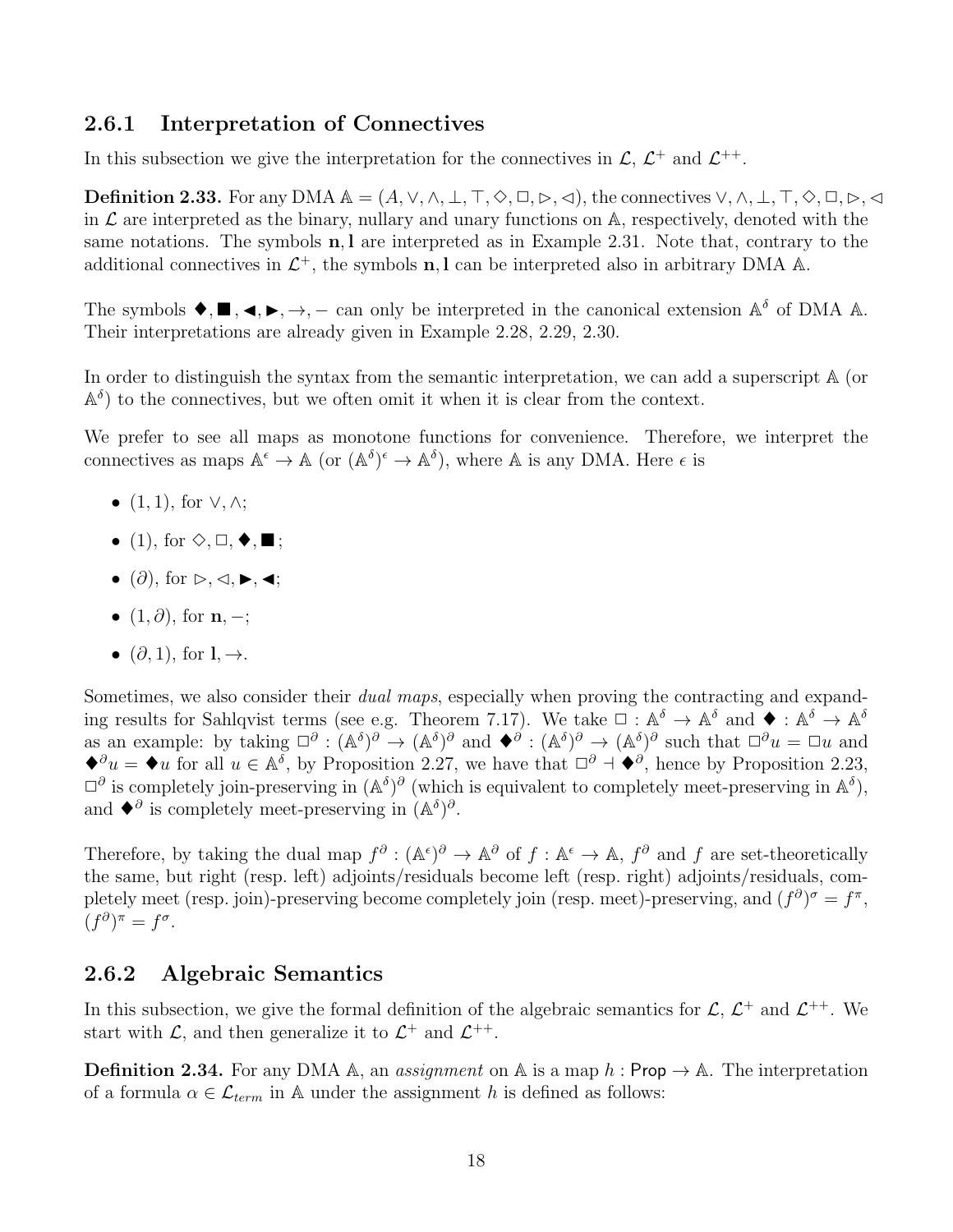$$
\begin{array}{ll} [p]^\mathbb{A}_h=h(p)\\[1mm] [\bot]^\mathbb{A}_h=\bot^\mathbb{A} & [\Diamond\beta]^\mathbb{A}_h=\Diamond^\mathbb{A}[\beta]^\mathbb{A}_h\\[1mm] [\top]^\mathbb{A}_h=\top^\mathbb{A} & [\Box\beta]^\mathbb{A}_h=\Box^\mathbb{A}[\beta]^\mathbb{A}_h\\[1mm] [\beta\wedge\gamma]^\mathbb{A}_h=[\beta]^\mathbb{A}_h\wedge^\mathbb{A}[\gamma]^\mathbb{A}_h & [\triangleright\beta]^\mathbb{A}_h=\triangleright^\mathbb{A}[\beta]^\mathbb{A}_h\\[1mm] [\beta\vee\gamma]^\mathbb{A}_h=[\beta]^\mathbb{A}_h\vee^\mathbb{A}[\gamma]^\mathbb{A}_h & [\triangle\beta]^\mathbb{A}_h=\triangle^\mathbb{A}[\beta]^\mathbb{A}_h. \end{array}
$$

We will also interpret  $\alpha(\vec{p})$  as a term function  $\alpha^{\mathbb{A}} : \mathbb{A}^n \to \mathbb{A}$  such that for all  $\vec{a} \in \mathbb{A}$ ,  $\alpha^{\mathbb{A}}(\vec{a}) = [\alpha]_h^{\mathbb{A}}$ h where  $h(\vec{p}) = \vec{a}$ .

For any DMA A and any assignment h on A, any inequality  $\alpha \leq \beta$  in  $\mathcal{L}_{\leq}$ , we denote

 $A, h \models \alpha \leq \beta$ ,

if  $[\alpha]_h^{\mathbb{A}} \leq [\beta]_h^{\mathbb{A}}$  $\frac{\mathbb{A}}{\hbar}$  in A. For any quasi-inequality  $\alpha_1 \leq \beta_1 \& \dots \& \alpha_n \leq \beta_n \Rightarrow \alpha \leq \beta$  in  $\mathcal{L}_{quasi}$ , we denote

 $\mathbb{A}, h \models \alpha_1 \leq \beta_1 \& \dots \& \alpha_n \leq \beta_n \Rightarrow \alpha < \beta,$ 

if whenever  $[\alpha_i]_h^{\mathbb{A}} \leq [\beta_i]_h^{\mathbb{A}}$  $\frac{\mathbb{A}}{h}$  in A for all  $1 \leq i \leq n$  we also have  $[\alpha]_h^{\mathbb{A}} \leq [\beta]_h^{\mathbb{A}}$  $h \atop h$  in A. We denote

$$
\mathbb{A} \models \alpha \leq \beta, \text{ or } \alpha^{\mathbb{A}} \leq \beta^{\mathbb{A}},
$$

and say  $\alpha \leq \beta$  is valid on A, if for all assignments h on A, we have  $\mathbb{A}, h \models \alpha \leq \beta$ . Validity of quasi-inequalities is defined similarly.

The definitions above can be extended to  $\mathcal{L}^+$  and  $\mathcal{L}^{++}$ . Recall that  $\mathcal{L}^{+}$ - and  $\mathcal{L}^{++}$ -formulas are interpreted in  $\mathbb{A}^{\delta}$ . An assignment in this setting is a map h: Prop ∪ NOM ∪ CO-NOM  $\rightarrow \mathbb{A}^{\delta}$ such that  $h(i) \in J^{\infty}(\mathbb{A}^{\delta})$  for any  $i \in \mathsf{NOM}$  and  $h(m) \in M^{\infty}(\mathbb{A}^{\delta})$  for any  $m \in \mathsf{CO}\text{-}\mathsf{NOM}$ . For the interpretation of formulas, the following clauses are added to the ones above:

$$
\begin{array}{llll}\n[i]^\mathbb{A^\delta}_{h} = h(i) & & [\blacklozenge\beta]^\mathbb{A^\delta}_{h} = \blacklozenge^{\mathbb{A^\delta}}[\beta]^\mathbb{A^\delta}_{h} \\
[\beta \to \gamma]^\mathbb{A^\delta}_{h} = [\beta]^\mathbb{A^\delta}_{h} \to^{\mathbb{A^\delta}}[\gamma]^\mathbb{A^\delta}_{h} & & [\blacksquare\beta]^\mathbb{A^\delta}_{h} = \blacksquare^{\mathbb{A^\delta}}[\beta]^\mathbb{A^\delta}_{h} \\
[\beta - \gamma]^\mathbb{A^\delta}_{h} = [\beta]^\mathbb{A^\delta}_{h} -^\mathbb{A^\delta}[\gamma]^\mathbb{A^\delta}_{h} & & [\blacktriangleright\beta]^\mathbb{A^\delta}_{h} = \blacktriangleright^{\mathbb{A^\delta}}[\beta]^\mathbb{A^\delta}_{h} \\
[\mathbf{n}(\beta, \gamma)]^\mathbb{A^\delta}_{h} = \mathbf{n}^{\mathbb{A^\delta}}([\beta]^\mathbb{A^\delta}_{h}, [\gamma]^\mathbb{A^\delta}_{h}) & & [\blacktriangle\beta]^\mathbb{A^\delta}_{h} = \blacktriangle^\delta[\beta]^\mathbb{A^\delta}_{h} \\
[\mathbf{l}(\beta, \gamma)]^\mathbb{A^\delta}_{h} = \mathbf{l}^{\mathbb{A^\delta}}([\beta]^\mathbb{A^\delta}_{h}, [\gamma]^\mathbb{A^\delta}_{h}) & & [\blacktriangle\beta]^\mathbb{A^\delta}_{h} = \blacktriangle^\delta[\beta]^\mathbb{A^\delta}_{h}.\n\end{array}
$$

Term functions, interpretation of inequalities and quasi-inequalities and validity can be defined similarly to the L case. In the setting of  $\mathcal{L}^{++}$ , we say that an assignment h: Prop ∪ NOM ∪ CO-NOM  $\rightarrow$   $\mathbb{A}^{\delta}$  is *admissible*, if  $h(p) \in \mathbb{A}$  for any  $p \in$  Prop. Then we can speak of an inequality  $\alpha \leq \beta$  being admissibly valid (notation:  $A^{\delta} \vDash_{A} \alpha \leq \beta$ ), if for all admissible assignments h on  $A^{\delta}$ , we have  $\mathbb{A}^{\delta}, h \models \alpha \leq \beta$ . For quasi-inequalities, the definition of admissible validity is similar.

It is easy to see that for  $\alpha \leq \beta \in \mathcal{L}_{\leq}$ ,  $\mathbb{A}^{\delta} \vDash_{\mathbb{A}} \alpha \leq \beta$  iff  $\mathbb{A} \vDash \alpha \leq \beta$ .

Definition 2.35 (Soundness and Completeness). A deductively closed class Λ of inequalities in  $\mathcal{L}_{\leq}$  is sound with respect to a class C of DMAs, if  $\mathbb{A} \models \alpha \leq \beta$  for all  $\mathbb{A} \in \mathsf{C}$  and all  $\alpha \leq \beta \in \Lambda$ .

A class  $\Lambda$  of inequalities in  $\mathcal{L}_{\leq}$  is *complete* with respect to a class **C** of DMAs, if whenever  $\mathbb{A} \models \alpha \leq \beta$ for all  $\mathbb{A} \in \mathsf{C}$ , we have  $\alpha \leq \beta \in \Lambda$ .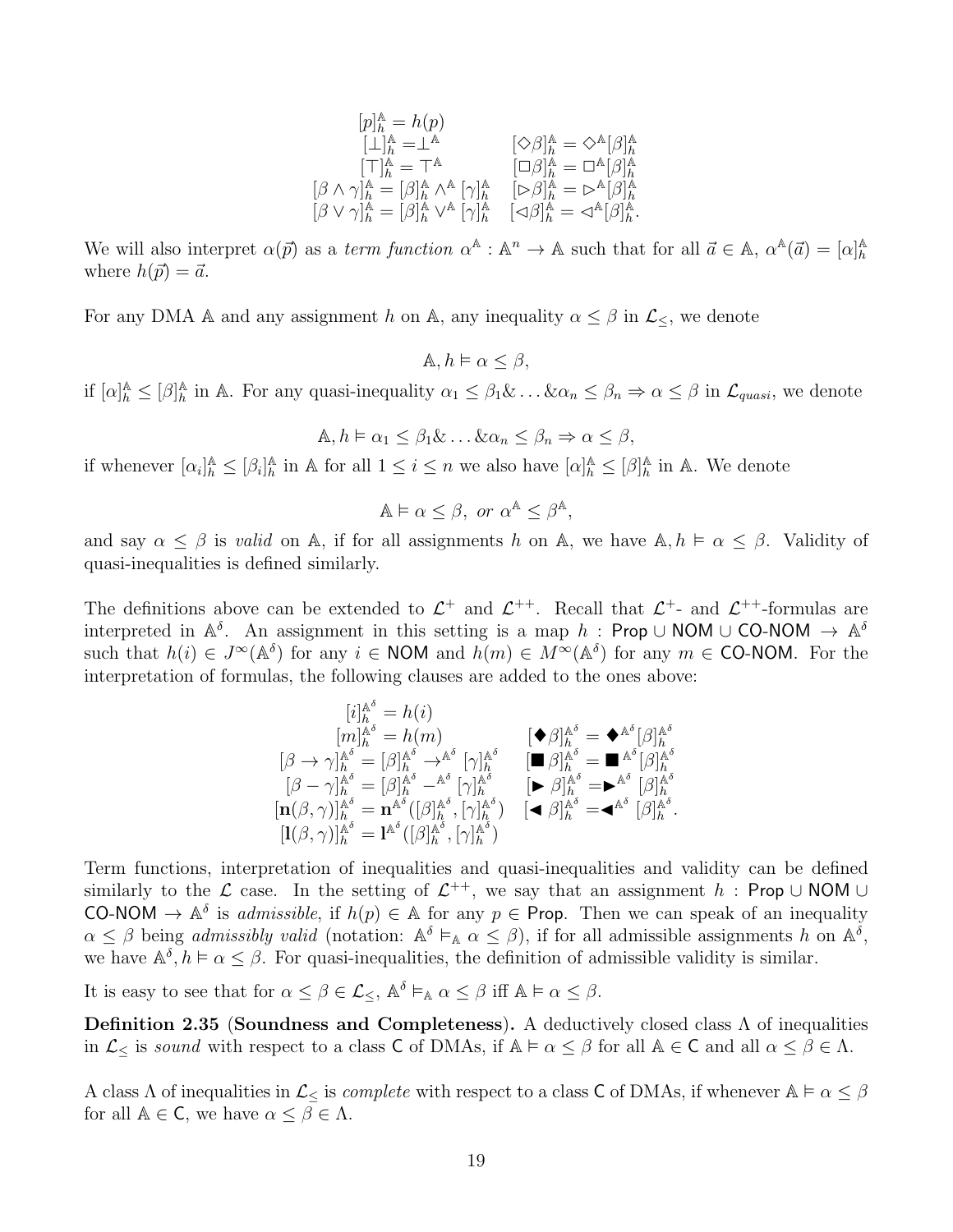Definition 2.36 (Canonicity). A class of DMAs is *canonical* if it closed under taking canonical extensions. An inequality, formula, set of formulas, or set of inequalities, is called canonical, if the class of DMAs defined by the inequality, formula, set of formulas, or set of inequalities, is canonical.

Therefore, in our setting, we say that an inequality  $\alpha \leq \beta$  is canonical, if the class of DMAs defined by  $\alpha \leq \beta$  is closed under taking canonical extensions, i.e., for all DMAs A, we have

$$
\mathbb{A}\models \alpha \leq \beta \quad \Rightarrow \quad \mathbb{A}^{\delta}\models \alpha \leq \beta.
$$

### 2.7 Sahlqvist and Inductive Inequalities

In this section we define Sahlqvist and inductive inequalities in the basic language  $\mathcal{L}$ . Note that many definitions apply also to  $\mathcal{L}^+$  and  $\mathcal{L}^{++}$ , therefore we define them in the expanded language  $\mathcal{L}^{++}$  whenever possible. Here we only give the definitions and examples of Sahlqvist and inductive inequalities; the intuition behind these definitions is discussed in [10]. Further discussions on Sahlqvist and inductive inequalities in distributive modal logic can be found in [10], [17] and [30].

Definition 2.37 (Signed Generation Tree). A positive (resp. negative) signed generation tree for a term  $s \in \mathcal{L}_{term}^{++}$  is defined as follows:

- The root node  $+s$  (resp.  $-s$ ) is the root node of the positive (resp. negative) generation tree of s signed with + (resp.  $-$ ).
- If a node is labelled with  $\vee, \wedge, \square, \Diamond, \blacksquare, \blacklozenge$ , assign the same sign to its child node(s).
- If a node is labelled with  $\triangleleft, \triangleright, \triangleleft, \triangleright$ , assign the opposite sign to its child node.
- If a node is labelled with  $\rightarrow$ , l, assign the opposite sign to its left child node and the same sign to its right child node.
- If a node is labelled with  $-, n$ , assign the same sign to its left child node and the opposite sign to its right child node.

We say that a node in the signed generation tree is *positive* (resp. *negative*), if it is signed  $+$  (resp. −).

We use the notation  $+s$  (resp.  $-s$ ) for the positive (resp. negative) signed generation tree of the term  $s \in \mathcal{L}_{term}^{++}$  and  $\star \alpha \prec \ast s$  to denote  $\star \alpha$  is a *subtree* of  $\ast s$ , where  $\star, \star \in \{+, -\}.$  Sometimes we will refer to the symbols such as  $+s$  and  $-s$  as "terms", and we will write e.g.  $+s \in \mathcal{L}_{term}^{++}$  even if this is an abuse of notation. We denote  $\alpha \prec s$  if  $\alpha$  is a *subterm* of s.

**Definition 2.38.** Given an order type  $\epsilon = (\epsilon_1, \ldots, \epsilon_n)$ , a term  $s(p_1, \ldots, p_n) \in \mathcal{L}_{term}^{++}$  and  $* \in \{+, -\},$ 

- an  $\epsilon$ -critical node in the signed generation tree  $\ast s$  is a leaf node  $+p_i$  if  $\epsilon_i = 1$  or  $-p_i$  if  $\epsilon_i = \partial$ ; sometimes we will say that this occurrence of  $p_i$  in \*s agrees with  $\epsilon$ ;
- an  $\epsilon$ -*critical branch* in the tree is a branch terminating in an  $\epsilon$ -critical node;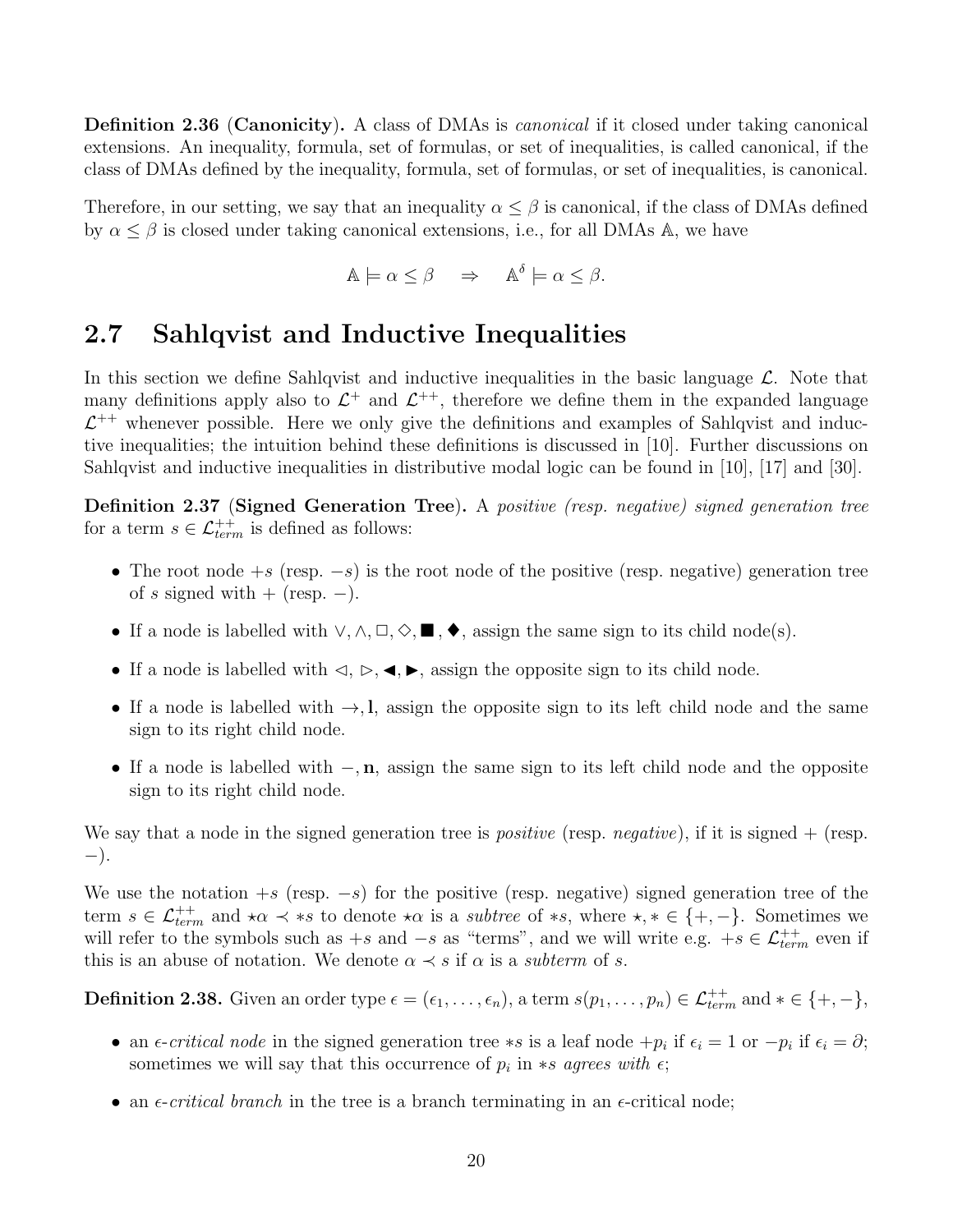- \*s agrees with  $\epsilon$  if every occurrence of every proposition variable in \*s agrees with  $\epsilon$ . We also call  $\ast s \in \mathit{uniform}$ ;
- \*s is said to be *uniform*, if there exists an  $\epsilon$  such that \*s is  $\epsilon$ -uniform.

The following definitions are given for  $\mathcal L$  only:

**Definition 2.39 (Universal and Choice Nodes).** For  $* \in \{+, -\}$ , a node in the signed generation tree of a term  $*_s \in \mathcal{L}_{term}$  is

- a *choice node*, if it is either positive and labelled  $\vee, \Diamond, \triangleleft$ , or negative and labelled  $\wedge, \Box, \triangleright;$
- a universal node, if it is either positive and labelled  $\Box, \triangleright$ , or negative and labelled  $\diamondsuit, \triangleleft$ .

An explanation why those nodes are called "universal" or "choice" has been given and discussed in [10].

**Definition 2.40 (Sahlqvist Inequality).** Given an order type  $\epsilon = (\epsilon_1, \ldots, \epsilon_n), * \in \{+, -\},\$ signed generation tree \*s of a term  $s(p_1, \ldots, p_n) \in \mathcal{L}_{term}$  is  $\epsilon$ -Sahlqvist, if on every  $\epsilon$ -critical branch with leaf labelled  $p_i$ ,  $1 \leq i \leq n$ , no choice node has a universal node as ancestor. Here we say that  $+s$  is  $\epsilon$ -left Sahlqvist, and  $-s$  is  $\epsilon$ -right Sahlqvist. An inequality  $s \leq t$  is  $\epsilon$ -Sahlqvist if the trees +s and  $-t$  are both  $\epsilon$ -Sahlqvist. An inequality  $s \leq t$  is Sahlqvist if it is  $\epsilon$ -Sahlqvist for some  $\epsilon$ . If  $\ast s$  is  $\epsilon$ -Sahlqvist and agrees with  $\epsilon$ , then we say that \*s is  $\epsilon$ -uniform Sahlqvist.  $\epsilon$ -uniform left Sahlqvist and  $\epsilon$ -uniform right Sahlqvist are defined similarly.

**Example 2.41.**  $\Diamond \Box p \leq \Box \Diamond p$ , which is the distributive counterpart of the Geach axiom  $\Diamond \Box p \rightarrow$  $\Box \Diamond p$ , is  $\epsilon$ -Sahlqvist for  $\epsilon = (1)$ .

In classical modal logic, a correspondence and canonicity theorem analogous to Sahlqvist has been given for an extended class of formulas called inductive formulas by Goranko and Vakarelov in [20]. In the distributive modal logic setting, the class of Sahlqvist inequalities has also been extended to inductive inequalities as defined in [10].

**Definition 2.42 (Inductive Inequality).** Given an order type  $\epsilon$ , and an irreflexive and transitive relation  $\Omega$  on the proposition variables  $p_1, \ldots, p_n, * \in \{+, -\}$ , the signed generation tree of a term  $*s(p_1,\ldots,p_n) \in \mathcal{L}_{term}$  is  $(\Omega,\epsilon)$ -*inductive* if, on every  $\epsilon$ -critical branch with leaf labelled  $p_i, 1 \leq i \leq n$ , every choice node c with a universal node as ancestor is binary, hence labelled with  $\star(\alpha \circ \beta)$ , where  $\star \in \{+, -\},\$ and moreover:

- 1.  $\star \alpha$  is of order type  $\epsilon^{\partial}$ ;
- 2.  $p_j <_{\Omega} p_i$  for every  $p_j$  occurring in  $\alpha$ .

Clearly, the conditions above imply that the  $\epsilon$ -critical branches all run through  $\beta$ . We will refer to  $\Omega$  as the dependency order on the variables.  $(\Omega, \epsilon)$ -left inductive and  $(\Omega, \epsilon)$ -right inductive terms are defined similarly to  $\epsilon$ -left Sahlqvist and  $\epsilon$ -right Sahlqvist. An inequality  $s \leq t$  is  $(\Omega, \epsilon)$ -inductive if the trees +s and  $-t$  are both  $(\Omega, \epsilon)$ -inductive. An inequality  $s \leq t$  is *inductive* if it is  $(\Omega, \epsilon)$ -inductive for some  $\Omega$  and  $\epsilon$ .

Example 2.43. Consider the inequality  $\Box(p \vee \triangleleft q) \wedge \Box q \leq \Diamond(p \wedge q)$  in  $\mathcal{L}_{\leq}$ , it is  $(\Omega, \epsilon)$ -inductive with  $q \leq_{\Omega} p$ ,  $\epsilon_p = 1$  and  $\epsilon_q = 1$ , but it is not  $\epsilon$ -Sahlqvist for any  $\epsilon$ .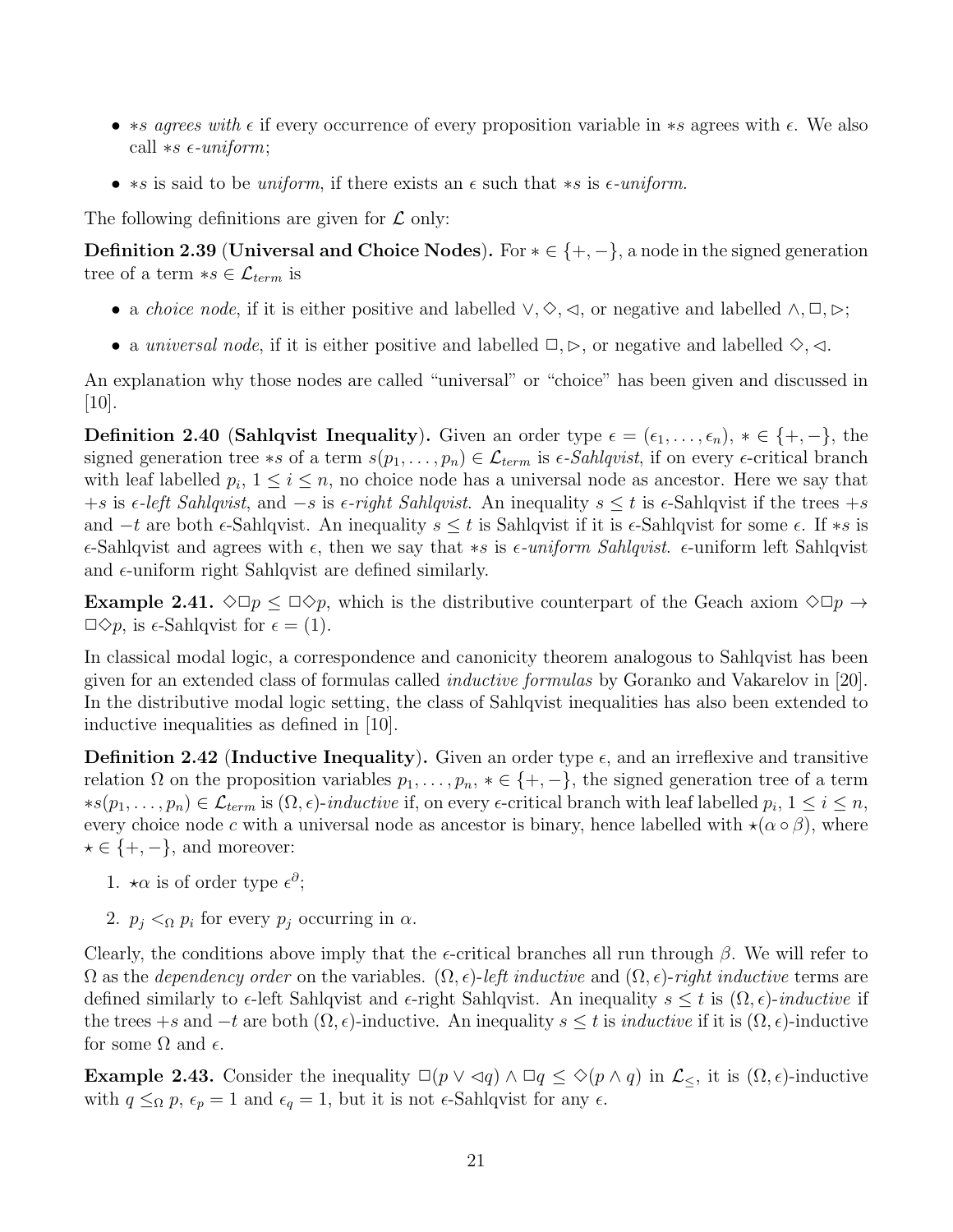

Figure 2.1: Signed generation tree for  $\Box(p \vee \lhd q) \wedge \Box q \leq \Diamond(p \wedge q)$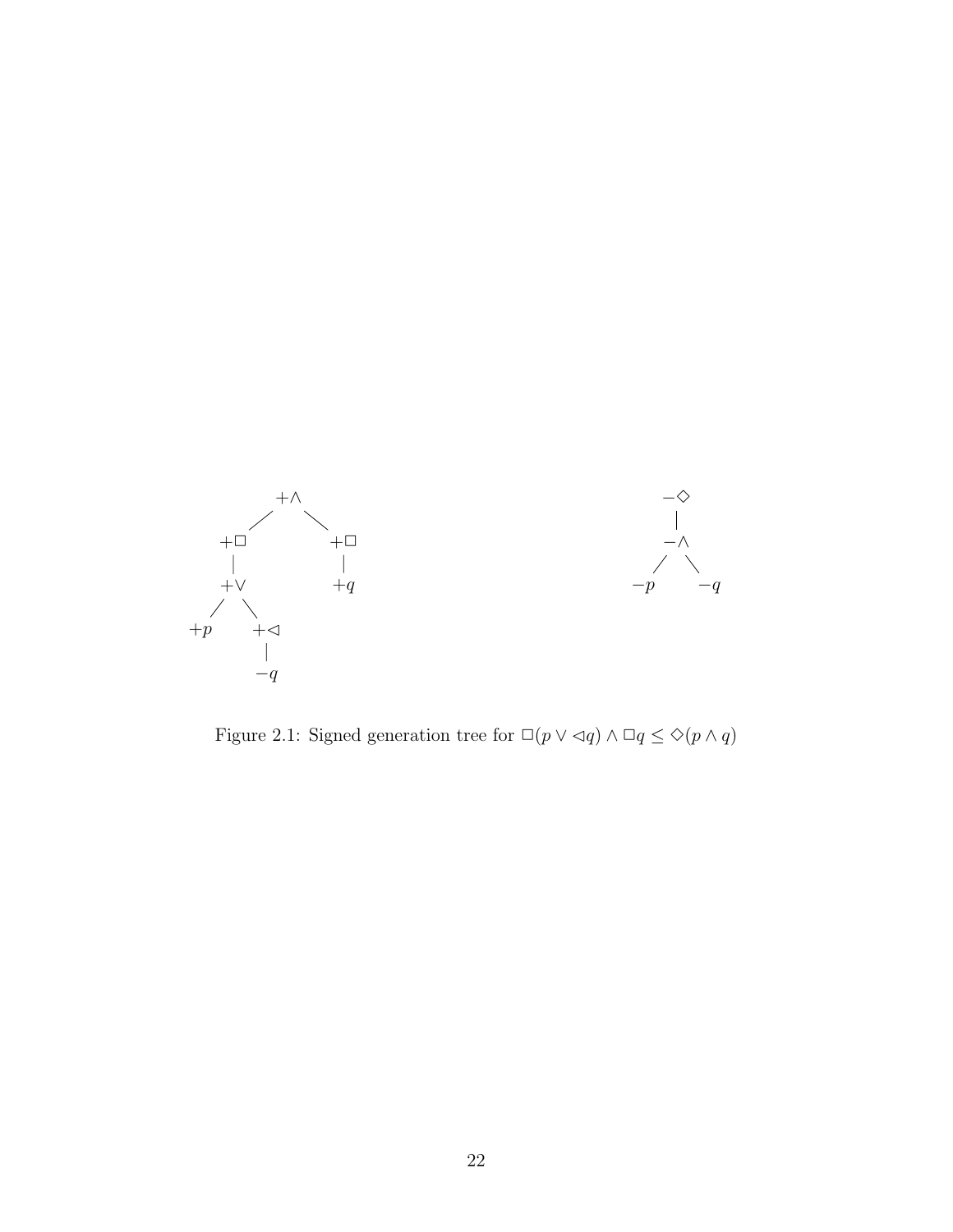## Chapter 3

## Jónsson-Style Canonicity

In this chapter we review the Jónsson-style canonicity proof for Sahlqvist inequalities in distributive modal logic, as given in [17], with slight revisions. In Subsection 3.1.3, we discuss a refinement of this proof, and then in Section 3.2, we briefly discuss the difficulties in generalizing this method to inductive inequalities, and propose some directions for a solution.

### 3.1 Jónsson-Style Canonicity for Sahlqvist Inequalities

Let A be any DMA, let  $\mathbb{A}^{\delta}$  be its canonical extension and  $\alpha \leq \beta$  be an inequality in the basic distributive modal language. In [17], it was shown that if  $\alpha \leq \beta$  is a Sahlqvist inequality, then it is preserved under taking canonical extensions:

$$
\mathbb{A} \models \alpha \le \beta \quad \Rightarrow \quad \mathbb{A}^{\delta} \models \alpha \le \beta.
$$

The following theorem states the Jónsson-style canonicity for Sahlqvist inequalities given in [17].

**Theorem 3.1** (cf. Theorem 5.1 in [17]). Every Sahlqvist inequality  $\alpha \leq \beta$  is canonical.

*Proof.* We need to show that  $\mathbb{A} \models \alpha \leq \beta \Rightarrow \mathbb{A}^{\delta} \models \alpha \leq \beta$  for any DMA A. The proof consists of the motivation of the following chain:

| $\mathbb{A} \models \alpha \leq \beta$                                                                              |                                            |
|---------------------------------------------------------------------------------------------------------------------|--------------------------------------------|
| $\iff \alpha^{\mathbb{A}} \leq \beta^{\mathbb{A}}$                                                                  | (by definition)                            |
| $\iff \alpha_1^{\mathbb{A}} \leq \beta_1^{\mathbb{A}} \vee \gamma^{\mathbb{A}}$                                     | (see Lemma 3.2 below)                      |
| $\iff (\alpha_1^{\mathbb{A}})^{\sigma} \leq (\beta_1^{\mathbb{A}} \vee \gamma^{\mathbb{A}})^{\sigma}$               | (by the definition of $\sigma$ -extension) |
| $\implies$ $(\alpha_1^{\mathbb{A}})^{\sigma} \leq (\beta_1^{\mathbb{A}})^{\pi} \vee (\gamma^{\mathbb{A}})^{\sigma}$ | (see Lemma 3.3 below)                      |
| $\implies \alpha_1^{\mathbb{A}^\delta} \leq \beta_1^{\mathbb{A}^\delta} \vee \gamma^{\mathbb{A}^\delta}$            | (see Lemma 3.4 and 3.5 below)              |
| $\iff \alpha^{\mathbb{A}^\delta} < \beta^{\mathbb{A}^\delta}$                                                       | (see Lemma 3.2 below)                      |
| $\iff \mathbb{A}^{\delta} \models \alpha \leq \beta$                                                                | (by definition).                           |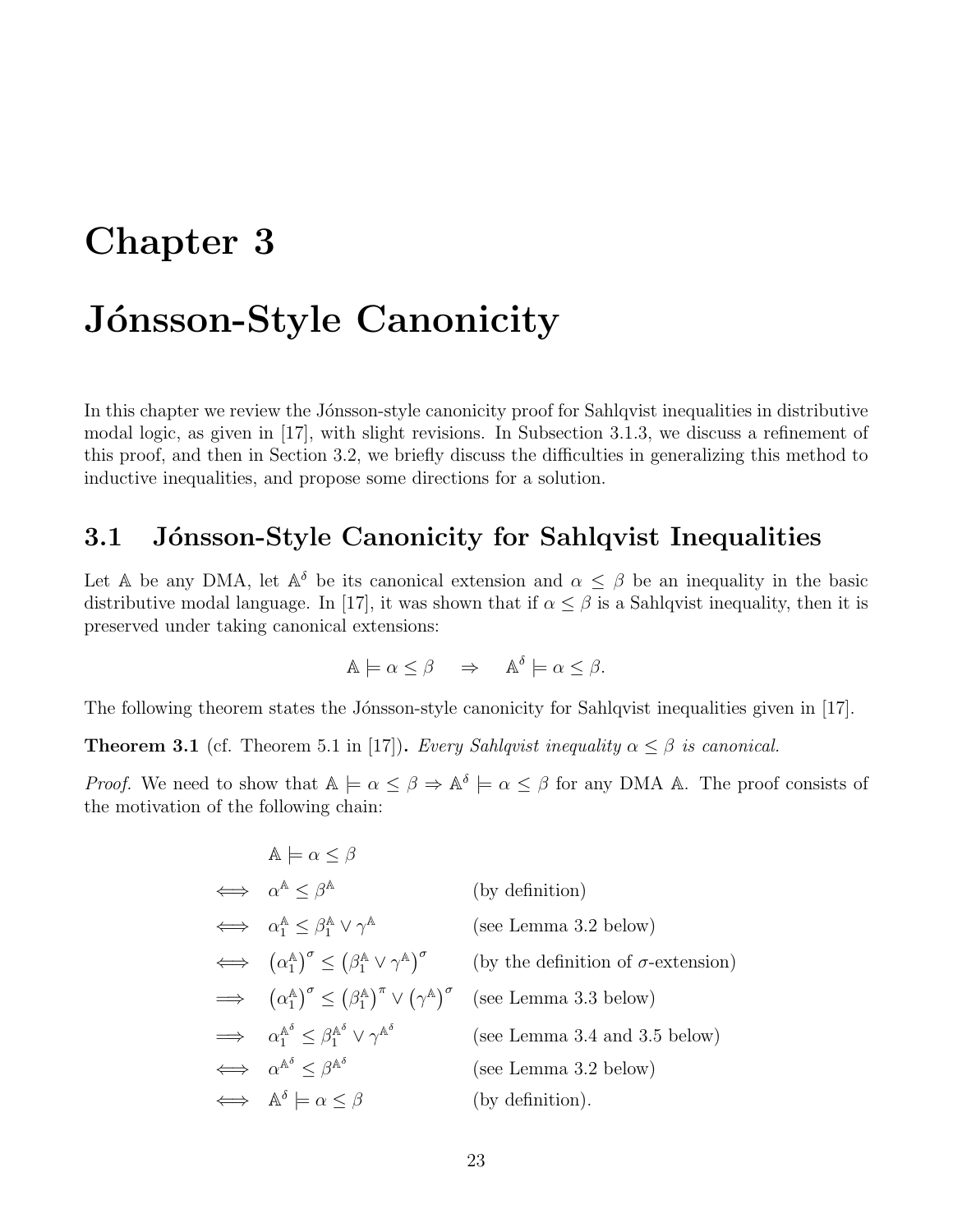The lemmas needed in this proof are listed below. They rely on Definitions 2.8 and 2.19.

**Lemma 3.2** (cf. Lemma 5.14 in [17]). Every  $\epsilon$ -Sahlqvist inequality  $\alpha \leq \beta$  is equivalent to an inequality  $\alpha_1 \leq \beta_1 \vee \gamma$  where  $+\alpha_1$  is  $\epsilon'$ -uniform left Sahlqvist,  $-\beta_1$  is  $\epsilon'$ -uniform right Sahlqvist, and  $+\gamma$  is  $\epsilon'$ -uniform, for some  $\epsilon'$  extending  $\epsilon$ .

**Lemma 3.3** (cf. Lemma 5.11 in [17]). If  $f, g : \mathbb{A} \to \mathbb{B}$  are maps between BDLs such that f is order-preserving and g is order-reversing then  $(f \vee g)^{\sigma} \leq f^{\sigma} \vee g^{\pi}$ .

**Lemma 3.4** (cf. Lemma 5.5 in [17], with slight revision). Every uniform term in  $\mathcal{L}^n_{term}$  is both σ-contracting and π-expanding.

**Lemma 3.5** (cf. Lemma 5.10 in [17], with slight revision). Every  $\epsilon$ -uniform left Sahlqvist term is  $σ$ -expanding, and every  $ε$ -uniform right Sahlqvist term is  $π$ -contracting.

 $\Box$ 

There are two key steps to the proof of Theorem 3.1: the first step transforms the inequality  $\alpha \leq \beta$ into some inequality  $\alpha_1 \leq \beta_1 \vee \gamma$  such that  $\alpha_1$ ,  $\beta_1$  and  $\gamma$  are uniform terms and satisfy certain additional conditions (Lemma 3.2); the second step shows that left (resp. right) Sahlqvist terms are σ-expanding (resp. π-contracting) (Lemma 3.5), and that uniform terms are σ-contracting (Lemma 3.4).

One of the reasons why this proof is not point-free is that it depends on Lemma 3.3, and in the proof of this lemma, completely join-irreducible elements (which are points in algebraic disguise) are used. In Subsection 3.1.3 we will show that this lemma is not really needed. However, having been able to dispense with it does not completely eliminate the use of points. Indeed, completely join-irreducible elements play an essential role in the definition of upper continuity and Scott continuity (see Definitions 2.11 and 2.15), hence the proof is still not point-free.

In what follows we look into the details of these issues.

#### 3.1.1 Minimal Collapse Algorithm, n-Trick, and Ackermann Lemma

We are set to show that every  $\epsilon$ -Sahlqvist inequality  $\alpha \leq \beta$  is equivalent to some inequality  $\alpha_1 \leq \beta_1 \vee \gamma$ , where  $\alpha_1$  is  $\epsilon'$ -uniform left Sahlqvist,  $\beta_1$  is  $\epsilon'$ -uniform right Sahlqvist, and  $\gamma$  is  $\epsilon'$ uniform for some  $\epsilon'$  extending  $\epsilon$ . Towards this end, we use the **n** operation in Example 2.31 to separate the  $\epsilon^{\partial}$ -parts from  $+\alpha$  and  $-\beta$  to form  $\gamma$ .

First of all, we recall the definition of the n-term:

**Definition 3.6 (n-Term).** For a DMA A, we define the binary operation  $\mathbf{n}^{\mathbb{A}} : \mathbb{A} \times \mathbb{A}^{\partial} \to \mathbb{A}$  by

$$
\mathbf{n}^{\mathbb{A}}(a,b) := \begin{cases} \perp & \text{if } a \leq b \\ \top & \text{if } a \nleq b. \end{cases}
$$

It is easy to check that  $\mathbf{n}^{\mathbb{A}} : \mathbb{A} \times \mathbb{A}^{\partial} \to \mathbb{A}$  is an operator, preserving binary joins in the first coordinate and turning binary meets (in  $A$ ) into binary joins (in  $A$ ) in the second coordinate.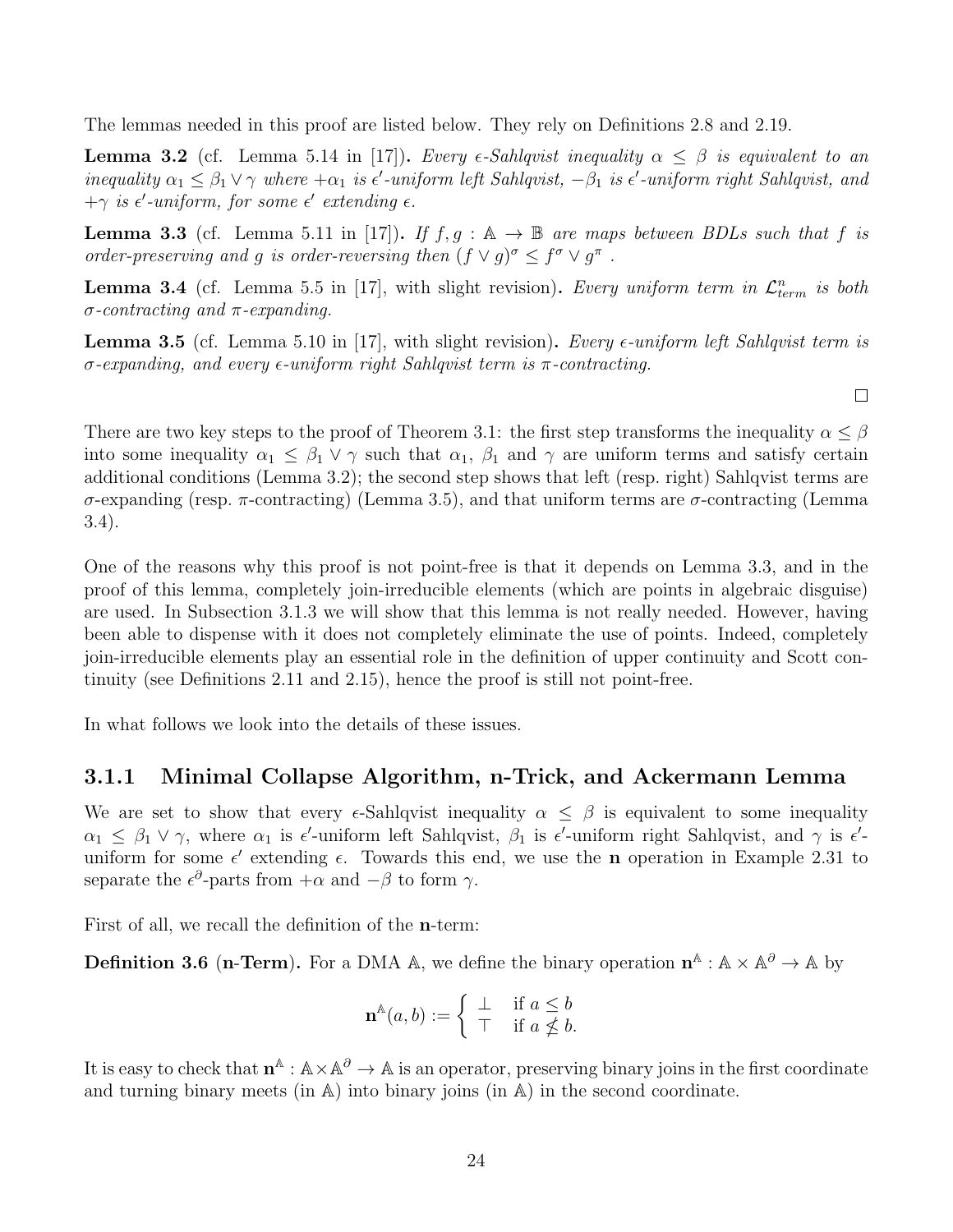We denote the language  $\mathcal L$  expanded with **n** as  $\mathcal L^n$ . The languages  $\mathcal L^n_{term}$ ,  $\mathcal L^n_{\leq}$  and  $\mathcal L^n_{quasi}$  can be defined similarly to what is done in Section 2.5, and stable, expanding and contracting terms can be defined similarly to Definition 2.19.

Then we use the following **n**-trick to separate the  $\epsilon^{\partial}$ -part, which we also sometimes will call **n**-part, from the Sahlqvist "skeleton" (for further details, see discussion below Lemma 3.8). The idea used in its proof is very close to the "minimal valuation" argument in the van Benthem's strategy (see [26]) for correspondence. This is because, as mentioned early on, the Ackermann lemma encodes the minimal valuation argument (see [6] for more discussion), and because there is a striking similarity between Lemma 3.7 and Lemma 3.9 below.

**Lemma 3.7** (n-Trick). Let terms  $\alpha, \beta, s \in \mathcal{L}^n_{term}$  and z be a new variable not occurring in  $\alpha$  or  $\beta$ , then:

\n- 1. if 
$$
+s \prec +\alpha
$$
 and  $+s \prec -\beta$ , then  $\mathbb{A} \models \alpha \leq \beta$  iff  $\mathbb{A} \models \alpha(z/s) \leq \beta(z/s) \vee \mathbf{n}(z, s)$ ;
\n- 2. if  $-s \prec +\alpha$  and  $-s \prec -\beta$ , then  $\mathbb{A} \models \alpha \leq \beta$  iff  $\mathbb{A} \models \alpha(z/s) \leq \beta(z/s) \vee \mathbf{n}(s, z)$ .
\n

Proof. See Lemma 2.1.5. and Corollary 2.1.6. in [30].

Repeated applications of the Lemma 3.7 make it possible to transform Sahlqvist inequalities into uniform Sahlqvist inequalities, following what is called "the minimal collapse algorithm" in [30]. This is the content of the following lemma, which is obtained by exhaustive application of the n-trick:

**Lemma 3.8** (cf. Lemma 5.14 in [17]). Given an inequality  $\alpha \leq \beta$  in  $\mathcal{L}_{\leq}^n$ , let  $+s_i \prec +\alpha$  for  $1 \leq i \leq m$ ,  $-s'_i \prec +\alpha$  for  $1 \leq i \leq m'$ ,  $+t_i \prec -\beta$  for  $1 \leq i \leq l$  and  $-t'_i \prec -\beta$  for  $1 \leq i \leq l'$  be all the subterms of  $+\alpha$  and  $-\beta$  which are maximal  $\epsilon^{\partial}$ -subterms. The following are equivalent:

1. 
$$
\alpha^{\mathbb{A}} \leq \beta^{\mathbb{A}}
$$
;

2. 
$$
\alpha_1^{\mathbb{A}} \leq \beta_1^{\mathbb{A}} \vee \gamma^{\mathbb{A}}
$$
, where  $\alpha_1 = \alpha(\vec{z}/\vec{s}, \vec{z'}/\vec{s'})$ ,  $\beta_1 = \beta(\vec{w}/\vec{t}, \vec{w'}/\vec{t'})$ ,  $\gamma = \bigvee_{i=1}^m \mathbf{n}(z_i, s_i) \vee \bigvee_{i=1}^{m'} \mathbf{n}(s'_i, z'_i) \vee \bigvee_{i=1}^{l'} \mathbf{n}(w_i, t_i) \vee \bigvee_{i=1}^{l'} \mathbf{n}(t'_i, w'_i)$ .

In addition,  $\alpha_1$  is  $\epsilon'$ -uniform left Sahlqvist,  $\beta_1$  is  $\epsilon'$ -uniform right Sahlqvist and  $\gamma$  is  $\epsilon'$ -uniform, where  $\epsilon'$  is  $\epsilon$  extended by defining  $\vec{z}, \vec{w}$  to be of order type 1 and  $\vec{z}', \vec{w}'$  of order type  $\partial$ .

The lemma above is a reformulation of Lemma 3.2, showing how to obtain  $\alpha_1$ ,  $\beta_1$  and  $\gamma$  in an effective way. In item 2. above, the  $\gamma$  is the  $\epsilon^{\partial}$ -part, which has been effectively separated from the  $\epsilon$ -part  $\alpha_1$  and  $\beta_1$ , which we call the Sahlqvist "skeleton".

In fact, it is easy to see that the following universal<sup>1</sup> versions of Ackermann lemmas are equivalent to the n-trick.

 $\Box$ 

<sup>&</sup>lt;sup>1</sup>The statement of Lemma 3.9 is referred to as "universal" because when applied to a logical setting, it is about the validity of term inequalities on algebras. In Chapter 4, we will treat the existential version, which, when applied to a logical setting, is about the satisfaction of term inequalities.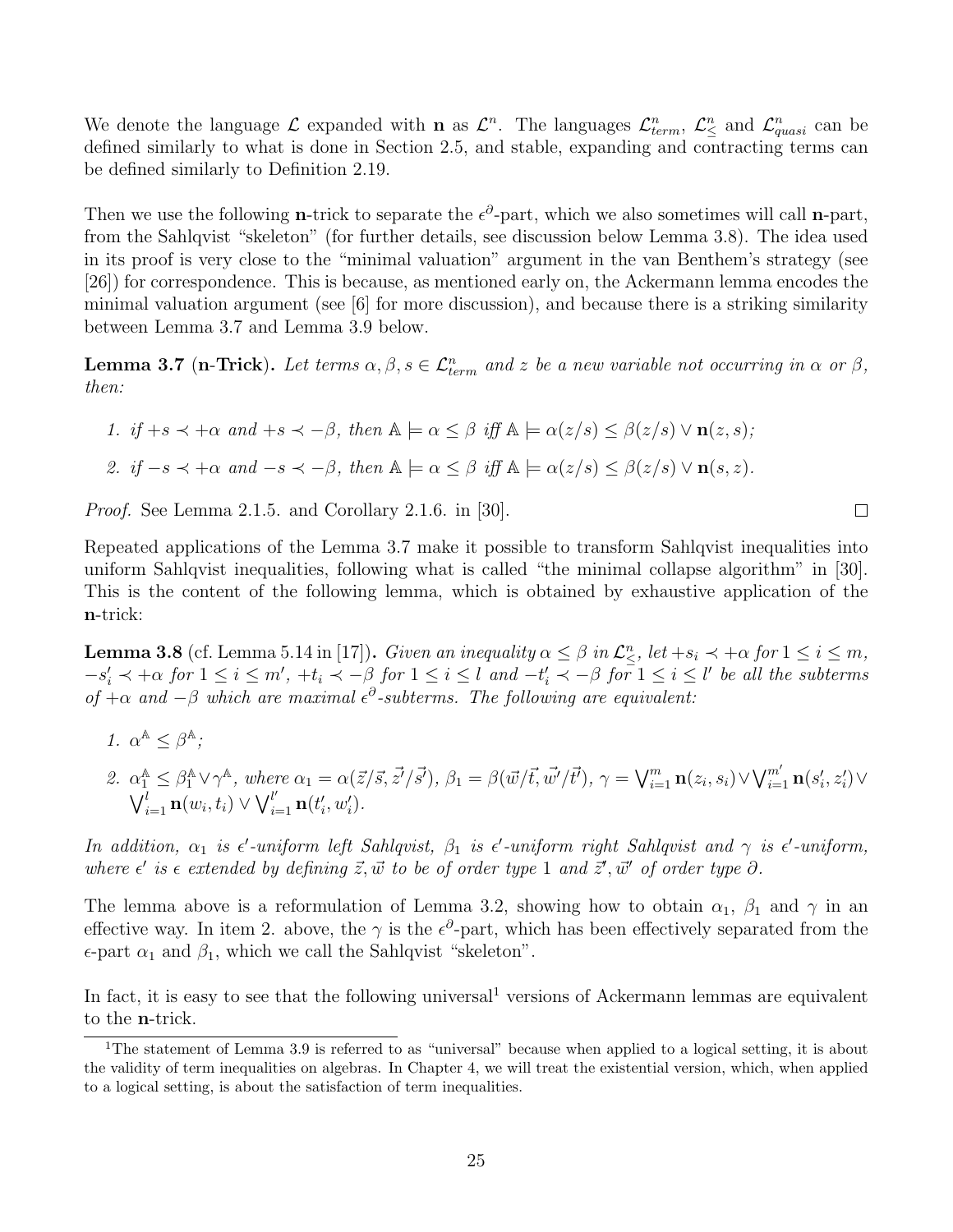**Lemma 3.9** (Universal Ackermann Lemmas). Let  $\mathbb{A}$  be a DMA,  $\alpha \leq \beta$  be an inequality in  $\mathcal{L}^n_{\leq}$ , and z be a new variable which does not occur in both  $\alpha$  and  $\beta$ . Then:

1. if 
$$
+s \prec +\alpha
$$
 and  $+s \prec -\beta$ , then  $\mathbb{A} \models \alpha \leq \beta$  iff  $\mathbb{A} \models z \leq s \Rightarrow \alpha(z/s) \leq \beta(z/s)$ ;

2. if 
$$
-s \prec +\alpha
$$
 and  $-s \prec -\beta$ , then  $\mathbb{A} \models \alpha \leq \beta$  iff  $\mathbb{A} \models s \leq z \Rightarrow \alpha(z/s) \leq \beta(z/s)$ .

The equivalence between e.g. items 1. of Lemma 3.8 and Lemma 3.9 relies on the equivalence between the following conditions, for any DMA  $\mathbb A$  and any assignment h on  $\mathbb A$ :

1. 
$$
\mathbb{A}, h \models \alpha(z/s) \leq \beta(z/s) \vee \mathbf{n}(z, s);
$$

2. 
$$
\mathbb{A}, h \models z \leq s \Rightarrow \alpha(z/s) \leq \beta(z/s)
$$
.

Indeed, if  $z \nleq s$  is true under h, then the two conditions are trivially true. If the  $z \leq s$  is true, then both conditions hold iff  $\alpha(z/s) \leq \beta(z/s)$  is true under h.

This shows that the n-trick encodes the universal version of the Ackermann lemma which is a statement in the meta-language, into the object-level syntax by means of the binary operation n.

#### 3.1.2 Contracting and Expanding Terms

After extracting all the  $\epsilon^{\partial}$ -parts in  $+\alpha$  and  $-\beta$ , we get to an inequality of the form  $\alpha_1 \leq \beta_1 \vee \gamma$ , where  $\alpha_1$  is  $\epsilon'$ -uniform left Sahlqvist,  $\beta_1$  is  $\epsilon'$ -uniform right Sahlqvist, and  $\gamma$  is  $\epsilon'$ -uniform for some  $\epsilon'$ extending  $\epsilon$ . Therefore, the next thing to show is that  $\alpha_1, \beta_1$  and  $\gamma$  are contracting and expanding as required by Lemma 3.4 and Lemma 3.5.

The fact that the term  $\gamma$  is  $\sigma$ -contracting follows from its being uniform and from the following lemma:

**Lemma 3.10** (cf. Lemma 5.5 in [17], with slight revision). Every uniform term in  $\mathcal{L}^n_{term}$  is both σ-contracting and π-expanding.

Finally, we are left to show that uniform left (resp. right) Sahlqvist terms are  $\sigma$ -expanding (resp.  $\pi$ -contracting). Without loss of generality, we consider left Sahlqvist terms here. By Theorem 2.12,  $f^{\sigma}$  is the largest UC map extending f. Hence, in order to show that a term  $t \in \mathcal{L}^n_{term}$  is  $\sigma$ -expanding, i.e.,  $t^{\mathbb{A}^{\delta}} \leq (t^{\mathbb{A}})^{\sigma}$ , it suffices to show that  $t^{\mathbb{A}^{\delta}}$  is a UC map. Recall that, for order-preserving maps,

- upper continuity is a condition of the form "for all  $q \in J^{\infty}(\mathbb{B}^{\delta})$  and  $u \in \mathbb{A}^{\delta}$  there exists an  $x \in K(\mathbb{A}^{\delta}) \dots$ ", which we abbreviate with the symbol  $(\forall J \exists K)$ ;
- Scott continuity is a condition of the form "for all  $q \in J^{\infty}(\mathbb{B}^{\delta})$  and  $u \in \mathbb{A}^{\delta}$  there exists an  $x \in J^{\infty}(\mathbb{A}^{\delta}) \dots$ ", which we abbreviate with the symbol  $(\forall J \exists J)$ ;
- strong upper continuity is a condition of the form "for all  $q \in K(\mathbb{B}^{\delta})$  and  $u \in \mathbb{A}^{\delta}$  there exists an  $x \in K(\mathbb{A}^{\delta}) \dots$ ", which we abbreviate with the symbol  $(\forall K \exists K)$ .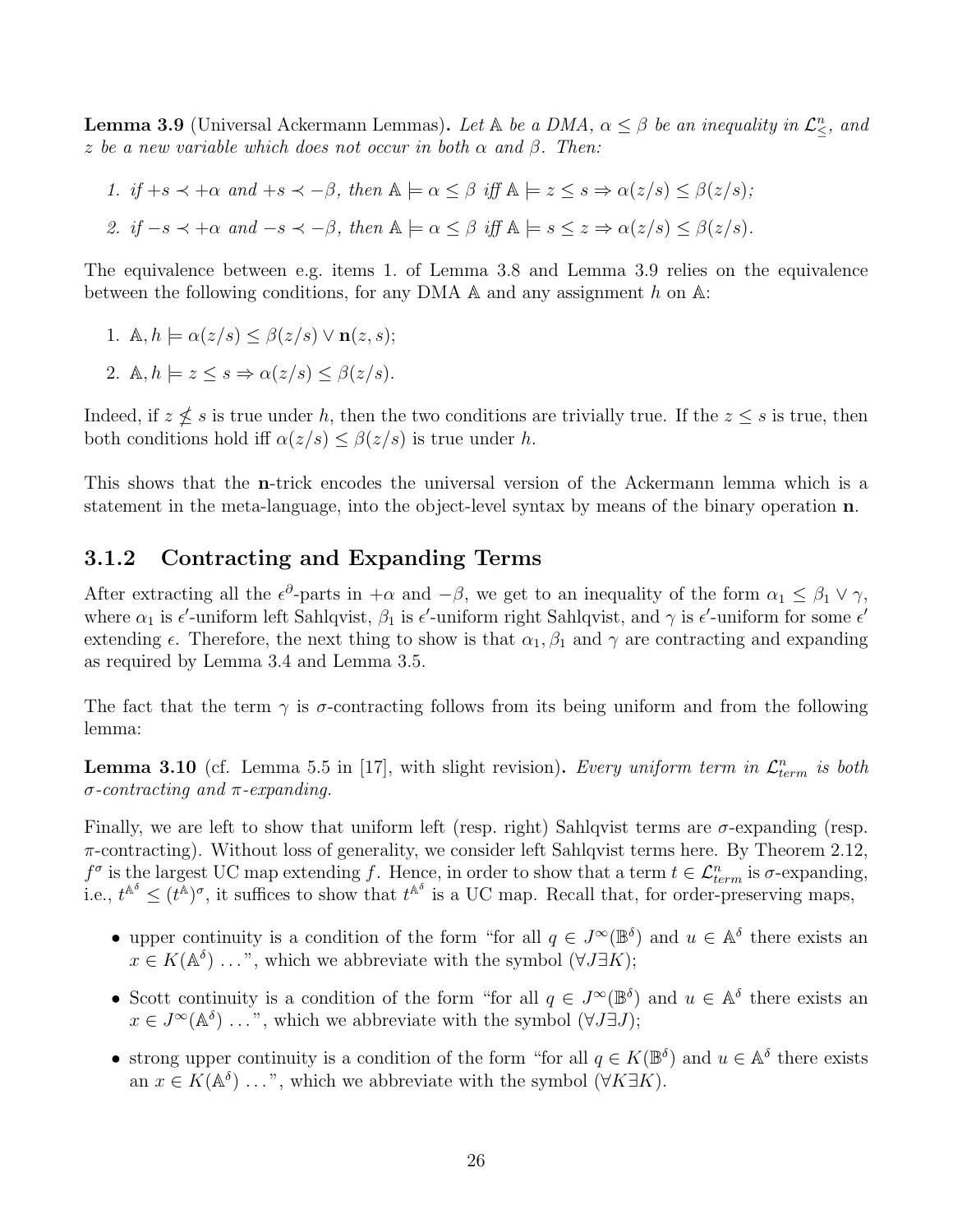Hence, the core of the Jónsson-style canonicity is that, for order-preserving maps  $f : A \to \mathbb{B}$ ,  $g: \mathbb{B} \to \mathbb{C}$  and their  $\sigma$ -extensions  $f^{\sigma}: \mathbb{A}^{\delta} \to \mathbb{B}^{\delta}$  and  $g^{\sigma}: \mathbb{B}^{\delta} \to \mathbb{C}^{\delta}$ , there are two immediately available sufficient conditions on f and g which guarantee that  $g^{\sigma} f^{\sigma}$  is UC:

- $f^{\sigma}$  satisfies UC ( $\forall J \exists K$ ) and  $g^{\sigma}$  satisfies Scott continuity ( $\forall J \exists J$ );
- $f^{\sigma}$  satisfies SUC ( $\forall K \exists K$ ) and  $g^{\sigma}$  satisfies UC ( $\forall J \exists K$ ).

Since the  $\sigma$ -extensions are always UC, the first case holds when q is join-preserving in each coordinate (here q is also called an *operator*) (Corollary 3.12), and the second case holds when and f is meet-preserving (Corollary 3.14).

Hence, we can make the term t be  $\sigma$ -expanding by requiring the inner operations to be meetpreserving and the outer operations to be operators. In fact, this is one aspect of the idea behind "universal" and "choice": all non-universal ones are operators, and all non-choice ones are meetpreserving, therefore by forbidding choice nodes to appear in the scope of universal nodes, the compositional structure of t guarantees that the outer components are operators and the inner components are meet-preserving (note that for any negative node, the codomain of its corresponding function is  $\mathbb{A}^{\partial}$ . Now we list the relevant results without proofs.

**Theorem 3.11** (cf. Theorem 5.6 in [17], with slight revision). If the BDL map  $g : \mathbb{B}^{\epsilon} \to \mathbb{C}$  is an operator, then  $g^{\sigma}$  is Scott continuous.

**Corollary 3.12** (cf. Corollary 5.7 in [17], with slight revision). If  $f : A \rightarrow \mathbb{B}^{\epsilon}$  is any map between BDLs and  $g : \mathbb{B}^{\epsilon} \to \mathbb{C}$  is an operator, then  $g^{\sigma} f^{\sigma} \leq (gf)^{\sigma}$ .

**Theorem 3.13** (cf. Theorem 5.8 in [17]). If the BDL map  $f : A \rightarrow \mathbb{B}$  is meet-preserving, then  $f^{\sigma}$ is SUC.

**Corollary 3.14** (cf. Corollary 5.9 [17]). If  $f : \mathbb{A} \to \mathbb{B}$  is meet-preserving and  $g : \mathbb{B} \to \mathbb{C}$  is order-preserving, then  $g^{\sigma} f^{\sigma} \leq (gf)^{\sigma}$ .

Therefore, by an induction on the term structure, the following lemma can be proved for Sahlqvist terms:

**Lemma 3.15** (cf. Lemma 5.10 in [17], with slight revision). Every  $\epsilon$ -uniform left (resp. right) Sahlqvist term is  $\sigma$ -expanding (resp.  $\pi$ -contracting).

#### 3.1.3 A Proof Refinement

In this subsection we will give a refinement to the proof above, showing that the Lemma 3.3 is not needed for this proof. The strategy is to use **n** to put the uniform left Sahlqvist term  $\alpha_1$  and uniform right Sahlqvist term  $\beta_1$  together to get  $\mathbf{n}(\alpha_1, \beta_1)$ , then transform  $\alpha_1 \leq \beta_1 \vee \gamma$  into  $\mathbf{n}(\alpha_1, \beta_1) \leq \gamma$ , and show that  $\mathbf{n}(\alpha_1, \beta_1)$  is  $\sigma$ -expanding. The proof chain becomes the following (here we only mark the parts which are different from the proof we discussed above):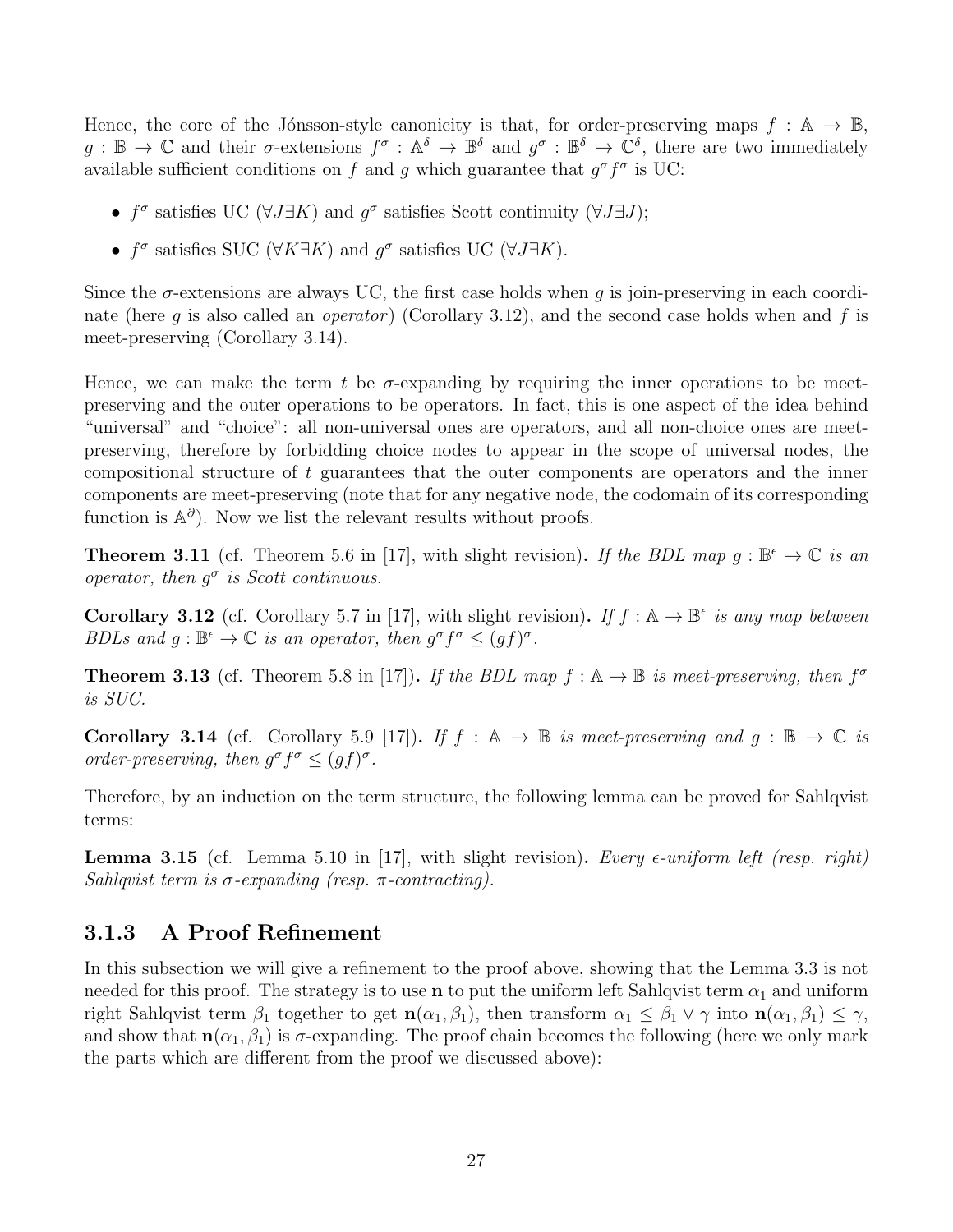$$
\mathbb{A} \models \alpha \leq \beta
$$
\n
$$
\iff \alpha^{\mathbb{A}} \leq \beta^{\mathbb{A}}
$$
\n
$$
\iff \alpha_1^{\mathbb{A}} \leq \beta_1^{\mathbb{A}} \lor \gamma^{\mathbb{A}}
$$
\n
$$
\iff (\mathbf{n}(\alpha_1, \beta_1))^{\mathbb{A}} \leq \gamma^{\mathbb{A}} \qquad \text{(see Lemma 3.16 below)}
$$
\n
$$
\iff ((\mathbf{n}(\alpha_1, \beta_1))^{\mathbb{A}})^{\sigma} \leq (\gamma^{\mathbb{A}})^{\sigma} \qquad \text{(by the definition of the } \sigma\text{-extension)}
$$
\n
$$
\iff (\mathbf{n}(\alpha_1, \beta_1))^{\mathbb{A}^{\delta}} \leq (\gamma^{\mathbb{A}})^{\sigma} \qquad \text{(see Lemma 3.18 below)}
$$
\n
$$
\iff (\mathbf{n}(\alpha_1, \beta_1))^{\mathbb{A}^{\delta}} \leq \gamma^{\mathbb{A}^{\delta}}
$$
\n
$$
\iff \alpha_1^{\mathbb{A}^{\delta}} \leq \beta_1^{\mathbb{A}^{\delta}} \lor \gamma^{\mathbb{A}^{\delta}}
$$
\n
$$
\iff \alpha_1^{\mathbb{A}^{\delta}} \leq \beta^{\mathbb{A}^{\delta}} \qquad \text{(see Lemma 3.16 below)}
$$
\n
$$
\iff \alpha^{\mathbb{A}^{\delta}} \leq \beta^{\mathbb{A}^{\delta}}
$$
\n
$$
\iff \mathbb{A}^{\delta} \models \alpha \leq \beta.
$$

In the following we are going to prove the additional lemmas needed in this refined proof.

**Lemma 3.16** (The Second n-Trick). For any terms  $\alpha, \beta, \gamma \in \mathcal{L}^n_{term}$  such that  $\gamma$  is of the form  $\bigvee \mathbf{n}(s,t)$ , for any DMA  $\mathbb{A}, \alpha_1^{\mathbb{A}} \leq \beta_1^{\mathbb{A}} \vee \gamma^{\mathbb{A}}$  iff  $(\mathbf{n}(\alpha_1,\beta_1))^{\mathbb{A}} \leq \gamma^{\mathbb{A}}$ .

*Proof.* We need to show that for any assignment  $h$ ,

 $[\alpha_1]_h^{\mathbb{A}} \leq [\beta_1]_h^{\mathbb{A}} \vee [\gamma]_h^{\mathbb{A}}$  $\frac{\mathbb{A}}{h}$  iff  $[\mathbf{n}(\alpha_1, \beta_1)]_h^{\mathbb{A}} \leq [\gamma]_h^{\mathbb{A}}$  $_{h}^{\mathbb{A}}.$ 

Let h be any assignment. First of all, we notice that  $\gamma$  is of the form  $\bigvee \mathbf{n}(s,t)$ , therefore  $[\gamma]_h^{\mathbb{A}} = \top$ or ⊥.

 $\Rightarrow$ : If  $[\gamma]_h^{\mathbb{A}} = \perp$ , then  $[\alpha_1]_h^{\mathbb{A}} \leq [\beta_1]_h^{\mathbb{A}} \vee [\gamma]_h^{\mathbb{A}} = [\beta_1]_h^{\mathbb{A}} \vee \perp = [\beta_1]_h^{\mathbb{A}}$ <sup>A</sup><sub>h</sub>, therefore  $[\mathbf{n}(\alpha_1,\beta_1)]_h^{\mathbb{A}} = \perp \leq [\gamma]_h^{\mathbb{A}}$  $\frac{A}{h}$ . If  $[\gamma]_h^{\mathbb{A}} = \top$ , then  $[\mathbf{n}(\alpha_1, \beta_1)]_h^{\mathbb{A}} \leq \top = [\gamma]_h^{\mathbb{A}}$  $_{h}^{\mathbb{A}}.$ 

 $\Leftarrow:$  If  $[\gamma]^{\mathbb{A}}_{h} = \perp$ , then  $[\mathbf{n}(\alpha_1, \beta_1)]^{\mathbb{A}}_{h} = \perp$ , therefore  $[\alpha_1]^{\mathbb{A}}_{h} \leq [\beta_1]^{\mathbb{A}}_{h} \leq [\beta_1]^{\mathbb{A}}_{h} \vee [\gamma]^{\mathbb{A}}_{h}$  $h \atop h$ . If  $[\gamma]_h^{\mathbb{A}} = \top$ , then  $[\alpha_1]_h^{\mathbb{A}} \leq \overline{\mathsf{T}} = [\beta_1]_h^{\mathbb{A}} \vee \overline{\mathsf{T}} = [\beta_1]_h^{\mathbb{A}} \vee [\gamma]_h^{\mathbb{A}}$  $_{h}^{\mathbb{A}}$ .

In order to prove that  $n(\alpha_1, \beta_1)$  is  $\sigma$ -expanding, we need the following lemma:

**Lemma 3.17** (cf. Lemma 5.15 in [17]).  $(\mathbf{n}^{\mathbb{A}})^{\sigma} = \mathbf{n}^{\mathbb{A}^{\delta}}$ , *i.e.* **n** is  $\sigma$ -stable.

Then we come to the lemma stating that  $n(\alpha_1, \beta_1)$  is  $\sigma$ -expanding. In this proof, the key feature is that the n-term is an operator.

**Lemma 3.18.** If  $\alpha_1$  is  $\epsilon$ -left Sahlqvist and  $\beta_1$  is  $\epsilon$ -right Sahlqvist, then  $\mathbf{n}(\alpha_1, \beta_1)$  is  $\sigma$ -expanding.

*Proof.* Since  $\mathbf{n}^{\mathbb{A}} : \mathbb{A} \times \mathbb{A}^{\partial} \to \mathbb{A}$  is an operator, by taking  $\alpha_1^{\mathbb{A}}$  $A_1^{\mathbb{A}} : \mathbb{A}^{\epsilon} \to \mathbb{A}$  and  $\beta_1^{\mathbb{A}}$  $\Lambda_1^{\mathbb{A}} : (\mathbb{A}^{\epsilon})^{\partial} \to \mathbb{A}$  (therefore  $(\beta_1^{\mathbb{A}}$  $\Lambda_1^{\mathbb{A}}$ ,  $\delta$  :  $\mathbb{A}^{\epsilon} \to \mathbb{A}^{\partial}$ , we have that  $\mathbf{n}^{\mathbb{A}}, \alpha_1^{\mathbb{A}}$  $_1^{\mathbb{A}}$  and  $(\beta_1^{\mathbb{A}})$  $\binom{A}{1}$ <sup> $\delta$ </sup> are all order-preserving, so  $(\mathbf{n}(\alpha_1,\beta_1))^A$  =  $\mathbf{n}^{\mathbb{A}}(\alpha_1^{\mathbb{A}})$  $_1^\mathbb{A},(\beta_1^\mathbb{A}$ <sup>A</sup>)<sup> $\partial$ </sup>). By Corollary 3.12 and Lemma 3.17, we have  $((\mathbf{n}(\alpha_1,\beta_1))^{\mathbb{A}})^{\sigma} \geq (\mathbf{n}^{\mathbb{A}})^{\sigma}(\alpha_1^{\mathbb{A}})$  $_1^\mathbb{A},(\beta_1^\mathbb{A}$  $\binom{A}{1}$  $\binom{B}{0}$  $\sigma =$  $\mathbf{n}^{\mathbb{A}^\delta}((\alpha_1^\mathbb{A}$  $_{1}^{\mathbb{A}}$ )<sup> $\sigma$ </sup>, (( $\beta_{1}^{\mathbb{A}}$  $(\alpha_1^{\mathbb{A}})^{\partial})^{\sigma}) = \mathbf{n}^{\mathbb{A}^{\delta}}((\alpha_1^{\mathbb{A}})$  $_{1}^{\mathbb{A}}$ )<sup> $\sigma$ </sup>, (( $\beta_{1}^{\mathbb{A}}$ <sup>A</sup><sup> $\binom{A}{1}$ </sup> $\binom{A}{0}$ . Since  $\alpha_1$  is  $\epsilon$ -left Sahlqvist and  $\beta_1$  is  $\epsilon$ -right Sahlqvist, by Lemma 3.15,  $\alpha_1$  is σ-expanding and  $\beta_1$  is π-contracting, i.e.,  $(\alpha_1^{\mathbb{A}})$  $\binom{\mathbb{A}}{1}^{\sigma} \geq \alpha_1^{\mathbb{A}^{\delta}}$  $\mathbb{A}^{\delta}$  and  $(\beta_1^{\mathbb{A}})$  $(\begin{smallmatrix}\nA & A \\
1 & A\n\end{smallmatrix})^{\pi} \leq \beta_1^{\mathbb{A}^{\delta}}$  $_{1}^{\mathbb{A}^{o}},$ i.e.  $((\beta_1^{\mathbb{A}}$  $(\beta_1^{\mathbb{A}})^{\pi})_s^{\partial} \geq (\beta_1^{\mathbb{A}^{\delta}})$  $\int_1^{\mathbb{A}^\delta}$ ) $\partial$ . So we get  $((\mathbf{n}(\alpha_1,\beta_1))^{\mathbb{A}})^{\sigma} \geq \mathbf{n}^{\mathbb{A}^\delta}((\alpha_1^{\mathbb{A}})$  $_{1}^{\mathbb{A}}$ ) $^{\sigma}$ ,  $($ ( $\beta_{1}^{\mathbb{A}}$  $\big(\alpha_1^{\mathbb{A}}\big)^{\pi}\big)^{\partial}\big) \, \geq \, \, {\bf n}^{\mathbb{A}^{\delta}}\big(\alpha_1^{\mathbb{A}^{\delta}}\big)^{\pi}$  $\mathbb{A}^{\delta^{\bullet}}, \left(\beta_1^{\mathbb{A}^{\delta}}\right)$  $\binom{\mathbb{A}^\delta}{1}^\partial$  =  $(\mathbf{n}(\alpha_1,\beta_1))^{\hat{\mathbb{A}}\delta}$ . Therefore  $\mathbf{n}(\alpha_1,\beta_1)$  is  $\sigma$ -expanding.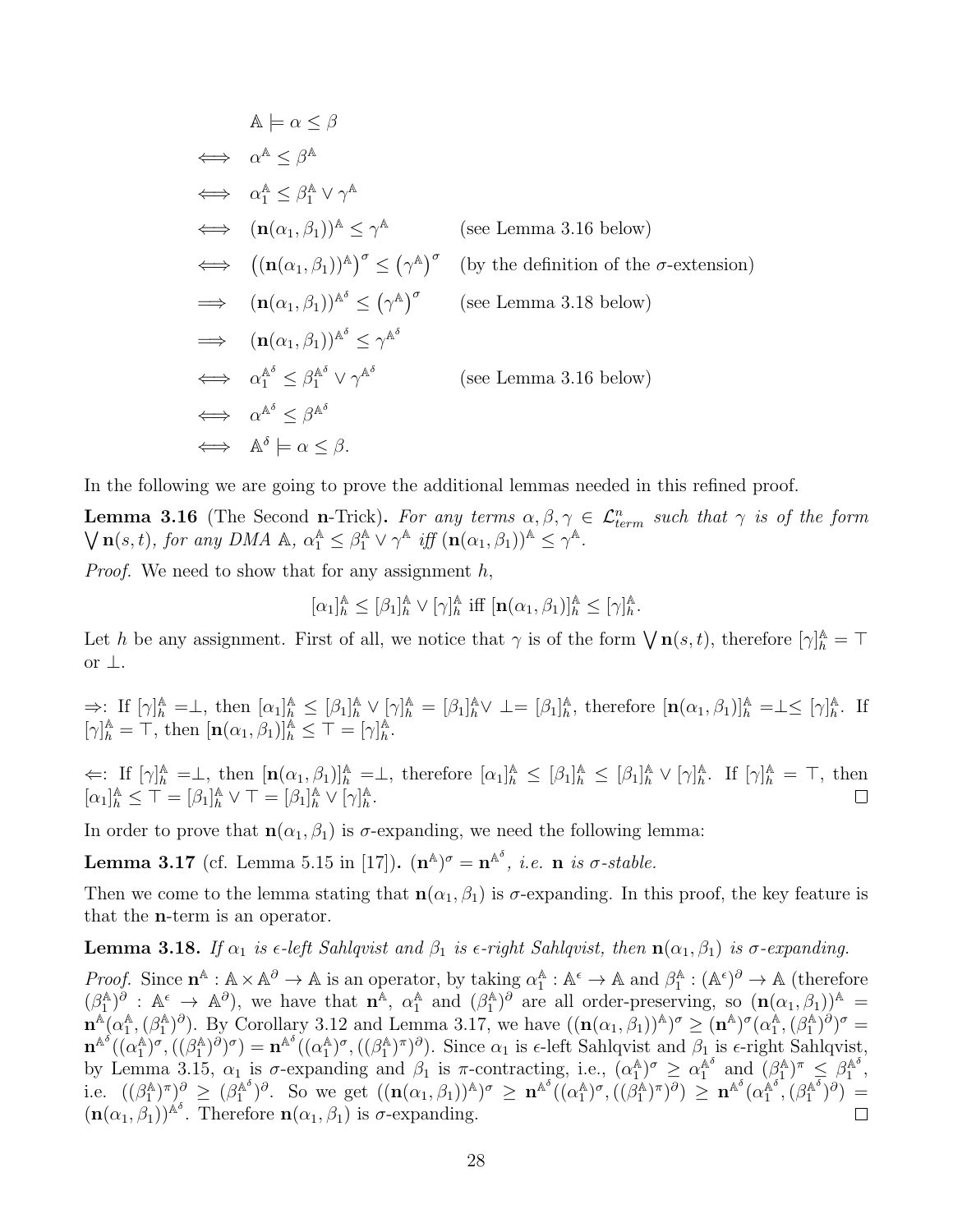**Remark 3.19.** By this refinement, we can see that in the Jónsson-style canonicity proof of  $[17]$ , the key point is to separate the  $\sigma$ -contracting part (i.e. the  $\epsilon^{\partial}$ -part) from the  $\sigma$ -expanding part (i.e. the  $\epsilon$ -part). To guarantee this, we need some syntactic restrictions on these two parts. For the  $\sigma$ contracting part, uniformity is enough; however, for the  $\sigma$ -expanding part, additional compositional restrictions on the syntactic shape of the terms are needed, namely operators as the outer skeleton and meet-preserving maps as the inner structure. However, since all uniform terms in  $\mathcal{L}^n_{term}$  are  $\sigma$ -contracting, this signature is not the right setting to a deeper understanding of this property. Indeed, in Chapter 6, we will show that in the expanded language  $\mathcal{L}^{++}$ ,  $\sigma$ -contracting terms are exactly those enjoying the so called "closed Esakia condition", as defined in Definition 6.6.

## 3.2 Why the n-Trick alone Fails on Inductive Inequalities, and Ideas for a Solution

In this section we discuss why the attempt in [30] to prove the canonicity of inductive inequalities using the n-trick fails. For simplicity of discussion, we use the original proof strategy in [17] without the second n-trick.

For an  $\epsilon$ -inductive inequality  $\alpha \leq \beta$ , similar to the Sahlqvist case, we use the same minimal collapse algorithm to get to an inequality  $\alpha_1 \leq \beta_1 \vee \gamma$ , where  $\alpha_1, \gamma$  are  $\epsilon'$ -uniform and  $\beta_1$  is  $\epsilon'^{\partial}$ -uniform. However, by an example in [30], we have that after executing the minimal collapse algorithm, the resulting  $\alpha_1$  and  $\beta_1$  might not be inductive terms:

**Example 3.20** (cf. Example 5.1.3 in [30]). For  $\alpha = \square(\triangleleft x \vee y)$ , it is  $(\Omega, \epsilon)$ -left inductive for  $\epsilon = (1, 1)$  and  $x \leq_{\Omega} y$ . After the minimal collapse algorithm, the resulting formula is  $\alpha_1 = \Box(z \vee y)$ for order type  $\epsilon' = (1, 1, 1)$ . However, this is not  $(\Omega', \epsilon')$ -left inductive for any  $\Omega'$ .

In the Jónsson-style canonicity proof which makes use of the  $n$ -trick, the crucial thing for the resulting  $\alpha_1$  is that  $\alpha_1$  is  $\epsilon'$ -uniform and  $\sigma$ -expanding. Therefore, even if  $\alpha_1$  is not inductive, we still hope to show that it is  $\sigma$ -expanding. However, by our existing tools, we cannot show this.

Indeed, as we have already seen in the previous section, to prove that  $g^{\sigma} f^{\sigma} \leq (gf)^{\sigma}$ , there are two possibilities, namely Corollary 3.12 and Corollary 3.14: the first one is to make  $f^{\sigma}$  satisfy UC  $(\forall J \exists K)$  and  $g^{\sigma}$  satisfy Scott continuity  $(\forall J \exists J)$ , and the second one is to make  $f^{\sigma}$  satisfy SUC  $(\forall K \exists K)$  and  $g^{\sigma}$  satisfy UC ( $\forall J \exists K$ ). Therefore, for any order-preserving maps f and g, the first case holds when  $g$  is an operator, and the second case holds when  $f$  is meet-preserving.

For  $\alpha = \Box(z \vee y)$ , we cannot employ the first possibility, since in general  $\Box$  is not an operator.

We cannot employ the second one either, since ∨ is not always SUC (in fact, the following example is essentially the same as Example 2.26 in [16]).

Indeed, consider a DMA A and its canonical extension  $\mathbb{A}^{\delta}$ , where the underlying lattice of  $\mathbb{A}^{\delta}$  is an infinite Boolean algebra, and  $K(\mathbb{A}^{\delta}) \cup O(\mathbb{A}^{\delta}) \neq \mathbb{A}^{\delta}$ . Then consider  $\mathbb{A}^{\delta} \times \mathbb{A}^{\delta}$ ,  $(x, y) \in \mathbb{A}^{\delta} \times \mathbb{A}^{\delta}$  where x is the complement of y and  $x, y \notin K(\mathbb{A}^{\delta}) \cup O(\mathbb{A}^{\delta})$ , then for  $z = \top \in K(\mathbb{A}^{\delta})$ , we have  $z \leq x \vee y$ ,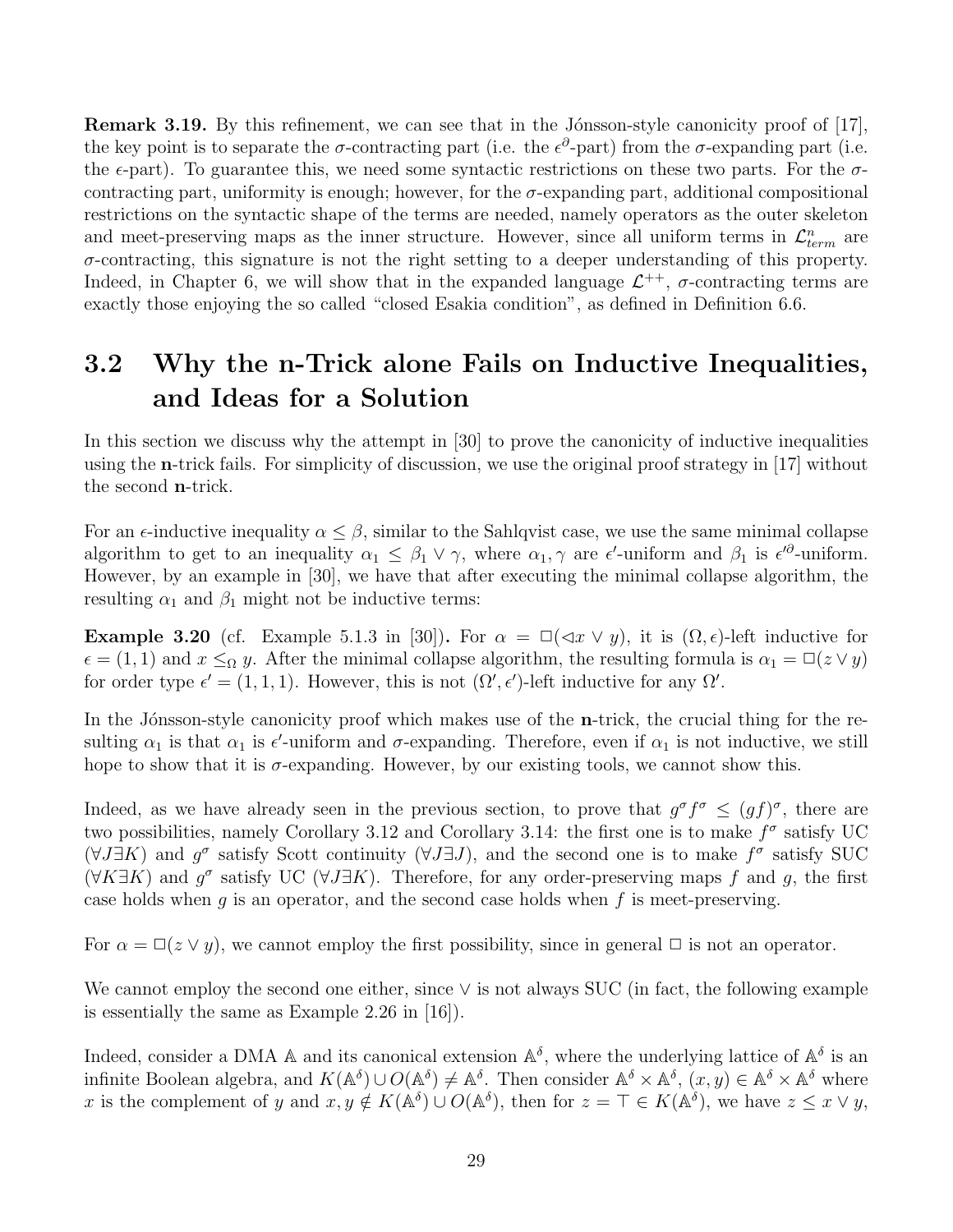but there is no  $(u, v) \in K(\mathbb{A}^{\delta} \times \mathbb{A}^{\delta})$  such that  $z \leq u \vee v$  (i.e.,  $u \vee v = \top$ ) and  $(u, v) \leq (x, y)$ .

Therefore, with the tools about contracting and expanding terms we have employed up to now, just using the n-trick and minimal collapse algorithm is not enough to show the canonicity of inductive inequalities.

Notice that the order-theoretic properties of the basic logic connectives that we have used up to now are either completely join- or meet-preserving or reversing in each coordinate, or they are completely join- or meet-preserving or reversing in the product where they are defined as binary operations. It is well known that in the context of complete lattices (actually, perfect distributive lattices) in which we are, these properties can be equivalently stated in terms of the existence of the appropriate adjoint and residuals of each connective. Hence, the language expansion  $\mathcal{L}^+$ , which we have already seen in Section 2.5, will hopefully provide us with a better array of tools with which more syntactic manipulations will be possible, aimed at reaching a shape in which one of the two possibilities mentioned above, namely Corollary 3.12 and Corollary 3.14, can be applied. In fact, in some sense, using the syntactic machinery already introduced for correspondence, also for canonicity proof, is after all in line with the spirit of the n-trick: indeed, the n-trick consists in expanding the language with a new term which makes it possible to express at the level of terms more things that could be expressed before.

The next two chapters report on the ALBA-style canonicity-via-correspondence proof. Then in Chapter 6, we start building the formal tools for the result in Chapter 7, where canonicity is proven for all ALBA inequalities (i.e. those inequalities on which ALBA succeeds) in the language of distributive modal logic using a mixed method.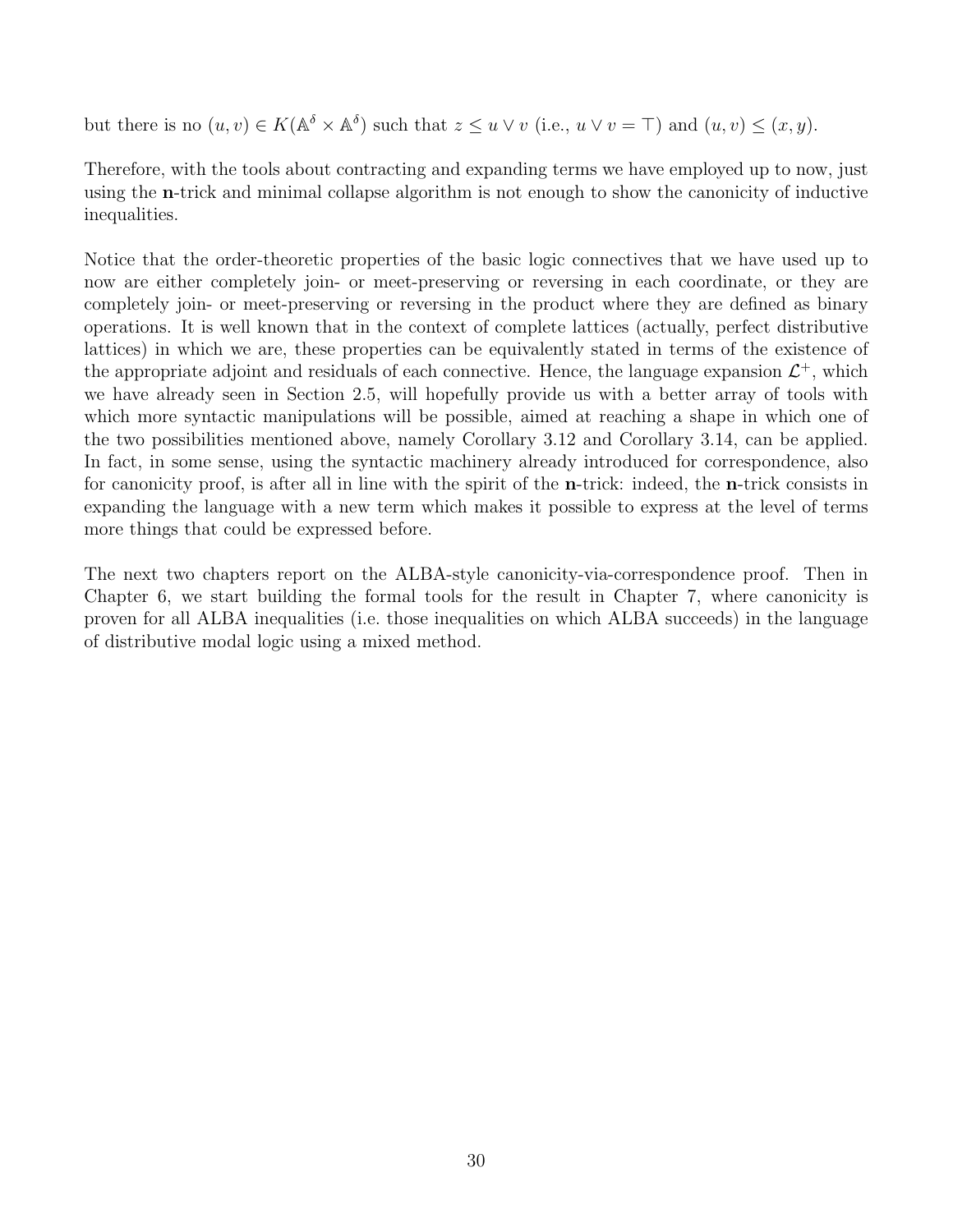## Chapter 4

## Algebraic Ackermann Lemmas

In this chapter, we are going to build some of the tools which will be needed to prove the ALBAaided Jónsson-style canonicity as well as the ALBA-style canonicity of the inductive inequalities. In particular, we are going to focus on the proof of the purely algebraic version of the topological Ackermann lemmas, which are the algebraic counterparts of the frame-theoretic proofs of Lemmas 9.3 and 9.4 in [10]. The proofs in this chapter are non-trivial reformulations of those in [10], for instance, the dependency order of the lemmas is different from the frame-theoretic proof. Moreover, they are an improvement in the sense that they hold in a point-free setting. We prove the existential versions of the algebraic Ackermann lemmas, both the plain version (Lemma 4.1 and 4.2) and the topological version (Lemma 4.4 and 4.5), in an algebraic way. In this chapter we are mainly working with the language  $\mathcal{L}^+$ .

As discussed in the introduction, a proof strategy alternative to the Jónsson-style canonicity is the so called "canonicity-via-correspondence". This strategy is based on finding a first-order sentence that the validity of an inequality is equivalent to. If this first-order condition exists, then, as discussed in the introduction, the admissible validity implies validity, which is enough to prove that an inequality is canonical. The algorithm ALBA provides a way to calculate the first-order correspondent ALBA( $\varphi \leq \psi$ ) of a given inequality  $\varphi \leq \psi$ , and canonicity is proved at the same time, as the following U-shaped argument shows (notice that the meaning of  $\text{ALBA}(\varphi \leq \psi)$ ) here is different from Chapter 5):

$$
\mathbb{A}^{\delta} \vDash_{\mathbb{A}} \varphi \leq \psi \qquad \qquad \mathbb{A}^{\delta} \vDash \varphi \leq \psi
$$
\n
$$
\mathbb{A}^{\delta} \vDash_{\mathbb{A}} \mathsf{ALBA}(\varphi \leq \psi) \qquad \Leftrightarrow \qquad \mathbb{A}^{\delta} \vDash \mathsf{ALBA}(\varphi \leq \psi)
$$

The Ackermann lemmas are the crucial steps in the ALBA-based correspondence proof, which is represented in the right-hand side of the diagram above. The topological version of the Ackermann lemmas is the crucial step of the left-hand equivalence, and the plain version of the Ackermann lemmas is the crucial step of the right-hand equivalence. Below we state the plain version, in the sense that no topology is involved.

**Lemma 4.1** (Plain Right-handed Ackermann Lemma). Let  $\alpha$  be such that  $p \notin \text{Prop}(\alpha)$ ,  $\beta_1(p), \ldots, \beta_n(p)$ be positive in p and  $\gamma_1(p), \ldots, \gamma_n(p)$  negative in p, and let  $\vec{q}, \vec{j}, \vec{m}$  be all the proposition variables,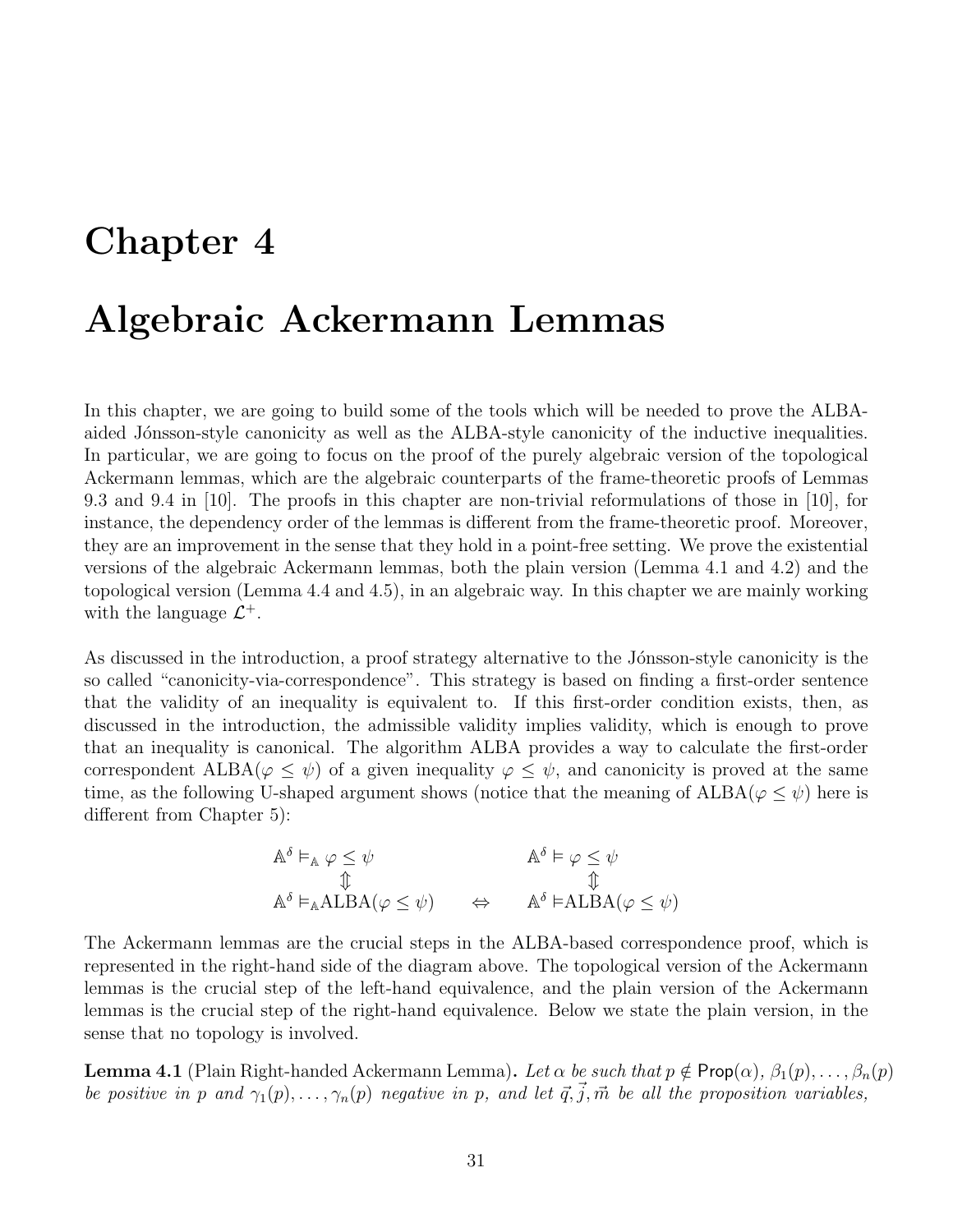nominals, co-nominals, respectively, occurring in  $\alpha, \beta_1(p), \ldots, \beta_n(p), \gamma_1(p), \ldots, \gamma_n(p)$  other than p. Then for all  $\vec{u} \in A^{\delta}, \vec{x} \in J^{\infty}(A^{\delta}), \vec{y} \in M^{\infty}(A^{\delta}),$  the following are equivalent:

- 1.  $\beta_i^{\mathbb{A}^\delta}$  $\hat{u}_i^{\mathbb{A}^\delta}(\vec{u}, \vec{x}, \vec{y}, \alpha^{\mathbb{A}^\delta}(\vec{u}, \vec{x}, \vec{y})) \leq \gamma_i^{\mathbb{A}^\delta}$  $\int_{i}^{\mathbb{A}^{\delta}}(\vec{u}, \vec{x}, \vec{y}, \alpha^{\mathbb{A}^{\delta}}(\vec{u}, \vec{x}, \vec{y}))$  for  $1 \leq i \leq n$ ;
- 2. There exists  $u_0 \in \mathbb{A}^{\delta}$  such that  $\alpha^{\mathbb{A}^{\delta}}(\vec{u}, \vec{x}, \vec{y}) \leq u_0$  and  $\beta_i^{\mathbb{A}^{\delta}}$  $\hat{u}_i^{\mathbb{A}^\delta}(\vec{u},\vec{x},\vec{y},u_0) \leq \gamma_i^{\mathbb{A}^\delta}$  $\int_{i}^{\mathbb{A}^o}(\vec{u}, \vec{x}, \vec{y}, u_0)$  for  $1 \leq i \leq n$ .

**Lemma 4.2** (Plain Left-handed Ackermann Lemma). Let  $\alpha$  be such that  $p \notin \text{Prop}(\alpha)$ ,  $\beta_1(p), \ldots, \beta_n(p)$ be negative in p and  $\gamma_1(p), \ldots, \gamma_n(p)$  positive in p, and let  $\vec{q}, \vec{j}, \vec{m}$  be all the proposition variables, nominals, co-nominals, respectively, occurring in  $\alpha, \beta_1(p), \ldots, \beta_n(p), \gamma_1(p), \ldots, \gamma_n(p)$  other than p. Then for all  $\vec{u} \in A^{\delta}, \vec{x} \in J^{\infty}(A^{\delta}), \vec{y} \in M^{\infty}(A^{\delta}),$  the following are equivalent:

- 1.  $\beta_i^{\mathbb{A}^\delta}$  $\gamma_i^{\mathbb{A}^{\delta}}(\vec{u}, \vec{x}, \vec{y}, \alpha^{\mathbb{A}^{\delta}}(\vec{u}, \vec{x}, \vec{y})) \leq \gamma_i^{\mathbb{A}^{\delta}}$  $\int_{i}^{\mathbb{A}^{\delta}}(\vec{u}, \vec{x}, \vec{y}, \alpha^{\mathbb{A}^{\delta}}(\vec{u}, \vec{x}, \vec{y}))$  for  $1 \leq i \leq n$ ;
- 2. There exists  $u_0 \in \mathbb{A}^{\delta}$  such that  $u_0 \leq \alpha^{\mathbb{A}^{\delta}}(\vec{u}, \vec{x}, \vec{y})$  and  $\beta_i^{\mathbb{A}^{\delta}}$  $\hat{u}_i^{\mathbb{A}^\delta}(\vec{u},\vec{x},\vec{y},u_0) \leq \gamma_i^{\mathbb{A}^\delta}$  $\int_{i}^{\mathbb{A}^o}(\vec{u}, \vec{x}, \vec{y}, u_0)$  for  $1 \leq i \leq n$ .

Proof. The two lemmas are order variants, so we only discuss the right-handed version here. The direction from top to bottom holds by taking  $u_0$  to be  $\alpha^{\mathbb{A}^\delta}(\vec{u}, \vec{x}, \vec{y})$ . The other direction holds by the monotonicity of  $\beta_i^{\mathbb{A}^{\delta}}$  $i^{\mathbb{A}^{\delta}}(p)$  and the antitonicity of  $\gamma_i^{\mathbb{A}^{\delta}}$  $i^{\mathbb{A}^o}(p)$  in p.  $\Box$ 

However, if we try to adapt these lemmas to the "admissible" case, i.e. the case in which the valuations for all proposition variables and  $u_0$  are restricted to A, then there would be some problem with  $u_0$ . Indeed, the element  $u_0$  we take needs to be in A, but taking  $u_0 = \alpha^{\mathbb{A}^\delta}(\vec{u}, \vec{x}, \vec{y})$  might not be an admissible choice, since  $\alpha$  is a term in the expanded language  $\mathcal{L}^+$ , therefore it might contain nominals, co-nominals and expanded operators under which the subalgebra A might not be closed, therefore the value of  $\alpha$  might be out of the subalgebra  $\mathbb{A}$ .

Therefore, the topological versions of the Ackermann lemmas (Lemma 4.4 and Lemma 4.5) are needed, which will depend on the syntactic shape of the formulas in such a way that compactness can be applied to find a suitable admissible element  $u_0 \in A$  (in the following we are going to use  $a_0$ to denote this element).

In order to prove the new topological version of Ackermann lemmas, we first introduce the following definitions (in fact, this very definition applies as it stands to  $\mathcal{L}^{++}$ ; however, in this chapter we are only interested in  $\mathcal{L}^+$ :

- Definition 4.3 (Syntactically Closed and Open Formulas). 1. A formula in  $\mathcal{L}^+$  is syntactically closed if all occurences of nominals,  $\blacktriangleleft$ ,  $\blacktriangleright$ ,  $-$  are positive, and all occurences of conominals,  $\blacktriangleright$ ,  $\blacksquare$ ,  $\rightarrow$  are negative;
	- 2. A formula in  $\mathcal{L}^+$  is *syntactically open* if all occurences of nominals,  $\blacktriangleleft$ ,  $\blacktriangleleft$ ,  $\blacktriangleleft$ ,  $\blacktriangleleft$ , are negative, and all occurences of co-nominals,  $\blacktriangleright$ ,  $\blacksquare$ ,  $\rightarrow$  are positive.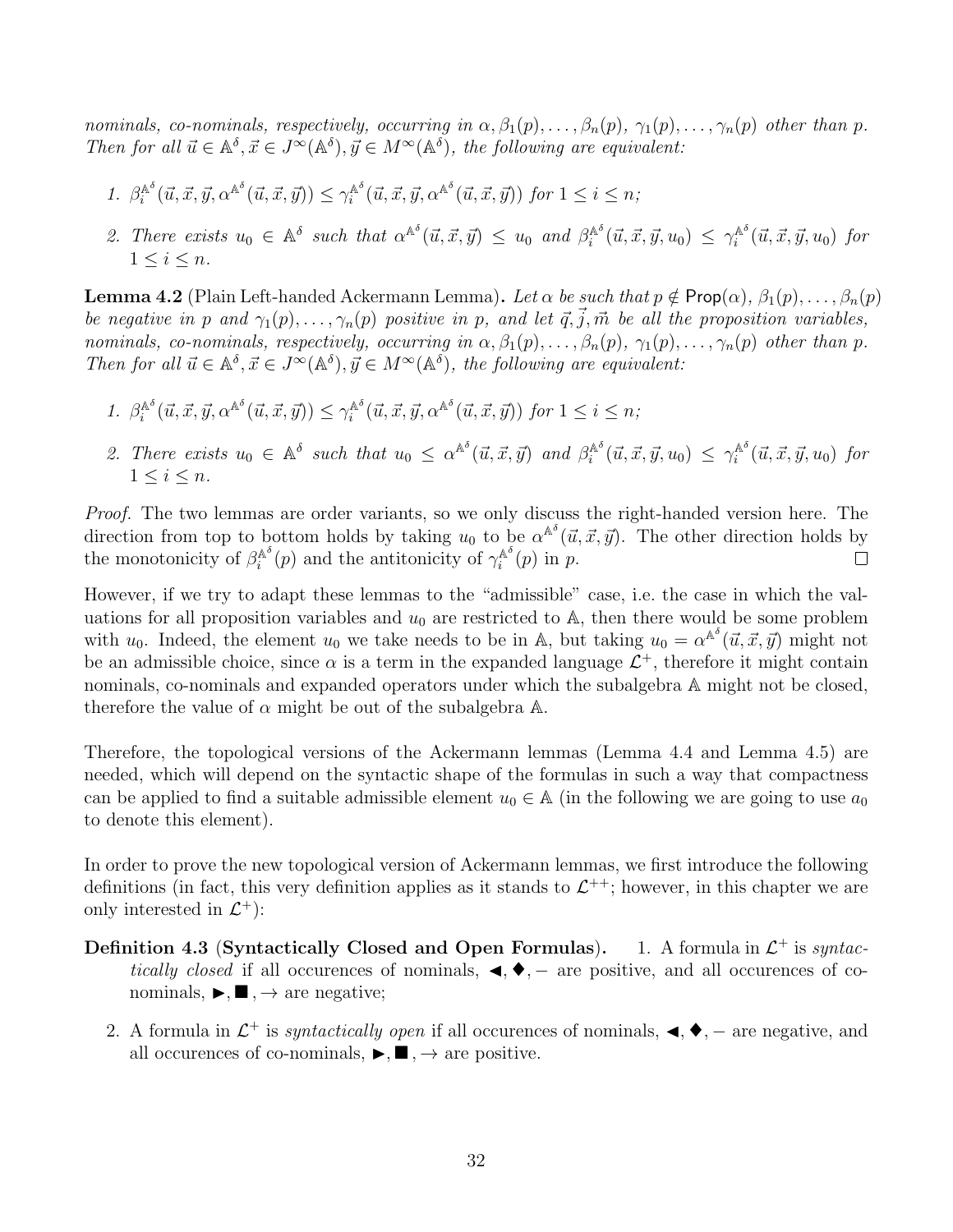The intuition behind these definitions is that the value of a syntactically open (resp. closed) formula under an admissible assignment is always an open (resp. closed) element in  $\mathbb{A}^{\delta}$ , i.e., in  $O(\mathbb{A}^{\delta})$  (resp.  $K(\mathbb{A}^{\delta})$ , therefore we can apply compactness to obtain an admissible element  $a_0$ . In Section 7.1, the syntactic closeness and openness will play an important role in proving the intersection lemmas.

The proofs of the topological Ackermann lemmas given below are improved by being purely algebraic and point-free:

**Lemma 4.4** (Right-handed Topological Ackermann Lemma). Let  $\alpha$  be syntactically closed,  $p \notin \mathbb{R}$ Prop( $\alpha$ ), let  $\beta_1(p), \ldots, \beta_n(p)$  be syntactically closed and positive in p, and let  $\gamma_1(p), \ldots, \gamma_n(p)$  be syntactically open and negative in p, and let  $\vec{q}, \vec{j}, \vec{m}$  be all the proposition variables, nominals, conominals, respectively, occurring in  $\alpha$ ,  $\beta_1(p), \ldots, \beta_n(p), \gamma_1(p), \ldots, \gamma_n(p)$  other than p. Then for all  $\vec{a} \in \mathbb{A}, \vec{x} \in J^{\infty}(\mathbb{A}^{\delta}), \vec{y} \in M^{\infty}(\mathbb{A}^{\delta}),$  the following are equivalent:

- 1.  $\beta_i^{\mathbb{A}^\delta}$  $\hat{C}_i^{\mathbb{A}^\delta}(\vec{a}, \vec{x}, \vec{y}, \alpha^{\mathbb{A}^\delta}(\vec{a}, \vec{x}, \vec{y})) \leq \gamma^{\mathbb{A}^\delta}_i$  $\int_{i}^{\mathbb{A}^{\delta}}(\vec{a}, \vec{x}, \vec{y}, \alpha^{\mathbb{A}^{\delta}}(\vec{a}, \vec{x}, \vec{y}))$  for  $1 \leq i \leq n$ ;
- 2. There exists  $a_0 \in A$  such that  $\alpha^{\mathbb{A}^{\delta}}(\vec{a}, \vec{x}, \vec{y}) \le a_0$  and  $\beta_i^{\mathbb{A}^{\delta}}$  $\hat{a}_i^{\mathbb{A}^\delta}(\vec{a}, \vec{x}, \vec{y}, a_0) \leq \gamma_i^{\mathbb{A}^\delta}$  $\int_{i}^{\mathbb{A}^{\circ}}(\vec{a}, \vec{x}, \vec{y}, a_0)$  for  $1 \leq i \leq n$ .

**Lemma 4.5** (Left-handed Topological Ackermann Lemma). Let  $\alpha$  be syntactically open,  $p \notin \mathcal{L}$ Prop( $\alpha$ ), let  $\beta_1(p), \ldots, \beta_n(p)$  be syntactically closed and negative in p, and let  $\gamma_1(p), \ldots, \gamma_n(p)$  be syntactically open and positive in p, and let  $\vec{q}, \vec{j}, \vec{m}$  be all the proposition variables, nominals, conominals, respectively, occurring in  $\alpha, \beta_1(p), \ldots, \beta_n(p), \gamma_1(p), \ldots, \gamma_n(p)$  other than p. Then for all  $\vec{a} \in \mathbb{A}, \vec{x} \in J^{\infty}(\mathbb{A}^{\delta}), \vec{y} \in M^{\infty}(\mathbb{A}^{\delta}),$  the following are equivalent:

- 1.  $\beta_i^{\mathbb{A}^\delta}$  $\hat{C}_i^{\mathbb{A}^\delta}(\vec{a}, \vec{x}, \vec{y}, \alpha^{\mathbb{A}^\delta}(\vec{a}, \vec{x}, \vec{y})) \leq \gamma^{\mathbb{A}^\delta}_i$  $i^{\mathbb{A}^\delta}(\vec{a}, \vec{x}, \vec{y}, \alpha^{\mathbb{A}^\delta}(\vec{a}, \vec{x}, \vec{y}))$  for  $1 \leq i \leq n$ ;
- 2. There exists  $a_0 \in A$  such that  $a_0 \leq \alpha^{A^{\delta}}(\vec{a}, \vec{x}, \vec{y})$  and  $\beta_i^{A^{\delta}}$  $\hat{a}_i^{\mathbb{A}^\delta}(\vec{a}, \vec{x}, \vec{y}, a_0) \leq \gamma_i^{\mathbb{A}^\delta}$  $\int_i^{\mathbb{A}^o} (\vec{a}, \vec{x}, \vec{y}, a_0)$  for  $1 \leq i \leq n$ .

To prove the topological Ackermann lemmas, we need some properties of the modalities in the expanded language, which will be proved in the following. We can notice that in the algebraic proof, the dependence order of the following lemmas is different from the order of those in the frametheoretic proof in [10]. Notice also that no complete join-irreducibles or complete meet-irreducibles are substantially used in the proofs, which means that the statements hold in a point-free setting as well.

The following statement immediately follows from the definition of the closed and open elements of  $\mathbb{A}^{\delta}$ , as well as the fact that  $\Box^{\mathbb{A}^{\delta}} = (\Box^{\mathbb{A}})^{\sigma}, \Diamond^{\mathbb{A}^{\delta}} = (\Diamond^{\mathbb{A}})^{\pi}, \Box^{\mathbb{A}^{\delta}} = (\Box^{\mathbb{A}})^{\sigma}, \triangle^{\mathbb{A}^{\delta}} = (\Box^{\mathbb{A}})^{\pi}.$ 

**Lemma 4.6.** For all  $c \in K(\mathbb{A}^{\delta})$  and  $o \in O(\mathbb{A}^{\delta})$ ,

- 1.  $\Box c \in K(\mathbb{A}^{\delta});$
- 2.  $\diamondsuit o \in O(\mathbb{A}^{\delta})$ ;
- 3.  $\triangleright$ o  $\in K(\mathbb{A}^{\delta})$ ;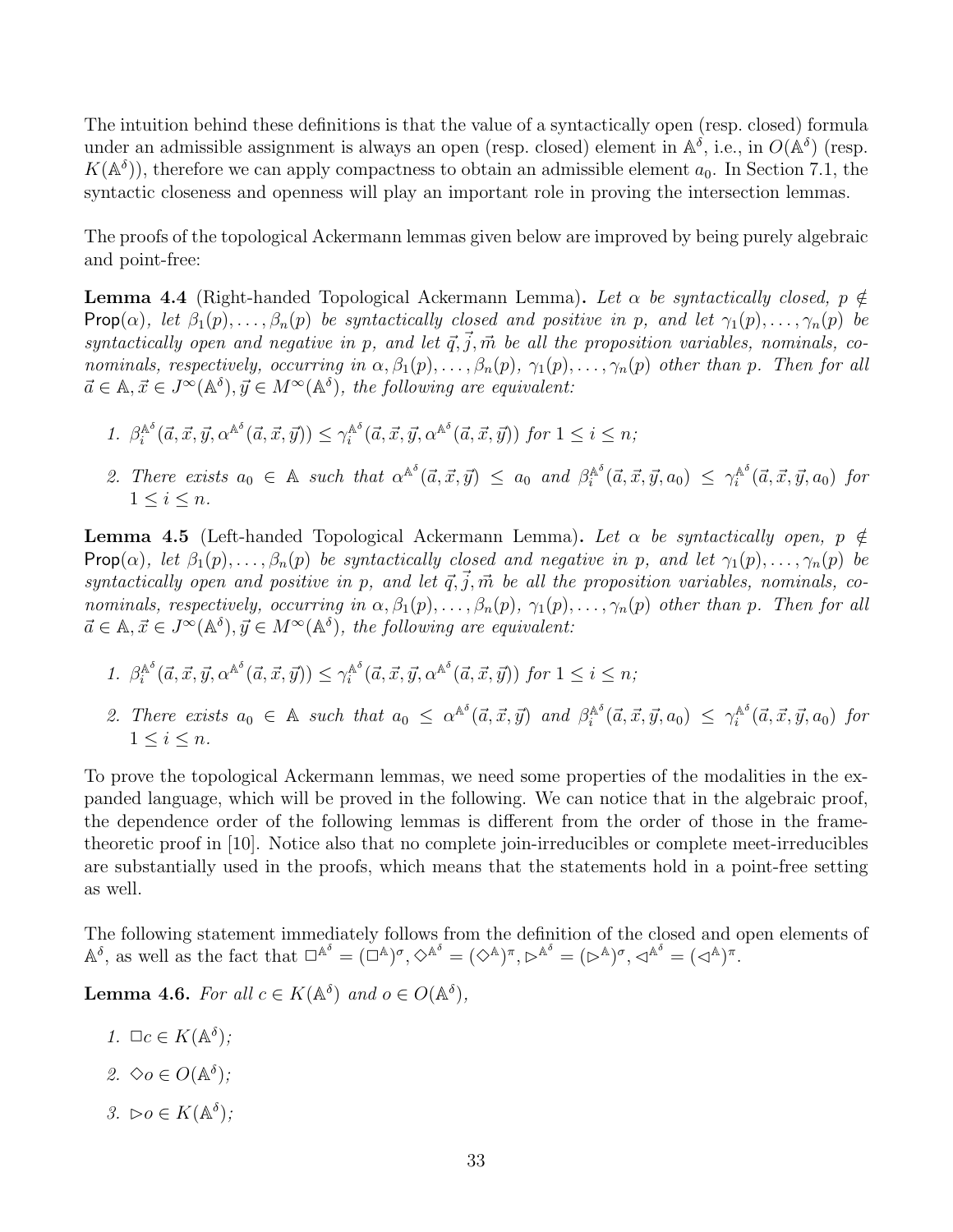$$
4. \ \ \triangleleft c \in O(\mathbb{A}^{\delta}).
$$

**Lemma 4.7.** For all  $c \in K(\mathbb{A}^{\delta})$  and  $o \in O(\mathbb{A}^{\delta})$ ,

1.  $\blacklozenge c \in K(\mathbb{A}^{\delta});$ 2.  $\blacksquare o \in O(\mathbb{A}^{\delta})$ ; 3.  $\blacktriangleleft o \in K(\mathbb{A}^{\delta});$  $4. ▶c ∈ O(A<sup>δ</sup>)$ ; 5.  $c - o \in K(\mathbb{A}^{\delta})$ ; 6.  $c \to o \in O(\mathbb{A}^{\delta}).$ 

*Proof.* 1. By denseness,  $\blacklozenge c = \bigwedge \{o \in O(\mathbb{A}^{\delta}) : \blacklozenge c \le o\}$ . Let  $Y = \{o \in O(\mathbb{A}^{\delta}) : \blacklozenge c \le o\}$  and  $X = \{a \in \mathbb{A} : \blacklozenge c \le a\}.$  To show that  $\blacklozenge c \in K(\mathbb{A}^{\delta})$ , it is enough to show that  $\bigwedge X = \bigwedge Y$ . Since clopens are opens,  $X \subseteq Y$ , so  $\bigwedge Y \leq \bigwedge X$ . In order to show that  $\bigwedge X \leq \bigwedge Y$ , it suffices to show that for every  $o \in Y$  there exists some  $a \in X$  such that  $a \leq o$ . Let  $o \in Y$ , i.e.,  $\blacklozenge c \leq o$ . By adjunction,  $c \leq \Box o$ . Since  $c \in K(\mathbb{A}^{\delta})$ , and  $\Box o = \Box^{\pi} o = \bigvee \{ \Box a : a \in \mathbb{A} \text{ and } a \leq o \}$ , and  $\Box a \in \mathbb{A} \subseteq O(\mathbb{A}^{\delta})$ , we may apply compactness and get that  $c \leq \Box a_1 \vee \cdots \vee \Box a_n$  for some  $a_1, \ldots, a_n \in \mathbb{A}$  s.t.  $a_1, \ldots, a_n \leq o$ . Let  $a = a_1 \vee \cdots \vee a_n \leq o$ . By the monotonicity of  $\Box$  we have  $c \leq \Box a_1 \vee \cdots \vee \Box a_n \leq \Box a$ , and hence  $\blacklozenge c \le a$ . 2. 3. and 4. are order-variants of 1.

5. By denseness,  $c - o = \Lambda \{o' \in O(\mathbb{A}^{\delta}) : c - o \leq o'\}.$  Let  $Y = \{o' \in O(\mathbb{A}^{\delta}) : c - o \leq o'\}$  and  $X = \{a \in \mathbb{A} : c - b \le a\}.$  To show that  $c - b \in K(\mathbb{A}^{\delta})$ , it is enough to show that  $\bigwedge X = \bigwedge Y$ . Since clopens are opens,  $X \subseteq Y$ , so  $\bigwedge Y \leq \bigwedge X$ . In order to show that  $\bigwedge X \leq \bigwedge Y$ , it suffices to show that for every  $o' \in Y$  there exists some  $a \in X$  such that  $a \leq o'$ . Consider any  $o' \in Y$ , then  $c-o \leq o'$ , since  $c \in K(\mathbb{A}^{\delta})$  and  $o, o' \in O(\mathbb{A}^{\delta})$ , there are  $\mathcal{A}_1, \mathcal{A}_2, \mathcal{A}_3 \subseteq \mathbb{A}$  such that  $c = \bigwedge \mathcal{A}_1, o = \bigvee \mathcal{A}_2$ and  $o' = \bigvee A_3$ , then by adjunction we have  $\bigwedge A_1 \leq \bigvee A_2 \vee \bigvee A_3$ , then by compactness we have that there is a finite  $\mathcal{A}'_3 \subseteq \mathcal{A}_3$  such that  $\bigwedge \mathcal{A}_1 \leq \bigvee \mathcal{A}_2 \vee \bigvee \mathcal{A}'_3$ , so by adjunction again we have  $\bigwedge A_1 - \bigvee A_2 \leq \bigvee A'_3$ , i.e.  $c - o \leq \bigvee A'_3$ . Take  $a = \bigvee A'_3$ , then  $a \in \mathbb{A}$ ,  $c - o \leq a$ , so  $a \in X$  and also  $a = \bigvee A'_3 \leq \bigvee A_3 = o'.$  6. is order-variant of 5.  $\Box$ 

The following kind of lemma is first proved in [13], and further used in [23].

**Lemma 4.8** (Esakia Lemmas). Let  $C = \{c_i : i \in I\} \subseteq K(\mathbb{A}^{\delta})$  be downward-directed,  $\mathcal{O} = \{o_i : i \in I\}$  $I\} \subseteq O(\mathbb{A}^{\delta})$  be upward-directed, then

- 1.  $\Box \bigvee \mathcal{O} = \bigvee {\Box o : o \in \mathcal{O}};$
- 2.  $\Diamond \wedge \mathcal{C} = \wedge \{ \Diamond c : c \in \mathcal{C} \};$
- $3. \supset \bigwedge \mathcal{C} = \bigvee \{ \triangleright c : c \in \mathcal{C} \};$
- $\{A \cdot \lhd \bigvee \mathcal{O} = \bigwedge \{ \lhd o : o \in \mathcal{O} \}.$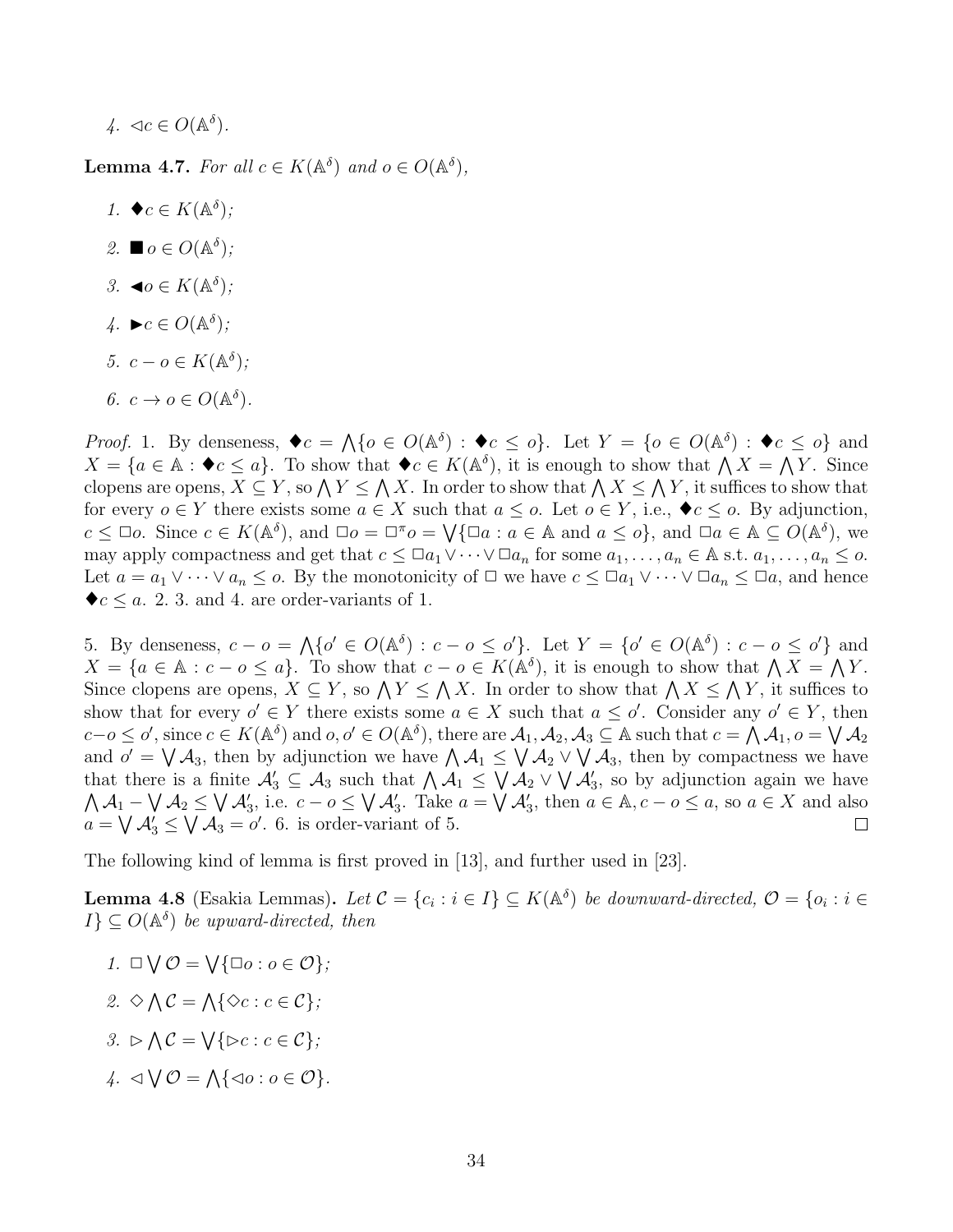*Proof.* 1. By denseness,  $\Box \bigvee \mathcal{O} = \bigvee \{c \in K(\mathbb{A}^{\delta}) : c \leq \Box \bigvee \mathcal{O}\}$ . Let  $Y = \{c \in K(\mathbb{A}^{\delta}) : c \leq \Box \bigvee \mathcal{O}\}$ and  $X = \{\Box o : o \in \mathcal{O}\},\$  then it suffices to show that  $\bigvee Y = \bigvee X$ .  $\bigvee X \leq \Box \bigvee \mathcal{O} = \bigvee Y$  immediately follows from the monotonicity of  $\Box$ . For the other direction it suffices to show that for every  $c \in Y$ there exists some  $o \in \mathcal{O}$  such that  $c \leq \Box o$ . Fix  $c \in Y$ , i.e., assume  $c \leq \Box \bigvee \mathcal{O}$ , by adjunction, we get  $\blacklozenge c \le \bigvee \mathcal{O}$ . Then by Lemma 4.7,  $\blacklozenge c \in K(\mathbb{A}^{\delta})$ , by compactness there is a finite  $\mathcal{O}_0 \subseteq \mathcal{O}$  such that  $\blacklozenge c \leq \bigvee \mathcal{O}_0$ , therefore by upward-directedness of  $\mathcal{O}$ , there is an  $o \in \mathcal{O}$  such that  $\bigvee \mathcal{O}_0 \leq o$ , therefore  $\blacklozenge c \le o$ , again by adjunction we have  $c \le \Box o$ . 2. 3. and 4. are order-variants of 1.  $\Box$ 

As an immediate consequence of the previous lemma, since any singleton is both upward-directed and downward-directed, we can get the following corollary:

**Corollary 4.9.** For all  $c \in K(\mathbb{A}^{\delta})$  and  $o \in O(\mathbb{A}^{\delta})$ ,

1.  $\square$ o  $\in$   $O(\mathbb{A}^{\delta})$ ; 2.  $\Diamond c \in K(\mathbb{A}^{\delta})$ ; 3.  $\triangleright c \in O(\mathbb{A}^{\delta})$ ;  $\downarrow$ .  $\lhd o \in K(\mathbb{A}^{\delta})$ .

Notice that in the proof of Lemma 4.8, the fact that the operations  $\Box^{\mathbb{A}^{\delta}}, \Diamond^{\mathbb{A}^{\delta}}, \Diamond^{\mathbb{A}^{\delta}}, \Diamond^{\mathbb{A}^{\delta}}$  are  $\sigma$ - or π-extensions of the corresponding operations in A plays no rule, hence the same proof applies also to  $\blacksquare, \blacklozenge, \blacktriangleright, \blacktriangleleft,$  respectively, and yields the following Esakia lemmas for the new operations:

**Lemma 4.10** (Esakia Lemmas). Let  $C = \{c_i : i \in I\} \subseteq K(\mathbb{A}^{\delta})$  be downward-directed,  $\mathcal{O} = \{o_i : i \in I\}$  $I\} \subseteq O(\mathbb{A}^{\delta})$  be upward-directed, then

- 1.  $\blacksquare \bigvee \mathcal{O} = \bigvee \{ \blacksquare o : o \in \mathcal{O} \};$
- 2.  $\blacklozenge \bigwedge \mathcal{C} = \bigwedge \{ \blacklozenge c : c \in \mathcal{C} \};$
- 3.  $\triangleright \bigwedge \mathcal{C} = \bigvee \{ \triangleright c : c \in \mathcal{C} \};$
- $4. \triangleleft \bigvee \mathcal{O} = \bigwedge \{ \blacktriangleleft o : o \in \mathcal{O} \};$
- 5.  $\bigwedge \mathcal{C} \bigvee \mathcal{O} = \bigwedge \{c o : c \in \mathcal{C}, o \in \mathcal{O}\}\; ;$

6. 
$$
\bigwedge \mathcal{C} \to \bigvee \mathcal{O} = \bigvee \{c \to o : c \in \mathcal{C}, o \in \mathcal{O}\}.
$$

*Proof.* 5. By denseness,  $\bigwedge \mathcal{C} - \bigvee \mathcal{O} = \bigwedge \{o' \in O(\mathbb{A}^{\delta}) : \bigwedge \mathcal{C} - \bigvee \mathcal{O} \leq o'\}.$  Let  $Y = \{o' \in O(\mathbb{A}^{\delta}) :$  $\Lambda$ C –  $\lor$   $\mathcal{O} \leq o'$  and  $X = \{c - o : c \in \mathcal{C}, o \in \mathcal{O}\}\$ . To show that  $\Lambda$ C –  $\lor$   $\mathcal{O} = \Lambda\{c - o : c \in \mathcal{C}, o \in \mathcal{O}\}\,$ it is enough to show that  $\bigwedge X = \bigwedge Y$ . Since – is monotone in the first coordinate and antitone in the second coordinate, we have  $\bigwedge Y \leq c - o$  for all  $c - o \in X$ , so  $\bigwedge Y \leq \bigwedge X$ . In order to show that  $\bigwedge X \leq \bigwedge Y$ , it suffices to show that for every  $o' \in Y$  there exists some  $c - o \in X$  such that  $c - o \leq o'$ . Consider any  $o' \in Y$ , then  $\bigwedge C - \bigvee O \leq o'$ , by adjunction we have  $\bigwedge C \leq \bigvee O \vee o'$ , since  $\mathcal{C} \subseteq K(\mathbb{A}^{\delta}), \mathcal{O} \subseteq O(\mathbb{A}^{\delta})$  and  $o' \in O(\mathbb{A}^{\delta}),$  by compactness, there are finite  $\mathcal{C}' \subseteq \mathcal{C}$  and  $\mathcal{O}' \subseteq \mathcal{O}$  such that  $\Lambda C' \leq \bigvee \mathcal{O}' \vee \mathcal{O}'$ , then by downward-directedness of C and upward-directedness of O we have that there are  $c \in \mathcal{C}$  and  $o \in \mathcal{O}$  such that  $c \leq \bigwedge \mathcal{C}'$  and  $\bigvee \mathcal{O}' \leq o$ , so  $c \leq \bigwedge \mathcal{C}' \leq \bigvee \mathcal{O}' \vee o' \leq o \vee o'$ , so by adjunction again we have  $c - o \le o'$ , and also  $c - o \in X$ . 6. is order-variant of 5.  $\Box$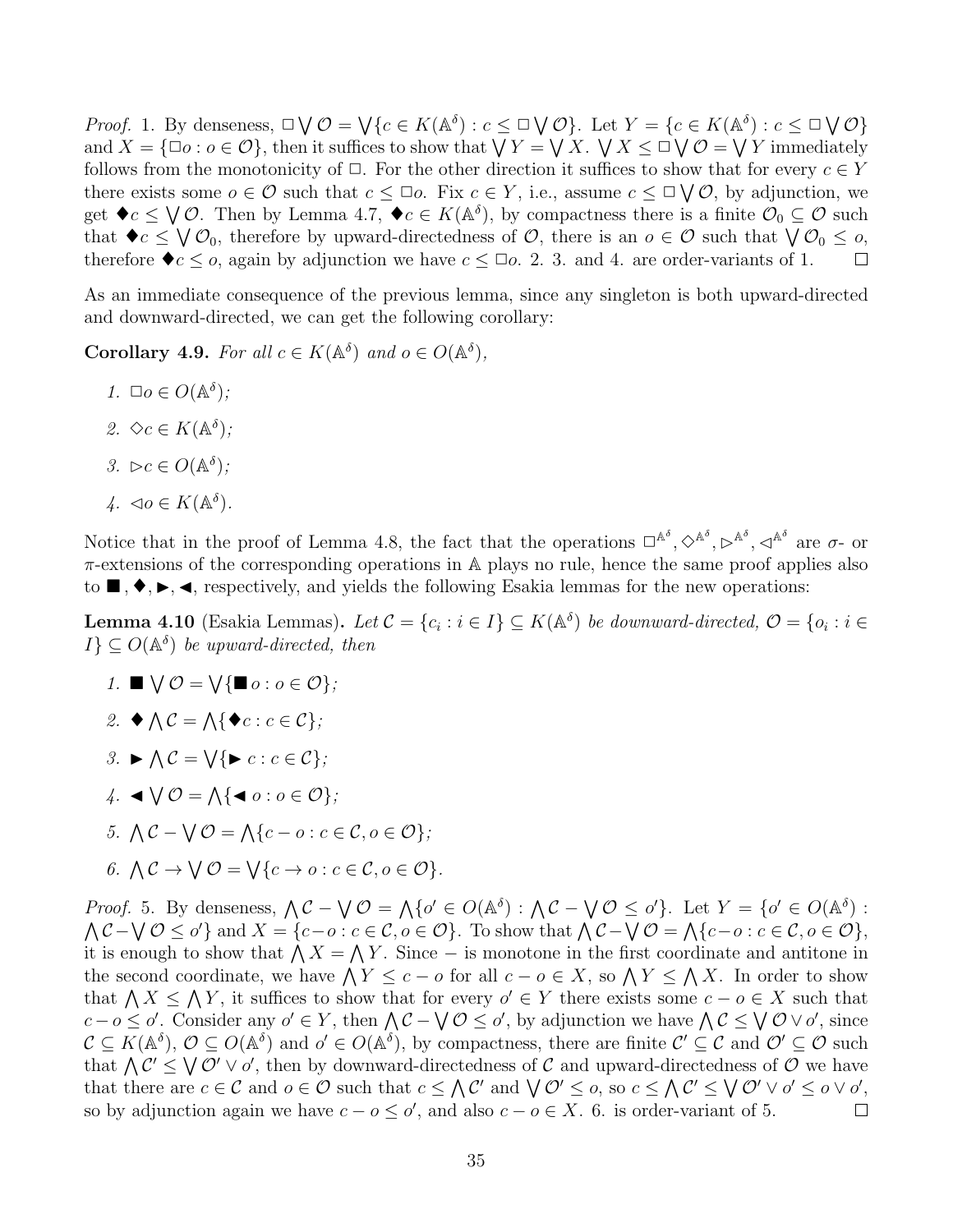**Lemma 4.11.** Let  $\varphi(p)$  be syntactically closed and  $\psi(p)$  syntactically open, and let  $\vec{p}, \vec{j}, \vec{m}$  be all the proposition variables, nominals, co-nominals, respectively, occuring in  $\varphi(p)$  and  $\psi(p)$  other than p,  $\vec{a} \in \mathbb{A}, \vec{x} \in J^{\infty}(\mathbb{A}^{\delta}), \vec{y} \in M^{\infty}(\mathbb{A}^{\delta}), c \in K(\mathbb{A}^{\delta}), o \in O(\mathbb{A}^{\delta}), \text{ then}$ 

- 1. If  $\varphi(p)$  is positive in p, then  $\varphi^{\mathbb{A}^{\delta}}(\vec{a}, \vec{x}, \vec{y}, c) \in K(\mathbb{A}^{\delta})$ ;
- 2. If  $\psi(p)$  is negative in p, then  $\psi^{\mathbb{A}^{\delta}}(\vec{a}, \vec{x}, \vec{y}, c) \in O(\mathbb{A}^{\delta})$ ;
- 3. If  $\varphi(p)$  is negative in p, then  $\varphi^{\mathbb{A}^{\delta}}(\vec{a}, \vec{x}, \vec{y}, o) \in K(\mathbb{A}^{\delta})$ ;
- 4. If  $\psi(p)$  is positive in p, then  $\psi^{\mathbb{A}^{\delta}}(\vec{a}, \vec{x}, \vec{y}, o) \in O(\mathbb{A}^{\delta}).$

*Proof.* By simultaneous induction on  $\varphi$  and  $\psi$ , using Lemma 4.6, 4.7 and 4.9.

**Lemma 4.12** (Intersection lemma). Let  $\varphi(p)$  be syntactically closed,  $\psi(p)$  be syntactically open, and let  $\vec{p}, \vec{j}, \vec{m}$  be all the proposition variables, nominals, co-nominals, respectively, occuring in  $\varphi(p)$  and  $\psi(p)$  other than  $p, \, \vec{a} \in \mathbb{A}, \vec{x} \in J^{\infty}(\mathbb{A}^{\delta}), \vec{y} \in M^{\infty}(\mathbb{A}^{\delta}), \, \{c_i : i \in I\} \subseteq K(\mathbb{A}^{\delta})$  be downward-directed,  $\{o_i : i \in I\} \subseteq O(\mathbb{A}^{\delta})$  be upward-directed, then

- 1. If  $\varphi(p)$  is positive in p, then  $\varphi^{\mathbb{A}^{\delta}}(\vec{a}, \vec{x}, \vec{y}, \bigwedge \{c_i : i \in I\}) = \bigwedge \{\varphi^{\mathbb{A}^{\delta}}(\vec{a}, \vec{x}, \vec{y}, c_i) : i \in I\}$ ;
- 2. If  $\psi(p)$  is negative in p, then  $\psi^{\mathbb{A}^{\delta}}(\vec{a}, \vec{x}, \vec{y}, \bigwedge \{c_i : i \in I\}) = \bigvee \{\psi^{\mathbb{A}^{\delta}}(\vec{a}, \vec{x}, \vec{y}, c_i) : i \in I\}$ ;
- 3. If  $\varphi(p)$  is negative in p, then  $\varphi^{\mathbb{A}^{\delta}}(\vec{a}, \vec{x}, \vec{y}, \sqrt{\{o_i : i \in I\}}) = \bigwedge \{\varphi^{\mathbb{A}^{\delta}}(\vec{a}, \vec{x}, \vec{y}, o_i) : i \in I\}$ ;
- 4. If  $\psi(p)$  is positive in p, then  $\psi^{\mathbb{A}^{\delta}}(\vec{a}, \vec{x}, \vec{y}, \forall \{o_i : i \in I\}) = \bigvee \{\psi^{\mathbb{A}^{\delta}}(\vec{a}, \vec{x}, \vec{y}, o_i) : i \in I\}.$

*Proof.* We prove by simultaneous induction on  $\varphi$  and  $\psi$ . It is easy to see that  $\varphi$  cannot be m and the outmost connective of  $\varphi$  cannot be  $\blacksquare, \blacktriangleright, \rightarrow$ , and similarly,  $\psi$  cannot be i and the outmost connective of  $\psi$  cannot be  $\blacklozenge, \blacktriangleleft, -$ . In the proof we omit  $\vec{a}, \vec{x}, \vec{y}$  and the superscript  $\mathbb{A}^{\delta}$ , just write  $\varphi(a)$  and  $\psi(a)$  where p is assigned a.

- 1. For the basic cases where  $\varphi = \perp, \perp, p, q, i$  and  $\psi = \perp, \perp, p, q, m$ , easy.
- 2. For the case where  $\varphi(p) = \varphi_1(p) \wedge \varphi_2(p)$ ,

If  $\varphi(p)$  is positive in p, then  $\varphi_1(p)$  and  $\varphi_2(p)$  are syntactically closed and positive in p, by induction hypothesis,  $\varphi_1(\bigwedge \{c_i : i \in I\}) = \bigwedge \{\varphi_1(c_i) : i \in I\}$  and  $\varphi_2(\bigwedge \{c_i : i \in I\}) =$  $\bigwedge \{\varphi_2(c_i) : i \in I\},\$  so  $\varphi(\bigwedge \{c_i : i \in I\}) = \varphi_1(\bigwedge \{c_i : i \in I\}) \wedge \varphi_2(\bigwedge \{c_i : i \in I\}) = \bigwedge \{\varphi_1(c_i) : i \in I\}$  $i \in I$   $\land \bigwedge \{\varphi_2(c_i) : i \in I\} = \bigwedge \{\varphi_1(c_i) \land \varphi_2(c_i) : i \in I\} = \bigwedge \{\varphi(c_i) : i \in I\}$ . The negative case is order-variant of the positive case.

For the case where  $\psi(p) = \psi_1(p) \vee \psi_2(p)$ , similar to  $\varphi(p) = \varphi_1(p) \wedge \varphi_2(p)$  case.

3. For the case where  $\varphi(p) = \varphi_1(p) \vee \varphi_2(p)$ ,

If  $\varphi(p)$  is positive in p, then  $\varphi_1(p)$  and  $\varphi_2(p)$  are syntactically closed and positive in p, by induction hypothesis,  $\varphi_1(\bigwedge \{c_i : i \in I\}) = \bigwedge \{\varphi_1(c_i) : i \in I\}$  and  $\varphi_2(\bigwedge \{c_i : i \in I\}) =$  $\bigwedge \{\varphi_2(c_i) : i \in I\},\$  so  $\varphi(\bigwedge \{c_i : i \in I\}) = \varphi_1(\bigwedge \{c_i : i \in I\}) \vee \varphi_2(\bigwedge \{c_i : i \in I\}) = \bigwedge \{\varphi_1(c_i) : i \in I\}$  $i \in I$   $\vee \bigwedge \{\varphi_2(c_i) : i \in I\} = \bigwedge \{\varphi_1(c_i) \vee \varphi_2(c_{i'}) : i, i' \in I\},\$  while  $\bigwedge \{\varphi(c_i) : i \in I\}$  $\bigwedge \{\varphi_1(c_i) \vee \varphi_2(c_i) : i \in I\},\$  so it suffices to show that  $\bigwedge \{\varphi_1(c_i) \vee \varphi_2(c_{i'}) : i, i' \in I\}$ 

 $\Box$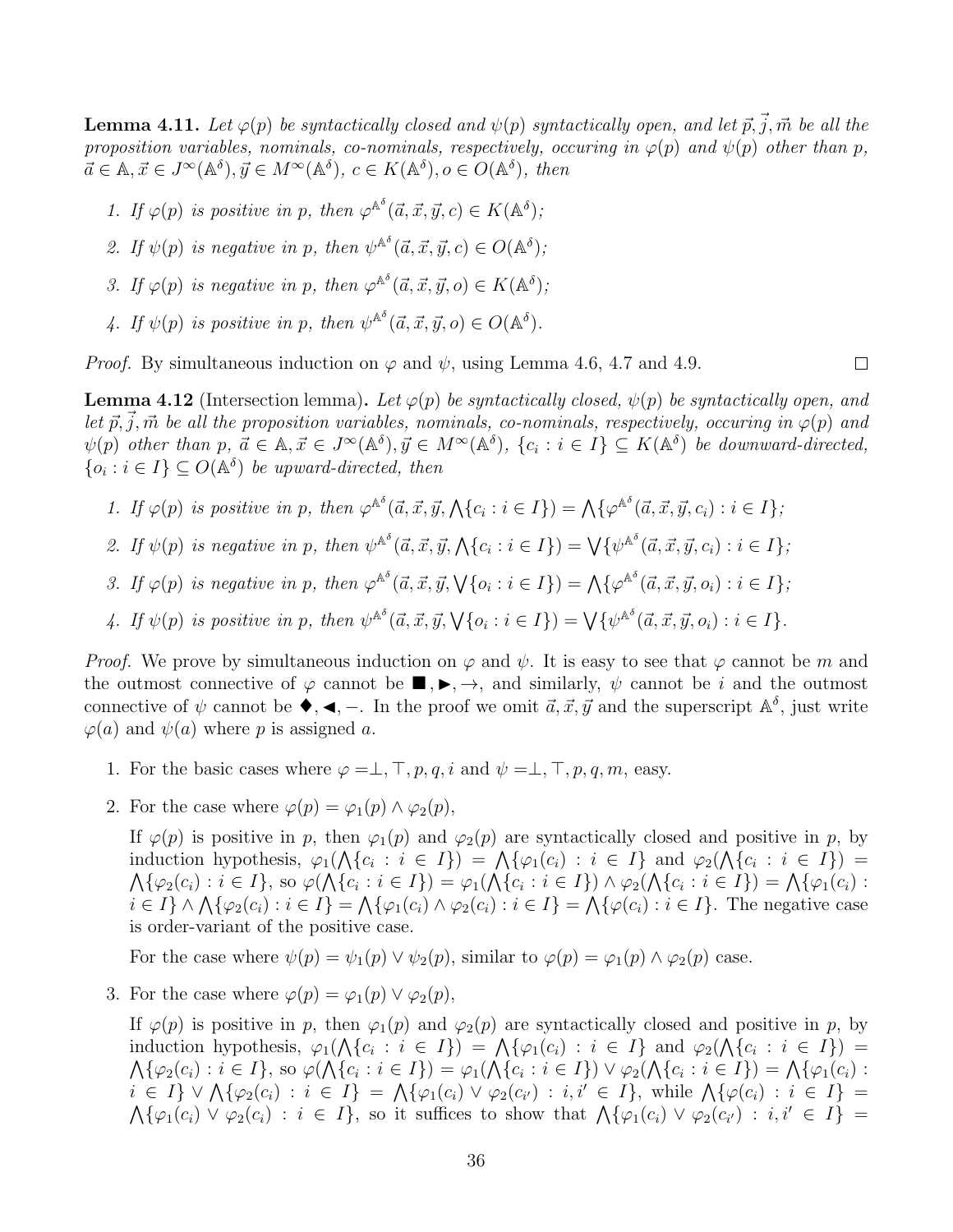$\bigwedge \{\varphi_1(c_i) \vee \varphi_2(c_i) : i \in I\},\$ i.e.,  $\bigwedge \{\varphi_1(c_i) \vee \varphi_2(c_{i'}) : i, i' \in I\} \leq \bigwedge \{\varphi_1(c_i) \vee \varphi_2(c_i) : i \in I\}$ and  $\bigwedge \{\varphi_1(c_i) \vee \varphi_2(c_i) : i \in I\} \leq \bigwedge \{\varphi_1(c_i) \vee \varphi_2(c_{i'}) : i, i' \in I\}.$  The first inequation is easy, and for the second inequation, it suffices to show that for all  $i, i' \in I$  there is an  $i'' \in I$  such that  $\varphi_1(c_{i''}) \vee \varphi_2(c_{i''}) \leq \varphi_1(c_i) \vee \varphi_2(c_{i'})$ . Now fix  $i, i' \in I$ , then by the downward-directedness of  $\{c_i : i \in I\}$  we have that there is an  $i'' \in I$  such that  $c_{i''} \leq c_i$  and  $c_{i''} \leq c_{i'}$ , then by the monotonicity of  $\varphi_1(p)$  and  $\varphi_2(p)$  we have that  $\varphi_1(c_{i'}) \leq \varphi_1(c_i)$  and  $\varphi_2(c_{i'}) \leq \varphi_2(c_{i'})$ , therefore  $\varphi_1(c_{i''}) \vee \varphi_2(c_{i''}) \leq \varphi_1(c_i) \vee \varphi_2(c_{i'})$ . The negative case is order-variant of the positive case.

For the case where  $\psi(p) = \psi_1(p) \wedge \psi_2(p)$ , similar to  $\varphi(p) = \varphi_1(p) \vee \varphi_2(p)$  case.

4. For the case where  $\varphi(p) = \Box \varphi_1(p)$ ,

If  $\varphi(p)$  is positive in p, then  $\varphi_1(p)$  is syntactically closed and positive in p, by induction hypothesis,  $\varphi_1(\bigwedge \{c_i : i \in I\}) = \bigwedge \{\varphi_1(c_i) : i \in I\}$ , therefore by the complete distributivity of  $\Box$  and  $\land$  we have that  $\varphi(\bigwedge\{c_i : i \in I\}) = \Box \varphi_1(\bigwedge\{c_i : i \in I\}) = \Box \bigwedge\{\varphi_1(c_i) : i \in I\}$  $\bigwedge \{\Box \varphi_1(c_i) : i \in I\} = \bigwedge \{\varphi(c_i) : i \in I\}.$  The negative case is order-variant of the positive case. For the cases where  $\varphi(p) = \varphi_1(p), \psi(p) = \varphi_1(p), \varphi_1(p)$ , similar to  $\varphi(p) = \varphi_1(p)$  case.

5. For the case where  $\varphi(p) = \Diamond \varphi_1(p)$ ,

If  $\varphi(p)$  is positive in p, then  $\varphi_1(p)$  is syntactically closed and positive in p, by induction hypothesis,  $\varphi_1(\bigwedge \{c_i : i \in I\}) = \bigwedge \{\varphi_1(c_i) : i \in I\}.$  We define  $\mathcal{C} = \{\varphi_1(c_i) : i \in I\},$ then by Lemma 4.11,  $C \subseteq K(\mathbb{A}^{\delta})$ , while for any  $\varphi_1(c_i), \varphi_1(c_{i'}) \in C$ , we have that  $i, i' \in I$ , by the downward-directedness of  $\{c_i : i \in I\}$  we have that there is an  $i'' \in I$  such that  $c_{i'} \leq c_i \wedge c_{i'}$ , since  $\varphi_1(p)$  is positive in p, we have that  $\varphi_1(c_{i'}) \leq \varphi_1(c_i \wedge c_{i'}) \leq \varphi_1(c_i)$  and similarly  $\varphi_1(c_{i'}) \leq \varphi_1(c_{i'})$ , so there is an  $i'' \in I$  such that  $\varphi_1(c_{i'}) \leq \varphi_1(c_i) \wedge \varphi_1(c_{i'})$ , therefore C is downward-directed. By Lemma 4.8, we have that  $\varphi(\bigwedge\{c_i : i \in I\}) = \Diamond \varphi_1(\bigwedge\{c_i : i \in I\})$  $I\}) = \Diamond \bigwedge \{\varphi_1(c_i) : i \in I\} = \bigwedge \{\Diamond \varphi_1(c_i) : i \in I\} = \bigwedge \{\varphi(c_i) : i \in I\}.$  The negative case is order-variant of the positive case.

For the cases where  $\varphi(p) = \varphi_1(p), \blacklozenge_1(p), \blacktriangleleft \varphi_1(p), \psi(p) = \Box \psi_1(p), \triangleright \psi_1(p), \blacksquare \psi_1(p), \blacktriangleright \psi_1(p)$  $\psi_1(p)$ , similar to  $\varphi(p) = \Diamond \varphi_1(p)$  case.

6. For the case where  $\varphi(p) = \varphi_1(p) - \varphi_2(p)$ ,

If  $\varphi(p)$  is positive in p, then  $\varphi_1(p)$  is syntactically closed and positive in p, while  $\varphi_2(p)$  is open and negative in p. By induction hypothesis,  $\varphi_1(\bigwedge \{c_i : i \in I\}) = \bigwedge \{\varphi_1(c_i) : i \in I\}$ and  $\varphi_2(\bigwedge\{c_i : i \in I\}) = \bigvee\{\varphi_2(c_i) : i \in I\}.$  Therefore,  $\varphi(\bigwedge\{c_i : i \in I\}) = \varphi_1(\bigwedge\{c_i : i \in I\})$  $I\}) - \varphi_2(\bigwedge \{c_i : i \in I\}) = \bigwedge \{\varphi_1(c_i) : i \in I\} - \bigvee \{\varphi_2(c_i) : i \in I\},\$ and  $\bigwedge \{\varphi(c_i) : i \in I\} =$  $\bigwedge \{\varphi_1(c_i) - \varphi_2(c_i) : i \in I\}.$  By an argument similar to the  $\varphi(p) = \Diamond \varphi_1(p)$  case, we have that  $\mathcal{C} = {\varphi_1(c_i) : i \in I}$  is downward-directed and  $\mathcal{O} = {\varphi_2(c_i) : i \in I}$  is upward-directed, so by Lemma 4.10, we have that  $\varphi(\bigwedge \{c_i : i \in I\}) = \bigwedge \{\varphi_1(c_i) : i \in I\} - \bigvee \{\varphi_2(c_i) : i \in I\}$  $\bigwedge \{\varphi_1(c_i) - \varphi_2(c_{i'}): i, i' \in I\}$ , so to show that  $\varphi(\bigwedge \{c_i : i \in I\}) = \bigwedge \{\varphi(c_i) : i \in I\}$ , it suffices to show that  $\bigwedge \{\varphi_1(c_i) - \varphi_2(c_{i'}) : i, i' \in I\} = \bigwedge \{\varphi_1(c_i) - \varphi_2(c_i) : i \in I\}$ . For this step, the proof is similar to the  $\varphi(p) = \varphi_1(p) \vee \varphi_2(p)$  case. The negative case is order-variant of the positive case.

For the case where  $\psi(p) = \psi_1(p) \to \psi_2(p)$ , similar to  $\varphi(p) = \varphi_1(p) - \varphi_2(p)$  case.

 $\Box$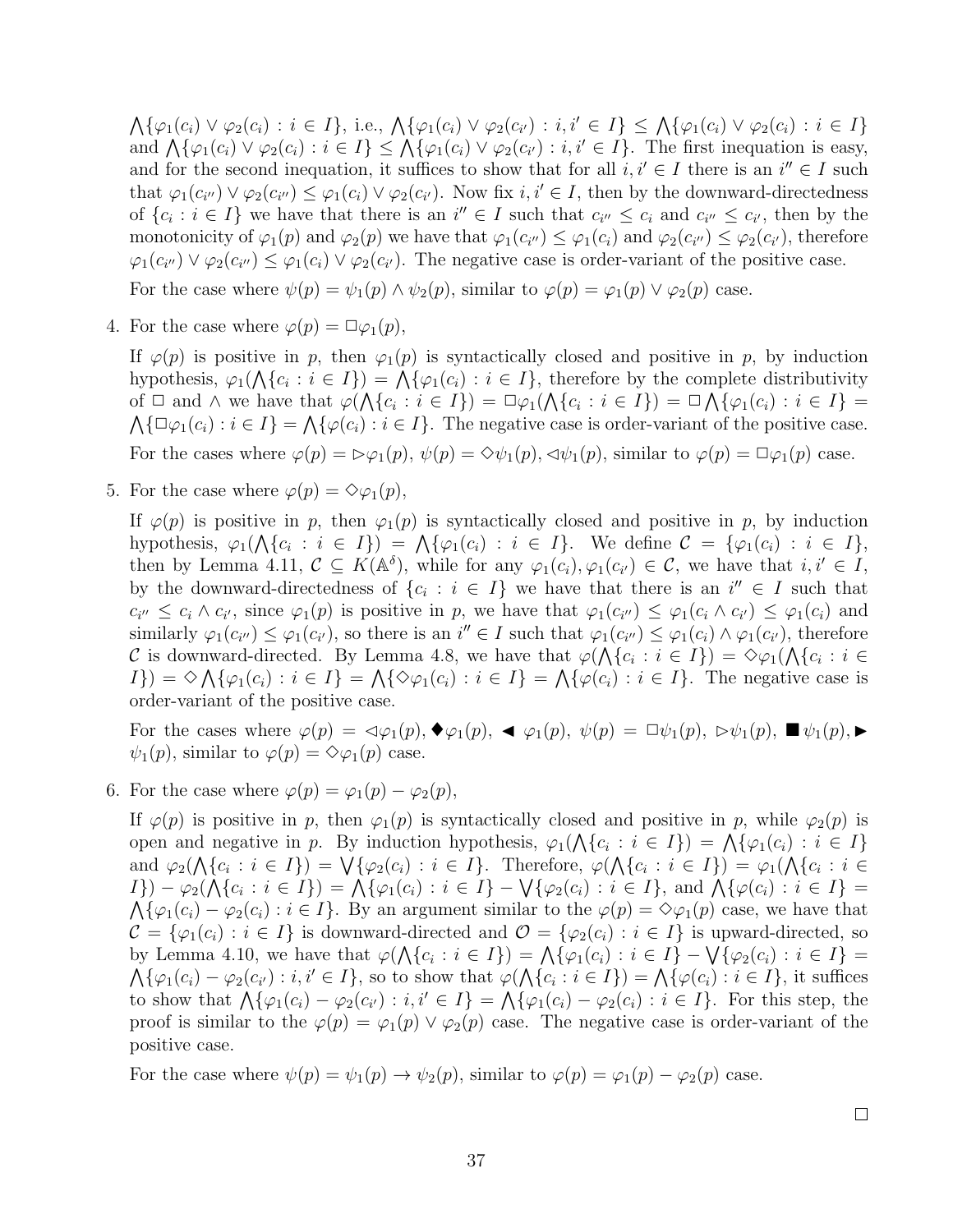**Corollary 4.13.** Let  $\varphi$  be syntactically closed and  $\psi$  syntactically open, and let  $\vec{p}, \vec{j}, \vec{m}$  be all the proposition variables, nominals, co-nominals, respectively, occuring in  $\varphi$  and  $\psi$ ,  $\vec{a} \in \mathbb{A}, \vec{x} \in$  $J^{\infty}(\mathbb{A}^{\delta}), \vec{y} \in M^{\infty}(\mathbb{A}^{\delta}), \text{ then}$ 

1. 
$$
\varphi^{\mathbb{A}^{\delta}}(\vec{a}, \vec{x}, \vec{y}) \in K(\mathbb{A}^{\delta});
$$
  
2.  $\psi^{\mathbb{A}^{\delta}}(\vec{a}, \vec{x}, \vec{y}) \in O(\mathbb{A}^{\delta}).$ 

Proof of Topological Ackermann Lemma. We prove the right-handed topological Ackermann Lemma, and the left-handed topological Ackermann Lemma is similar.

 $\Leftarrow$ : By the monotonicity of  $\beta_i(p)$  and antitonicity of  $\gamma_i(p)$  in p for 1 ≤ i ≤ n, together with  $\alpha^{\mathbb{A}^{\delta}}(\vec{a},\vec{x},\vec{y}) \leq a_0$  we have that  $\beta_i^{\mathbb{A}^{\delta}}$  $\hat{A}^{\delta}(\vec{a},\vec{x},\vec{y},\alpha^{\mathbb{A}^{\delta}}(\vec{a},\vec{x},\vec{y})) \leq \beta^{\mathbb{A}^{\delta}}_i$  $\hat{A}^{\delta}(\vec{a}, \vec{x}, \vec{y}, a_0) \leq \gamma^{\mathbb{A}^{\delta}}_i$  $\sum_{i=1}^{\mathbb{A}^{\delta}}(\vec{a}, \vec{x}, \vec{y}, a_0) \leq \gamma_i^{\mathbb{A}^{\delta}}$  $\vec{A}^{\circ}(\vec{a}, \vec{x}, \vec{y},$  $\alpha^{\mathbb{A}^\delta}(\vec{a}, \vec{x}, \vec{y})).$ 

 $\Rightarrow$ : Suppose that  $\beta_i^{\mathbb{A}^\delta}$  $\hat{C}_i^{\mathbb{A}^\delta}(\vec{a}, \vec{x}, \vec{y}, \alpha^{\mathbb{A}^\delta}(\vec{a}, \vec{x}, \vec{y})) \leq \gamma^{\mathbb{A}^\delta}_i$  $\mathbb{A}^{\delta}$  ( $\vec{a}, \vec{x}, \vec{y}, \alpha^{\mathbb{A}^{\delta}}(\vec{a}, \vec{x}, \vec{y})$ ) for  $1 \leq i \leq n$ , then by Corollary 4.13,  $\alpha^{\mathbb{A}^{\delta}}(\vec{a},\vec{x},\vec{y}) \in K(\mathbb{A}^{\delta})$ , therefore by the definition of  $K(\mathbb{A}^{\delta})$  we have that  $\alpha^{\mathbb{A}^{\delta}}(\vec{a},\vec{x},\vec{y}) = \mathbb{A} \mathcal{U}$ , where  $\mathcal{U} = \{u \in \mathbb{A} : \alpha^{\mathbb{A}^\delta}(\vec{a}, \vec{x}, \vec{y}) \leq u\}$ , making it the meet of a downward-directed set of clopen elements. Therefore, for all  $1 \leq i \leq n$ ,  $\beta_i^{\mathbb{A}^\delta}$  $\hat{c}^{\mathbb{A}^\delta}_i(\vec{a},\vec{x},\vec{y},\bigwedge \mathcal{U}) \leq \gamma^{\mathbb{A}^\delta}_i$  $\int_{i}^{\mathbb{A}^o}(\vec{a}, \vec{x}, \vec{y}, \bigwedge \mathcal{U})$ . Since  $\beta_i$  is syntactically closed and positive in p and  $\gamma_i$  is syntactically open and negative in p, by Lemma 4.12 we have that  $\bigwedge {\{\beta_i^{\mathbb{A}^\delta}}$  $\hat{c}^{\mathbb{A}^\delta}_i(\vec{a},\vec{x},\vec{y},u) : u \in \mathcal{U} \} \leq \bigvee \{ \gamma^{\mathbb{A}^\delta}_i$  $\mathbb{A}^{\circ}(\vec{a}, \vec{x}, \vec{y}, u) : u \in \mathcal{U} \}$  for  $1 \leq i \leq n$ . Again by Corollary 4.13,  $\beta_i^{\mathbb{A}^\delta}$  $\widetilde{f}_i^{\mathbb{A}^\delta}(\vec{a}, \vec{x}, \vec{y}, u) \in K(\mathbb{A}^\delta)$  and  $\gamma_i^{\mathbb{A}^\delta}$  $\mathbb{A}^{\delta}(\vec{a}, \vec{x}, \vec{y}, u) \in O(\mathbb{A}^{\delta})$  for  $1 \leq i \leq n$ , therefore by compactness, there is a finite set  $\mathcal{U}_0 \subseteq \mathcal{U}$  such that  $\bigwedge \{\beta_i^{\mathbb{A}^\delta}\}$  $\mathcal{C}^{\mathbb{A}^{\delta}}_i(\vec{a},\vec{x},\vec{y},u): u \in \mathcal{U}_0 \} \leq \bigvee \{\gamma^{\mathbb{A}^{\delta}}_i$  $\mathbb{A}^{\mathbb{A}^{\sigma}}(\vec{a}, \vec{x}, \vec{y}, u) : u \in \mathcal{U}_0$  for  $1 \leq i \leq n$ . Then take  $a_0 = \bigwedge \mathcal{U}_0 \in \mathbb{A}$ , we have that  $\alpha^{\mathbb{A}^\delta}(\vec{a}, \vec{x}, \vec{y}) = \bigwedge \mathcal{U} \leq \bigwedge \mathcal{U}_0 = a_0$  and by the monotonicity of  $\beta_i(p)$  and antitonicity of  $\gamma_i(p)$  in p for  $1 \leq i \leq n$ , we have  $\beta_i^{\mathbb{A}^{\delta}}$  $\hat{A}^{\delta}(\vec{a}, \vec{x}, \vec{y}, a_0) \ \leq \ \beta_{i}^{\mathbb{A}^{\delta}}$  $\int_a^{\mathbb{A}^{\degree}} (\vec{a}, \vec{x}, \vec{y}, u)$ and  $\gamma_i^{\mathbb{A}^\delta}$  $\hat{A}^{\delta}(\vec{a},\vec{x},\vec{y},u) \ \leq \ \gamma^{\hat{\mathbb{A}}^{\delta}}_i$  $\mathbb{A}^{\delta}$   $(\vec{a}, \vec{x}, \vec{y}, a_0)$  for all  $u \in \mathcal{U}_0$  and  $1 \leq i \leq n$ , therefore  $\beta_i^{\mathbb{A}^{\delta}}$  $\int_{i}^{\mathbb{A}^{\circ}}(\vec{a}, \vec{x}, \vec{y}, a_0) \leq$  $\bigwedge {\{\beta_i^{\mathbb{A}^\delta}}$  $\hat{c}^{\mathbb{A}^\delta}_i(\vec{a},\vec{x},\vec{y},u): u\in \mathcal{U}_0\}\leq \bigvee \{\gamma^{\mathbb{A}^\delta}_i\}$  $\hat{u}^{\mathbb{A}^{\widetilde{\delta}}}( \vec{a},\vec{x},\vec{y},u): u \in \mathcal{U}_0 \} \leq \gamma^{\mathbb{A}^{\delta}}_i$  $\lambda_i^{\mathbb{A}^o}(\vec{a}, \vec{x}, \vec{y}, a_0)$  for  $1 \leq i \leq n$ .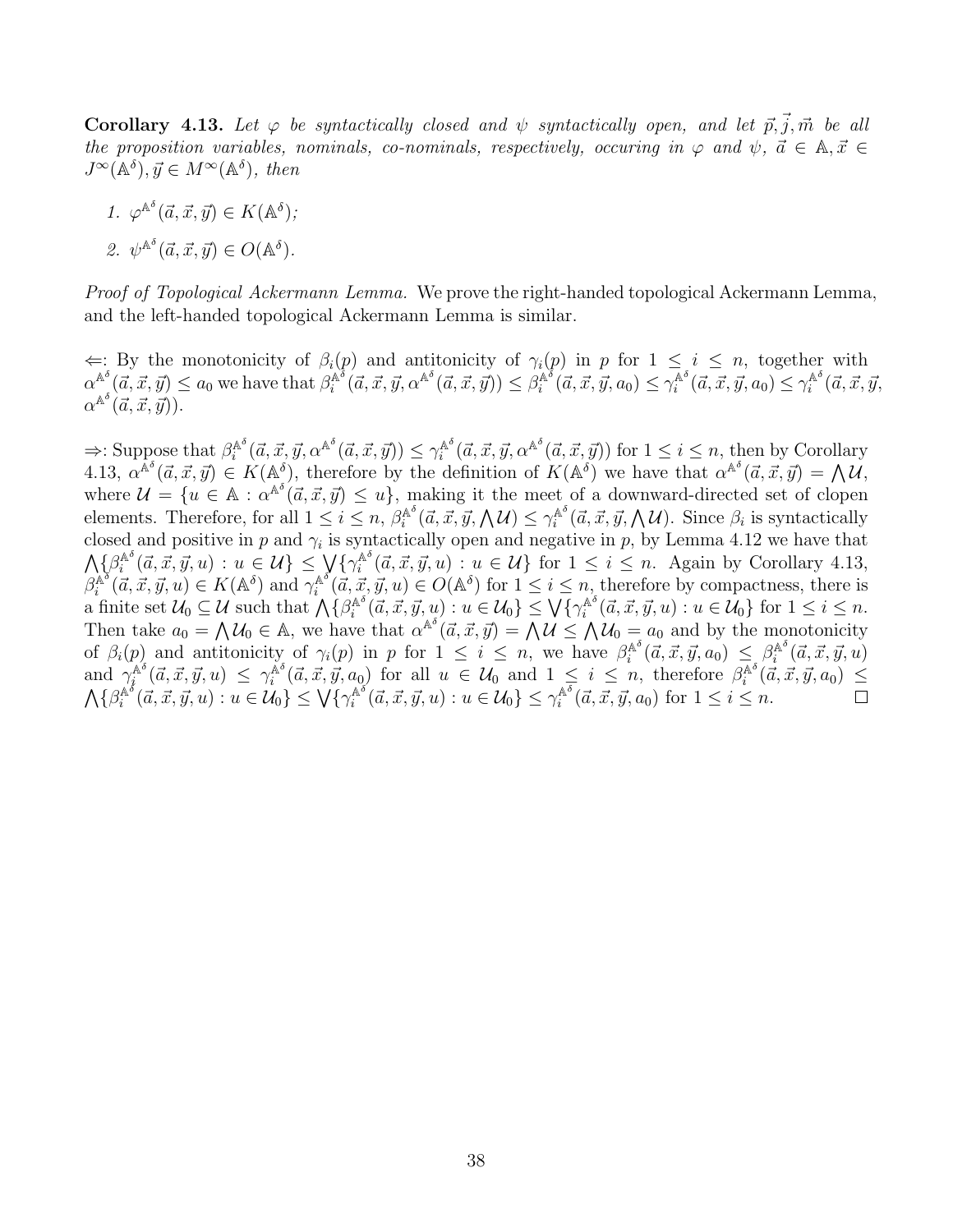# Chapter 5

# ALBA-Style Canonicity

In this chapter we review the proof of canonicity of ALBA-inequalities which has been given in [10]. Notice that even if we have refined the proof of the topological Ackermann lemmas so that it is now point-free, the overall proof of canonicity-via-correspondence relies on the existence of enough points and hence is certainly not point-free. However, these results, which in [10] were formulated in a frame-theoretic setting, are reformulated here in a purely algebraic setting, replacing descriptive general frames and their underlying Kripke frames with their dual DMAs and their canonical extensions, respectively.

## 5.1 The Algorithm ALBA

We recall the Ackermann's Lemma Based Algorithm (ALBA) formulated in [10], with slight revision, and give an example showing how it works. In our setting, we limit ourselves to eliminate all proposition variables, but we do not extensively compute the first-order correspondent in the final step of the algorithm, since this requires introducing the relational semantics for DML, which we do not use in this thesis.

The discussion below relies on the definition of signed generation tree in Section 2.7. ALBA proceeds in three stages:

#### 1. Preprocessing and first approximation:

In the generation tree of  $+\varphi$  and  $-\psi$ ,

- (a) Apply the distribution rules:
	- i. Push down  $+\diamondsuit, +\wedge$  and  $-\triangleright$ , by distributing them over nodes labelled with  $+\vee$ which are not below universal nodes, and
	- ii. Push down  $-\Box$ ,  $-\lor$  and  $+\triangleleft$ , by distributing them over nodes labelled with  $-\land$ which are not below universal nodes.
- (b) Apply the splitting rules:

$$
\frac{\alpha \le \beta \land \gamma}{\alpha \le \beta \quad \alpha \le \gamma} \qquad \frac{\alpha \lor \beta \le \gamma}{\alpha \le \gamma \quad \beta \le \gamma}
$$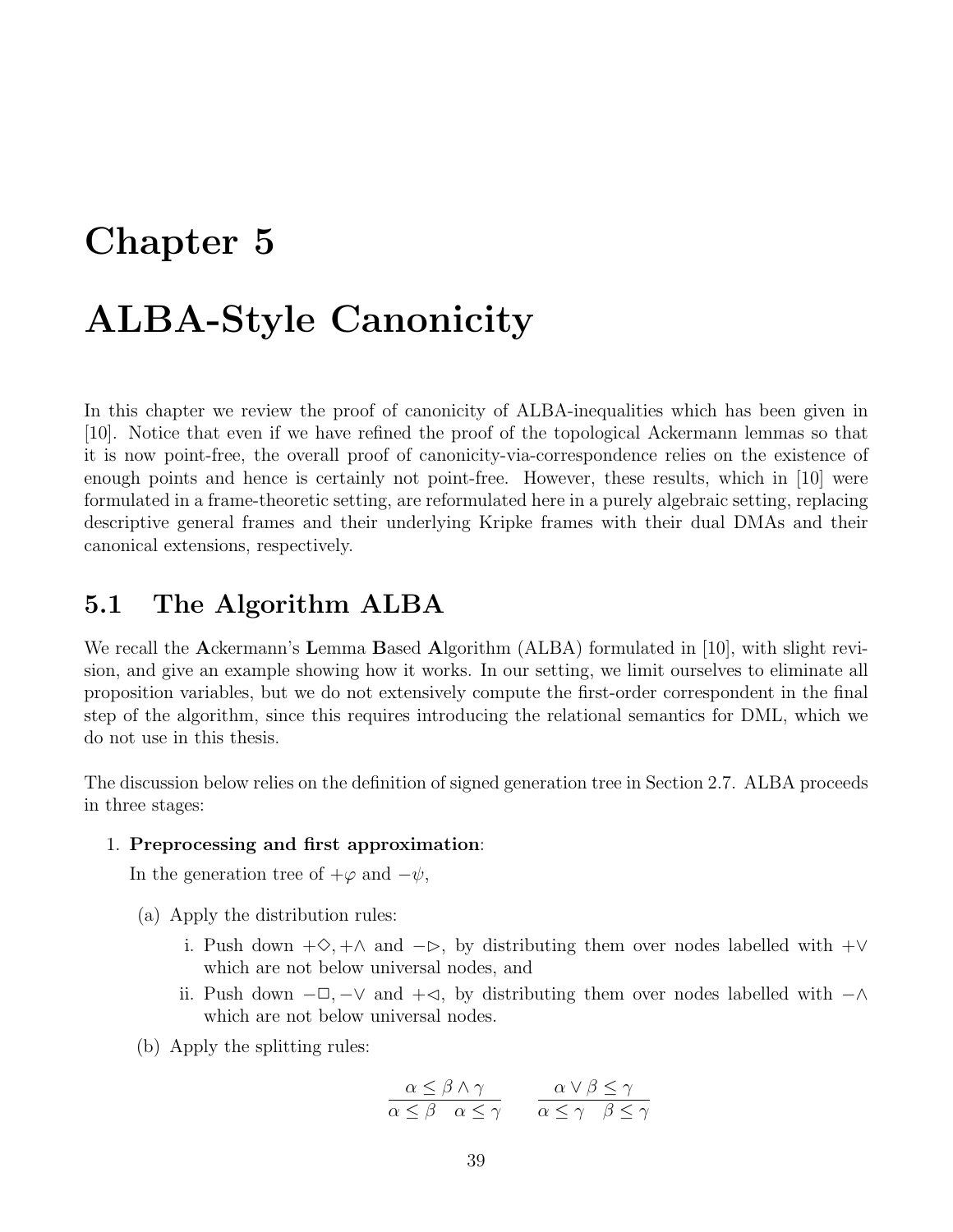(c) Apply the monotone and antitone variable-elimination rules:

$$
\frac{\alpha(p) \le \beta(p)}{\alpha(\bot) \le \beta(\bot)} \qquad \frac{\beta(p) \le \alpha(p)}{\beta(\top) \le \alpha(\top)}
$$

for  $\beta(p)$  positive in p and  $\alpha(p)$  negative in p.

We denote by Preprocess( $\varphi \leq \psi$ ) the finite set  $\{\varphi_i \leq \psi_i\}_{i \in I}$  of inequalities obtained after the exhaustive application of the previous rules. Then we apply the following first approximation rule to every inequality in Preprocess $(\varphi \leq \psi)$ :

$$
\frac{\varphi_i \le \psi_i}{i_0 \le \varphi_i \quad \psi_i \le m_0}
$$

Here,  $i_0$  and  $m_0$  are special nominals and co-nominals. Now we get a set of inequalities  $\{i_0 \leq \varphi_i, \psi_i \leq m_0\}_{i \in I}.$ 

#### 2. The reduction-elimination cycle:

In this stage, for each  $\{i_0 \leq \varphi_i, \psi_i \leq m_0\}$ , we apply the following rules together with the splitting rules in the previous stage to eliminate all the proposition variables in  $\{i_0 \le \varphi_i, \psi_i \le$  $m_0$ :

(a) Residuation rules:

$$
\frac{\alpha \wedge \beta \le \gamma}{\alpha \le \beta \to \gamma} \qquad \frac{\alpha \le \beta \vee \gamma}{\alpha - \beta \le \gamma} \qquad \frac{\Diamond \alpha \le \beta}{\alpha \le \blacksquare \beta} \qquad \frac{\alpha \le \Box \beta}{\blacklozenge \alpha \le \beta} \qquad \frac{\Diamond \alpha \le \beta}{\blacktriangle \beta \le \alpha} \qquad \frac{\alpha \le \triangleright \beta}{\beta \le \blacktriangleright \alpha}
$$

(b) Approximation rules:

$$
\frac{i \leq \Diamond \alpha}{j \leq \alpha} \quad \frac{\Box \alpha \leq m}{i \leq \Diamond j} \qquad \frac{\Box \alpha \leq m}{\alpha \leq n \quad \Box n \leq m} \qquad \frac{i \leq \lhd \alpha}{\alpha \leq m} \quad \frac{\Box \alpha \leq m}{i \leq \lhd m} \qquad \frac{\rhd \alpha \leq m}{i \leq \alpha \quad \rhd i \leq m}
$$

The nominals and co-nominals introduced by the approximation rules must not occur in the system before applying the rule.

(c) The Ackermann rules. These two rules are the core of ALBA, since their application eliminates proposition variables. In fact, all the preceding steps are aimed at reaching a shape in which the rules can be applied. Notice that an important feature of these rules is that they are executed on the whole set of inequalities, and not on a single inequality.

The right-handed Ackermann rule:

The system\n
$$
\begin{cases}\n\alpha_1 \leq p \\
\vdots \\
\alpha_n \leq p \\
\beta_1 \leq \gamma_1\n\end{cases}
$$
\nis replaced by\n
$$
\begin{cases}\n\beta_1((\alpha_1 \vee \dots \vee \alpha_n)/p) \leq \gamma_1((\alpha_1 \vee \dots \vee \alpha_n)/p) \\
\vdots \\
\beta_m((\alpha_1 \vee \dots \vee \alpha_n)/p) \leq \gamma_m((\alpha_1 \vee \dots \vee \alpha_n)/p)\n\end{cases}
$$
\nwhere:

where: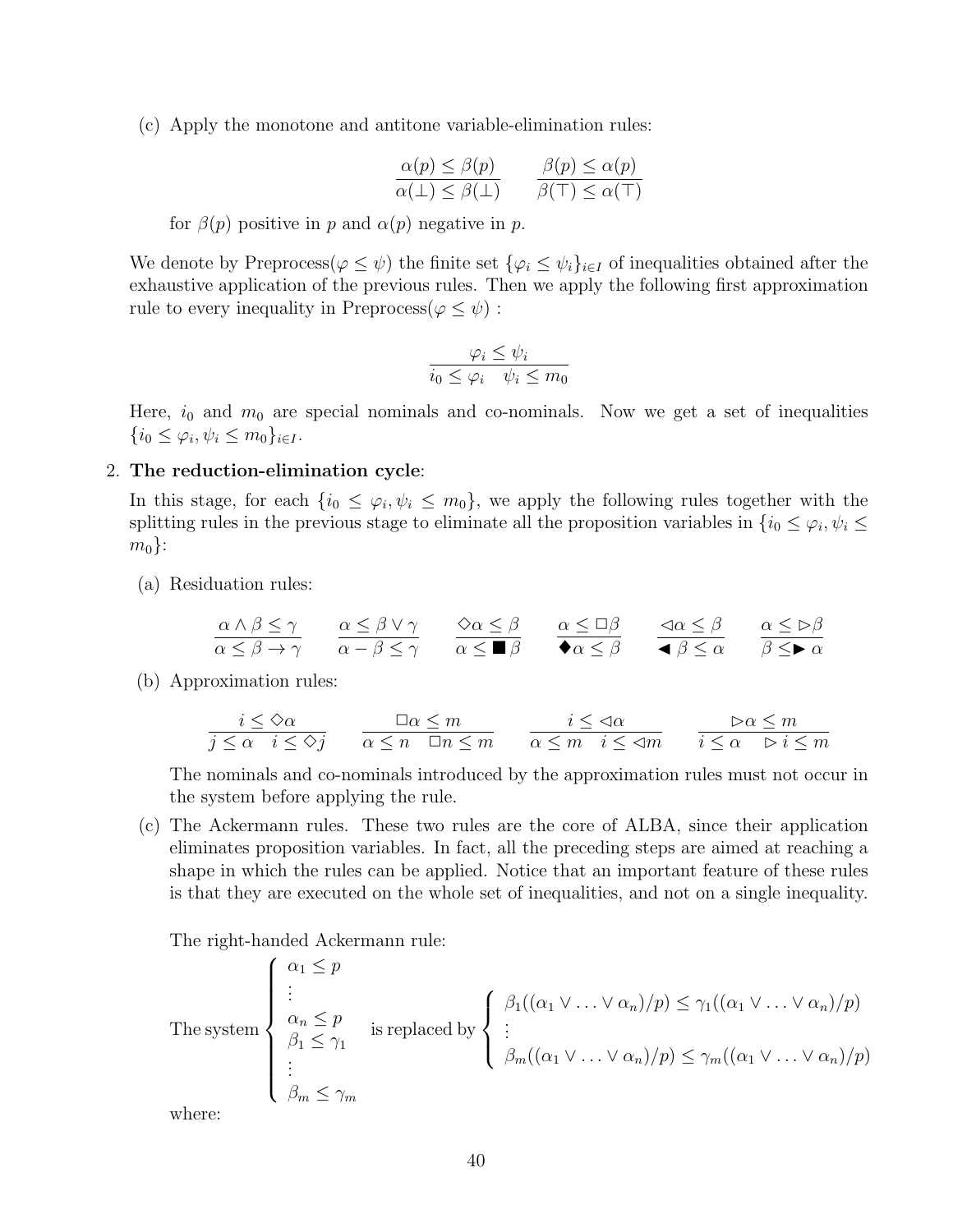- i. *p* does not occur in  $\alpha_1, \ldots, \alpha_n$ ;
- ii. Each  $\beta_i$  is positive, and each  $\gamma_i$  negative in p, for  $1 \leq i \leq m$ .

The left-handed Ackermann rule:

The system\n
$$
\begin{cases}\n p \leq \alpha_1 \\
 \vdots \\
 p \leq \alpha_n \\
 \beta_1 \leq \gamma_1\n\end{cases}
$$
\nis replaced by\n
$$
\begin{cases}\n \beta_1((\alpha_1 \wedge \ldots \wedge \alpha_n)/p) \leq \gamma_1((\alpha_1 \wedge \ldots \wedge \alpha_n)/p) \\
 \vdots \\
 \beta_m((\alpha_1 \wedge \ldots \wedge \alpha_n)/p) \leq \gamma_m((\alpha_1 \wedge \ldots \wedge \alpha_n)/p)\n\end{cases}
$$

where:

- i. p does not occur in  $\alpha_1, \ldots, \alpha_n;$
- ii. Each  $\beta_i$  is negative, and each  $\gamma_i$  positive in p, for  $1 \leq i \leq m$ .
- 3. **Output**: If in the previous stage, for some  $\{i_0 \leq \varphi_i, \psi_i \leq m_0\}$ , the algorithm gets stuck, i.e. some proposition variables cannot be eliminated by the application of the reduction rules, then the algorithm halts and output "failure". Otherwise, each initial tuple  $\{i_0 \leq \varphi_i, \psi_i \leq m_0\}$ of inequalities after the first approximation has been reduced to a set of pure inequalities Reduce( $\varphi_i \leq \psi_i$ ), and then the output is a set of quasi-inequalities  $\{\&\text{Reduce}(\varphi_i \leq \psi_i) \Rightarrow$  $i_0 \leq m_0 : \varphi_i \leq \psi_i \in \text{Preprocess}(\varphi \leq \psi).$

We give the following example to show how ALBA works:

**Example 5.1.** Consider the inequality  $\Diamond((\Box p \land q) \lor \Box(\triangleright p \lor \Box(\triangleright q \lor r))) \leq \triangleright p \lor \triangleright q \lor \triangleright r \lor r$ , we can see that this inequality is  $(\Omega, \epsilon)$ -inductive (see Definition 2.42) for the dependence order  $p <_{\Omega} q <_{\Omega} r$  and order type  $\epsilon = (1, 1, 1).$ 

#### Stage 1:

By the distribution rules and splitting rules, we get

 $\{\Diamond(\Box p \land q) \leq \Box p \lor \Box q \lor \Box r \lor r, \Diamond \Box(\Box p \lor \Box(\Box q \lor r)) \leq \Box p \lor \Box q \lor \Box r \lor r\};$ 

then by the monotone and antitone variable elimination rule, we get

 ${\{\Diamond(\Box\top \land \top) \leq \Box\top \lor \Box\top \lor \Box r \lor r, \Diamond \Box(\Box p \lor \Box(\Box q \lor r)) \leq \Box p \lor \Box q \lor \Box r \lor r \};$ 

then by the approximation rule,we get

$$
\{i_0 \leq \Diamond (\Box \top \land \top), \Box \top \lor \Box \top \lor \Box r \lor r \leq m_0\}, \{i_0 \leq \Diamond \Box (\Box p \lor \Box (\Box q \lor r)), \Box p \lor \Box q \lor \Box r \lor r \leq m_0\}.
$$

#### Stage 2:

For the first set of inequalities  $\{i_0 \leq \Diamond(\Box \top \land \top), \Box \top \lor \Box \top \lor \Box r \lor r \leq m_0\},\$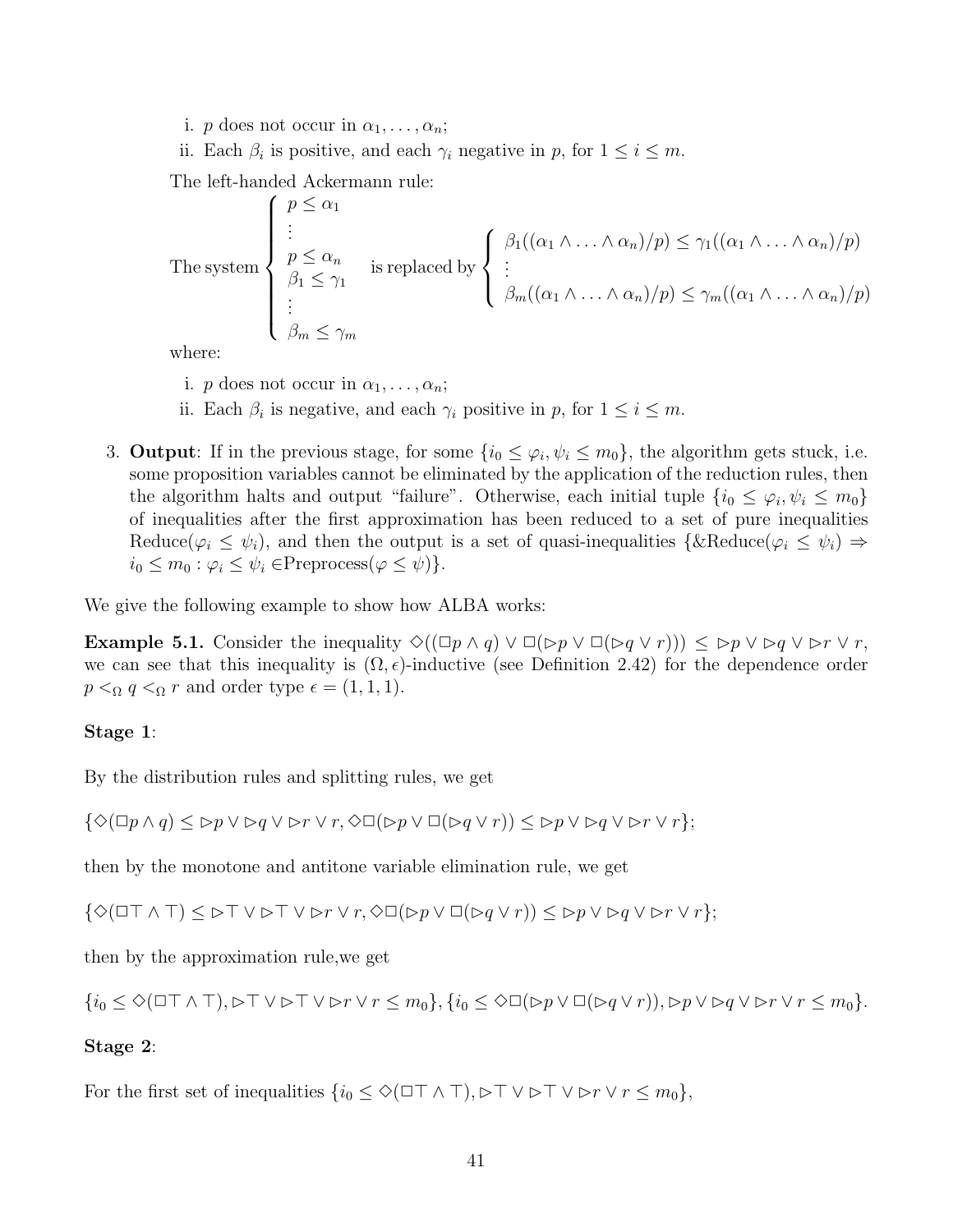by splitting rule we get

$$
\{i_0\leq \Diamond (\Box \top \wedge \top), \Box \top \leq m_0, \Box r \leq m_0, r\leq m_0\};
$$

by lefthanded Ackermann rule, we get

 ${i_0 \leq \Diamond (\Box \top \land \top)}$ ,  $\triangleright \top \leq m_0$ ,  $\triangleright m_0 \leq m_0}$ , which is pure.

For the second set of inequalities  $\{i_0 \leq \Diamond \Box(\triangleright p \vee \Box(\triangleright q \vee r)), \triangleright p \vee \triangleright q \vee \triangleright r \vee r \leq m_0\},\$ 

by splitting rule we get

$$
\{i_0 \leq \Diamond \Box(\Diamond p \vee \Box(\Diamond q \vee r)), \Diamond p \leq m_0, \Diamond q \leq m_0, \Diamond r \leq m_0, r \leq m_0\};
$$

by approximation rule we get

$$
\{i_0 \le \diamond i_1, i_1 \le \Box(\triangleright p \vee \Box(\triangleright q \vee r)), i_2 \le p, i_3 \le q, i_4 \le r, \triangleright i_2 \le m_0, \triangleright i_3 \le m_0, \triangleright i_4 \le m_0, r \le m_0\};
$$
 by residual  
tion rule we get

$$
\{i_0\leq \diamond i_1, \blacklozenge i_1\leq \rhd p\vee \square (\rhd q\vee r), i_2\leq p, i_3\leq q, i_4\leq r, \rhd i_2\leq m_0, \rhd i_3\leq m_0, \rhd i_4\leq m_0, r\leq m_0\};
$$

then we use right-handed Ackermann rule to eliminate p:

$$
\{i_0\leq \diamondsuit i_1, \blacklozenge i_1\leq \rhd i_2 \vee \square (\rhd q\vee r), i_3\leq q, i_4\leq r, \rhd i_2\leq m_0, \rhd i_3\leq m_0, \rhd i_4\leq m_0, r\leq m_0\};
$$

then by residuation rule and right-handed Ackermann rule we can eliminate q:

$$
\{i_0\leq \diamond i_1, \blacklozenge(\blacklozenge i_1-\triangleright i_2)\leq \triangleright i_3\vee r, i_4\leq r, \triangleright i_2\leq m_0, \triangleright i_3\leq m_0, \triangleright i_4\leq m_0, r\leq m_0\};
$$

finally by residuation rule and right-handed Ackermann rule we can eliminate r:

$$
\{i_0 \le \diamond i_1, (\blacklozenge (\blacklozenge i_1 - \triangleright i_2) - \triangleright i_3) \vee i_4 \le m_0, \blacktriangleright i_2 \le m_0, \blacktriangleright i_3 \le m_0, \blacktriangleright i_4 \le m_0\},\
$$
 which is pure.

#### Stage 3:

Output  $\{ \& \{i_0 \leq \Diamond (\Box \top \land \top), \Box \top \leq m_0, \Box m_0 \leq m_0 \} \Rightarrow i_0 \leq m_0, \& \{i_0 \leq \Diamond i_1, (\blacklozenge (\blacklozenge i_1 - \Box i_2) - \Box \top) \}$  $\triangleright i_3$ ) ∨  $i_4 \le m_0, \triangleright i_2 \le m_0, \triangleright i_3 \le m_0, \triangleright i_4 \le m_0$ }  $\Rightarrow i_0 \le m_0$ }.

In fact, we have the following result (for a proof, see [10]):

**Theorem 5.2.** ALBA succeeds on all inductive inequalities.

Intuitively, each formula on the left-hand side of an inductive inequality looks as follows, and the right-hand side formula can be seen order-dually<sup>1</sup>:

<sup>&</sup>lt;sup>1</sup>This picture has been created by Willem Conradie.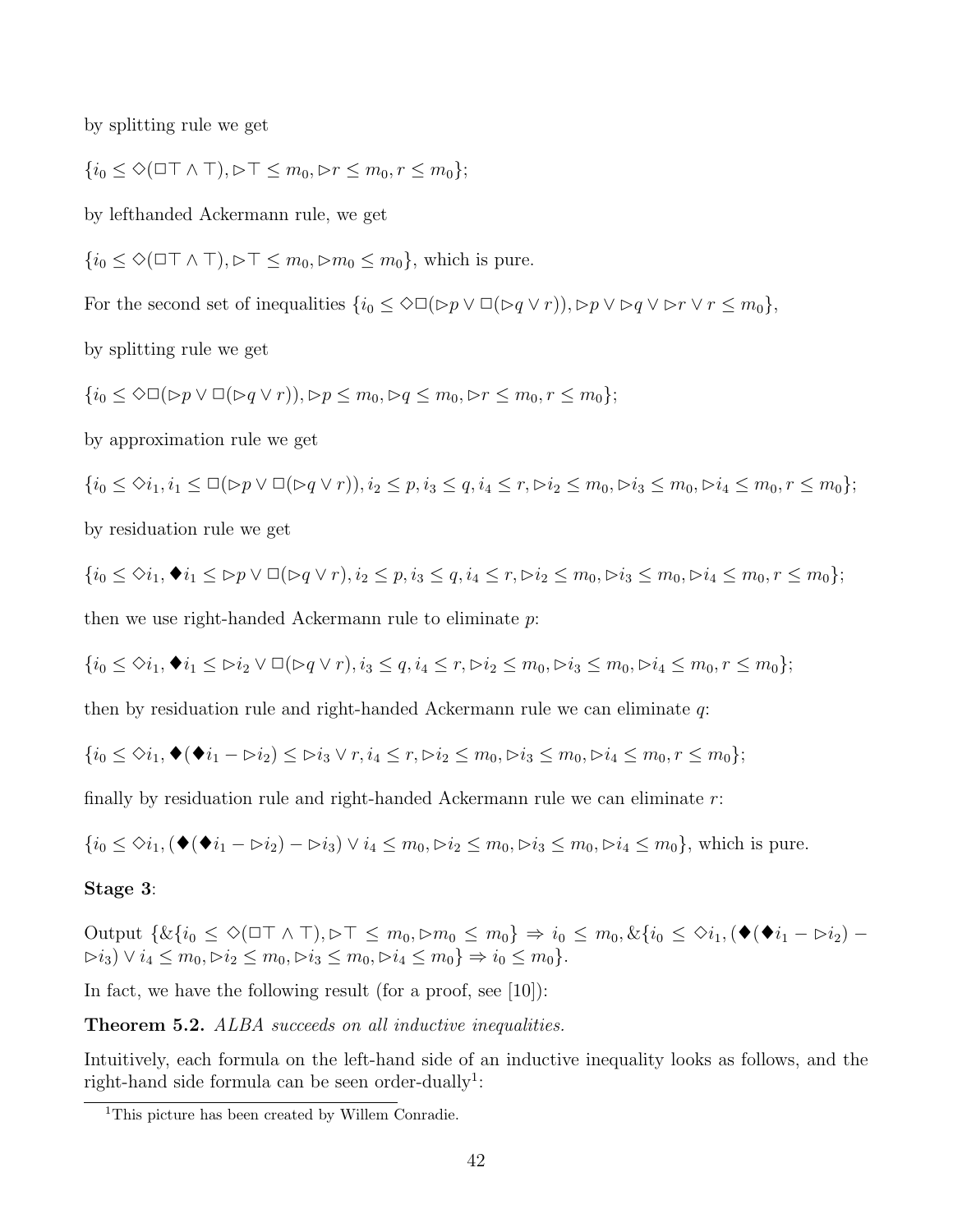

This specific shape guarantees that every inductive inequality can be processed by ALBA in the following way:

By applying the approximation and splitting rules to the nodes of the upper part, we can always obtain a transformation in which the "lower part is in display". Namely, all the subformulas whose main node does not belong anymore to the upper part, which is shaded in the picture, and which contain critical occurrences of proposition variables, occur now as the main formulas either on the left or on the right of inequalities, i.e. they occur "in display". The syntactic restrictions on inductive and Sahlqvist inequalities guarantee that if such a formula is in display on the left (resp. right), then it is a left (resp. right) adjoint or a left (resp. right) residual in the critical coordinate; hence, by applying the appropriate adjunction or residuation rules, the given inequality can be equivalently rewritten in such a way that the critical occurrence is now in display, either on the left or on the right. This provides us with a "minimal valuation", namely with inequalities of the form  $\alpha \leq p$  if the order-type of p is 1, and of the form  $p \leq \alpha$  if the order-type of p is  $\partial$ . The non-critical occurrences of the proposition variable  $p$  will have the appropriate polarity to receive the minimal valuation, hence inductive and Sahlqvist inequalities make sure that the Ackermann rule can always be applied.

Finally, referring back to the discussion in Chapter 3, we noticed that the compositional structure of Sahlqvist formulas guarantees that at least one of the two routes which constitutes the core of the Jónsson-style strategy. Here, the same order-theoretic properties guarantee that the decompositional strategy of the ALBA is always successful. In Chapter 7, we will continue this discussion.

## 5.2 ALBA-Style Canonicity

Suppose ALBA succeeds on  $\varphi \leq \psi$ . Let ALBA( $\varphi \leq \psi$ ) be the set of quasi-inequalities &Reduce( $\varphi_i \leq$  $\psi_i$ )  $\Rightarrow i_0 \leq m_0$  for  $\varphi_i \leq \psi_i$   $\in$ Preprocess $(\varphi \leq \psi)$ . It is easy to see that all quasi-inequalities in  $ALBA(\varphi \leq \psi)$  are pure. In the following we will call the inequalities  $\varphi \leq \psi$  on which ALBA succeeds ALBA inequalities. It is stated in Theorem 5.2 that the inductive inequalities are included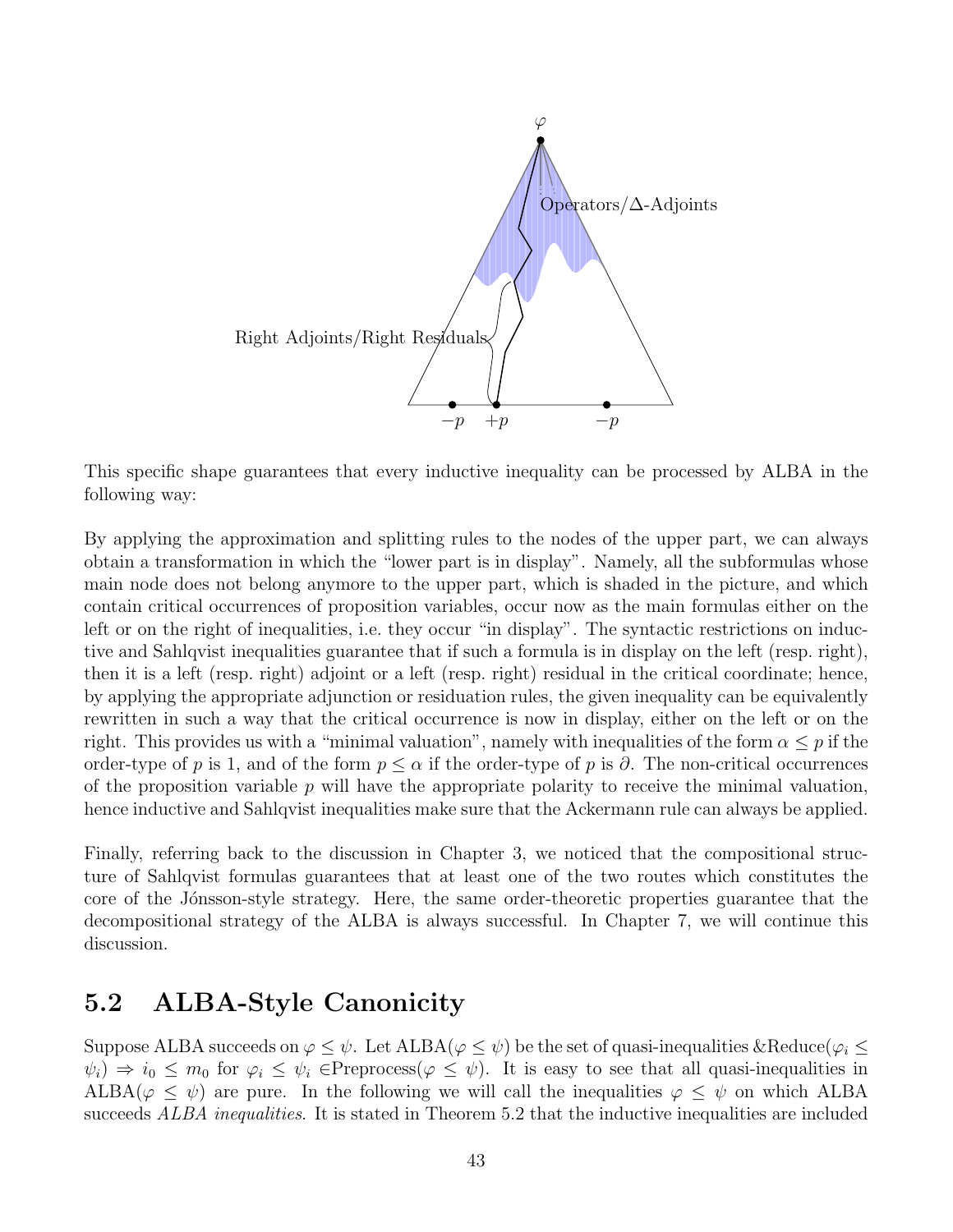in ALBA inequalities.

The following theorem is the main result of this chapter:

**Theorem 5.3.** All inequalities on which ALBA succeeds are canonical, therefore by Theorem 5.2, inductive inequalities are canonical.

*Proof.* For the proof, consider the inequality  $\varphi \leq \psi$  and the resulting quasi-inequalities ALBA( $\varphi \leq \psi$  $\psi$ ) after executing ALBA. We can see that the quasi-inequalities in ALBA( $\varphi \leq \psi$ ) are pure, therefore  $\mathbb{A}^{\delta}$   $\models \text{ALBA}(\varphi \leq \psi)$  holds iff  $\mathbb{A}^{\delta} \models_{\mathbb{A}} \text{ALBA}(\varphi \leq \psi)$  holds, hence we can use the U-shaped argument represented below to show that from  $\mathbb{A}^{\delta} \vDash_{\mathbb{A}} \varphi \leq \psi$  (i.e.  $\mathbb{A} \vDash \varphi \leq \psi$ ) we can get  $\mathbb{A}^{\delta} \vDash \varphi \leq \psi$ .

$$
\mathbb{A}^{\delta} \vDash_{\mathbb{A}} \varphi \leq \psi \qquad \qquad \mathbb{A}^{\delta} \vDash \varphi \leq \psi
$$
\n
$$
\mathbb{A}^{\delta} \vDash_{\mathbb{A}} \mathsf{ALBA}(\varphi \leq \psi) \qquad \Leftrightarrow \qquad \mathbb{A}^{\delta} \vDash \mathsf{ALBA}(\varphi \leq \psi).
$$

The right-hand equivalence is proved in Theorem 5.4 below, the bottom-line equivalence holds by the fact that the value of  $ALBA(\varphi \leq \psi)$  depends only on the assignment for nominals and conominals, so there is no difference between admissible assignment and arbitrary assignment. The proof strategy for the right-hand equivalence is similar to that of the left-hand equivalence. In fact, almost for all steps, the proofs are similar (by the admissible assignment versions of Lemma 5.5, 5.6, 5.7), except for the Ackermann rule, which, as discussed in the previous chapter, is sound thanks to the topological Ackermann lemmas only when additional syntactic constraints are satisfied. By Lemma 5.8 (for a proof, see [10]), these syntactic constraints are satisfied, therefore the Ackermann rule preserves the equivalence for admissible assignments. Hence, we get the canonicity of all ALBA inequalities.  $\Box$ 

In the following we list the theorems and lemmas needed in the proof of Theorem 5.3.

**Theorem 5.4.** If ALBA succeeds on  $\varphi \leq \psi$  and yields  $ALBA(\varphi \leq \psi)$ , then  $\mathbb{A}^{\delta} \models \varphi \leq \psi$  if  $\mathbb{A}^{\delta} \models ALBA(\varphi \leq \psi).$ 

*Proof.* The correctness of the algorithm on the  $\mathbb{A}^{\delta}$  side follows from the following chain of equivalences:

- 1.  $\mathbb{A}^{\delta} \models \varphi \leq \psi;$
- 2.  $\mathbb{A}^{\delta}$   $\models$ Preprocess $(\varphi \leq \psi);$

3.  $\mathbb{A}^{\delta} \models j_0 \leq \varphi' \& \psi' \leq m_0 \Rightarrow j_0 \leq m_0 \text{ for all } \varphi' \leq \psi' \in \text{Preprocess}(\varphi \leq \psi);$ 

- 4.  $\mathbb{A}^{\delta} \models \& \text{Reduce}(\varphi' \leq \psi') \Rightarrow j_0 \leq m_0 \text{ for all } \varphi' \leq \psi' \in \text{Preprocess}(\varphi \leq \psi);$
- 5.  $\mathbb{A}^{\delta}$   $\models \text{ALBA}(\varphi \leq \psi)$ .

The equivalence between (1) and (2) is given in Lemma 5.5, the equivalence between (2) and (3) is given in Lemma 5.6, the equivalence between (3) and (4) is given in Lemma 5.7, the equivalence between (4) and (5) is trivial. For the proofs of these lemmas (in frame-theoretic setting), see  $|10|$ .  $\Box$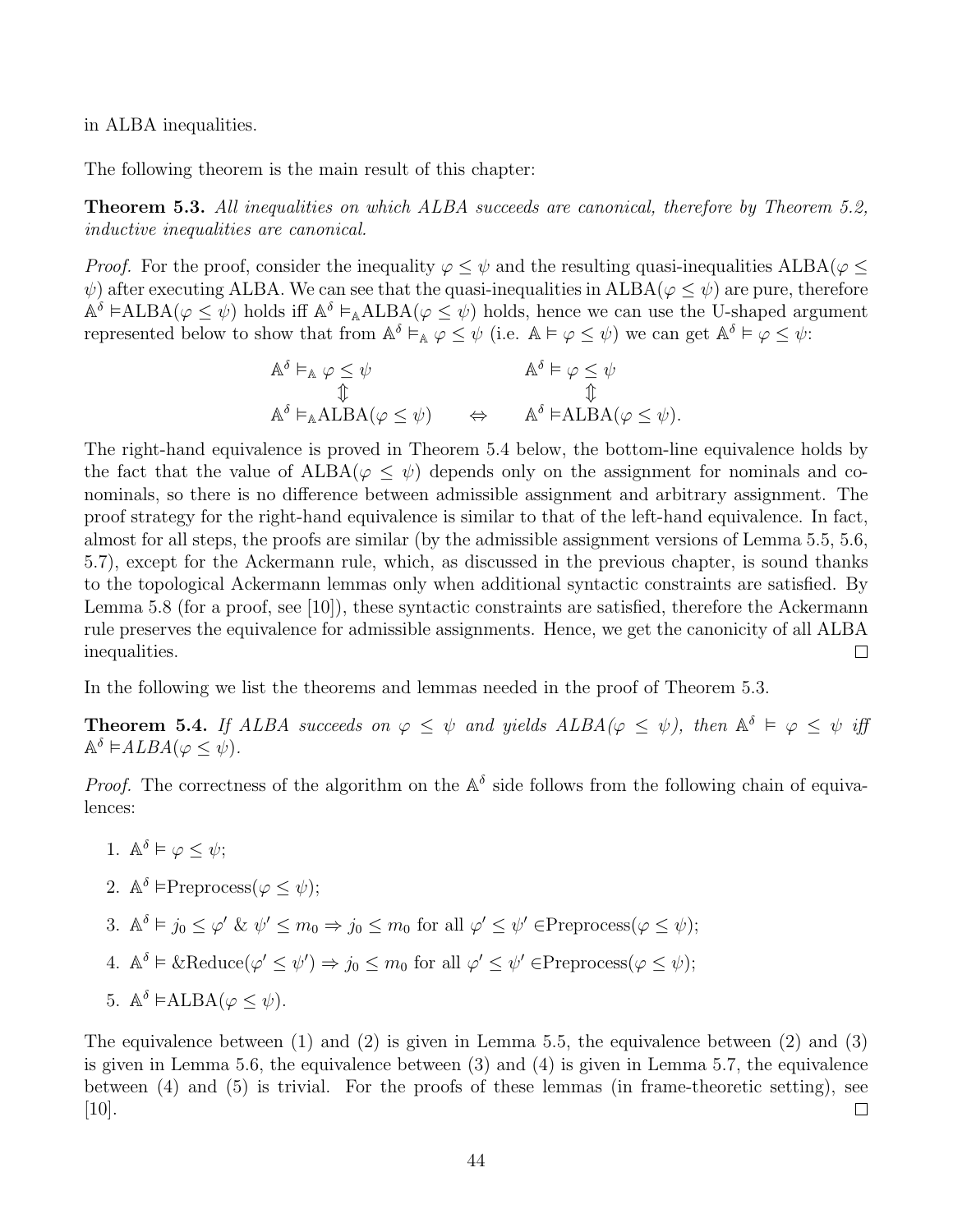**Lemma 5.5.** If a set S' of inequalities is obtained from a set S by the application of one step of preprocessing rule, then  $\mathbb{A}^{\delta} \models S$  iff  $\mathbb{A}^{\delta} \models S'$ .

Lemma 5.6.  $\mathbb{A}^{\delta} \models \varphi' \leq \psi'$  iff  $\mathbb{A}^{\delta} \models j_0 \leq \varphi' \& \psi' \leq m_0 \Rightarrow j_0 \leq m_0$ .

**Lemma 5.7.** Let S be a finite system of inequalities and S' be a system of inequalities obtained from S by applying one of the reduction rules, and h be any assignment. Then

- 1. If  $\mathbb{A}^{\delta}, h \models S$ , then  $\mathbb{A}^{\delta}, h' \models S'$  for some h' such that  $h'(j_0) = h(j_0), h'(m_0) = h(m_0);$
- 2. If  $\mathbb{A}^{\delta}, h \models S'$ , then  $\mathbb{A}^{\delta}, h' \models S$  for some h' such that  $h'(j_0) = h(j_0), h'(m_0) = h(m_0)$ .

**Lemma 5.8** (cf. Lemma 9.5 in [10]). In every non-pure inequality  $\varphi' \leq \psi'$  obtained when ALBA is run on an inequality  $\varphi \leq \psi$ , the left-hand side  $\varphi'$  is always syntactically closed while the right-hand side  $\psi'$  is always syntactically open.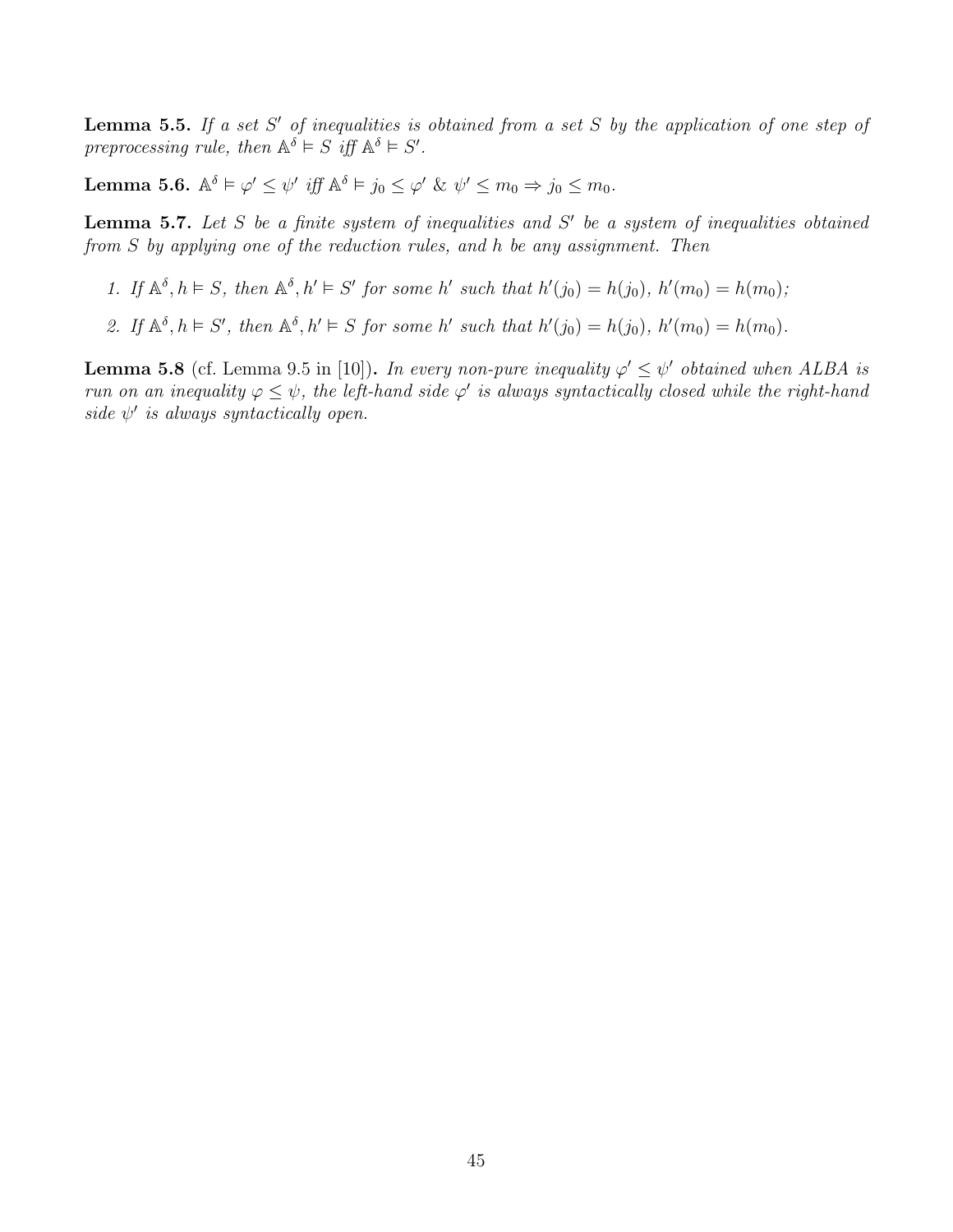## Chapter 6

# Generalized Canonical Extensions for Maps

The success in the use of the expanded language to prove the canonicity result via the ALBA algorithm inspires us to consider the magic power of the expanded language and the possibility of proving Jónsson-style canonicity using the expanded language. However, for the expanded language, the subalgebra A might not be closed under the new operations, therefore the standard definition for canonical extension needs to be revised, and we need a theory of generalized canonical extension for functions  $f^{\mathbb{A}}: \mathbb{A} \to \mathbb{B}^{\delta}$  such that the value of  $f^{\mathbb{A}}$  is not restricted to clopen elements in  $\mathbb{B}$ .

In this chapter, we define a notion of generalized canonical extension  $(f^{\mathbb{A}})^{\lambda} : \mathbb{A}^{\delta} \to \mathbb{B}^{\delta}$  for functions  $f^{\mathbb{A}}: \mathbb{A} \to \mathbb{B}^{\delta}$  which are restrictions of  $f^{\mathbb{A}^{\delta}}: \mathbb{A}^{\delta} \to \mathbb{B}^{\delta}$  to  $\mathbb{A}$ , in such a way that the value of  $f^{\mathbb{A}^{\delta}}(u)$  for  $u \in \mathbb{A}^{\delta}$  can be approximated by the set of values  $f^{\mathbb{A}}(a)$  for  $a \in \mathbb{A}$ . The spirit of generalized canonical extensions of maps is similar to the fact that the value of a continuous real variable function on an irrational real number can be taken as a limit of its values on rational numbers. Although the definition we are going to give looks the same as in the standard case, the generalized version here is intended for getting approximations of functions  $f^{\mathbb{A}^\delta}: \mathbb{A}^\delta \to \mathbb{B}^\delta$  based on their values on clopen elements in A and then comparing  $f^{\mathbb{A}^{\delta}}$  and  $(f^{\mathbb{A}})^{\lambda}$  so as to show whether  $f^{\mathbb{A}^{\delta}}$  is contracting or expanding. In fact, the idea of this chapter elaborates on Section 2.3 of [16] on the continuous extensions of maps; however, in [16], canonical extensions are fully discussed only for functions  $f^{\mathbb{A}}: \mathbb{A} \to \mathbb{B}$ , not for functions  $f^{\mathbb{A}}: \mathbb{A} \to \mathbb{B}^{\delta}$ , and here we fill in the gap.

In the following we use superscripts to indicate the domain of the function, therefore  $f^{\mathbb{A}}$  is the restriction of  $f^{\tilde{A}^{\delta}}$  to A or  $A^{\epsilon}$ , depending on the context. Here we abuse the notation:  $\blacklozenge^{\delta}$  is not an operation on  $\mathbb{A}$ , but a map from  $\mathbb{A}$  to  $\mathbb{A}^{\delta}$ , which is the restriction of  $\blacklozenge^{\mathbb{A}^{\delta}}$  to  $\mathbb{A}$ . In this chapter,  $\mathbb{A}$ , B, C are always BDLs.

## 6.1 Generalized Canonical Extensions for Maps

First of all, we have the following observation:

**Proposition 6.1.** For any monotone function  $f^{\mathbb{A}} : \mathbb{A} \to \mathbb{B}$  and its extension  $f^{\mathbb{A}^{\delta}} : \mathbb{A}^{\delta} \to \mathbb{B}^{\delta}$ ,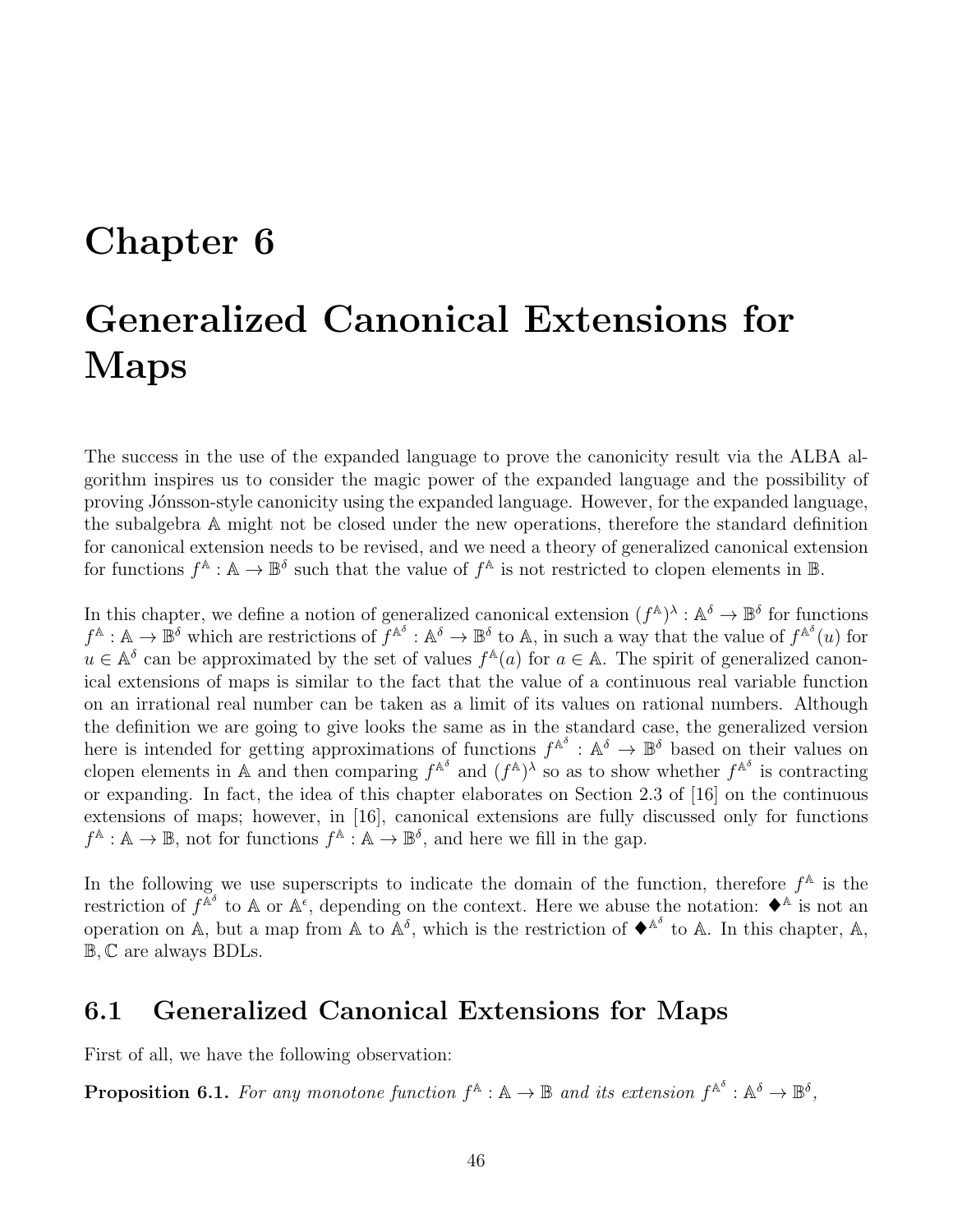- 1.  $(f^{\mathbb{A}})^{\sigma} \leq f^{\mathbb{A}^{\delta}}$  iff the following closed Esakia condition holds:  $f^{\mathbb{A}^{\delta}}(\bigwedge \{c_i : i \in I\}) = \bigwedge \{f^{\mathbb{A}^{\delta}}(c_i) : i \in I\}$  $i \in I$  for any downward-directed collection  $\{c_i : i \in I\} \subseteq K(\mathbb{A}^{\delta})$ ;
- 2.  $f^{\mathbb{A}^{\delta}} \leq (f^{\mathbb{A}})^{\pi}$  iff the following open Esakia condition holds:  $f^{\mathbb{A}^{\delta}}(\bigvee\{o_i : i \in I\}) = \bigvee \{f^{\mathbb{A}^{\delta}}(o_i) : i \in I\}$  $i \in I$  for any upward-directed collection  $\{o_i : i \in I\} \subseteq O(\mathbb{A}^{\delta}).$

*Proof.* We prove 1, statement 2 being an order-variant of 1.

 $\Leftarrow$ : Assume the closed Esakia condition holds for  $f^{\mathbb{A}^{\delta}}$ . To show that  $(f^{\mathbb{A}})^{\sigma} \leq f^{\mathbb{A}^{\delta}}$ , we have to show that for all  $u \in \mathbb{A}^{\delta}$ ,  $\bigvee \{\bigwedge \{f^{\mathbb{A}}(a): x \leq a \in \mathbb{A}\} : u \geq x \in K(\mathbb{A}^{\delta})\} \leq f^{\mathbb{A}^{\delta}}(u)$ , i.e., for all  $u \in \mathbb{A}^{\delta}$ , all  $x \in K(\mathbb{A}^{\delta})$  such that  $x \leq u$ ,  $\mathcal{M}{f^{\mathbb{A}}(a)}$ :  $x \leq a \in \mathbb{A}$   $\leq f^{\mathbb{A}^{\delta}}(u)$ . By the monotonicity of  $f^{\mathbb{A}^{\delta}}$  and that  $f^{\mathbb{A}}$  and  $f^{\mathbb{A}^{\delta}}$  coincide on  $\mathbb{A}$ , it suffices to show that for all  $x \in K(\mathbb{A}^{\delta})$ ,  $\bigwedge \{f^{\mathbb{A}^\delta}(a): x \leq a \in \mathbb{A}\}\leq f^{\mathbb{A}^\delta}(x)$ , which follows easily from the closed Esakia condition.

 $\Rightarrow$ : Suppose we have  $(f^{\mathbb{A}})^{\sigma} \leq f^{\mathbb{A}^{\delta}}$ , i.e., for all  $u \in \mathbb{A}^{\delta}$ ,  $\bigvee \{ \bigwedge \{ f^{\mathbb{A}}(a) : x \leq a \in \mathbb{A} \} : u \geq x \in K(\mathbb{A}^{\delta}) \}$  $f^{\mathbb{A}^{\delta}}(u)$ . Then let us preliminarily show that  $\bigwedge \{f^{\mathbb{A}^{\delta}}(a) : x \leq a \in \mathbb{A}\} = f^{\mathbb{A}^{\delta}}(x)$  for all  $x \in K(\mathbb{A}^{\delta})$ .

For any  $x \in K(\mathbb{A}^{\delta})$ , we have  $\bigwedge \{f^{\mathbb{A}}(a) : x \le a \in \mathbb{A}\} = \bigvee \{\bigwedge \{f^{\mathbb{A}}(a) : x' \le a \in \mathbb{A}\} : x \ge x' \in \mathbb{A}\}$  $K(\mathbb{A}^{\delta})$   $\leq f^{\mathbb{A}^{\delta}}(x)$ . Since  $f^{\mathbb{A}}$  and  $f^{\mathbb{A}^{\delta}}$  coincide on A, we have  $\mathcal{A}\lbrace f^{\mathbb{A}^{\delta}}(a) : x \leq a \in \mathbb{A}\rbrace \leq f^{\mathbb{A}^{\delta}}(x)$ . The converse inequality follows from the monotonicity of  $f^{\mathbb{A}^{\delta}}$ .

Let us prove that  $f^{\mathbb{A}^{\delta}}$  satisfies the closed Esakia condition, i.e., for any downward-directed collection  ${c_i : i \in I} \subseteq K(\mathbb{A}^{\delta}), f^{\mathbb{A}^{\delta}}(\mathcal{A}{c_i : i \in I}) = \mathcal{A}{f^{\mathbb{A}^{\delta}}(c_i) : i \in I}$ :

The inequality  $f^{\mathbb{A}^{\delta}}(\bigwedge \{c_i : i \in I\}) \leq \bigwedge \{f^{\mathbb{A}^{\delta}}(c_i) : i \in I\}$  straightforwardly follows from the monotonicity of  $f^{\mathbb{A}^\delta}$ . For the converse direction  $\bigwedge \{f^{\mathbb{A}^\delta}(c_i) : i \in I\} \leq f^{\mathbb{A}^\delta}(\bigwedge \{c_i : i \in I\})$ , let  $x = \bigwedge \{c_i : i \in I\}$  $i \in I$   $\in K(\mathbb{A}^{\delta})$ . By the preliminary fact shown above, we have that  $f^{\mathbb{A}^{\delta}}(x) = \bigwedge^{\delta} \{f^{\mathbb{A}^{\delta}}(a) : a \in \mathbb{A} \}$ and  $x \le a$ . Hence, it is enough to show that  $\Lambda\{f^{\mathbb{A}^\delta}(c_i) : i \in I\} \le \Lambda\{f^{\mathbb{A}^\delta}(a) : a \in \mathbb{A} \text{ and }$  $x \le a$ , i.e., we need to show that for each  $a \in A$ , if  $x \le a$ , then there exists an  $i_0 \in I$  such that  $f^{\mathbb{A}^{\delta}}(c_{i_0}) \leq f^{\mathbb{A}^{\delta}}(a)$ . By compactness, from  $\bigwedge \{c_i : i \in I\} = x \leq a$  we get that  $x' = \bigwedge \{c_i : i \in I'\} \leq a$ for some finite  $I' \subseteq I$ . By the downward-directedness of  $\{c_i : i \in I\}$ , we get  $c_{i_0} \leq x' \leq a$  for some  $i_0 \in I$ . Therefore,  $f^{\mathbb{A}^\delta}(c_{i_0}) \leq f^{\mathbb{A}^\delta}(a)$ .  $\Box$ 

From the proposition above, we can see that the essential property for a term to be  $\sigma$ -contracting (resp.  $\pi$ -expanding) is the closed (resp. open) Esakia condition. By checking the proof details, we can see that the fact that  $f^{\mathbb{A}}$  maps elements in  $\mathbb A$  to clopen elements in  $\mathbb B$  plays no role. Therefore the result still holds if we allow  $f^{\mathbb{A}}$  to map elements in  $\mathbb{A}$  to non-clopen elements in  $\mathbb{B}^{\delta}$ , so we can work in a setting in which terms in the expanded signature  $\mathcal{L}^{++}$  can also be accounted for. Therefore, we can define the generalized canonical extension  $f^{\mathbb{A}^\delta}: \mathbb{A}^\delta \to \mathbb{B}^\delta$  for functions  $f^{\mathbb{A}}: \mathbb{A} \to \mathbb{B}^\delta$ , which we will give below.

The following definitions are very similar to those in Chapter 2, the only difference being the codomain of the functions, but for the sake of clarity we repeat them in full.

Definition 6.2 (Generalized Canonical Extension for Maps). For any map  $f^{\mathbb{A}}: \mathbb{A} \to \mathbb{B}^{\delta}$ , for all  $u \in \mathbb{A}^{\delta}$ , we define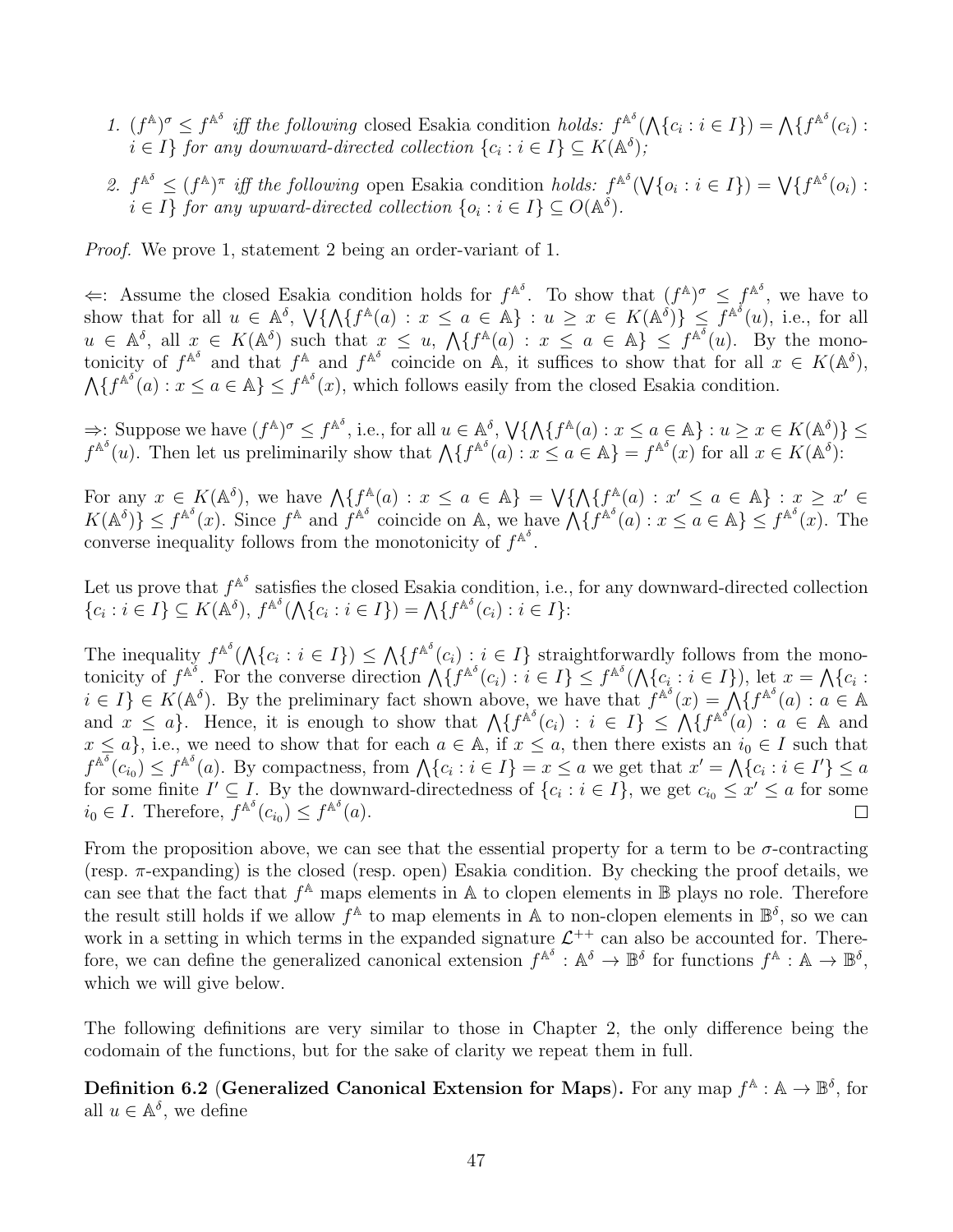$$
(f^{\mathbb{A}})^{\sigma}(u) = \bigvee \{ \bigwedge \{ f(a) : a \in \mathbb{A}, x \le a \le y \} : K(\mathbb{A}^{\delta}) \ni x \le u \le y \in O(\mathbb{A}^{\delta}) \}
$$

$$
(f^{\mathbb{A}})^{\pi}(u) = \bigwedge \{ \bigvee \{ f(a) : a \in \mathbb{A}, x \le a \le y \} : K(\mathbb{A}^{\delta}) \ni x \le u \le y \in O(\mathbb{A}^{\delta}) \}.
$$

For example, we can consider  $\bullet^{\mathbb{A}^{\delta}}$ ; let  $\bullet^{\mathbb{A}}$ :  $\mathbb{A} \to \mathbb{A}^{\delta}$  be its restriction to A. Then the generalized canonical extension of  $\blacklozenge^{\mathbb{A}}$  is  $(\blacklozenge^{\mathbb{A}})^{\lambda}$ , where  $\lambda \in \{\sigma, \pi\}$ . Then we will show that  $(\blacklozenge^{\mathbb{A}})^{\sigma} = (\blacklozenge^{\mathbb{A}})^{\pi} = \blacklozenge^{\mathbb{A}^{\delta}}$ (see Section 7.1.2).

For order-preserving maps, we also have the following:

**Theorem 6.3.** If  $f^{\mathbb{A}} : \mathbb{A} \to \mathbb{B}^{\delta}$  is order-preserving, then for all  $u \in \mathbb{A}^{\delta}$ ,

$$
(f^{\mathbb{A}})^{\sigma}(u) = \bigvee \{ \bigwedge \{ f^{\mathbb{A}}(a) : x \le a \in \mathbb{A} \} : u \ge x \in K(\mathbb{A}^{\delta}) \}
$$

$$
(f^{\mathbb{A}})^{\pi}(u) = \bigwedge \{ \bigvee \{ f^{\mathbb{A}}(a) : y \ge a \in \mathbb{A} \} : u \le y \in O(\mathbb{A}^{\delta}) \}.
$$

In the following, we are mainly working with order-preserving maps.

Many properties about  $\sigma$ - and  $\pi$ -extensions still hold in the generalized setting. Here we state some of them without proof.

**Proposition 6.4.** For any order-preserving map  $f^{\mathbb{A}} : \mathbb{A} \to \mathbb{B}^{\delta}$ ,

- 1. Both  $(f^{\mathbb{A}})^{\sigma}$  and  $(f^{\mathbb{A}})^{\pi}$  are order-preserving;
- 2.  $(f^{\mathbb{A}})^{\sigma}(x) = \bigwedge \{ f^{\mathbb{A}}(a) : x \le a \in \mathbb{A} \}$  for  $x \in K(\mathbb{A}^{\delta})$ ;
- 3.  $(f^{\mathbb{A}})^{\pi}(y) = \bigvee \{ f^{\mathbb{A}}(a) : y \ge a \in \mathbb{A} \}$  for  $y \in O(\mathbb{A}^{\delta})$ ;
- 4.  $(f^{\mathbb{A}})^{\sigma}(a) = (f^{\mathbb{A}})^{\pi}(a) = f^{\mathbb{A}}(a)$  for all  $a \in \mathbb{A}$ ;
- 5.  $(f^{\mathbb{A}})^{\sigma}(u) \leq (f^{\mathbb{A}})^{\pi}(u)$  for all  $u \in \mathbb{A}^{\delta}$ , and " = " holds for  $u \in K(\mathbb{A}^{\delta}) \cup O(\mathbb{A}^{\delta})$ .

*Proof.* The items 1.-4. follows straightforwardly from the definition. The proof of item 5. is very similar to the proof of Theorem 3.1 in [15].  $\Box$ 

We can also generalize the definition of stable, expanding and contracting maps to this new setting:

Definition 6.5 (Generalized Stable, Expanding and Contracting Maps). For any orderpreserving maps  $f^{\mathbb{A}} : \mathbb{A} \to \mathbb{B}^{\delta}$  and  $f^{\mathbb{A}^{\delta}} : \mathbb{A}^{\delta} \to \mathbb{B}^{\delta}$  where  $f^{\mathbb{A}^{\delta}}$  extends  $f^{\mathbb{A}}, \lambda \in \{\sigma, \pi\}$ , we say that

- $f^{\mathbb{A}^{\delta}}$  is  $\lambda$ -stable if  $f^{\mathbb{A}^{\delta}} = (f^{\mathbb{A}})^{\lambda};$
- $f^{\mathbb{A}^{\delta}}$  is  $\lambda$ -expanding if  $f^{\mathbb{A}^{\delta}} \leq (f^{\mathbb{A}})^{\lambda}$ ;
- $f^{\mathbb{A}^{\delta}}$  is  $\lambda$ -contracting if  $f^{\mathbb{A}^{\delta}} \geq (f^{\mathbb{A}})^{\lambda}$ .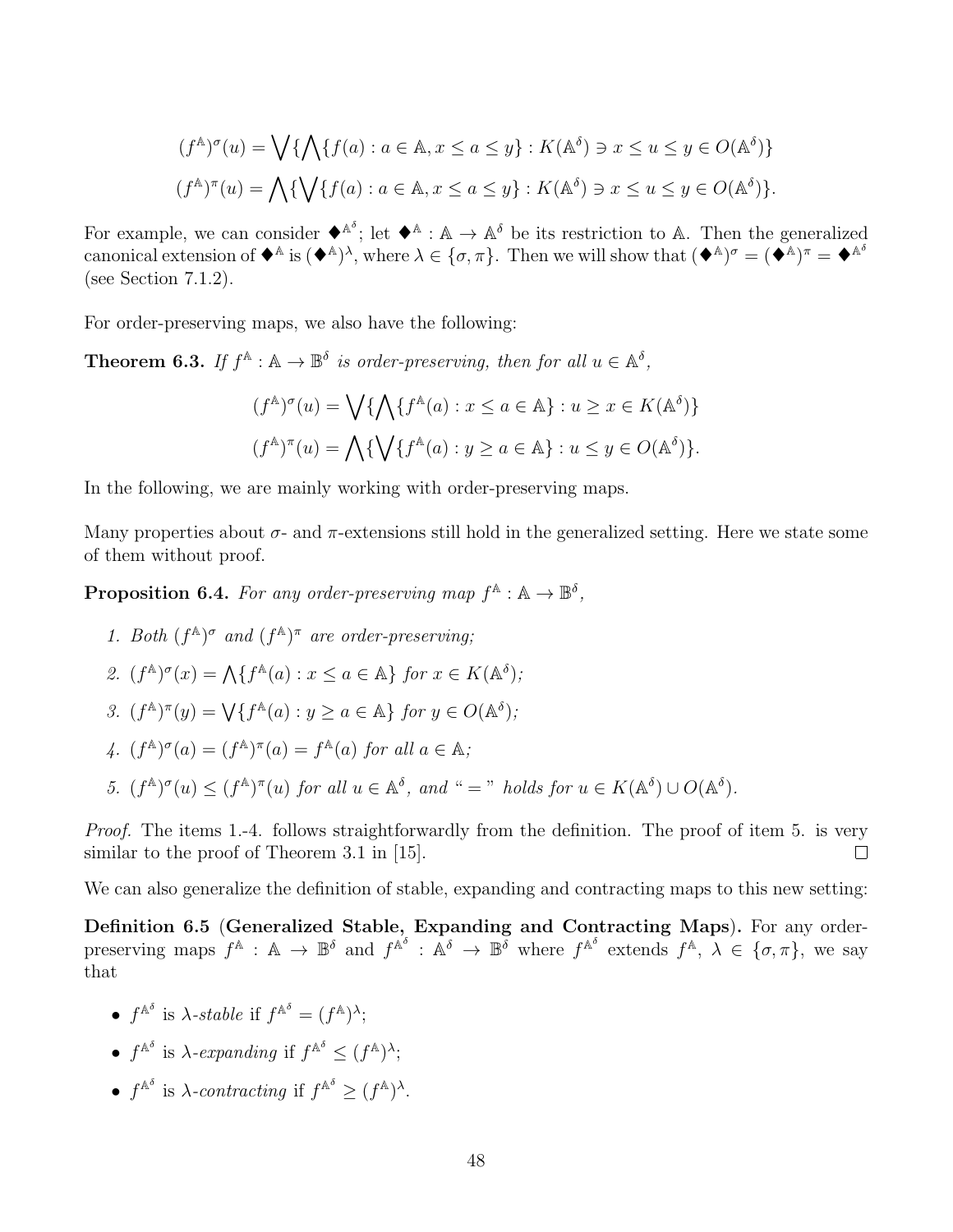## 6.2 Generalized  $\sigma$ -Contracting and  $\pi$ -Expanding Maps

In this section we give a characterization of  $\sigma$ -contracting and  $\pi$ -expanding maps in terms of the Esakia conditions and the intersection conditions.

We first give the generalized definition of the Esakia conditions for order-preserving maps from  $\mathbb{A}^{\delta}$ to  $\mathbb{B}^{\delta}$ , and also generalize Proposition 6.1.

Definition 6.6 (Generalized Esakia Conditions). For any order-preserving map  $f^{\mathbb{A}^\delta}:\mathbb{A}^\delta\to\mathbb{B}^\delta,$ 

- 1.  $f^{\mathbb{A}^{\delta}}$  satisfies the *closed Esakia condition*, if for any downward-directed collection  $\mathcal{C} = \{c_i : i \in \mathcal{C} \}$  $I\}\subseteq K(\mathbb{A}^{\delta}),\,f^{\mathbb{A}^{\delta}}(\bigwedge\{c_{i}:i\in I\})=\bigwedge f^{\mathbb{A}^{\delta}}(\{c_{i}:i\in I\});$
- 2.  $f^{\mathbb{A}^{\delta}}$  satisfies the *open Esakia condition*, if for any upward-directed collection  $\mathcal{O} = \{o_i : i \in$  $I\}\subseteq O(\mathbb{A}^{\delta}),\,f^{\mathbb{A}^{\delta}}(\sqrt{\{o_i:i\in I\}})=\sqrt{f^{\mathbb{A}^{\delta}}(\{o_i:i\in I\})}.$

**Theorem 6.7.** For any order-preserving map  $f^{\mathbb{A}^{\delta}}$  :  $\mathbb{A}^{\delta} \to \mathbb{B}^{\delta}$ , both  $(f^{\mathbb{A}})^{\sigma}$  and  $(f^{\mathbb{A}})^{\pi}$  satisfy both the open and the closed Esakia condition.

Proof. We prove only the open Esakia condition, the closed Esakia condition being similar.

For  $(f^{\mathbb{A}})^{\pi}$ , for any upward-directed collection  $\mathcal{O} = \{o_i : i \in I\} \subseteq O(\mathbb{A}^{\delta})$ , we have that  $(f^{\mathbb{A}})^{\pi}(\bigvee \mathcal{O}) =$  $\bigvee \{f^{\mathbb{A}}(a): \mathbb{A} \ni a \leq \bigvee \mathcal{O}\}\$ and  $\bigvee \{(f^{\mathbb{A}})^{\pi}(o): o \in \mathcal{O}\} = \bigvee \{f^{\mathbb{A}}(a): \mathbb{A} \ni a \leq o \text{ for some } o \in \mathcal{O}\}\$ , therefore it suffices to show that for all  $a \in \mathbb{A}$ ,  $a \leq \bigvee \mathcal{O}$  iff  $a \leq o$  for some  $o \in \mathcal{O}$ . By compactness and upward-directedness of  $\mathcal{O}$ , it is easy to check. Therefore  $(f^{\mathbb{A}})^{\pi}$  satisfies the open Esakia condition.

For  $(f^{\mathbb{A}})^{\sigma}$ , for any upward-directed collection  $\mathcal{O} \subseteq O(\mathbb{A}^{\delta})$ , we have that

 $(f^{\mathbb{A}})^{\sigma}(\bigvee \mathcal{O})$  $=$   $(f^{\mathbb{A}})^{\pi}(\mathsf{V} \mathcal{O})$  (by Proposition 6.4(5)) =  $\bigvee^{\bullet} \{ (f^{\mathbb{A}})^{\pi}(o) : o \in \mathcal{O} \}$  (by  $(f^{\mathbb{A}})^{\pi}$  satisfying the open Esakia condition) =  $\bigvee \{ (f^{\mathbb{A}})^{\sigma}(o) : o \in \mathcal{O} \}$  (by Proposition 6.4(5)),

therefore  $(f^{\mathbb{A}})^{\sigma}$  satisfies the open Esakia condition.

**Theorem 6.8.** Given any order-preserving map  $f^{\mathbb{A}^{\delta}}$  :  $\mathbb{A}^{\delta} \to \mathbb{B}^{\delta}$ ,

- 1.  $f^{\mathbb{A}^{\delta}}$  is  $\sigma$ -contracting iff  $f^{\mathbb{A}^{\delta}}$  satisfies the closed Esakia condition;
- 2.  $f^{\mathbb{A}^{\delta}}$  is  $\pi$ -expanding iff  $f^{\mathbb{A}^{\delta}}$  satisfies the open Esakia condition.

Proof. Straightforward generalization the proof of Proposition 6.1.

In fact, for *n*-ary order-preserving maps, we can also show that the Esakia conditions of Definition 6.6 are equivalent to the following much more manageable intersection conditions, which will be used in the discussion about the comparison between the two approaches to canonicity:

**Definition 6.9 (Intersection Conditions).** For any order-preserving map  $f^{\mathbb{A}^\delta}(\vec{u}, \vec{v}) : (\mathbb{A}^\delta)^{\epsilon} \to \mathbb{B}^\delta$ where the order type is 1 for coordinates in  $\vec{u}$  and  $\partial$  for coordinates in  $\vec{v}$ ,

 $\Box$ 

 $\Box$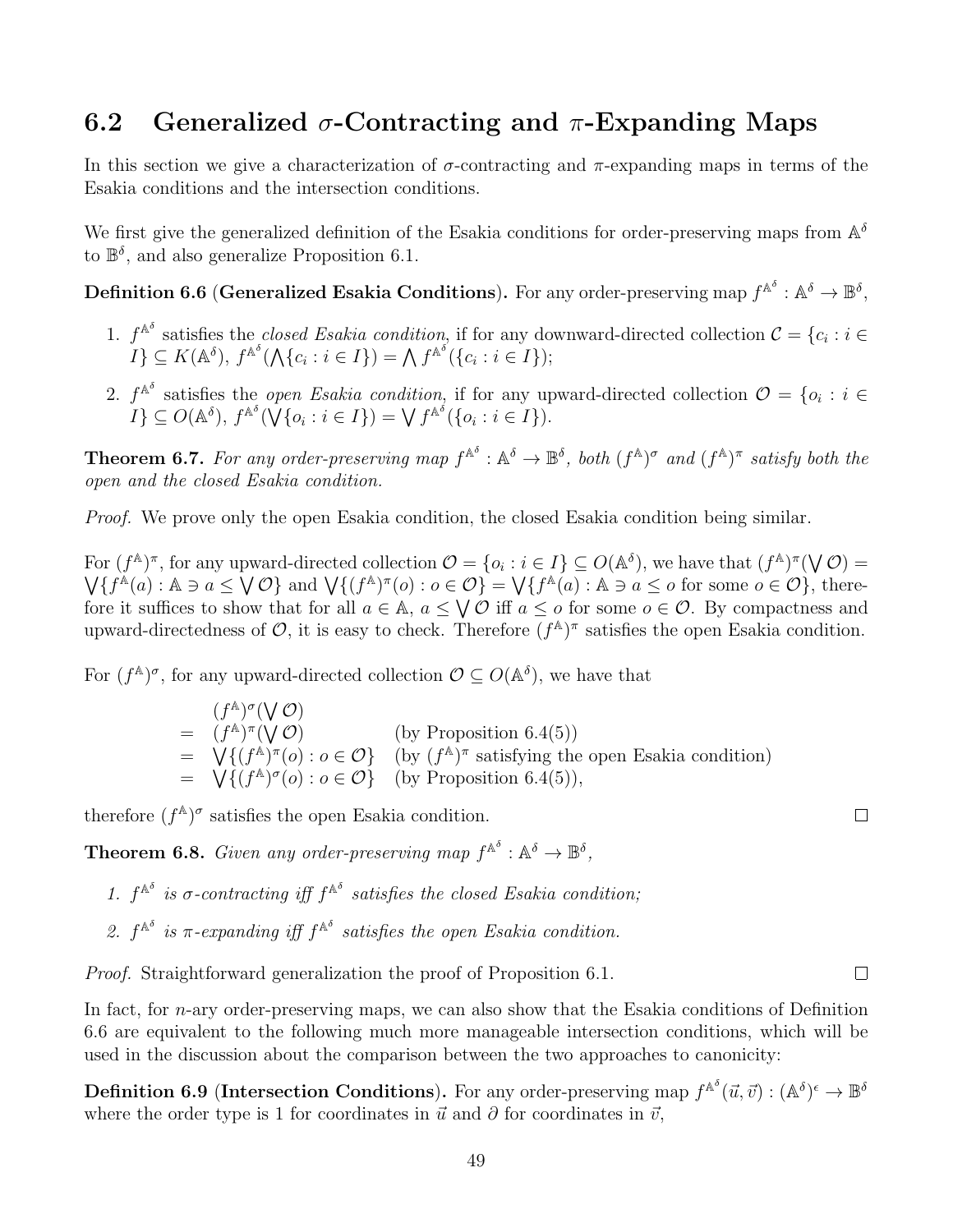- 1.  $f^{\mathbb{A}^{\delta}}$  satisfies the *closed intersection condition*, if for any coordinate w picked up from  $\vec{u}, \vec{v}$ (however, we abuse notation, and we denote the function  $f^{\mathbb{A}^\delta}$  as  $f^{\mathbb{A}^\delta}(\vec{u}, \vec{v}, w)$ ), for any  $\vec{c} \in$  $K(\mathbb{A}^{\delta}), \vec{\sigma} \in O(\mathbb{A}^{\delta}),$  any downward-directed collection  $\{c_i : i \in I\} \subseteq K(\mathbb{A}^{\delta}),$  any upwarddirected collection  $\{o_i : i \in I\} \subseteq O(\mathbb{A}^{\delta})$ , the following holds:
	- if the order type of w is 1, then  $f^{\mathbb{A}^{\delta}}(\vec{c}, \vec{o}, \bigwedge\{c_i : i \in I\}) = \bigwedge\{f^{\mathbb{A}^{\delta}}(\vec{c}, \vec{o}, c_i) : i \in I\};$
	- if the order type of w is  $\partial$ , then  $f^{\mathbb{A}^{\delta}}(\vec{c}, \vec{o}, \sqrt{\{o_i : i \in I\}}) = \bigwedge \{f^{\mathbb{A}^{\delta}}(\vec{c}, \vec{o}, o_i) : i \in I\}.$
- 2.  $f^{\mathbb{A}^{\delta}}$  satisfies the *open intersection condition*, if for any coordinate w picked up from  $\vec{u}, \vec{v}$  (we use the same abuse of notation, and we denote the function  $f^{\mathbb{A}^\delta}$  as  $f^{\mathbb{A}^\delta}(\vec{u}, \vec{v}, w)$ , for any  $\vec{c} \in K(\mathbb{A}^{\delta}), \vec{o} \in O(\mathbb{A}^{\delta})$ , any downward-directed collection  $\{c_i : i \in I\} \subseteq K(\mathbb{A}^{\delta}),$  any upwarddirected collection  $\{o_i : i \in I\} \subseteq O(\mathbb{A}^{\delta})$ , the following holds:
	- if the order type of w is 1, then  $f^{\mathbb{A}^{\delta}}(\vec{o}, \vec{c}, \sqrt{\{o_i : i \in I\}}) = \bigvee \{f^{\mathbb{A}^{\delta}}(\vec{o}, \vec{c}, o_i) : i \in I\};$
	- if the order type of w is  $\partial$ , then  $f^{\mathbb{A}^{\delta}}(\vec{c}, \vec{c}, \bigwedge \{c_i : i \in I\}) = \bigvee \{f^{\mathbb{A}^{\delta}}(\vec{c}, \vec{c}, c_i) : i \in I\}.$

In this definition, we can see that the intersection conditions are the coordinatewise version of the Esakia conditions, and we can prove the following equivalence:

**Lemma 6.10.** Given any order-preserving map  $f^{A^\delta}(\vec{u}, \vec{v}) : (A^\delta)^{\epsilon} \to \mathbb{B}^\delta$  where the order type is 1 for coordinates in  $\vec{u}$  and  $\partial$  for coordinates in  $\vec{v}$ ,

- 1.  $f^{\mathbb{A}^{\delta}}$  satisfies the closed Esakia condition iff it satisfies the closed intersection condition;
- 2.  $f^{\mathbb{A}^{\delta}}$  satisfies the open Esakia condition iff it satisfies the open intersection condition;

Proof. We only give the proof of item 2, item 1. being order-dual.

⇒: It is easy to see that the open intersection condition is a special case of the open Esakia condition. Indeed, for any  $\vec{o}, \vec{c}, \{o_i : i \in I\}$  and  $\{c_i : i \in I\}$  as above, the set  $\{(\vec{o}, \vec{c}, o_i) : i \in I\}$  is an upward-directed collection in  $O((\mathbb{A}^{\delta})^{\epsilon})$  if the order-type of w is 1, and the set  $\{(\vec{o}, \vec{c}, c_i) : i \in I\}$  is an upward-directed collection in  $O((\mathbb{A}^{\delta})^{\epsilon})$  if the order-type of w is  $\partial$ .

 $\Leftarrow$ : To keep notation manageable, here we only give the proof in the special case in which both  $\vec{u}$ and  $\vec{v}$  are of length 2. Let us denote  $\mathbb{A}^{\delta} \times \mathbb{A}^{\delta} \times (\mathbb{A}^{\delta})^{\partial} \times (\mathbb{A}^{\delta})^{\delta}$  by  $(\mathbb{A}^{\delta})^{\epsilon}$ . Then  $f^{\mathbb{A}^{\delta}}(u_1, u_2, v_1, v_2)$ :  $(A^{\delta})^{\epsilon} \to \mathbb{B}^{\delta}$ , and  $O((A^{\delta})^{\epsilon}) = O(A^{\delta}) \times O(A^{\delta}) \times K(A^{\delta}) \times K(A^{\delta})$ . This can be easily generalized to an arbitrary number of coordinates.

We are going to show that, for any upward-directed collection  $\{(o_i, o'_i, c_i, c'_i) : i \in I\} \subseteq O((\mathbb{A}^{\delta})^{\epsilon}),$ 

$$
f^{\mathbb{A}^{\delta}}(o, o', c, c') = \bigvee \{ f^{\mathbb{A}^{\delta}}(o_i, o'_i, c_i, c'_i) : i \in I \},\
$$

where  $o = \bigvee \{o_i : i \in I\}, o' = \bigvee \{o'_i : i \in I\}, c = \bigwedge \{c_i : i \in I\}, c' = \bigwedge \{c'_i : i \in I\}.$ The inequality  $\geq$  follows by the monotonicity properties of  $f^{\mathbb{A}^{\delta}}$ . As to the converse inequality, since by assumption,  $f^{\mathbb{A}^{\delta}}$  satisfies the open intersection condition, we have that

$$
f^{\mathbb{A}^{\delta}}(o, o', c, c') = \bigvee \{ f^{\mathbb{A}^{\delta}}(o_{i_1}, o'_{i_2}, c_{i_3}, c'_{i_4}) : i_1, i_2, i_3, i_4 \in I \},\
$$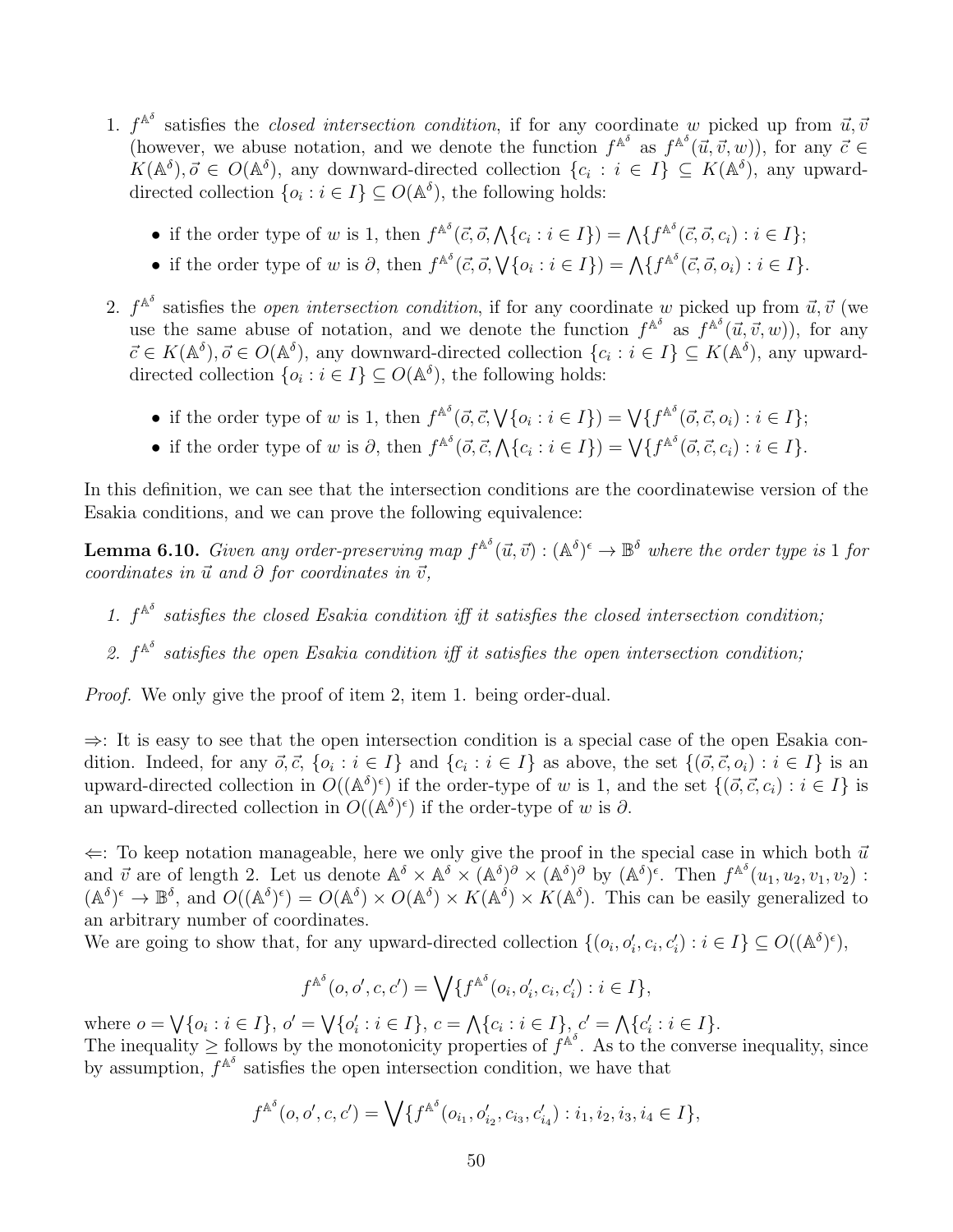it suffices to show that for any  $i_1, i_2, i_3, i_4 \in I$ , there is an  $i \in I$  such that

$$
f^{\mathbb{A}^{\delta}}(o_{i_1}, o'_{i_2}, c_{i_3}, c'_{i_4}) \leq f^{\mathbb{A}^{\delta}}(o_i, o'_i, c_i, c'_i).
$$

Fix  $i_1, i_2, i_3, i_4 \in I$ , and consider the finite subset

$$
\{(o_{i_k}, o'_{i_k}, c_{i_k}, c'_{i_k}) : 1 \leq k \leq 4\} \subseteq \{(o_i, o'_i, c_i, c'_i) : i \in I\};
$$

by the upward-directedness of  $\{(o_i, o'_i, c_i, c'_i) : i \in I\}$  in  $(\mathbb{A}^{\delta})^{\epsilon}$ , this finite subset has a common upper bound in  $\{(o_i, o'_i, c_i, c'_i) : i \in I\}$ . That is, there exists some  $i \in I$  such that  $(o_{i_k}, o'_{i_k}, c_{i_k}, c'_{i_k}) \leq \epsilon$  $(o_i, o'_i, c_i, c'_i)$  for  $1 \leq k \leq 4$ . This implies that  $(o_{i_1}, o'_{i_2}, c_{i_3}, c'_{i_4}) \leq_{\epsilon} (o_i, o'_i, c_i, c'_i)$ , and thus by the  $\epsilon$ -monotonicity of  $f^{\mathbb{A}^\delta}$ , we get  $f^{\mathbb{A}^\delta}(o_{i_1}, o'_{i_2}, c_{i_3}, c'_{i_4}) \leq f^{\mathbb{A}^\delta}(o_i, o'_i, c_i, c'_i)$ .

#### $\Box$

## 6.3 Generalized  $\sigma$ -Expanding and  $\pi$ -Contracting Maps

In this section we give sufficient conditions for maps to be  $\sigma$ -expanding or  $\pi$ -contracting. In the following we only give the proofs for the property of being  $\sigma$ -expanding, and the proofs for the property of being  $\pi$ -contracting can be obtained order dually.

#### 6.3.1 Sufficient Conditions

First of all, we can generalize the result stating that  $f^{\sigma}$  (resp.  $f^{\pi}$ ) is the largest UC (resp. smallest  $LC$ ) extension of f to the setting of generalized canonical extensions of maps. The proof strategy is the same as Proposition 117 in Chapter 6 in [4].

**Theorem 6.11.** Given any order-preserving map  $f^{\mathbb{A}} : \mathbb{A} \to \mathbb{B}^{\delta}$ ,

- 1.  $(f^{\mathbb{A}})^{\sigma}$  is the largest order-preserving UC extension of  $f^{\mathbb{A}}$  to  $\mathbb{A}^{\delta}$ .
- 2.  $(f^{\mathbb{A}})^{\pi}$  is the smallest order-preserving LC extension of  $f^{\mathbb{A}}$  to  $\mathbb{A}^{\delta}$ .

Proof. Here we only give the proof of 1, and the proof of 2. can be obtained order dually. The upper continuity of  $(f^{\mathbb{A}})^\sigma$  easily follows from the definition of generalized  $\sigma$ -extension. To show that  $(f^{\mathbb{A}})^{\sigma}$  is the largest such map, suppose we have another order-preserving map  $g^{\mathbb{A}^{\delta}}$ :  $\mathbb{A}^{\delta} \to \mathbb{B}^{\delta}$ extending  $f^{\mathbb{A}}$  satisfying UC, then it suffices to show that  $g^{\mathbb{A}^{\delta}} \leq (f^{\mathbb{A}})^{\sigma}$ .

Suppose otherwise, there is a  $u \in \mathbb{A}^{\delta}$  such that  $g^{\mathbb{A}^{\delta}}(u) \nleq (f^{\mathbb{A}})^{\sigma}(u)$ , then there is an  $i \in J^{\infty}(\mathbb{B}^{\delta})$ such that  $i \leq g^{\mathbb{A}^\delta}(u)$  but  $i \nleq (f^{\mathbb{A}})^\sigma(u)$ , then since  $g^{\mathbb{A}^\delta}$  satisfies UC, we have that there is an x such that  $K(\mathbb{A}^{\delta}) \ni x \leq u$  such that  $i \leq g^{\mathbb{A}^{\delta}}(x)$ . Then by the monotonicity of  $g^{\mathbb{A}^{\delta}}$  and the fact that both  $(f^{\mathbb{A}})^{\sigma}$  and  $g^{\mathbb{A}^{\delta}}$  extend  $f^{\mathbb{A}}$ , we have that  $i \leq g^{\mathbb{A}^{\delta}}(x) \leq g^{\mathbb{A}^{\delta}}(a) = f^{\mathbb{A}}(a)$  for all a such that  $\mathbb{A} \ni a \geq x$ . Therefore  $i \leq \Lambda \{f^{\mathbb{A}}(a) : \mathbb{A} \ni a \geq x\} = (f^{\mathbb{A}})^{\sigma}(x) \leq (f^{\mathbb{A}})^{\sigma}(u)$ , a contradiction.  $\Box$ 

The following facts then immediately follow as a corollary of the theorem above:

**Corollary 6.12.** Given any order-preserving map  $g^{\mathbb{A}^{\delta}}$  :  $\mathbb{A}^{\delta} \to \mathbb{B}^{\delta}$ ,

- 1. if  $g^{\mathbb{A}^{\delta}}$  is UC, then  $g^{\mathbb{A}^{\delta}} \leq (g^{\mathbb{A}})^{\sigma}$ , i.e. g is  $\sigma$ -expanding;
- 2. if  $g^{\mathbb{A}^{\delta}}$  is LC, then  $g^{\mathbb{A}^{\delta}} \geq (g^{\mathbb{A}})^{\pi}$ , i.e. g is  $\pi$ -contracting.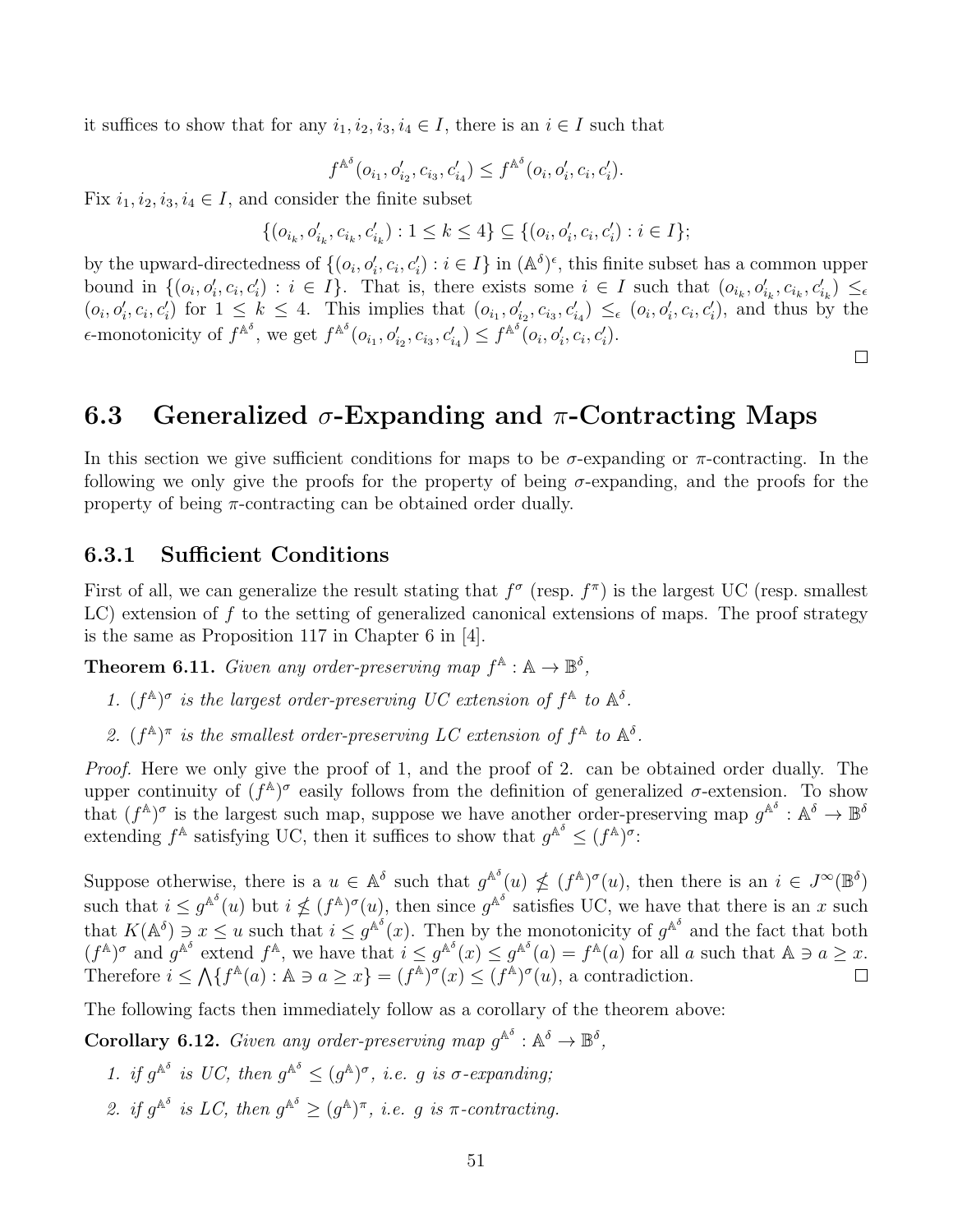#### 6.3.2 Scott and Dual Scott Continuity

In this subsection we consider *operators*, i.e., order-preserving maps  $f^{\mathbb{A}}: \mathbb{A}^{\epsilon} \to \mathbb{B}^{\delta}$  that preserve finite joins in each coordinate. Recall that *complete operators* are order-preserving maps  $f^{\mathbb{A}}: \mathbb{A}^{\epsilon} \to \mathbb{B}^{\delta}$ that preserve arbitrary joins in each coordinate. Dual operators and complete dual operators are defined dually.

**Lemma 6.13.** Given any order-preserving map  $f^{\mathbb{A}} : \mathbb{A}^{\epsilon} \to \mathbb{B}^{\delta}$ ,

- 1. if  $f^{\mathbb{A}}$  is an operator, then  $(f^{\mathbb{A}})^{\sigma} : (\mathbb{A}^{\epsilon})^{\delta} \to \mathbb{B}^{\delta}$  is a complete operator;
- 2. if  $f^{\mathbb{A}}$  is a dual operator, then  $(f^{\mathbb{A}})^{\pi} : (\mathbb{A}^{\epsilon})^{\delta} \to \mathbb{B}^{\delta}$  is a complete dual operator.

Proof. Similar to Lemma 2.22 in [16].

Then we have the following theorem:

**Theorem 6.14.** Given any order-preserving map  $f^{\mathbb{A}^{\delta}} : (\mathbb{A}^{\epsilon})^{\delta} \to \mathbb{B}^{\delta}$ ,

- 1. if  $f^{\mathbb{A}^{\delta}}$  is a complete operator, then  $f^{\mathbb{A}^{\delta}}$  is Scott continuous, hence  $\sigma$ -expanding;
- 2. if  $f^{\mathbb{A}^{\delta}}$  is a complete dual operator, then  $f^{\mathbb{A}^{\delta}}$  is dual Scott continuous, hence  $\pi$ -contracting.

Proof. Here we only prove 1, and 2. can be obtained order dually. For the first half about Scott continuity, the proof is similar to Theorem 5.6 in [17]. For the second half, since Scott continuity is a special case of UC, for complete operator  $f^{\mathbb{A}^\delta}: (\mathbb{A}^\epsilon)^\delta \to \mathbb{B}^\delta$ ,  $f^{\mathbb{A}^\delta}$  is UC, by Corollary 6.12,  $f^{\mathbb{A}^\delta}$  is  $\sigma$ -expanding.  $\Box$ 

Then we can generalize Corollary 5.7 in [17] as follows:

**Lemma 6.15.** Given any order-preserving maps  $f^{\mathbb{A}^\delta} : \mathbb{A}^\delta \to (\mathbb{B}^\delta)^\epsilon$  and  $g^{\mathbb{B}^\delta} : (\mathbb{B}^\delta)^\epsilon \to \mathbb{C}^\delta$  and  $(g \circ f)^\mathbb{A}$ obtained by restricting  $g^{\tilde{\mathbb{B}}^{\delta}} f^{\mathbb{A}^{\delta}}$  to  $\mathbb{A}$ ,

- 1. if  $g^{\mathbb{B}^{\delta}}$  is a complete operator, then  $g^{\mathbb{B}^{\delta}}(f^{\mathbb{A}})^{\sigma} \leq ((g \circ f)^{\mathbb{A}})^{\sigma}$ ;
- 2. if  $g^{\mathbb{B}^{\delta}}$  is a complete dual operator, then  $g^{\mathbb{B}^{\delta}}(f^{\mathbb{A}})^{\pi} \geq ((g \circ f)^{\mathbb{A}})^{\pi}$ .

*Proof.* Here we only prove 1, and 2. can be obtained order dually. By Theorem 6.11,  $(f^{\mathbb{A}})^{\sigma}$  is UC. By Theorem 6.14,  $g^{\mathbb{B}^\delta}$  is Scott continuous, hence  $g^{\mathbb{B}^\delta}(f^{\mathbb{A}})^\sigma$  is UC. By Theorem 6.11 again,  $((g \circ f)^{\mathbb{A}})^\sigma$ is the largest order-preserving UC extension of  $(g \circ f)^{\mathbb{A}}$  to  $\mathbb{A}^{\delta}$ . It is also easy to see that  $g^{\mathbb{B}^{\delta}}(f^{\mathbb{A}})^{\sigma}$ coincode with  $(g \circ f)^{\mathbb{A}}$  on  $\mathbb{A}$ , hence  $g^{\mathbb{B}^{\delta}}(f^{\mathbb{A}})^{\sigma}$  is also an order-preserving UC extension of  $(g \circ f)^{\mathbb{A}}$  to  $\mathbb{A}^{\delta}$ . Therefore we have  $g^{\mathbb{B}^{\delta}}(f^{\mathbb{A}})^{\sigma} \leq ((g \circ f)^{\mathbb{A}})^{\sigma}$ .

 $\Box$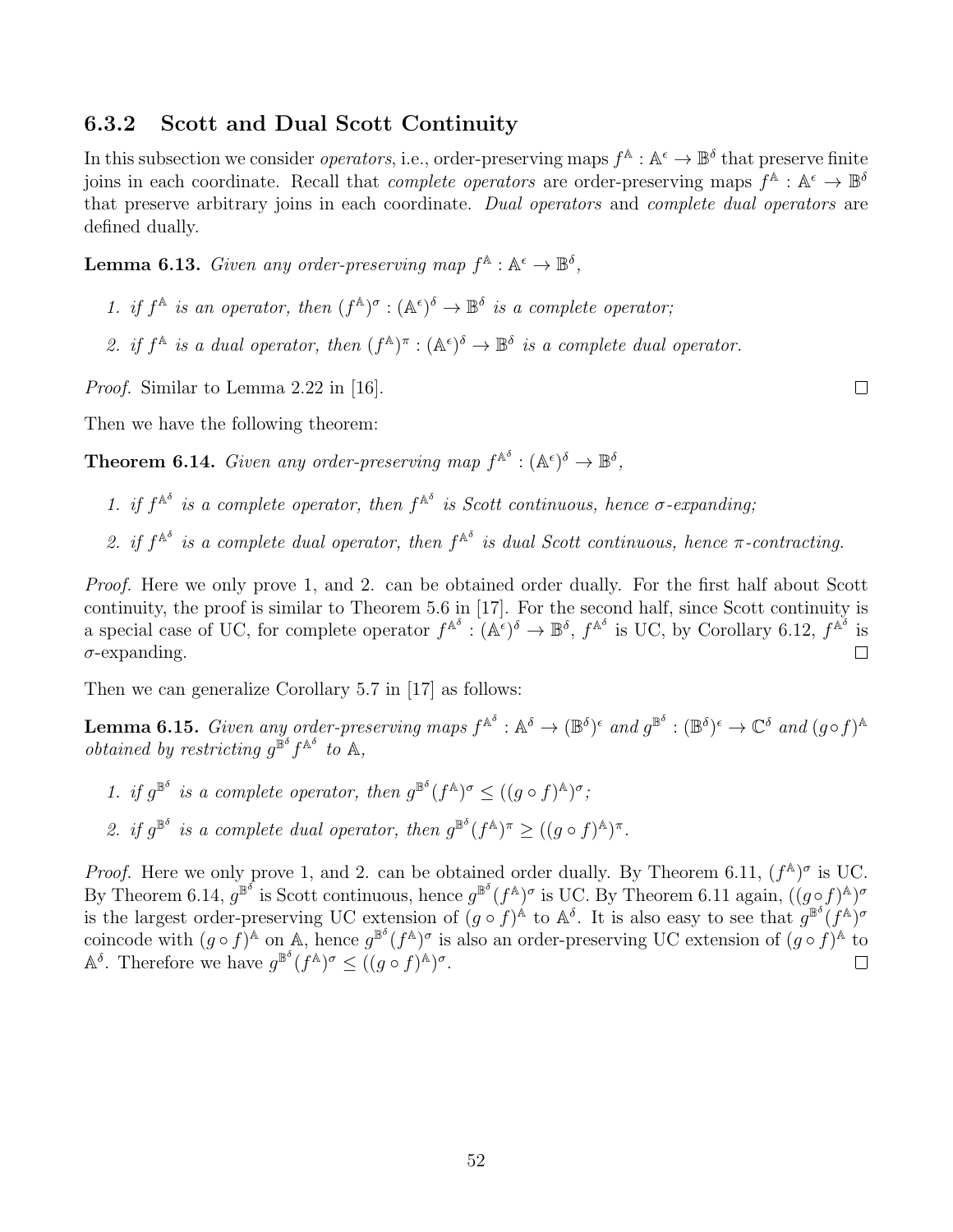#### 6.3.3 Strong Upper and Lower Continuity

In [17], it is proved that for meet-preserving maps  $f^{\mathbb{A}} : \mathbb{A} \to \mathbb{B}$ ,  $(f^{\mathbb{A}})^{\sigma}$  is SUC. Here we generalize this result as the following theorem:

- Theorem  $6.16$ .  $A^{\delta}: A^{\delta} \to \mathbb{B}^{\delta}$  be completely meet-preserving, satisfying the open Esakia condition (cf. Definition 6.6), and such that  $f^{\mathbb{A}^{\delta}}(a) \in O(\mathbb{B}^{\delta})$  for all  $a \in \mathbb{A}$ . Then it is SUC. Hence,  $f^{\mathbb{A}^\delta}$  is also  $\sigma$ -expanding.
	- 2. Let  $f^{\mathbb{A}^{\delta}}$  :  $\mathbb{A}^{\delta} \to \mathbb{B}^{\delta}$  be completely join-preserving, satisfying the closed Esakia condition (cf. Definition 6.6), and such that  $f^{\mathbb{A}^\delta}(a) \in K(\mathbb{B}^\delta)$  for all  $a \in \mathbb{A}$ . Then it is SLC. Hence,  $f^{\mathbb{A}^\delta}$  is also  $\pi$ -contracting.

*Proof.* Here we only prove 1, and 2. can be obtained order dually. Let  $u \in \mathbb{A}^{\delta}$  and  $q \in K(\mathbb{B}^{\delta})$ such that  $q \leq f^{\mathbb{A}^\delta}(u)$ . Then  $u = \bigwedge \{ \bigvee \{a : y \geq a \in \mathbb{A} \} : u \leq y \in O(\mathbb{A}^\delta) \}$ . Since  $f^{\mathbb{A}^\delta}$  is completely meet-preserving, we have that  $q \leq \Lambda\{f^{\mathbb{A}^\delta}(\bigvee\{a : y \geq a \in \mathbb{A}\}) : u \leq y \in O(\mathbb{A}^\delta)\}\.$  Hence for all y such that  $O(A^{\delta}) \ni y \geq u$ , we have that  $q \leq f^{A^{\delta}}(\bigvee \{a : y \geq a \in A\})$ . Since by the open Esakia condition, we have that  $f^{\mathbb{A}^\delta}(\bigvee\{a : y \geq a \in \mathbb{A}\}) = \bigvee \{f^{\mathbb{A}^\delta}(a) : y \geq a \in \mathbb{A}\},\$  by compactness we have that there is a finite subset  $\mathcal{A}_0 \subseteq \{a : y \ge a \in \mathbb{A}\}\$  such that  $q \le \sqrt{\{f^{\mathbb{A}^\delta}(a) : a \in \mathcal{A}_0\}}$ , therefore by taking  $a_y = \bigvee A_0 \in A$ , we have that  $q \leq f^{A^{\delta}}(a_y)$  by the monotonicity of  $f^{A^{\delta}}$ . Hence, we have that  $q \leq \Lambda \{f^{\mathbb{A}^{\delta}}(a_y) : O(\mathbb{A}^{\delta}) \ni y \geq u\}$ , and since  $f^{\mathbb{A}^{\delta}}$  is completely meet preserving, we have  $q \leq f^{\mathbb{A}^\delta}(\bigwedge \{a_y : O(\mathbb{A}^\delta) \ni y \geq u\})$ . Since  $a_y = \bigvee \mathcal{A}_0 \leq \bigvee \{a : y \geq a \in \mathbb{A}\} = y$  for all y such that  $O(\mathbb{A}^{\delta}) \ni y \geq u$ , we have  $\mathcal{N}\lbrace a_y : O(\mathbb{A}^{\delta}) \ni y \geq u \rbrace \leq u$ .  $\mathcal{N}\lbrace a_y : O(\mathbb{A}^{\delta}) \ni y \geq u \rbrace \in K(\mathbb{A}^{\delta})$  follows from that  $a_y \in \mathbb{A}$  for all y such that  $O(\mathbb{A}^{\delta}) \ni y \geq u$ .

As to the second part of the statement, since SUC is a special case of UC, we have that  $f^{\mathbb{A}^{\delta}}$  satisfies UC, since  $(f^{\mathbb{A}})^{\sigma}$  is the largest order-preserving UC map extending  $f^{\mathbb{A}}$ , we have that  $f^{\mathbb{A}^{\delta}} \leq (f^{\mathbb{A}})^{\sigma}$ , therefore  $f^{\hat{\mathbb{A}}^{\delta}}$  is  $\sigma$ -expanding.  $\Box$ 

We can also generalize Corollary 5.9 in [17] as follows:

**Lemma 6.17.** Given any order-preserving maps  $f^{\mathbb{A}^\delta} : \mathbb{A}^\delta \to (\mathbb{B}^\delta)^\epsilon$  and  $g^{\mathbb{B}^\delta} : (\mathbb{B}^\delta)^\epsilon \to \mathbb{C}^\delta$  and  $(g \circ f)^\mathbb{A}$ obtained by restricting  $g^{\tilde{\mathbb{B}}^{\delta}} f^{\mathbb{A}^{\delta}}$  to  $\mathbb{A}$ ,

- 1. if  $f^{\mathbb{A}^{\delta}}$  is completely meet-preserving, satisfies the open Esakia condition and is such that  $f^{\mathbb{A}^{\delta}}(a) \in O(\mathbb{B}^{\delta})$  for all  $a \in \mathbb{A}$ , and  $g^{\mathbb{B}^{\delta}}$  satisfies the open Esakia condition, then  $(g^{\mathbb{B}})^{\sigma} f^{\mathbb{A}^{\delta}} \leq$  $((g \circ f)^{\mathbb{A}})^{\sigma}$ ;
- 2. if  $f^{\mathbb{A}^{\delta}}$  is completely join-preserving, satisfies the closed Esakia condition and is such that  $f^{\mathbb{A}^{\delta}}(a) \in K(\mathbb{B}^{\delta})$  for all  $a \in \mathbb{A}$ , and  $g^{\mathbb{B}^{\delta}}$  satisfies the closed Esakia condition, then  $(g^{\mathbb{B}})^{\pi} f^{\mathbb{A}^{\delta}} \geq$  $((g \circ f)^{\mathbb{A}})^{\pi}.$

*Proof.* Here we only prove 1, and 2. can be obtained order dually. By Theorem 6.11,  $(g^{\mathbb{B}})^{\sigma}$  is UC. By Theorem 6.16,  $f^{\mathbb{A}^\delta}$  is SUC, hence  $(g^{\mathbb{B}})^{\sigma} f^{\mathbb{A}^\delta}$  is UC. By Theorem 6.11 again,  $((g \circ f)^{\mathbb{A}})^{\sigma}$  is the largest order-preserving UC extension of  $(g \circ f)^{\mathbb{A}}$  to  $\mathbb{A}^{\delta}$ . Since  $f^{\mathbb{A}^{\delta}}(a) \in O(\mathbb{B}^{\delta})$  for all  $a \in \mathbb{A}$ , by Theorem 6.7 and that  $g^{\mathbb{B}^{\delta}}$  satisfies the open Esakia condition,  $(g^{\mathbb{B}})^{\sigma} f^{\mathbb{A}^{\delta}}$  coincode with  $g^{\mathbb{B}^{\delta}} f^{\mathbb{A}^{\delta}}$  on A, hence  $(g^{\mathbb{B}})^{\sigma} f^{\mathbb{A}^{\delta}}$  is also an order-preserving UC extension of  $(g \circ f)^{\mathbb{A}}$  to  $\mathbb{A}^{\delta}$ . Therefore we have  $(g^{\mathbb{B}})^{\sigma} f^{\mathbb{A}^{\delta}} \leq ((g \circ f)^{\mathbb{A}})^{\sigma}.$  $\Box$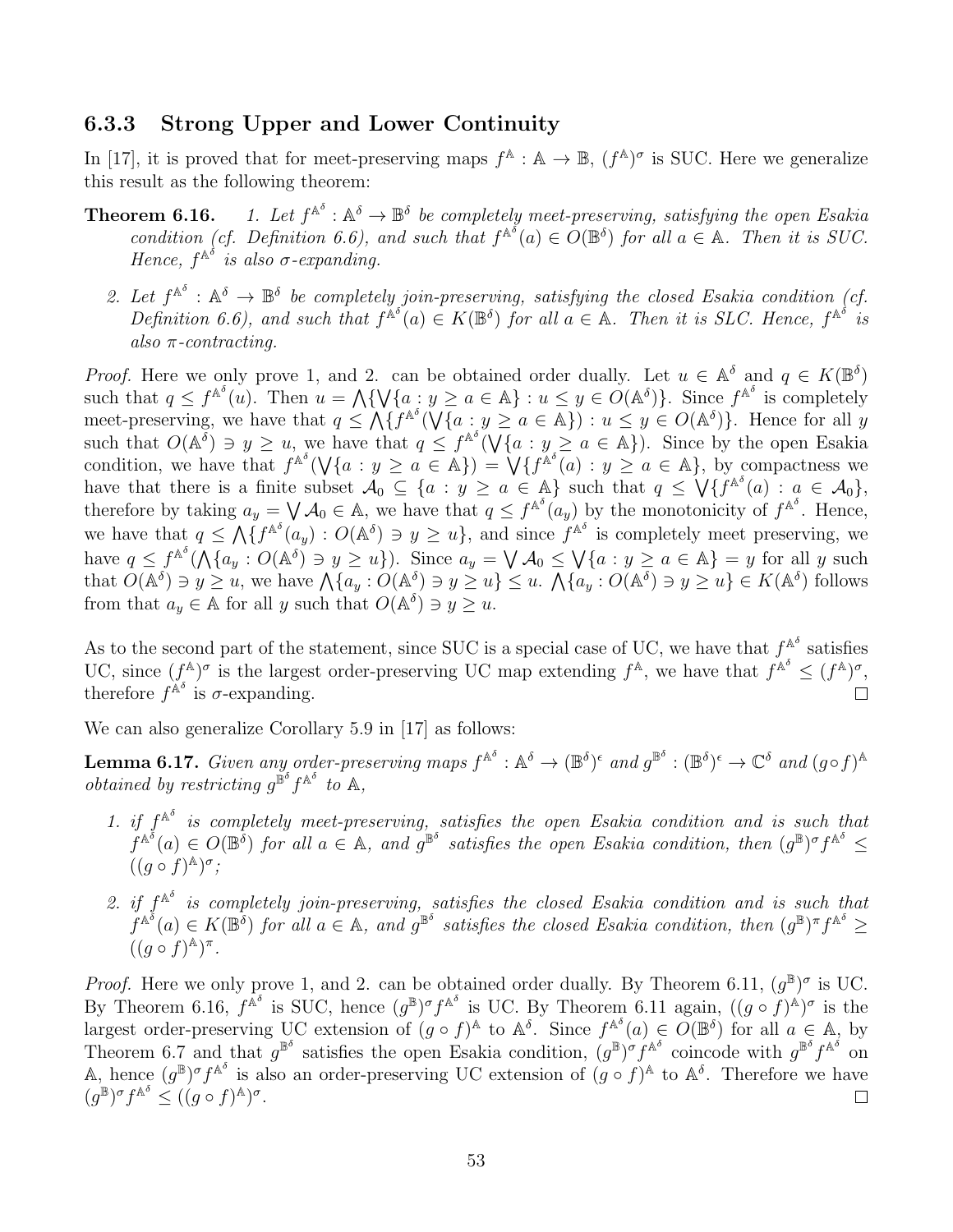# Chapter 7 ALBA-Aided Jónsson-Style Canonicity

In this chapter, we prove the canonicity of ALBA inequalities in the language of distributive modal logic using the method of generalized canonical extensions of maps. As we have already seen in Section 3.2, when trying to prove the canonicity of inductive inequalities within the original signature DML, the term functions for  $\alpha_1$  and  $\beta_1$  do not have the good properties (namely, the property of being  $\sigma$ -expanding for  $\alpha_1$  and the property of being  $\pi$ -contracting for  $\beta_1$ ) which would be sufficient to guarantee the canonicity according to the strategy in [17]. Therefore, in this chapter we generalize the proof scheme (in fact, the proof scheme after the refinement in Section 3.1.3) to the expanded signature  $\mathcal{L}^{++}$ , by making manipulations aimed at reformulating the inequality  $\alpha \leq \beta$ into inequalities of the form  $\alpha_1 \leq \gamma$ , where  $\alpha_1$  is of order type  $\epsilon$  and  $\sigma$ -expanding, i.e., it is generalized  $\epsilon$ -left Sahlqvist, and  $\gamma$  is of order type  $\epsilon$  and  $\sigma$ -contracting, i.e., it is a generalized **n**-part (see Section 3.1.1, discussion before Lemma 3.7). However, we need to use more complex manipulations than the simple n-trick in order to make full use of the expanded signature. After the proof, a comparison between the Jónsson-style canonicity and the ALBA-style canonicity is given.

Before getting into the details, we first define canonical extensions for terms in  $\mathcal{L}^{++}$ , and prove some results about the corresponding contracting or expanding term functions.

## 7.1 Generalized Canonical Extensions for  $\mathcal{L}^{++}$

In this section, we define generalized canonical extensions for the expanded language  $\mathcal{L}^{++}$ , and show that certain terms in  $\mathcal{L}^{++}$  are contracting or expanding, which will be used in the canonicity proof for ALBA inequalities in distributive modal logic in Section 7.2.

## 7.1.1 Generalized Canonical Extensions for Term Functions in  $\mathcal{L}^{++}$

Since, in  $\mathcal{L}^{++}$ , not only new logical symbols are introduced, but also nominals and co-nominals (see Section 2.5), we need to generalize the definitions of term functions, canonical extensions and contracting and expanding terms to this setting. Here we give two different kinds of definitions of term functions for convenience of work: the first one takes nominals and co-nominals as already assigned constants, the second one takes them as arguments.

**Definition 7.1 (Term Functions in**  $\mathcal{L}^{++}$ **).** Let A be a DMA and  $t(\vec{p}, \vec{j}, \vec{m})$  be an  $\mathcal{L}^{++}$ -term,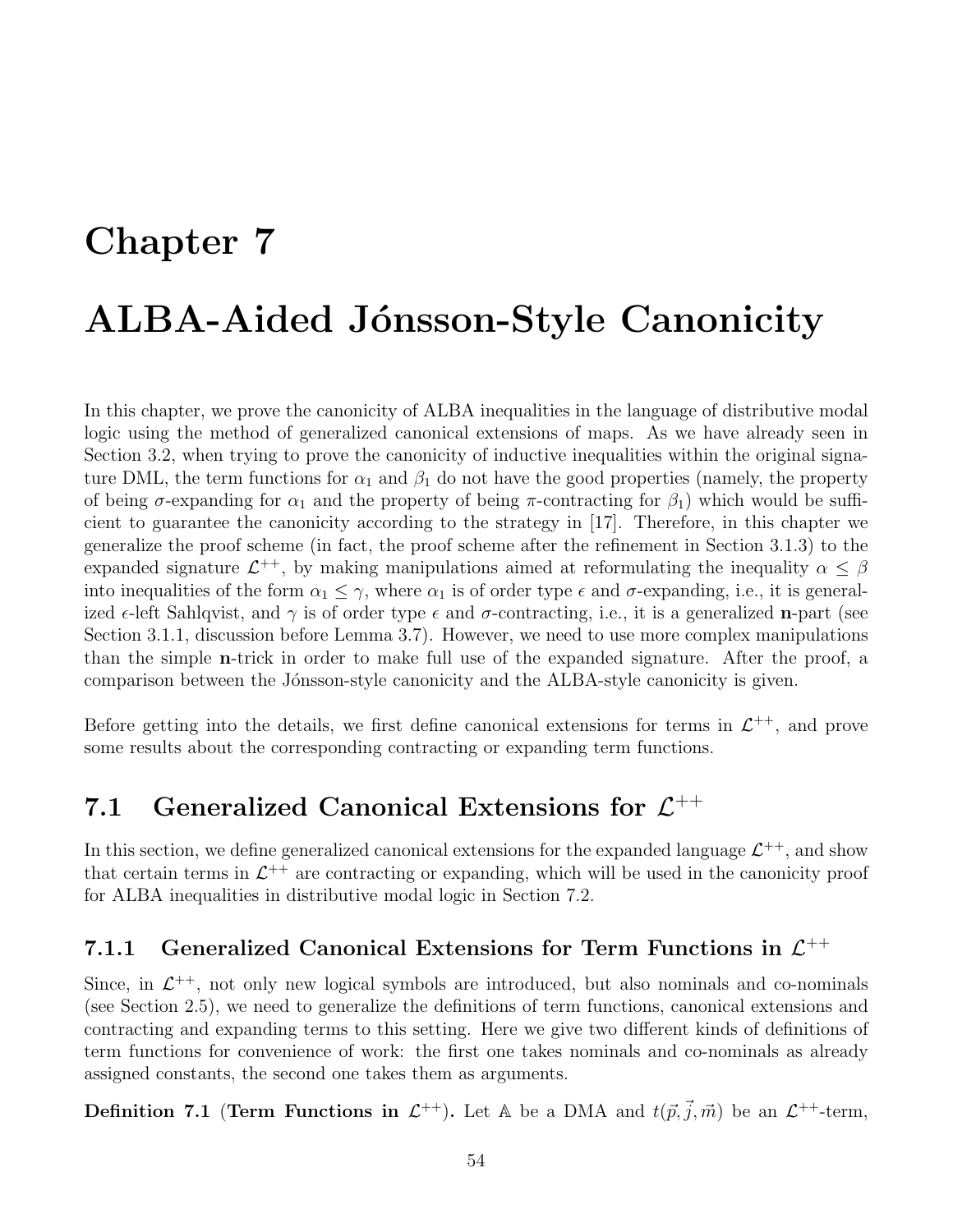where the proposition variables, nominals and co-nominals actually occurring in t are in  $\vec{p}, \vec{j}, \vec{m}$ , respectively. For any arrays  $\vec{x}, \vec{y}$  of suitable lengths, and such that  $x \in J^{\infty}(\mathbb{A}^{\delta})$  for each coordinate x in  $\vec{x}$ , and  $y \in M^{\infty}(\mathbb{A}^{\delta})$  for each coordinate y in  $\vec{y}$ , we use  $t^{\mathbb{A}^{\delta}}_{\vec{x}, \vec{y}}$  to denote the term function

$$
(\mathbb{A}^{\delta})^n \to \mathbb{A}^{\delta}
$$

such that the variables in  $\vec{j}, \vec{m}$  are orderly interpreted as elements in  $\vec{x}, \vec{y}$ , respectively. In the following, we abuse notation and write expressions such as  $\vec{x} \in J^{\infty}(\mathbb{A}^{\delta})$ , even if they are not set theoretically proper. We use the symbol  $t^{\mathbb{A}^{\delta}}$  to denote as usual the function

$$
(\mathbb{A}^{\delta})^n \times (J^{\infty}(\mathbb{A}^{\delta}))^k \times (M^{\infty}(\mathbb{A}^{\delta}))^l \to \mathbb{A}^{\delta}.
$$

Finally, we use the symbols  $t_{\vec{x},\vec{y}}^{\mathbb{A}}, t^{\mathbb{A}}$  to respectively denote the restrictions of the term functions  $t_{\vec{x},\vec{y}}^{\mathbb{A}^{\delta}}$  $\vec{x},\vec{y}$ and  $t^{\mathbb{A}^\delta}$  to  $\mathbb{A}^n$ . In other words, we have:

$$
t_{\vec{x},\vec{y}}^{\mathbb{A}}:(\mathbb{A})^n\to \mathbb{A}^{\delta}
$$

and

$$
t^{\mathbb{A}}:(\mathbb{A})^n\times (J^\infty(\mathbb{A}^\delta))^k\times (M^\infty(\mathbb{A}^\delta))^l\to \mathbb{A}^\delta,
$$

respectively.

The theory developed in Chapter 6 now can be applied to  $\mathcal{L}^{++}$ -term functions where nominals and co-nominals have been fixed. So we start by giving the following definition which is nothing else but the Definition 6.2 applied to  $t^{\mathbb{A}}_{\vec{x}, \vec{y}}$ :

Definition 7.2 (Generalized Canonical Extensions for Term Functions in  $\mathcal{L}^{++}$ ). Let the term  $t({\vec{p}}, {\vec{q}}, {\vec{j}}, {\vec{m}})$  be a uniform  $\mathcal{L}^{++}$ -term, such that the nominals and co-nominals actually occurring in t are in  $j, \vec{m}$ , and let  $\vec{p}, \vec{q}$  be the arrays of positive and negative variables, respectively. For any DMA A and all  $\vec{u}, \vec{v} \in A^{\delta}, \vec{x} \in J^{\infty}(\mathbb{A}^{\delta}), \vec{y} \in M^{\infty}(\mathbb{A}^{\delta}),$  let

$$
(t_{\vec{x},\vec{y}}^{\mathbb{A}})^{\sigma} : (\mathbb{A}^{\delta})^{n_1} \times ((\mathbb{A}^{\delta})^{\partial})^{n_2} \to \mathbb{A}^{\delta} \text{ and } (t_{\vec{x},\vec{y}}^{\mathbb{A}})^{\pi} : (\mathbb{A}^{\delta})^{n_1} \times ((\mathbb{A}^{\delta})^{\partial})^{n_2} \to \mathbb{A}^{\delta}
$$

be respectively defined by the assignments  $(\vec{u}, \vec{v}) \mapsto (t^{\mathbb{A}})^{\sigma}(\vec{u}, \vec{v}, \vec{x}, \vec{y})$ , and  $(\vec{u}, \vec{v}) \mapsto (t^{\mathbb{A}})^{\pi}(\vec{u}, \vec{v}, \vec{x}, \vec{y})$ , where:

$$
(t^{\mathbb{A}})^{\sigma}(\vec{u}, \vec{v}, \vec{x}, \vec{y}) = \bigvee \{ \bigwedge \{ t^{\mathbb{A}}(\vec{a}, \vec{b}, \vec{x}, \vec{y}) : \vec{c} \le \vec{a} \in \mathbb{A}, \vec{o} \ge \vec{b} \in \mathbb{A} \} : \vec{u} \ge \vec{c} \in K(\mathbb{A}^{\delta}), \vec{v} \le \vec{o} \in O(\mathbb{A}^{\delta}) \}
$$
  

$$
(t^{\mathbb{A}})^{\pi}(\vec{u}, \vec{v}, \vec{x}, \vec{y}) = \bigwedge \{ \bigvee \{ t^{\mathbb{A}}(\vec{a}, \vec{b}, \vec{x}, \vec{y}) : \vec{o} \ge \vec{a} \in \mathbb{A}, \vec{c} \le \vec{b} \in \mathbb{A} \} : \vec{u} \le \vec{o} \in O(\mathbb{A}^{\delta}), \vec{v} \ge \vec{c} \in K(\mathbb{A}^{\delta}) \}.
$$

Next, we give the corresponding definition of contracting and expanding terms:

Definition 7.3 (Generalized Contracting and Expanding Terms in  $\mathcal{L}^{++}$ ). For a uniform term  $t(\vec{p}, \vec{j}, \vec{m})$  in  $\mathcal{L}^{++}$  where  $\vec{j}, \vec{m}$  are all nominals and co-nominals in t, and  $\lambda \in {\sigma, \pi}$ ,

• t is  $\lambda$ -stable, if for all DMAs  $\mathbb{A}, t^{\mathbb{A}^{\delta}} = (t^{\mathbb{A}})^{\lambda}$ , i.e.  $t^{\mathbb{A}^{\delta}}_{\vec{x},\vec{y}} = (t^{\mathbb{A}}_{\vec{x},\vec{y}})^{\lambda}$  for all  $\vec{x} \in J^{\infty}(\mathbb{A}^{\delta}), \vec{y} \in M^{\infty}(\mathbb{A}^{\delta})$ ;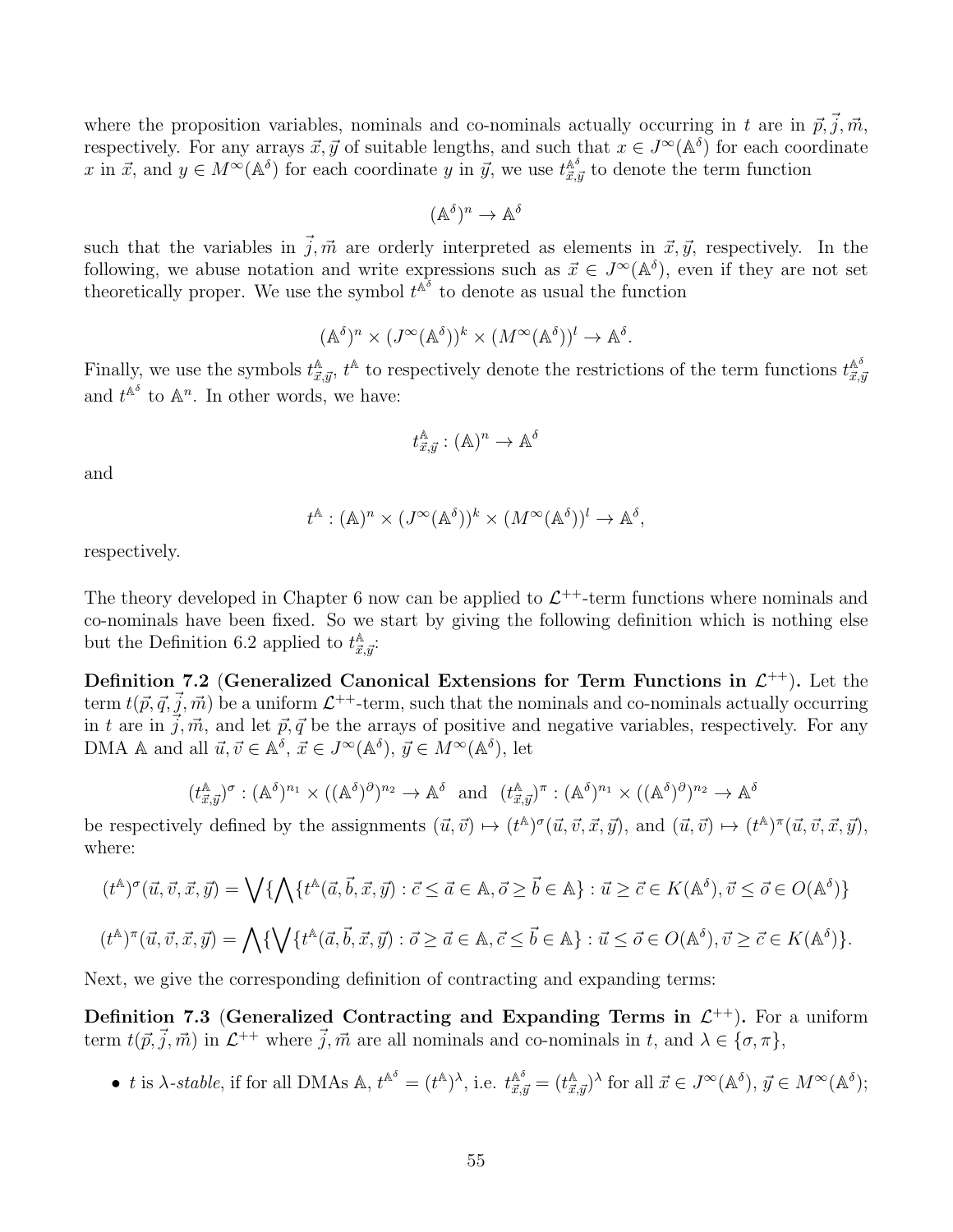- t is  $\lambda$ -expanding, if for all DMAs  $\mathbb{A}, t^{\mathbb{A}^{\delta}} \leq (t^{\mathbb{A}})^{\lambda}$ , i.e.  $t^{\mathbb{A}^{\delta}}_{\vec{x},\vec{y}} \leq (t^{\mathbb{A}}_{\vec{x},\vec{y}})^{\lambda}$  for all  $\vec{x} \in J^{\infty}(\mathbb{A}^{\delta})$ ,  $\vec{y} \in M^{\infty}(\mathbb{A}^{\delta});$
- t is  $\lambda$ -contracting, if for all DMAs  $\mathbb{A}, t^{\mathbb{A}^{\delta}} \ge (t^{\mathbb{A}})^{\lambda}$ , i.e.  $t^{\mathbb{A}^{\delta}}_{\vec{x},\vec{y}} \ge (t^{\mathbb{A}}_{\vec{x},\vec{y}})^{\lambda}$  for all  $\vec{x} \in J^{\infty}(\mathbb{A}^{\delta})$ ,  $\vec{y} \in M^{\infty}(\mathbb{A}^{\delta}).$

The new connectives turn out to be very well behaved, as we are going to discuss in the next subsection.

#### 7.1.2  $\sigma$ - and  $\pi$ -Stability of Connectives in the Expanded Signature

The Esakia properties of  $\blacksquare, \blacklozenge, \blacktriangleright, \blacktriangleleft, -, \rightarrow$  were fundamental to prove the topological Ackermann lemmas in Chapter 4. In this part, we will use them again to establish the stability properties of these connectives, as well as those of n, l. Throughout this section, we omit superscripts of term functions when they are clear from the context, since their domain is typically  $\mathbb{A}^{\delta}$ .

In the lemma below, we list all the preservation properties which follow from the fact, well known from the general order theory (see [12]), that each of the new operators is either a right or left residual or adjoint.

**Lemma 7.4.** For any  $A \subseteq \mathbb{A}^{\delta}, u \in \mathbb{A}^{\delta}$ ,

1.  $\blacksquare \wedge A = \bigwedge \{ \blacksquare v : v \in A \};$ 2.  $\blacklozenge \bigvee \mathcal{A} = \bigvee {\blacklozenge v : v \in \mathcal{A}};$ 3.  $\blacktriangleright \bigvee A = \bigwedge {\blacktriangleright} v : v \in A$ ;  $4. \triangleleft \bigwedge A = \bigvee \{ \blacktriangleleft v : v \in A \};$ 5.  $u - \bigwedge \mathcal{A} = \bigvee \{u - v : v \in \mathcal{A}\}, \ \bigvee \mathcal{A} - u = \bigvee \{v - u : v \in \mathcal{A}\}\$ 6.  $u \to \Lambda \mathcal{A} = \Lambda \{u \to v : v \in \mathcal{A}\}, \ \forall \mathcal{A} \to u = \Lambda \{v \to u : v \in \mathcal{A}\}\$ 7.  $\mathbf{n}(u, \Lambda \mathcal{A}) = \bigvee \{ \mathbf{n}(u, v) : v \in \mathcal{A} \}, \ \mathbf{n}(\bigvee \mathcal{A}, u) = \bigvee \{ \mathbf{n}(v, u) : v \in \mathcal{A} \}.$ 8.  $l(u, \Lambda \mathcal{A}) = \Lambda \{l(u, v) : v \in \mathcal{A}\}, l(\mathsf{V}\mathcal{A}, u) = \Lambda \{l(v, u) : v \in \mathcal{A}\}.$ 

This implies in particular that  $\blacksquare, \blacktriangleright, \rightarrow, \text{l}$  satisfy the closed Esakia condition, and  $\blacklozenge, \blacktriangleleft, \neg, \text{n}$  satisfy the open Esakia condition (see Definition 6.6).

The next step is to prove the following proposition:

**Proposition 7.5.**  $\blacksquare, \blacklozenge, \blacktriangleright, \blacktriangleleft, -, \rightarrow, n, l$  are both  $\sigma$ -contracting and  $\pi$ -expanding.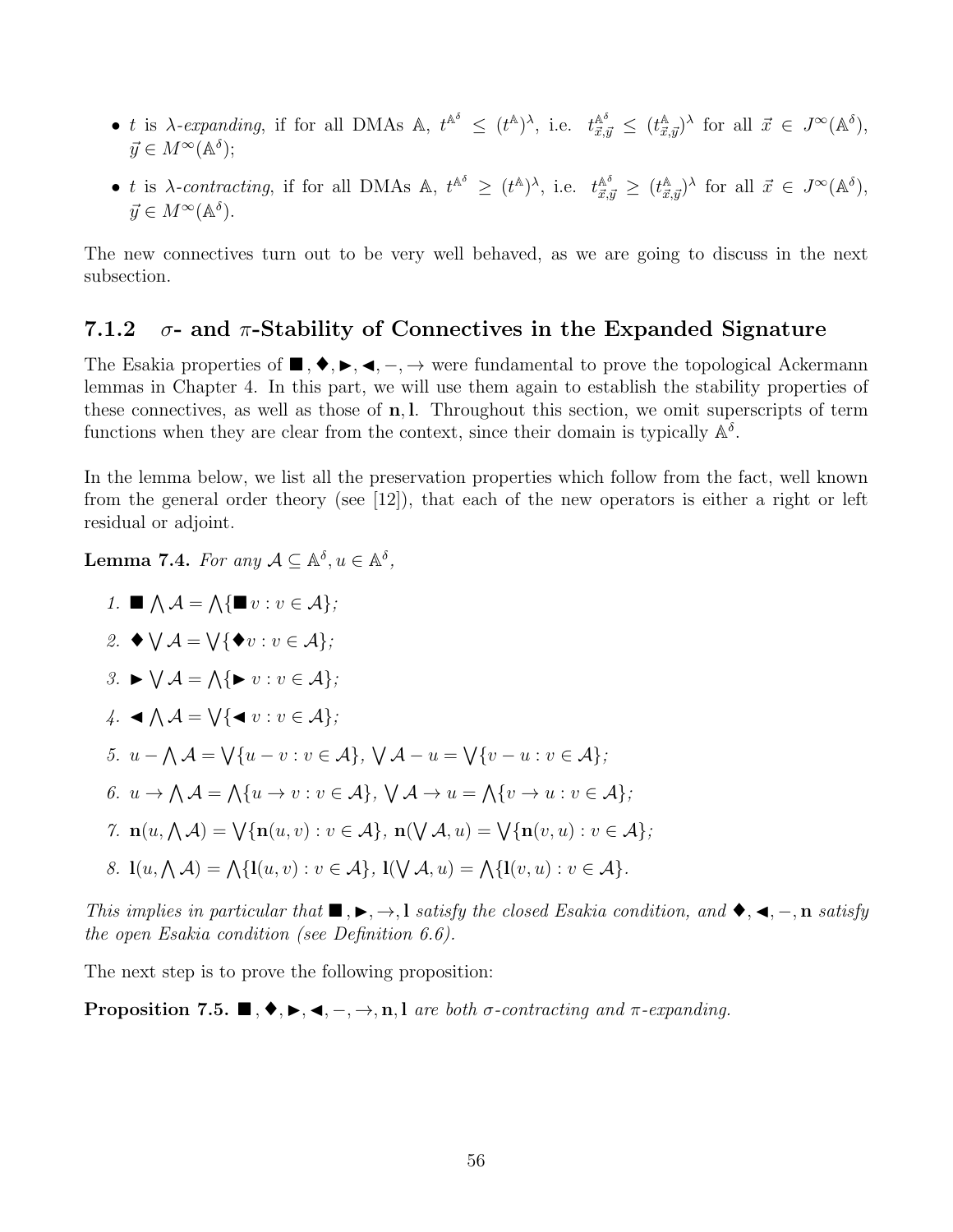*Proof.* By Theorem 6.8, it is enough to show that all the connectives mentioned above satisfy both the open and the closed Esakia condition (see Definition 6.6). By the conclusion of Lemma 7.4, it remains to be shown that  $\blacksquare, \blacktriangleright, \rightarrow, l$  satisfy the open Esakia condition, and  $\blacklozenge, \blacktriangleleft, \neg, n$  satisfy the closed Esakia condition. Lemma 4.10 equivalently says that  $\blacksquare, \blacktriangleright, \rightarrow$  enjoy the open Esakia condition, and that  $\blacklozenge, \blacktriangleleft, -$  enjoy the closed Esakia condition. Actually, for the binary connectives − and →, Lemma 4.10 states that they enjoy the intersection condition. However, by Lemma 6.10, this condition is equivalent to the Esakia condition we require. Finally, Lemma 7.6 below takes care of the remaining intersection conditions for n and l, which again by Lemma 6.10 imply the required Esakia conditions.  $\Box$ 

**Lemma 7.6.** Let  $C = \{c_i : i \in I\} \subseteq K(\mathbb{A}^{\delta})$  be downward-directed,  $\mathcal{O} = \{o_i : i \in I\} \subseteq O(\mathbb{A}^{\delta})$  be upward-directed. Then:

1.  $\mathbf{n}(\bigwedge \mathcal{C}, \bigvee \mathcal{O}) = \bigwedge \{ \mathbf{n}(c, o) : c \in \mathcal{C}, o \in \mathcal{O} \};$ 

2. 
$$
\mathbb{I}(\bigwedge \mathcal{C}, \bigvee \mathcal{O}) = \bigvee \{ \mathbb{I}(c, o) : c \in \mathcal{C}, o \in \mathcal{O} \}.
$$

Proof. We prove 2., since 1. is an order-variant of 2. To show 2, notice that the inequality from right to left straightforwardly follows by the  $(\partial, 1)$ -monotonicity of l. For the converse, since the value of l is either  $\top$  or  $\bot$ , we only consider the case in which  $I(\Lambda \mathcal{C}, \forall \mathcal{O}) = \top$ , and show that there exist some  $c \in \mathcal{C}$  and  $o \in \mathcal{O}$  such that  $\mathbf{l}(c, o) = \top$ . From  $\mathbf{l}(\bigwedge \mathcal{C}, \bigvee \mathcal{O}) = \top$  we have that  $\bigwedge \mathcal{C} \leq \bigvee \mathcal{O}$ , hence by compactness,  $\bigwedge C_0 \leq \bigvee \mathcal{O}_0$  for some finite  $\mathcal{C}_0 \subseteq \mathcal{C}$  and  $\mathcal{O}_0 \subseteq \mathcal{O}$ . By the directedness of  $\mathcal{C}$ and O, there exist some  $c \in \mathcal{C}$  and  $o \in \mathcal{O}$  such that  $c \leq \bigwedge \mathcal{C}_0 \leq \bigvee \mathcal{O}_0 \leq o$ , therefore  $\mathbf{l}(c, o) = \top$ .

Next, we are in a position to prove the following:

#### **Proposition 7.7.**  $\blacksquare$ ,  $\blacklozenge$ ,  $\blacktriangleright$ ,  $\blacktriangleleft$  are both  $\sigma$ -stable and  $\pi$ -stable.

*Proof.* By Theorem 6.16.1, in order to prove that  $\blacksquare : \mathbb{A}^{\delta} \to \mathbb{A}^{\delta}$  and  $\blacktriangleright : (\mathbb{A}^{\delta})^{\partial} \to \mathbb{A}^{\delta}$  are  $\sigma$ -expanding, it is enough to show that they are completely meet-preserving, satisfying the open Esakia condition, and such that their value on clopen input is always open. These conditions are respectively satisfied by Lemmas 7.4, 4.10, and 4.7. Likewise, in order to prove that  $\blacklozenge : \mathbb{A}^{\delta} \to \mathbb{A}^{\delta}$  and  $\blacktriangleleft : (\mathbb{A}^{\delta})^{\partial} \to \mathbb{A}^{\delta}$  are  $\pi$ -contracting, we use Theorem 6.16.2 and Lemmas 7.4, 4.10, and 4.7. Together with Proposition 7.5, this proves that  $\blacksquare$  and  $\blacktriangleright$  are  $\sigma$ -stable, and that  $\blacklozenge$  and  $\blacktriangleleft$  are  $\pi$ -stable.

For the remaining parts of the statement, let us prove that  $\blacksquare$  is  $\pi$ -stable, the others being ordervariants of it. In the following proof, to make the domain of the functions clear, we use superscripts. Indeed, for any  $u \in \mathbb{A}^{\delta}$ , since  $\mathbb{R}^{\mathbb{A}^{\delta}}$  is completely meet-preserving and satisfies the open Esakia condition, the following chain of identities holds:

$$
\begin{array}{rcl}\n\blacksquare^{\mathbb{A}^\delta} u & = & \blacksquare^{\mathbb{A}^\delta} (\bigwedge \{ \bigvee \{ a : o \ge a \in \mathbb{A} \} : u \le o \in O(\mathbb{A}^\delta) \}) \\
& = & \bigwedge \{ \blacksquare^{\mathbb{A}^\delta} (\bigvee \{ a : o \ge a \in \mathbb{A} \} ) : u \le o \in O(\mathbb{A}^\delta) \} \\
& = & \bigwedge \{ \bigvee \{ \blacksquare^{\mathbb{A}^\delta} a : o \ge a \in \mathbb{A} \} : u \le o \in O(\mathbb{A}^\delta) \} \\
& = & \bigwedge \{ \bigvee \{ \blacksquare^{\mathbb{A}^\delta} a : o \ge a \in \mathbb{A} \} : u \le o \in O(\mathbb{A}^\delta) \} \\
& = & (\blacksquare^{\mathbb{A}})^\pi(u).\n\end{array}
$$

 $\Box$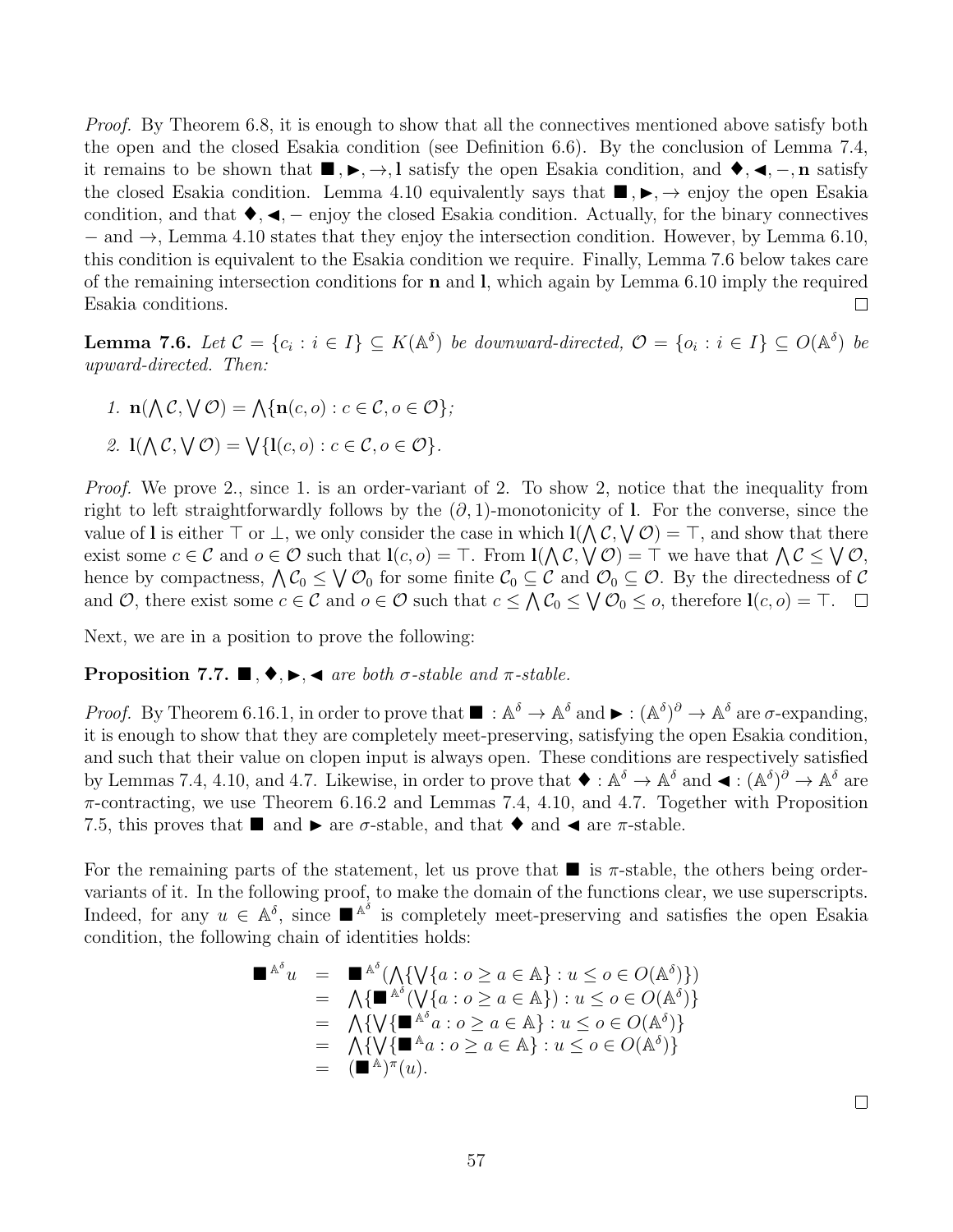Finally, we state the stability properties enjoyed by the remaining binary connectives.

**Proposition 7.8.** n, – are  $\sigma$ -stable and  $\mathbf{l}$ ,  $\rightarrow$  are  $\pi$ -stable.

Proof. By Proposition 7.5, it remains to be shown that  $n -$  are  $\sigma$ -expanding and  $l \rightarrow \alpha r$ contracting. By Theorem 6.14.1, to show that  $\mathbf{n}$ ,  $-$ :  $\mathbb{A}^{\delta} \times (\mathbb{A}^{\delta})^{\partial} \to \mathbb{A}^{\delta}$  are  $\sigma$ -expanding, it is enough to show that they are complete operators, which follows from Lemma 7.4. Likewise, in order to prove that  $I, \to: (\mathbb{A}^{\delta})^{\partial} \times \mathbb{A}^{\delta} \to \mathbb{A}^{\delta}$  are  $\pi$ -contracting, we use Theorem 6.14.2, Proposition 7.5, and Lemma 7.4.  $\Box$ 

## 7.1.3 Generalized  $\sigma$ -Contracting and  $\pi$ -Expanding Terms in  $\mathcal{L}^{++}$

The aim of this subsection is to show that all uniform syntactically closed (resp. open) terms are σ-contracting (resp. π-expanding) (Theorem 7.11). This will be useful to treat the  $\epsilon^{\partial}$ -part in the Jónsson-style canonicity strategy.

**Lemma 7.9** (Intersection Lemma). Let  $\varphi(\vec{p}, \vec{q}, r, \vec{j}, \vec{m})$  and  $\psi(\vec{p}, \vec{q}, r, \vec{j}, \vec{m})$  be uniform syntactically closed and open terms in  $\mathcal{L}^{++}$ , respectively, where  $\vec{p}$  and  $\vec{q}$  respectively occur positively and negatively, and  $\vec{j}, \vec{m}$  are all nominals and co-nominals occuring in  $\varphi$  and  $\psi$ . Let  $\vec{x} \in J^{\infty}(\mathbb{A}^{\delta}), \vec{y} \in M^{\infty}(\mathbb{A}^{\delta}),$  $\vec{c} \in K(\mathbb{A}^{\delta}), \vec{o} \in O(\mathbb{A}^{\delta}), \{c_i : i \in I\} \subseteq K(\mathbb{A}^{\delta})$  be downward-directed,  $\{o_i : i \in I\} \subseteq O(\mathbb{A}^{\delta})$  be upward-directed.

1. If 
$$
\varphi(\vec{p}, \vec{q}, r, \vec{j}, \vec{m})
$$
 is positive in r, then  $\varphi^{\mathbb{A}^{\delta}}(\vec{c}, \vec{o}, \bigwedge \{c_i : i \in I\}, \vec{x}, \vec{y}) = \bigwedge_{i \in I} \varphi^{\mathbb{A}^{\delta}}(\vec{c}, \vec{o}, c_i, \vec{x}, \vec{y}).$ 

2. If 
$$
\psi(\vec{p}, \vec{q}, r, \vec{j}, \vec{m})
$$
 is negative in r, then  $\psi^{\mathbb{A}^{\delta}}(\vec{o}, \vec{c}, \bigwedge \{c_i : i \in I\}, \vec{x}, \vec{y}) = \bigvee_{i \in I} \psi^{\mathbb{A}^{\delta}}(\vec{o}, \vec{c}, c_i, \vec{x}, \vec{y}).$ 

3. If  $\varphi(\vec{p}, \vec{q}, r, \vec{j}, \vec{m})$  is negative in r, then  $\varphi^{\mathbb{A}^{\delta}}(\vec{c}, \vec{o}, \sqrt{\{o_i : i \in I\}}, \vec{x}, \vec{y}) = \bigwedge$ i∈I  $\varphi^{\mathbb{A}^{\delta}}(\vec{c}, \vec{o}, o_i, \vec{x}, \vec{y}).$ 

4. If  $\psi(\vec{p}, \vec{q}, r, \vec{j}, \vec{m})$  is positive in r, then  $\psi^{\mathbb{A}^{\delta}}(\vec{o}, \vec{c}, \forall \{o_i : i \in I\}, \vec{x}, \vec{y}) = \bigvee$ i∈I  $\psi^{\mathbb{A}^{\delta}}(\vec{o}, \vec{c}, o_i, \vec{x}, \vec{y}).$ 

*Proof.* The proof goes by simultaneous induction on  $\varphi$  and  $\psi$ , which is similar to the proof of Lemma 4.12.  $\Box$ 

**Corollary 7.10.** Let  $\varphi(\vec{p}, \vec{j}, \vec{m})$  and  $\psi(\vec{p}, \vec{j}, \vec{m})$  be uniform syntactically closed and open terms in  $\mathcal{L}^{++}$ , respectively, where  $\vec{p}, \vec{j}, \vec{m}$  are all proposition variables, nominals and co-nominals occuring in  $\varphi$  and  $\psi$ , respectively. Let  $\vec{x} \in J^{\infty}(\mathbb{A}^{\delta}), \vec{y} \in M^{\infty}(\mathbb{A}^{\delta})$ . Then,

- 1.  $\varphi_{\vec{x},\vec{y}}^{\mathbb{A}^{\delta}}(\vec{p})$  satisfies the closed Esakia condition;
- 2.  $\psi_{\vec{x},\vec{y}}^{\mathbb{A}^{\delta}}(\vec{p})$  satisfies the open Esakia condition.

Proof. By Lemma 6.10, it is enough to show that the intersection conditions hold, which have been verified in Lemma 7.9.  $\Box$ 

**Theorem 7.11.** In  $\mathcal{L}^{++}$ , every uniform syntactically closed term is  $\sigma$ -contracting, and every uniform syntactically open term is  $\pi$ -expanding.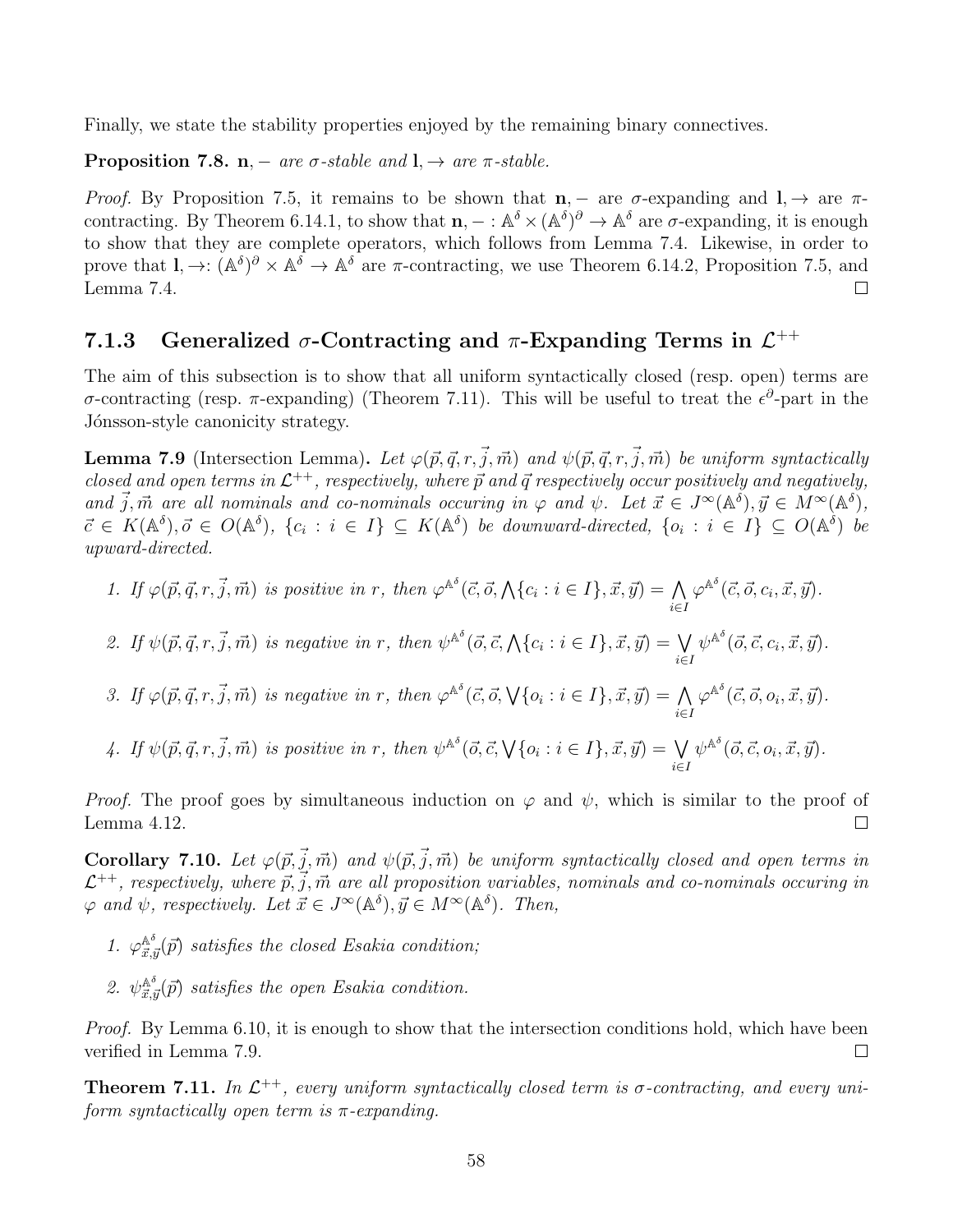*Proof.* By Corollary 7.10, for a uniform syntactically closed term  $\varphi(\vec{p}, \vec{j}, \vec{m})$  and arbitrary DMA  $\mathbb{A}, \, \vec{x} \in J^{\infty}(\mathbb{A}^{\delta}), \vec{y} \in M^{\infty}(\mathbb{A}^{\delta}), \varphi_{\vec{x}, \vec{y}}^{\mathbb{A}^{\delta}}(\vec{p})$  satisfies the closed Esakia condition, therefore by Theorem 6.8,  $\varphi_{\vec{x},\vec{y}}^{\mathbb{A}^{\delta}}(\vec{p})$  is  $\sigma$ -contracting, hence by Definition 7.3,  $\varphi$  is  $\sigma$ -contracting. The second part of the statement is proven similarly.  $\Box$ 

## 7.1.4 Generalized  $\sigma$ -Expanding and  $\pi$ -Contracting Terms in  $\mathcal{L}^{++}$

In this subsection, we consider generalized  $\sigma$ -expanding and  $\pi$ -contracting terms in  $\mathcal{L}^{++}$ , give the definition of generalized Sahlqvist terms (i.e., pseudo inductive terms) in  $\mathcal{L}^{++}$  (Definition 7.14), and show that all left (resp. right) pseudo inductive terms are  $\sigma$ -expanding (resp.  $\pi$ -contracting) (Theorem 7.17).

We first give the following lemma, which is proved, analogously to Lemma 4.11, by simultaneous induction on the shape of  $\varphi$  and  $\psi$ :

**Lemma 7.12.** Let  $\varphi(\vec{p}, \vec{q}, \vec{j}, \vec{m})$  and  $\psi(\vec{p}, \vec{q}, \vec{j}, \vec{m})$  be uniform syntactically closed and open terms in  $\mathcal{L}^{++}$ , respectively, where  $\vec{p}$  and  $\vec{q}$  respectively occur positively and negatively, and  $\vec{j}$ ,  $\vec{m}$  are all nominals and co-nominals occuring in  $\varphi$  and  $\psi$ . Let  $\vec{x} \in J^{\infty}(\mathbb{A}^{\delta}), \vec{y} \in M^{\infty}(\mathbb{A}^{\delta}), \vec{c} \in K(\mathbb{A}^{\delta}), \vec{o} \in$  $O(\mathbb{A}^{\delta})$ , then

1. 
$$
\varphi^{\mathbb{A}^{\delta}}(\vec{c}, \vec{o}, \vec{x}, \vec{y}) \in K(\mathbb{A}^{\delta});
$$
  
2.  $\psi^{\mathbb{A}^{\delta}}(\vec{o}, \vec{c}, \vec{x}, \vec{y}) \in O(\mathbb{A}^{\delta}).$ 

By Corollary 7.10, given the valuation for nominals and co-nominals, for any uniform syntactically open term t, the term function  $t_{\vec{x},\vec{y}}^{\mathbb{A}^{\delta}}$  satisfies the open Esakia condition. Hence we have the following:

**Corollary 7.13.** For any DMA  $\mathbb{A}$ ,  $\vec{x} \in J^{\infty}(\mathbb{A}^{\delta})$  and  $\vec{y} \in M^{\infty}(\mathbb{A}^{\delta})$ ,

- 1. for any uniform syntactically open term t in  $\mathcal{L}^{++}$ , if  $t_{\vec{x},\vec{y}}^{A^{\delta}}$  is completely meet-preserving, then  $t^{{\mathbb A}^{\delta}}_{\vec{x},\vec{y}}$  is  $SUC;$
- 2. if a term t in  $\mathcal{L}^{++}$  is uniform syntactically open and completely meet-preserving in proposition variables, then it is  $\sigma$ -expanding.

*Proof.* By Corollary 7.10,  $t_{\vec{x},\vec{y}}^{\mathbb{A}^{\delta}}$  satisfies the open Esakia condition; by Lemma 7.12, for all  $\vec{a},\vec{a}' \in \mathbb{A}$ ,  $t_{\vec{x},\vec{y}}^{\mathbb{A}^{\delta}}(\vec{a},\vec{a}') \in O(\mathbb{A}^{\delta})$ ; since  $t_{\vec{x},\vec{y}}^{\mathbb{A}^{\delta}}$  is completely meet-preserving, by Theorem 6.16,  $t_{\vec{x},\vec{y}}^{\mathbb{A}^{\delta}}$  is SUC. The second part follows easily from the first part and Theorem 6.16.  $\Box$ 

The corollary above is all we need to apply in the proof of canonicity for the ALBA inequalities in Section 7.2. In fact, we can use the results in Section 6.3 about sufficient conditions for terms to be σ-expanding and π-contracting to define pseudo inductive terms, and show that left (resp. right) pseudo inductive terms in  $\mathcal{L}^{++}$  are  $\sigma$ -expanding (resp.  $\pi$ -contracting).

In Chapter 6, we showed that in order to guarantee that a function  $f^{\mathbb{A}^{\delta}}$  is  $\sigma$ -expanding (resp.  $\pi$ contracting), it suffices to show that  $f^{\mathbb{A}^{\delta}}$  satisfies UC (resp. LC). These results make it possible to reproduce the Jónsson-style core strategy which was discussed in Subsection 3.1.2 in the context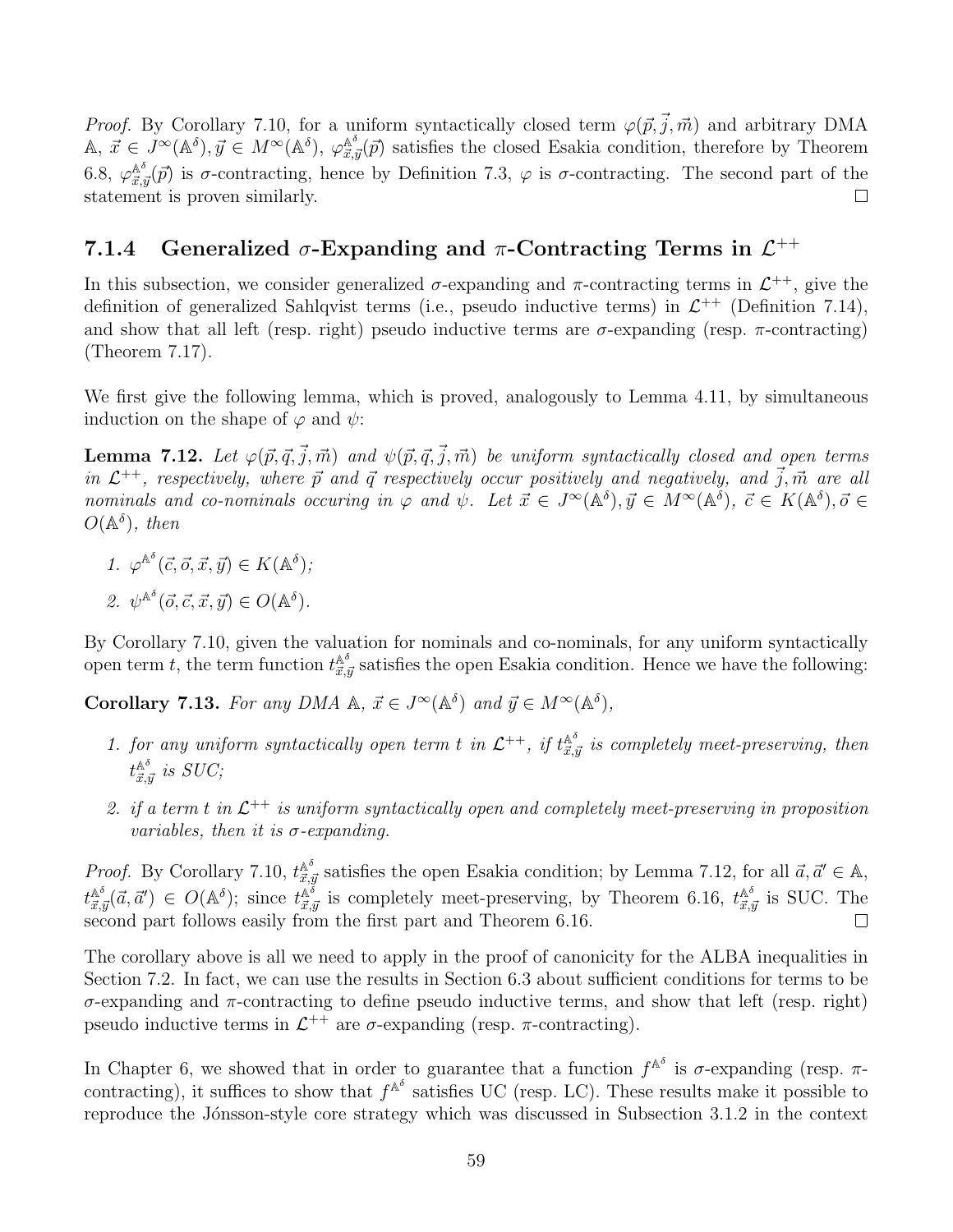| Polarity | Outer Skeleton  |        |   |                                   |                                                                |  |  |  |  |  |
|----------|-----------------|--------|---|-----------------------------------|----------------------------------------------------------------|--|--|--|--|--|
|          |                 |        |   | $\Diamond$ $\lhd$ $\blacklozenge$ |                                                                |  |  |  |  |  |
|          |                 |        |   |                                   | $\Box \quad \rhd \quad \blacksquare \quad \blacktriangleright$ |  |  |  |  |  |
|          | Inner Structure |        |   |                                   |                                                                |  |  |  |  |  |
|          |                 | $\Box$ |   | $\triangleright$ $\blacksquare$   |                                                                |  |  |  |  |  |
|          |                 |        | ◁ |                                   |                                                                |  |  |  |  |  |

Table 7.1: Classification of Nodes for Pseudo Inductive Terms

of generalized canonical extensions. Here we take UC as an example: as discussed in Subsection 3.1.2, UC is of the form  $(\forall J\exists K)$ , and hence this property can be guaranteed in two ways: either by requiring the inner function to satisfy UC ( $\forall J \exists K$ ) and the outer function to satisfy Scott continuity  $(\forall J\exists J)$ , or by requiring the inner function to satisfy SUC  $(\forall K\exists K)$  and the outer function to satisfy UC  $(\forall J\exists K)$ . In addition, the differences between this generalized setting and the standard one require that we put extra constraints on the terms in order to make them satisfy the assumptions of Lemma 6.15 and Lemma 6.17, e.g. the positive (resp. negative) inner component need to be syntactically open (resp. closed). These extra constraints are given in the following definition in the form of Sahlqvist-style syntactic conditions on  $\mathcal{L}^{++}$ -terms. Instead of giving a choice/universal classification of nodes, we give a classification in "positive configuration" style as in [6].

**Definition 7.14 (Pseudo Inductive Terms in**  $\mathcal{L}^{++}$ **).** Given an order type  $\epsilon$ , the signed generation tree of an  $\mathcal{L}^{++}$ -term  $+s(p_1,\ldots,p_n)$  (resp.  $-s(p_1,\ldots,p_n)$ ) is  $\epsilon$ -left pseudo inductive, abbreviated as  $\epsilon$ -LPI (resp.  $\epsilon$ -right pseudo inductive, abbreviated as  $\epsilon$ -RPI), if:

- it agrees with  $\epsilon$ ;
- on every branch with some  $p_i$  as its leaf, going from the root to the leaf, there are two groups of nodes, as given in Table 7.1. The first group (outer skeleton) occurs before the second group (inner structure); in fact, either group can be empty;
- the binary nodes in the inner structure part of branches ending with some  $p_i$  are in either of the following forms:

| Polarity |  |                                                                                                                                                                                                                                 |  |  |  |
|----------|--|---------------------------------------------------------------------------------------------------------------------------------------------------------------------------------------------------------------------------------|--|--|--|
|          |  | + $\alpha \rightarrow \beta$ $\gamma \rightarrow \delta$ $\mathbf{l}(\alpha, \beta)$ $\mathbf{l}(\gamma, \delta)$ $\delta \vee \gamma$ $\gamma \vee \delta$ $\delta \wedge \gamma$ $\gamma \wedge \delta$ $\beta \wedge \gamma$ |  |  |  |
|          |  | $ \gamma-\delta$ $\alpha-\beta$ $\mathbf{n}(\gamma,\delta)$ $\mathbf{n}(\alpha,\beta)$ $\alpha\wedge\beta$ $\beta\wedge\alpha$ $\alpha\vee\beta$ $\beta\vee\alpha$ $\beta\vee\gamma$                                            |  |  |  |

where  $\alpha$  is a syntactically closed pure term (see Definition 4.3),  $\delta$  is a syntactically open pure term,  $\beta$  and  $\gamma$  are not pure.

Let us use the abbreviation PI for pseudo inductive terms.

Remark 7.15. The following facts are worth noticing about the definition above: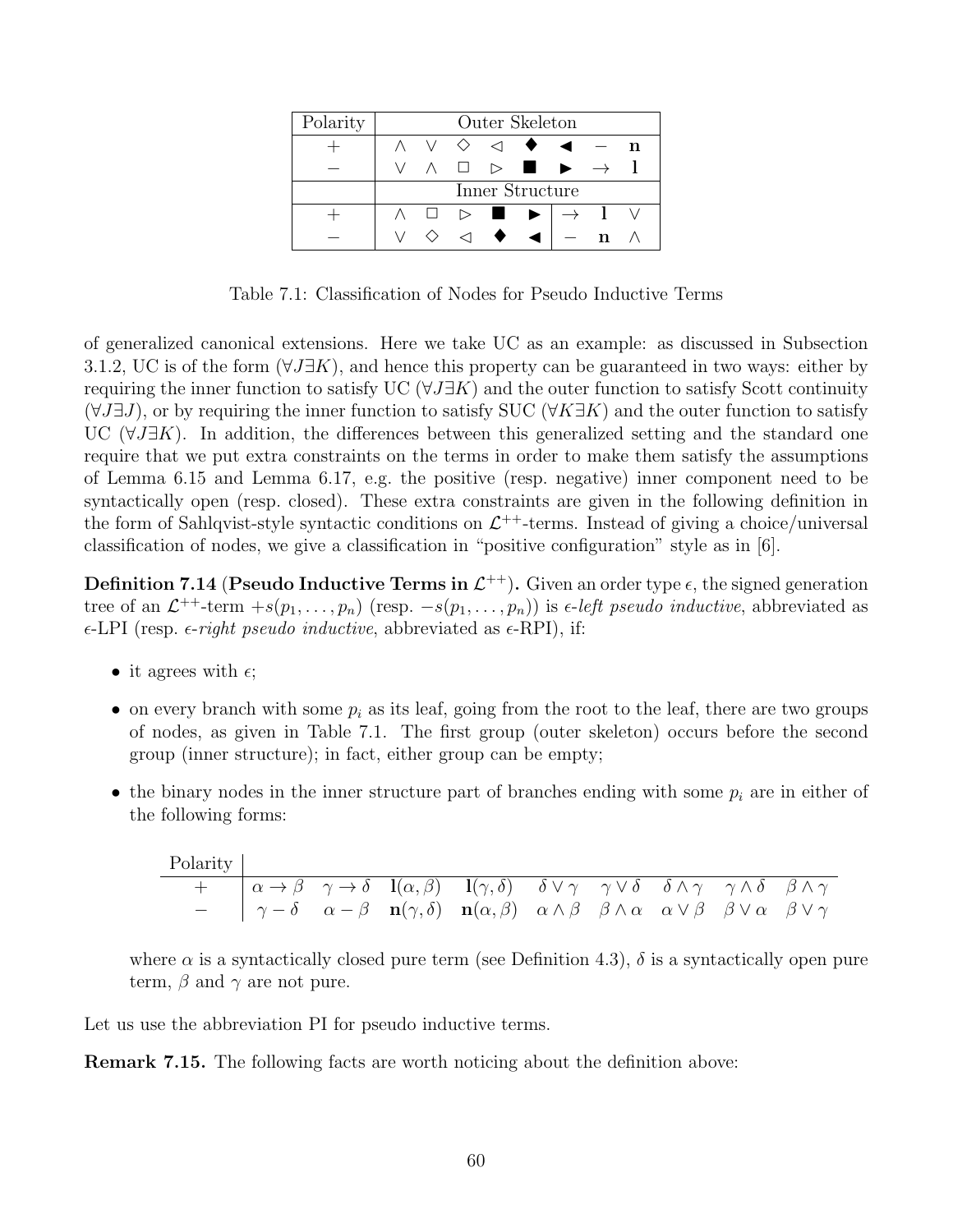- 1. The definition above ensures that if t is a left-LPI term and A is a DMA, then, regarding  $t^{\mathbb{A}^\delta}$ as a composition of order-preserving maps with respect to an appropriate order-type,  $t^{\hat{\mathbb{A}}^{\delta}}$  is composed of two parts: the interpretation of the outer skeleton, which is the composition of complete operators, and the interpretation of the inner structure, which is the composition of completely meet-preserving maps such that each subterm in the inner structure is an open (resp. closed) term if it is labelled + (resp.  $-$ ). Proposition 7.16 below describes the inner structure more in detail.
- 2. Pure terms are trivially both left and right  $\epsilon$ -LPI for any  $\epsilon$ , since none of their branches end with a proposition variable.
- 3. All uniform Sahlqvist terms in the basic DML signature are pseudo inductive terms.
- 4. This definition reminds of inductive formulas, in a sense which can be made more precise as follows. Consider a non-pure PI term t in which only symbols in  $\mathcal L$  occur on branches ending with some  $p_i$ ; suppose that on such branches, any choice node occurring in the scope of a universal node is of the form  $+(\delta \vee \gamma)$  or  $-(\alpha \wedge \beta)$ , where  $\delta$  is a syntactically open pure term and  $\alpha$  is a syntactically closed pure term. Suppose that **n**, l do not occur in t, and  $i, m, \blacklozenge, \blacktriangleleft, -$ ,  $\blacksquare$ ,  $\blacktriangleright$ ,  $\rightarrow$  only occur in terms  $\delta$  or  $\alpha$  mentioned above, and nowhere else. If we replace each  $\delta$  with a new proposition variable  $p_{+\delta}$  of order type  $\partial$  and  $\alpha$  with a new proposition variable  $p_{-\alpha}$  of order type 1, and put all the new variables below all existing variables in the dependence order, then the term we obtain is inductive. Since the minimal valuation for a variable of order type 1 (resp.  $\partial$ ) is a syntactically closed (resp. open) term, PI terms can be regarded as inductive terms after substituting some minimal valuations into its order dual part. This also explains why the expanded language is a crucial tool when dealing with the canonicity of inductive inequalities.

Proposition 7.16. For any non-pure PI term  $\ast s$ , if the outer skeleton of  $\ast s$  is empty, then for every subterm  $\star t$  of  $\star s$ , t is syntactically open (resp. closed) if  $\star$  is + (resp. -).

Proof. The proof is simple but very lengthy, and hence we omit it.

**Theorem 7.17.** If  $\alpha$  is an  $\epsilon$ -LPI (resp.  $\epsilon$ -RPI) term, then  $\alpha$  is  $\sigma$ -expanding (resp.  $\pi$ -contracting).

*Proof.* The proof is similar to Lemma 5.10 in [17], by simultaneous induction on the syntactic structure of LPI and RPI terms. Here we consider  $\epsilon$ -LPI terms,  $\epsilon$ -RPI terms being order dual. For basic cases, the proof is trivial. For pure terms, it is also easy to check that they are both  $\sigma$ -stable and  $\pi$ -stable. Hence, without loss of generality, we only consider non-pure terms; for the inductive step, suppose that for the  $\epsilon$ -LPI term  $\alpha$ , the outmost operation is f. Now the discussion breaks into cases.

If f is a node in the outer skeleton, then it is among  $\land$ ,  $\lor$ ,  $\Diamond$ ,  $\triangleleft$ ,  $\blacktriangleleft$ ,  $\blacktriangleleft$ ,  $\Box$ , We consider  $\alpha = \beta - \gamma$ , since other cases are easier. It can be readily checked that  $+\beta$  is  $\epsilon$ -LPI and  $-\gamma$  is  $\epsilon$ -RPI; indeed, if not, then their flaw would make  $+\alpha$  non-LPI. Hence, by induction hypothesis,  $\beta$  is  $\sigma$ -expanding and  $\gamma$  is  $\pi$ -contracting, i.e.

$$
\beta^{\mathbb{A}^{\delta}}_{\vec{x},\vec{y}} \leq (\beta^{\mathbb{A}}_{\vec{x},\vec{y}})^{\sigma} \text{ and } (\gamma^{\mathbb{A}}_{\vec{x},\vec{y}})^{\pi} \leq \gamma^{\mathbb{A}^{\delta}}_{\vec{x},\vec{y}}, \quad \text{i.e. } (\gamma^{\mathbb{A}^{\delta}}_{\vec{x},\vec{y}})^{\partial} \leq ((\gamma^{\mathbb{A}}_{\vec{x},\vec{y}})^{\partial})^{\sigma}
$$

for any DMA A, any  $\vec{x} \in J^{\infty}(\mathbb{A}^{\delta})$ , any  $\vec{y} \in M^{\infty}(\mathbb{A}^{\delta})$ , and where  $\beta_{\vec{x}, \vec{y}}^{\mathbb{A}^{\delta}}$  and  $\gamma_{\vec{x}, \vec{y}}^{\mathbb{A}^{\delta}}$  are regarded as follows:

 $\Box$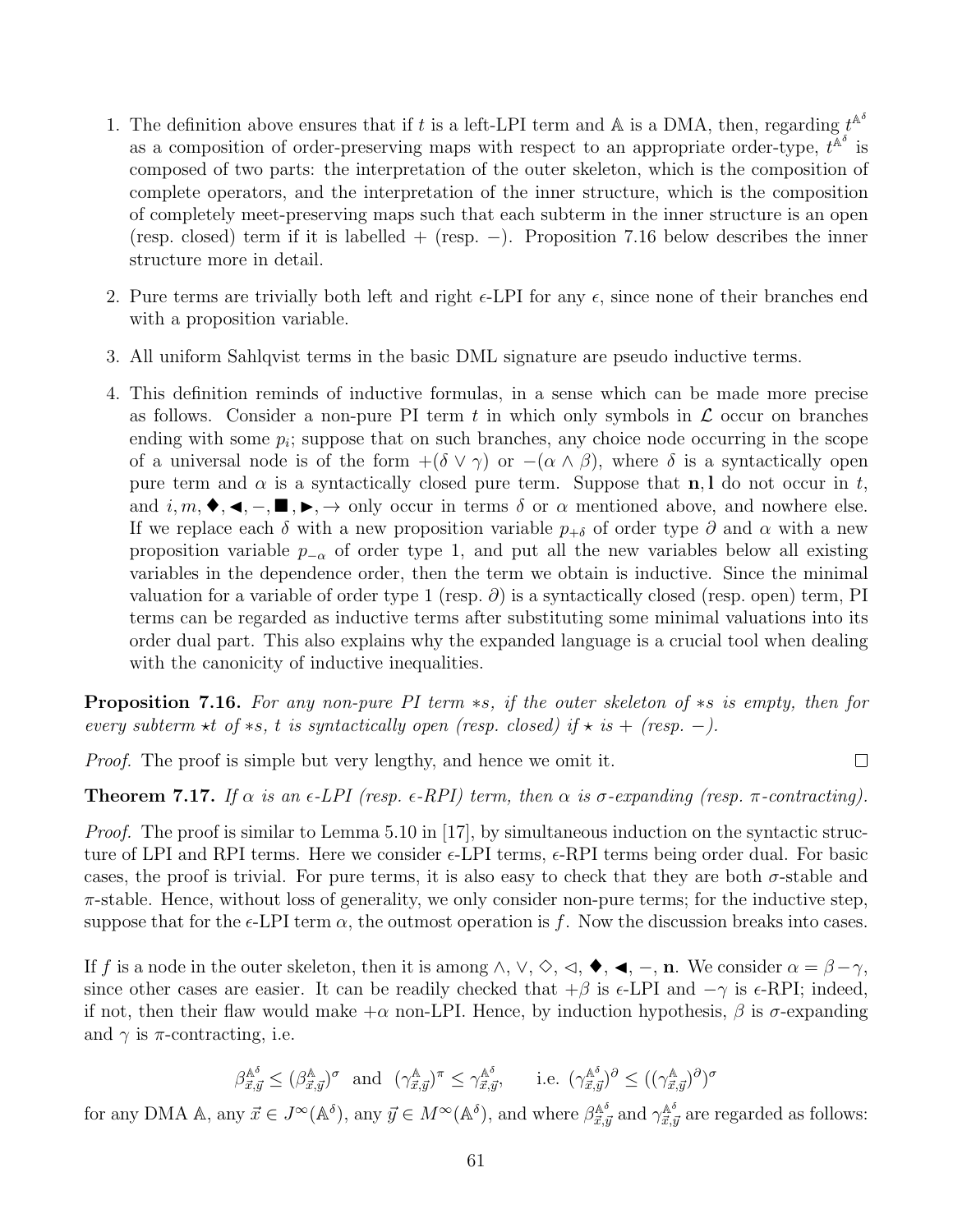$$
\beta^{\mathbb{A}^{\delta}}_{\vec{x},\vec{y}} : (\mathbb{A}^{\delta})^{\epsilon} \to \mathbb{A}^{\delta} \text{ and } \gamma^{\mathbb{A}^{\delta}}_{\vec{x},\vec{y}} : ((\mathbb{A}^{\delta})^{\epsilon})^{\partial} \to \mathbb{A}^{\delta}.
$$

Since  $-{\mathbb A}^\delta: {\mathbb A}^\delta \times ({\mathbb A}^\delta)^\partial \to {\mathbb A}^\delta$  is a complete operator and  $\alpha^{{\mathbb A}^\delta}_{\vec{x},\vec{y}} = -{\mathbb A}^\delta(\beta^{{\mathbb A}^\delta}_{\vec{x},\vec{y}}, (\gamma^{{\mathbb A}^\delta}_{\vec{x},\vec{y}})^\partial)$  is a composition of the order-preserving maps  $(\beta_{\vec{x},\vec{y}}^{\mathbb{A}^{\delta}},(\gamma_{\vec{x},\vec{y}}^{\mathbb{A}^{\delta}})^{\partial} : (\mathbb{A}^{\delta})^{\epsilon} \to \mathbb{A}^{\delta} \times (\mathbb{A}^{\delta})^{\partial}$  and  $-\mathbb{A}^{\delta} : \mathbb{A}^{\delta} \times (\mathbb{A}^{\delta})^{\partial} \to \mathbb{A}^{\delta}$ , by Lemma 6.15, we have

$$
\begin{array}{rcl}\n(\beta - \gamma)^{\mathbb{A}^{\delta}}_{\vec{x},\vec{y}} & = & -^{\mathbb{A}^{\delta}}(\beta^{\mathbb{A}^{\delta}}_{\vec{x},\vec{y}}, (\gamma^{\mathbb{A}^{\delta}}_{\vec{x},\vec{y}})^{\partial}) \\
&\leq & -^{\mathbb{A}^{\delta}}((\beta^{\mathbb{A}}_{\vec{x},\vec{y}})^{\sigma}, ((\gamma^{\mathbb{A}}_{\vec{x},\vec{y}})^{\partial})^{\sigma}) \quad \text{(by induction hypothesis)} \\
& = & -^{\mathbb{A}^{\delta}}(\beta^{\mathbb{A}}_{\vec{x},\vec{y}}, (\gamma^{\mathbb{A}}_{\vec{x},\vec{y}})^{\partial})^{\sigma} \\
&\leq & ((\beta - \gamma)^{\mathbb{A}}_{\vec{x},\vec{y}})^{\sigma} \quad \text{(by Lemma 6.15)}.\n\end{array}
$$

If f is a node in the inner structure, then by Proposition 7.16,  $\alpha$  is syntactically open, and by appropriately flipping the polarity of coordinates and functions,  $\alpha_{\vec{x},\vec{y}}^{\mathbb{A}^{\delta}}$  is a composition of completely meet-preserving maps, therefore by Corollary 7.13,  $\alpha$  is  $\sigma$ -expanding.  $\Box$ 

## 7.2 ALBA-Aided Jónsson-Style Canonicity for ALBA Inequalities

The aim of the present section is to prove the following:

Theorem 7.18. ALBA inequalities in distributive modal logic are canonical.

Proof. Our proof strategy is a combination of ALBA-style canonicity and Jónsson-style canonicity. The main structure of the proof is similar to the U-shaped argument in ALBA-style canonicity on Page 44, while for the bottom line, the proof strategy is similar to the Jónsson-style canonicity.

Let  $\varphi \leq \psi$  be an ALBA inequality, on which ALBA succeeds. Let us run ALBA up to the point (in the second stage, therefore we are dealing with systems of inequalities) in which for every system, only one proposition variable remains, and the systems are in Ackermann shape, i.e., each system is either in the right-handed Ackermann form:

$$
\begin{cases}\n\alpha_1 \leq p \\
\vdots \\
\alpha_m \leq p \\
\beta_1(p) \leq \gamma_1(p) \\
\vdots \\
\beta_n(p) \leq \gamma_n(p) \\
\delta_1 \leq \theta_1 \\
\vdots \\
\delta_k \leq \theta_k\n\end{cases}
$$

where the  $\alpha_i$ s are pure and syntactically closed, Prop $(\beta_i(p)) \cup$ Prop $(\gamma_i(p)) = \{p\}$ , the  $\beta_i(p)$ s are syntactically closed and positive in p, the  $\gamma_i(p)$ s are syntactically open and negative in p, the  $\delta_h$ s and  $\theta_{h}$ s are pure; or in the *left-handed Ackermann form*, which is the analogous but symmetric situation.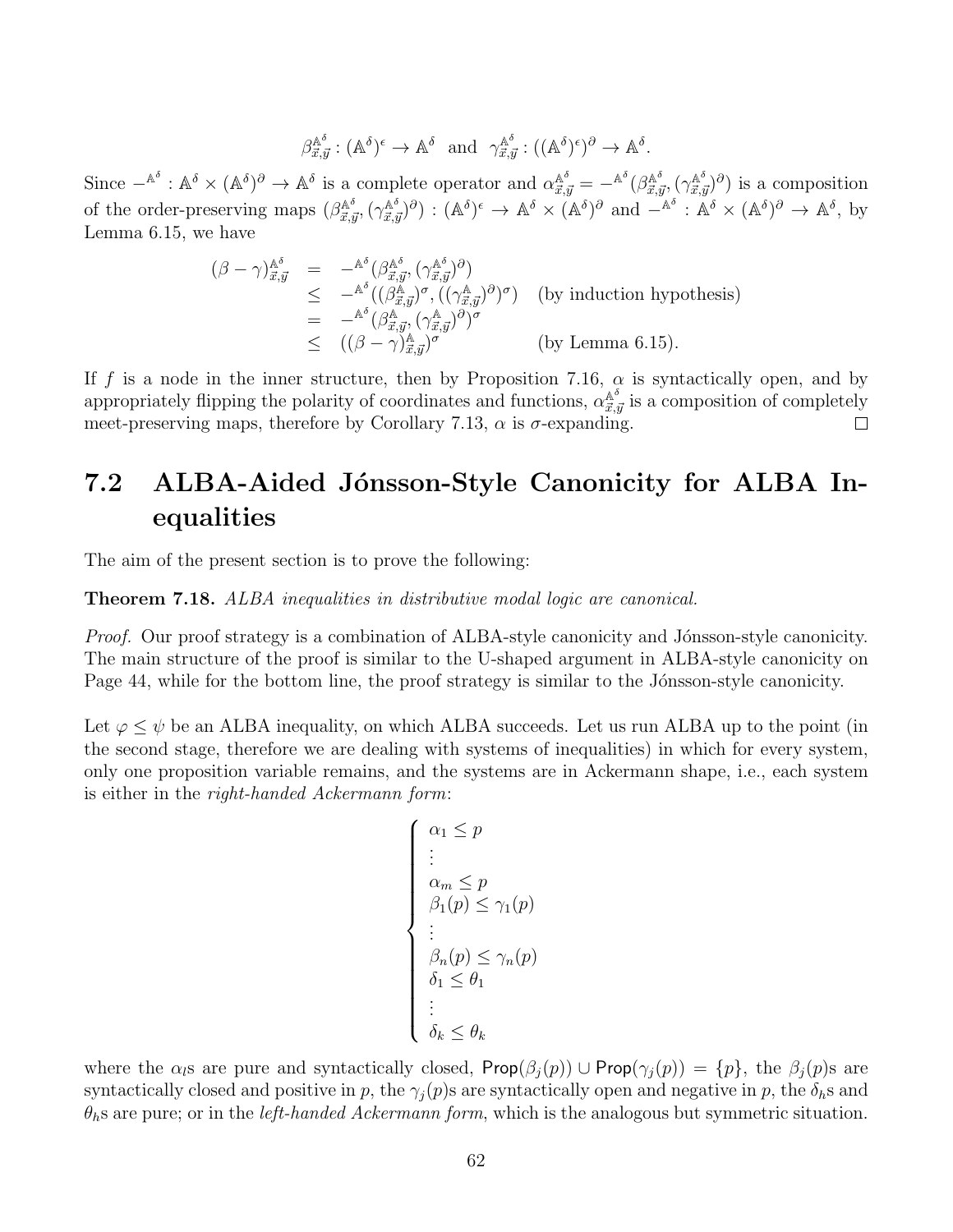Since we treat each system independently of the others, we can assume for simplicity that all the systems of inequalities are of the *right-handed Ackermann form*  $\{\alpha_{i,1} \leq p_i, \ldots, \alpha_{i,m} \leq p_i, \beta_{i,1}(p_i) \leq$  $\gamma_{i,1}(p_i), \ldots, \beta_{i,n}(p_i) \leq \gamma_{i,n}(p_i), \delta_{i,1} \leq \theta_{i,1}, \ldots, \delta_{i,k} \leq \theta_{i,k}$ , which we denote as  $\text{RAF}(\varphi_i \leq \psi_i)$ .

Our goal now is to show that the Jónsson-style strategy can be applied to prove the equivalence between items 2. and 3. in the following list:

1.  $\mathbb{A}^{\delta} \vDash_{\mathbb{A}} \varphi \leq \psi;$ 2.  $\mathbb{A}^{\delta} \models_{\mathbb{A}} \& \text{RAF}(\varphi_i \leq \psi_i) \Rightarrow i_0 \leq m_0 \text{ for all } \varphi_i \leq \psi_i;$ 3.  $\mathbb{A}^{\delta} \models \& \text{RAF}(\varphi_i \leq \psi_i) \Rightarrow i_0 \leq m_0 \text{ for all } \varphi_i \leq \psi_i;$ 4.  $\mathbb{A}^{\delta} \models \varphi \leq \psi$ .

The equivalence between 3. and 4. follows from the soundness of ALBA, and the equivalence between 1. and 2. similarly follows from the soundness of ALBA when the valuations are admissible<sup>1</sup>. So the crucial step is the equivalence between 2. and 3.

To show that 2. implies 3, we adapt the chain of entailments discussed in the proof of Theorem 3.1. Below, we use the following abbreviations:

$$
A(p_i) = \alpha_{i,1} \vee \ldots \vee \alpha_{i,m} \leq p_i,
$$
  
\n
$$
BG(p_i) = \beta_{i,1}(p_i) \leq \gamma_{i,1}(p_i) \& \ldots \& \beta_{i,n}(p_i) \leq \gamma_{i,n}(p_i),
$$
  
\n
$$
DT = \delta_{i,1} \leq \theta_{i,1} \& \ldots \& \delta_{i,k} \leq \theta_{i,k},
$$
  
\n
$$
I(\alpha, p_i) = I(\alpha_{i,1} \vee \ldots \vee \alpha_{i,m}, p_i),
$$
  
\n
$$
PURE = \mathbf{n}(i_0, m_0) \wedge \bigwedge_{\substack{1 \leq j \leq k \\ 1 \leq j \leq n}} I(\delta_{i,j}(p_i), \gamma_{i,j}(p_i)).
$$

In what follows, the arrays  $\vec{x}$  and  $\vec{y}$  are taken in  $J^{\infty}(\mathbb{A}^{\delta})$  and  $M^{\infty}(\mathbb{A}^{\delta})$ , respectively.

<sup>&</sup>lt;sup>1</sup>Notice that the fact that we are using the ALBA manipulations does not mean that this proof is a canonicityvia-correspondence one. More details on this are given in Remark 7.21 and Section 7.3.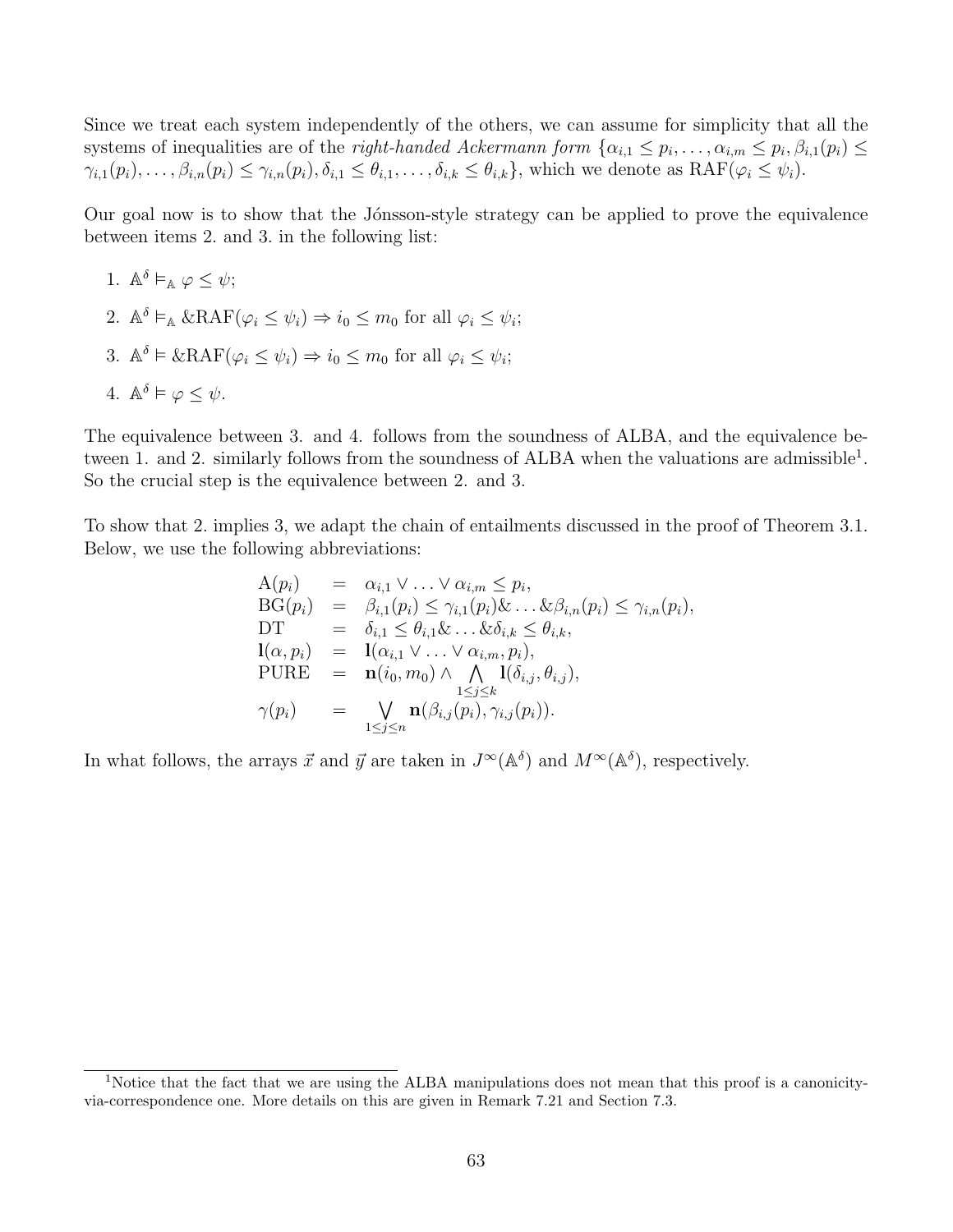$$
\mathbb{A}^{\delta} \vDash_{\mathbb{A}} \& \mathbb{R}\mathcal{A}\mathbb{F} \ (\varphi_{i} \leq \psi_{i}) \Rightarrow i_{0} \leq m_{0}
$$
\n
$$
\iff \mathbb{A}^{\delta} \vDash_{\mathbb{A}} (\mathcal{A}(p_{i})\& \mathbb{B}\mathcal{G}(p_{i})\& \mathbb{D}\mathcal{T}) \Rightarrow i_{0} \leq m_{0}
$$
\n
$$
\iff \mathbb{A}^{\delta} \vDash_{\mathbb{A}} \mathbf{1}(\alpha, p_{i}) \land \bigwedge_{1 \leq j \leq n} \mathbf{1}(\beta_{i,j}(p_{i}), \gamma_{i,j}(p_{i})) \land \bigwedge_{1 \leq j \leq k} \mathbf{1}(i_{0}, p_{0}) \quad (*)
$$
\n
$$
\iff \mathbb{A}^{\delta} \vDash_{\mathbb{A}} \mathbf{1}(\alpha, p_{i}) \land \mathbf{n}(i_{0}, m_{0}) \land \bigwedge_{1 \leq j \leq k} \mathbf{1}(\delta_{i,j}, \theta_{i,j}) \leq \bigvee_{1 \leq j \leq n} \mathbf{n}(\beta_{i,j}(p_{i}), \gamma_{i,j}(p_{i})) \quad (*)
$$
\n
$$
\iff (\mathbf{l}(\alpha, p_{i}) \land \mathbb{P} \mathbf{U}\mathbf{R} \mathbf{E}) \frac{\mathbb{A}}{\mathbb{B}, \mathbb{J}} \leq (\gamma(p_{i})) \frac{\mathbb{A}}{\mathbb{B}, \mathbb{J}} \text{ for all } \mathbb{Z}, \mathbb{J} \quad \text{(trivial)}
$$
\n
$$
\iff ((\mathbf{l}(\alpha, p_{i}) \land \mathbb{P} \mathbf{U}\mathbf{R} \mathbf{E}) \frac{\mathbb{A}}{\mathbb{B}, \mathbb{J}})^{\sigma} \leq ((\gamma(p_{i})) \frac{\mathbb{A}}{\mathbb{B}, \mathbb{J}})^{\sigma} \text{ for all } \mathbb{Z}, \mathbb{J} \quad \text{(Der. } \sigma\text{-extension)}
$$
\n
$$
\Rightarrow ((\mathbf{l}(\alpha, p_{i}) \land \mathbb{P} \mathbf{U}\mathbf{R} \mathbf{E}) \frac{\mathbb{A}}{\mathbb{B}, \mathbb{J}})^{\sigma} \leq (\gamma(p_{i})) \frac{\
$$

The equivalences marked with (∗) can be shown by straightforward algebraic manipulations by using the definitions of  $n$  and  $l$ . Finally, the proof is complete with the lemmas below.  $\Box$ 

Lemma 7.19.  $\gamma(p_i)$  is  $\sigma$ -contracting.

*Proof.* Recall that  $\gamma(p_i) = \sqrt{ }$  $\mathbf{n}(\beta_{i,j}(p_i), \gamma_{i,j}(p_i))$  where the  $\beta$ s are syntactically closed and positive  $1\leq j\leq n$ in  $p_i$ , and the  $\gamma$ s are syntactically open and negative in  $p_i$ . Hence  $\gamma(p_i)$  is syntactically closed and positive in  $p_i$ . Then the statement follows from Theorem 7.11.  $\Box$ 

Lemma 7.20.  $l(\alpha, p_i) \land PURE$  is  $\sigma$ -expanding.

*Proof.* By Theorem 7.17, it is enough to show that  $\mathbf{l}(\alpha, p_i) \wedge \text{PURE}$  is LPI with order type (1). Let us recall that PURE is of the form  $n(i_0, m_0) \wedge \wedge$  $\mathbf{l}(\delta_{i,j}, \theta_{i,j}),$  and  $\mathbf{l}(\alpha, p_i)$  is of the form  $1\leq j\leq k$  $\mathbf{l}(\alpha_{i,1} \vee \ldots \vee \alpha_{i,m}, p_i)$ . The outer skeleton of  $\mathbf{l}(\alpha, p_i) \wedge \text{PURE}$  only consists of the node + $\wedge$ , and the inner structure only consists of the subterm  $+{\bf l}(\alpha_{i,1} \vee ... \vee \alpha_{i,m}, p_i)$ , where  $\alpha_{i,1} \vee ... \vee \alpha_{i,m}$  is syntactically closed (cf. Lemma 5.8) and pure.  $\Box$ 

Remark 7.21. • The tool of ALBA has been used for two different purposes: in [10], it was used to calculate a first-order correspondent for formulas or inequalities; in this chapter, ALBA is used to manipulate the initial inequality into a shape to which the Jónsson strategy can be applied.

- Since the inductive inequalities are ALBA inequalities, their Jónsson-style canonicity for them follows straightforwardly from the theorem above.
- Some aspects of the proof might still look to be a bit ad hoc, e.g. the fact that we run ALBA up to the point immediately before the last application of the Ackermann rule. We will discuss this aspect in Section 7.3.1.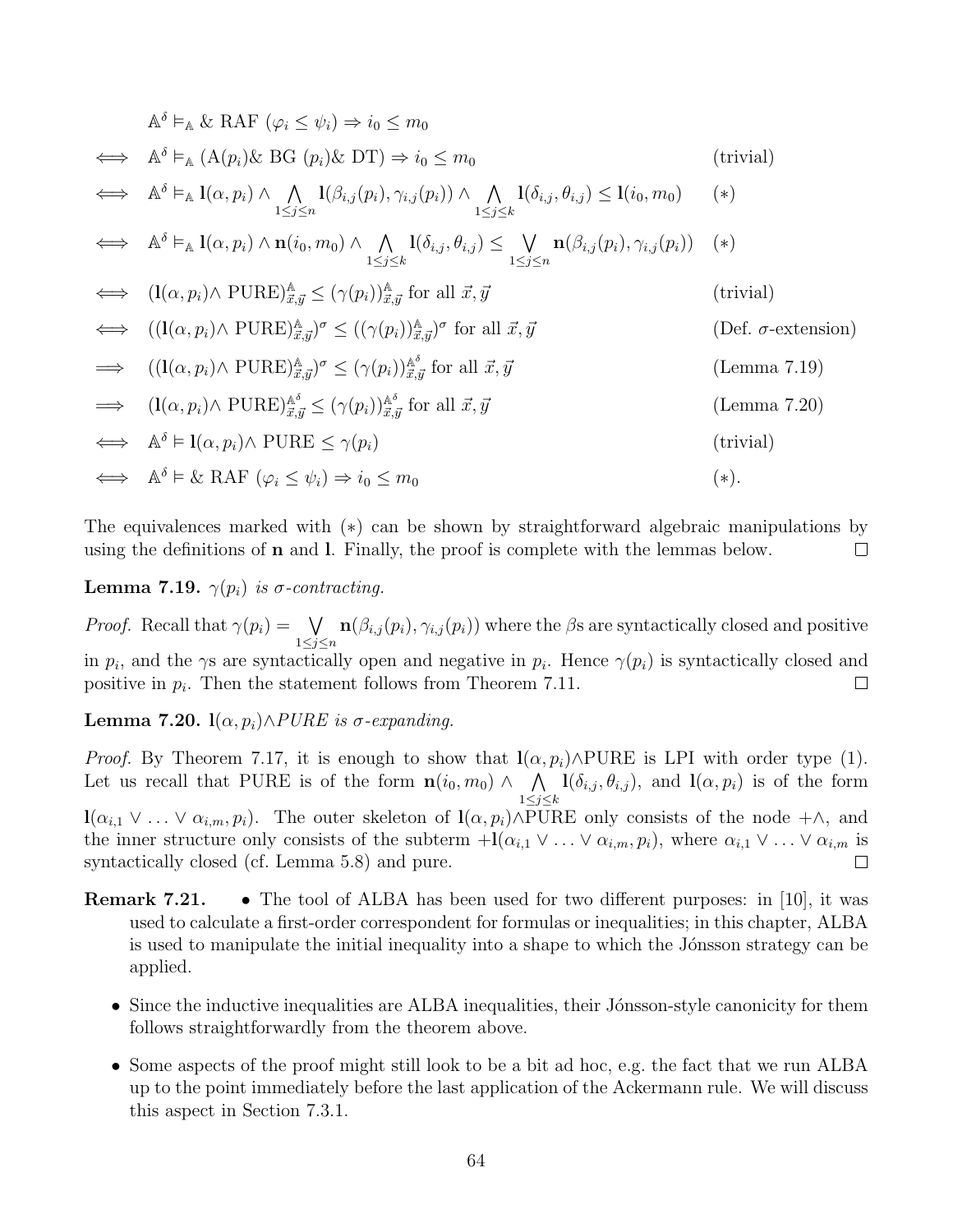## 7.3 Discussion: Comparing the Two Approaches

Certainly, the main motivation for the proof above is methodological. Namely, we were looking for a better understanding of the relationship between the two proof strategies for canonicity. Indeed, we are able to recognize that some ingredients of the two approaches are two faces of the same coin. In this part, we collect our findings in this respect.

## 7.3.1 General Strategy

We now summarize the two proof strategies restricted to Sahlqvist inequalities (in fact, the situation complicates a bit when dealing with formulas or inequalities outside this class, but we will come back to those later on).

- As discussed below Lemma 3.8, in the Jónsson-style canonicity of Sahlqvist inequalities, the n-trick is used to transform Sahlqvist inequalities of the form  $\alpha \leq \beta$  into inequalities of the form  $\alpha_1 \leq \beta_1 \vee \gamma$ ; in this new shape, there is a clear separation between the **n**-part  $\gamma$  and the Sahlqvist part  $\alpha_1$ ,  $\beta_1$ ; it is then shown that the Sahlqvist part  $\alpha_1$  (resp.  $\beta_1$ ) is  $\sigma$ -expanding (resp.  $\pi$ -contracting), and the **n**-part  $\gamma$ , which is uniform, is  $\sigma$ -contracting.
- In the ALBA-style canonicity-via-correspondence, all the essentially algebraic and ordertopological manipulation steps aim at achieving pure quasi-inequalities. Immediately before the last application of the Ackermann rule, the inequalities in a system can be classified into two types: the first type, which we call *minimal valuation part*, contains inequalities which are used to compute the minimal valuation; the second type, which we will call *receiving part*, contains the inequalities where the minimal valuation is going to be substituted into.

The most notable difference between the two approaches is that the Jonsson-style transformations preserve the integrity of the initial inequality and proceed from the bottom of the generation tree by taking out subformulas and moving them to the  $\gamma$ -part, whereas the ALBA-style approach systematically decomposes the initial inequality into systems of inequalities and proceeds from the top of the generation tree. However, the two approaches are similar in that they both aim at achieving a state in which the ingredients are neatly separated into two types: in the Jónsson-style approach, the two types are the Sahlqvist part and the n-part, and in the ALBA-style approach, they are the minimal valuation part and the receiving part.

The core of the ALBA-aided Jónsson-style canonicity is the recognition that, modulo some manipulations, the minimal valuation part is  $\sigma$ -expanding and the receiving part is  $\sigma$ -contracting<sup>2</sup>. Namely, the minimal valuation part and the receiving part, generated by ALBA, respectively enjoy the same properties enjoyed by the Sahlqvist part and the n-part respectively, and which are crucial in the Jónsson-style canonicity. In the following subsections, we will expand on this. Finally, the ad hoc aspect of the proof, namely the fact that ALBA runs up to the step immediately before the last application of the Ackermann rule, is in fact motivated by the need to highlight this recognition in a simple way; however, this is not in general the only step in which this recognition is possible.

 $2^2$ Of course, in order to be able to formally express these facts, we had to introduce the extra connectives **n** and l.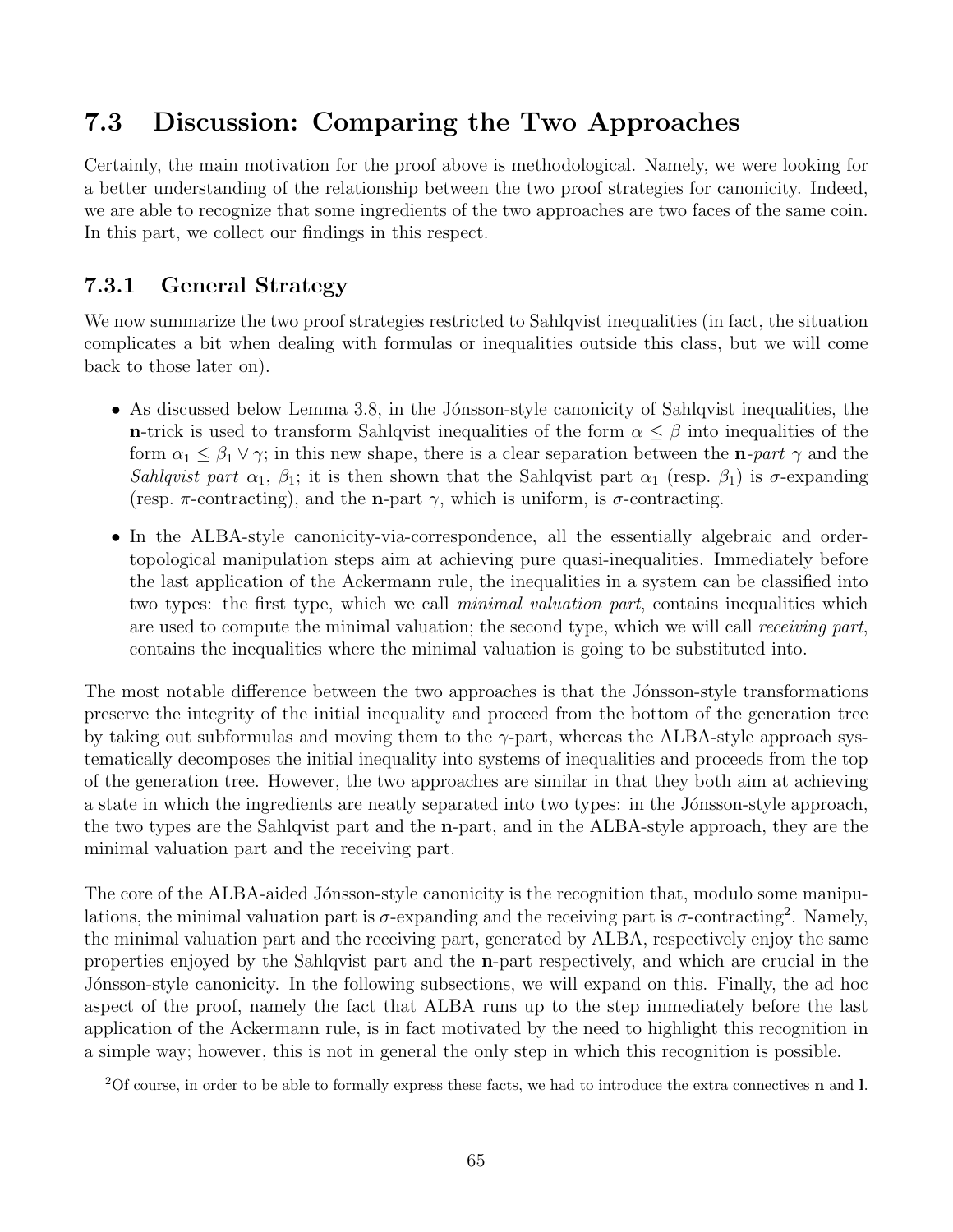### 7.3.2 The Sahlqvist Part and the Minimal Valuation Part

In this subsection, we expand on the roles of the Sahlqvist part in the Jónsson-style canonicity, and of the minimal valuation part in the ALBA-style canonicity. We first consider the case of Sahlqvist inequalities, then briefly discuss the situation in the case of inductive inequalities. Without loss of generality, we consider left Sahlqvist and left inductive terms.

#### The Sahlqvist Case

Let us sum up the observations so far, relative to the treatment of Sahlqvist inequalities in the two approaches:

- In the Jónsson-style canonicity, the *compositional* structure of uniform left Sahlqvist terms crucially guarantees that they are  $\sigma$ -expanding. Indeed, uniform left Sahlqvist terms consist of operators, which are Scott continuous  $(\forall J \exists J)$ , as the outer skeleton, and meet-preserving maps, which are SUC ( $\forall K \exists K$ ), as the inner structure. This guarantees that the resulting composition is UC ( $\forall J \exists K$ ), which guarantees their being  $\sigma$ -expanding.
- In the ALBA-style canonicity-via-correspondence, the uniform left Sahlqvist terms are *decom*posed to "get out" the critical occurrences of proposition variables, which are the ones to be minimally valued. After the first approximation, we get inequalities e.g. of the form  $i \leq \alpha$ , where  $\alpha$  is of certain restricted left Sahlqvist form. The algorithm proceeds deconstructing this inequality, and this deconstruction is made possible by the structure of  $\alpha$  (without loss of generality we only consider critical occurrences of proposition variables of order type 1).

Indeed, we recall that the structure of  $\alpha$  consists of connectives in the outer skeleton which are interpreted in  $\mathbb{A}^{\delta}$  as maps which are completely join-preserving in each coordinate, and of connectives in the inner structure which are interpreted in  $\mathbb{A}^{\delta}$  as maps which are right adjoints. Hence, the inequality  $i \leq \alpha$  is decomposed in two stages:

1. The first stage transforms the inequality  $i \leq f(\beta_1, \ldots, \beta_n)$  into inequalities  $i \leq f(i_1, \ldots, i_n)$ ,  $i_1 \leq \beta_1, \ldots, i_n \leq \beta_n$ , which keep nominals (interpreted as completely join-irreducibles) in the left-hand side of the inequalities. These transformations are sound thanks to the properties of the outer skeleton, namely that complete operators are completely joinpreserving in each coordinate.

In fact, in the algorithm, the rule above is not applied to  $\land$  and  $\lor$ , since they have even better properties: the outer ∨ has been eliminated in the first stage due to its being the left adjoint of  $\Delta$ , and  $\wedge$  is the right adjoint of  $\Delta$ , which makes it possible to apply the corresponding splitting rule, which preserves the nominals on the left-hand side.

2. The second stage transforms inequalities  $\beta \leq g(\alpha)$  where g is completely meet-preserving, into inequalities  $g'(\beta) \leq \alpha$ , where  $g' \dashv g$ . These transformations are sound thanks to the properties of the inner structure, namely that completely meet-preserving maps are right adjoints.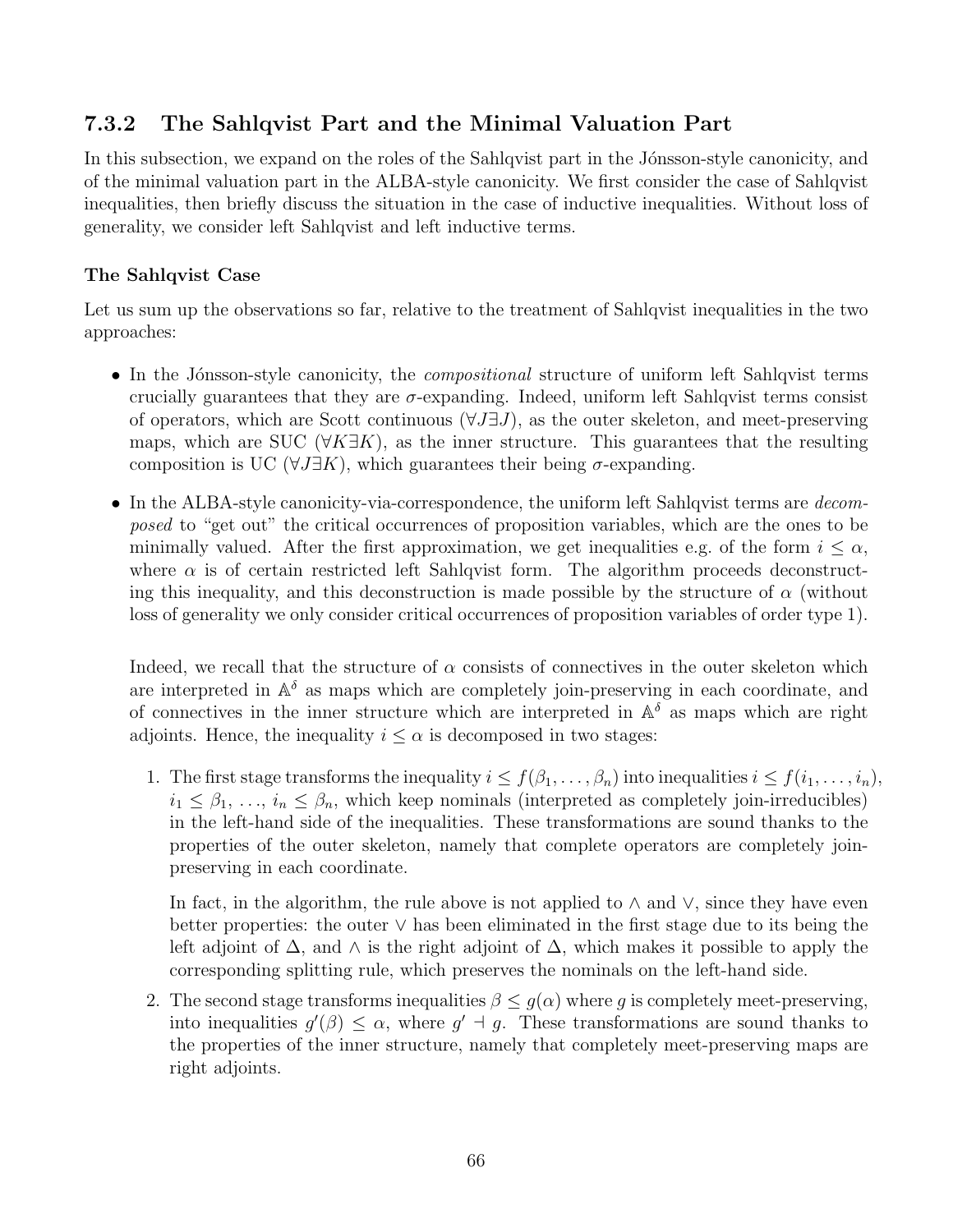Finally, after having performed the transformations in the second stage exhaustively (recall that we are only considering critical occurrences of proposition variables of order type 1), all the critical occurrences of  $p$  have been dragged out and we are reduced to a set of inequalities of the form  $\beta \leq p$ , which gives the minimal valuation part of a set of inequalities in Ackermann form.

This account is intended to stress the fact that one and the same syntactic structure, namely that of Sahlqvist terms, is used in two different ways to achieve canonicity. Namely, it is used in a compositional way in the Jónsson strategy, and in a decompositional way for the ALBA strategy. The order-theoretic properties relevant to Jónsson-style canonicity, and guaranteed by the Sahlqvist shape, are: complete join-preservation in each coordinate for the outer skeleton and complete meetpreservation for the inner part, whereas, the order-theoretic properties relevant to ALBA, and guaranteed by the Sahlqvist shape, are: complete join-preservation in each coordinate for the outer skeleton and being a right adjoint for the inner part. The equivalence between completely meetpreserving maps and right adjoints is another aspect of this two-faces-of-same-coin situation.

#### The Inductive Case

In  $[30]$ , it has been observed that the Jónsson-style canonicity proof cannot be straightforwardly extended to inductive inequalities. In Section 3.2, we have seen that the minimal collapse algorithm, which is based on the plain n-trick, does not work on inductive inequalities, because it transforms inductive inequalities into inequalities which do not enjoy the required order-theoretic properties in general. However, from this we can only conclude that this kind of manipulation is too rough, since the order-theoretic properties guaranteed by the inductive shape are enough for the order-topological ALBA-style analysis. For instance, by Lemma 5.8, we know that the ALBA manipulations preserve the syntactic closedness and openness of terms.

Therefore, in order to achieve Jónsson-style canonicity for inductive/ALBA inequalities, we realized the need to supplement the n-trick with additional syntactic manipulations coming from ALBA. Hence, we have combined the two approaches, and used ALBA to transform the inductive inequalities into some suitable form where the Jónsson-style strategy for canonicity can be applied. Analogously to the original proof in [17], this suitable form exhibits a separation between a part corresponding to the minimal valuation part, which in its turn plays the role of what we called the "Sahlqvist part" in [17], and a part corresponding to the receiving part, which in its turn plays the role of what we called the "n-part" in [17]. In particular, it is shown in Lemma 7.20 that the term corresponding to the minimal valuation part is LPI. In Remark 7.15, we mention that pseudo inductive terms can be recognized as inductive terms with minimal valuations substituted into. The fact that pseudo inductive terms have good enough compositional structure to guarantee that they are  $\sigma$ -expanding or  $\pi$ -contracting makes it possible for the Jónsson-style strategy to go through.

#### 7.3.3 The n-Part and the Receiving Part

The similarity between the n-part and the receiving part is even more straightforward:

• In the Jónsson-style canonicity, the **n**-part is  $\sigma$ -contracting. However, in [17], the proof goes through only on the basis of the fact that it is uniform. This is due to the fact that the setting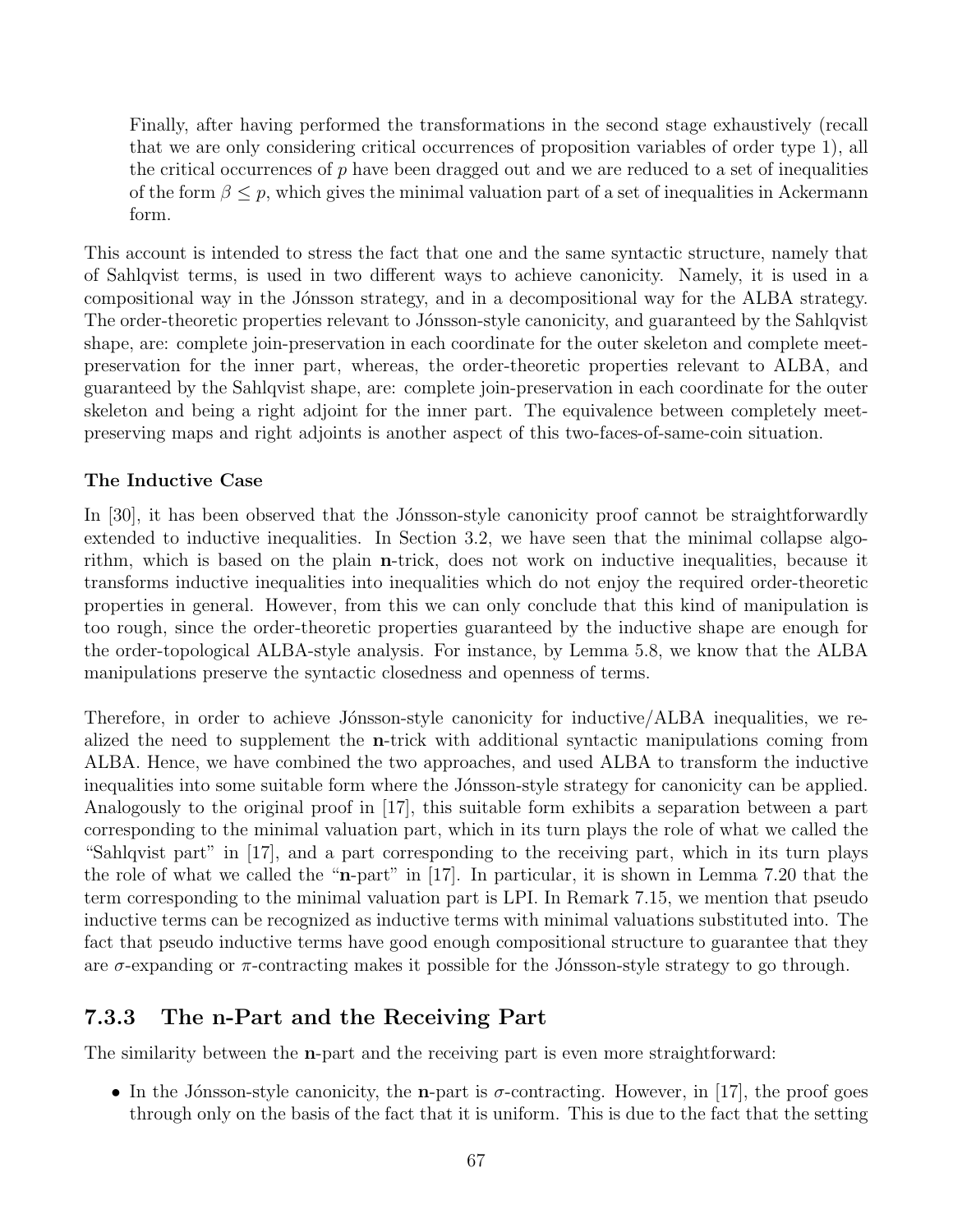of that proof only treats the original signature. When moving to the expanded signature, the hidden mechanism of  $\sigma$ -contracting and  $\pi$ -expanding terms starts to appear: namely, the Esakia conditions, or equivalently, the intersection conditions (cf. Section 6.2).

• In the ALBA-style canonicity, at the stage before the last application of the Ackermann rule, the left-hand side of the receiving part is syntactically closed and uniform in  $p$ , its right-hand side is syntactically open and uniform in  $p$ . In Lemma 7.10 and the discussion in Section 6.2, we highlighted the connections between these properties and  $\sigma$ -contracting or  $\pi$ -expanding maps. In the ALBA-aided Jónsson-style canonicity, these two aspects, which provide another two-faces-of-same-coin instance, come together. Namely, the receiving part is shown to be  $\sigma$ -contracting.

In the next chapter, we will turn to the signature of distributive modal  $\mu$ -calculus. In this setting, we will explore further the connection between  $\sigma$ -contracting and  $\pi$ -expanding terms and the intersection property.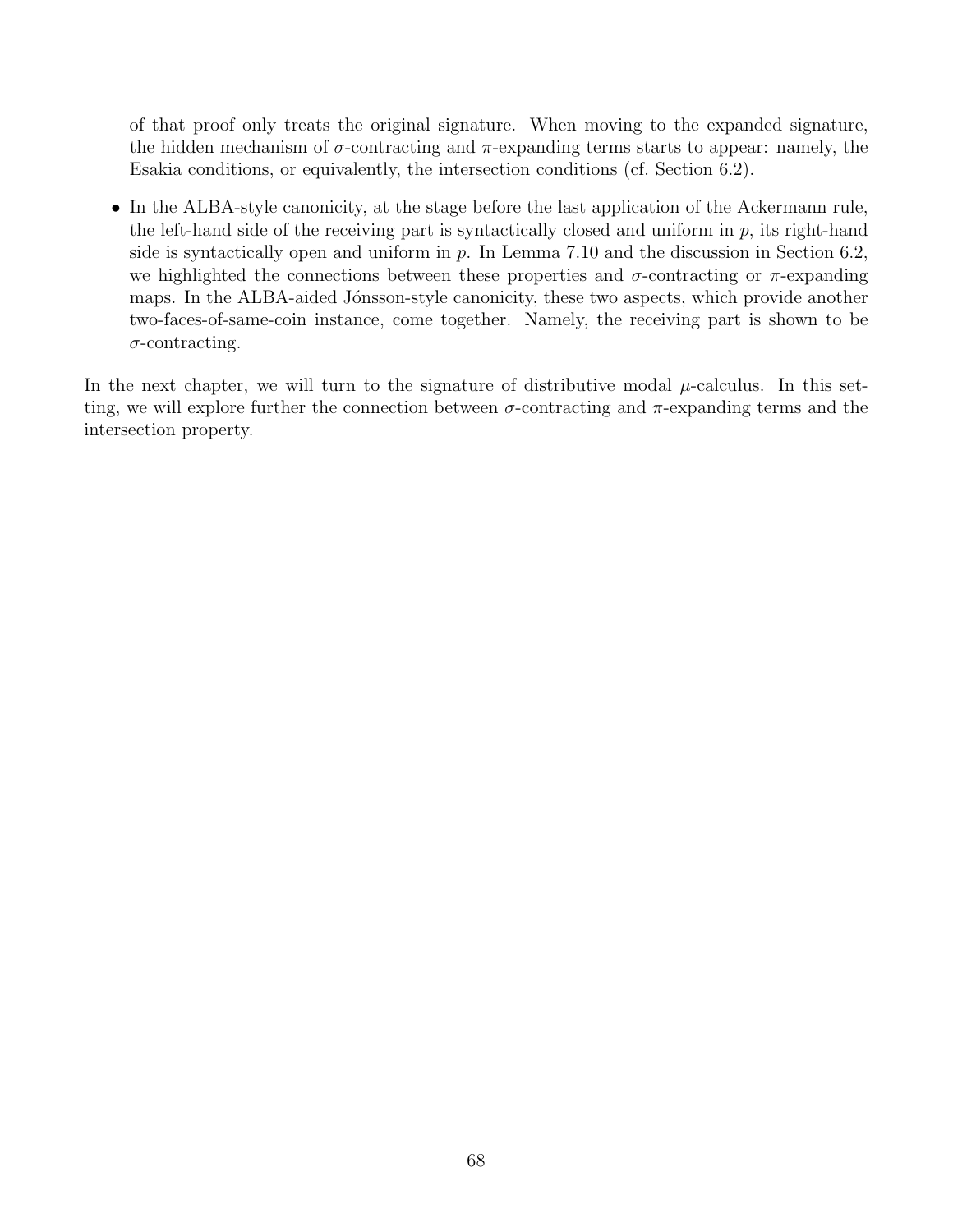# Chapter 8

# Jónsson-Style Canonicity in Distributive Modal  $\mu$ -Calculus

Recently, Sahlqvist theory for modal  $\mu$ -calculus has been explored, concerning both correspondence and canonicity, e.g. in [27, 28, 29, 5, 2]. In [29], Sahlqvist correspondence has been extended to modal  $\mu$ -formulas on a classical base, and these results have been extended to the modal  $\mu$ -calculus on an intuitionistic base in [5]. In [2], some completeness results for  $\mu$ -formulas with respect to clopen semantics in the classical case have been achieved for a fragment of  $\mu$ -formulas which is much more restricted than the class of formulas defined in [29]. In particular, fixed points are not allowed on critical branches.

In [2], the completeness proof has some canonicity flavor: indeed, Theorem 5.3 in [2], viewed algebraically, is a canonicity result. The proof is frame-theoretic, and its crucial tools are the Esakia lemma and the intersection lemma, following the route of [23]. In particular, it is proven that the positive  $\mu$ -formulas, which play an analogous role to the **n**-part, satisfy the closed intersection condition, which, as we have proved, is equivalent to being  $\sigma$ -contracting. Therefore, it is imaginable that this proof can be done also in Jónsson-style.

In this chapter, we generalize the result in  $[2]$  to the distributive setting. Our proof is in Jónssonstyle, and comes as an application of the connection between the two canonicity approaches. Particularly important for the proof is the connection between being  $\sigma$ -contracting and satisfying the closed intersection condition.

## 8.1 Distributive Modal  $\mu$ -Calculus

In this section we consider the distributive modal  $\mu$ -calculus ( $\mu$ -DML), which is an extension of distributive modal logic with fixed point operators. Given a set Prop of proposition variables and a set FVar of fixed point variables, the formulas of  $\mu$ -DML are given by the following inductive definition:

 $\alpha ::= p | x | \top | \bot | \alpha \wedge \beta | \alpha \vee \beta | \Diamond \alpha | \Box \alpha | \triangleright \alpha | \triangleleft \alpha | \mu x. \alpha | \nu x. \alpha$ 

where  $p \in \text{Prop}, x \in \text{FVar}$  and x occurs positively in  $\alpha$ , i.e. in the scope of an even number of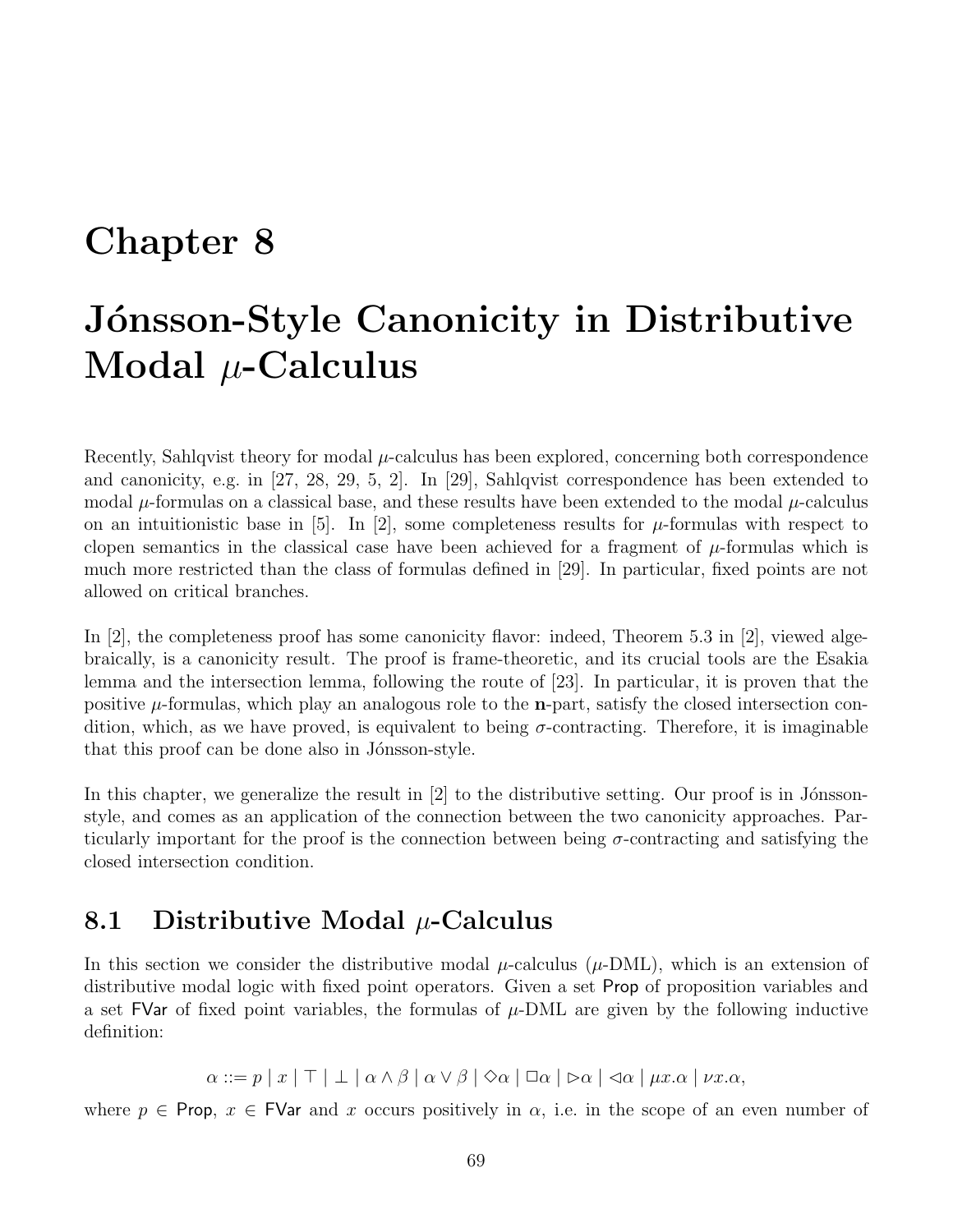triangles. We denote the language as  $\mathcal{L}^{\mu}$ , and  $\mathcal{L}^{\mu}_{term}$ ,  $\mathcal{L}^{\mu}_{\leq}$ ,  $\mathcal{L}^{\mu}_{quasi}$  are defined similarly to Section 2.1. We interpret the formulas over distributive modal algebras (DMA). In fact, many definitions concerning the syntax and semantics of distributive modal logic can be carried over to distributive modal  $\mu$ -calculus, therefore we only mention the ones which are new or need revision.

**Definition 8.1 (Free and Bound Variables).** For any formula  $\alpha \in \mathcal{L}^{\mu}$  and fixed point variable x occurring in  $\alpha$ , we say

- an occurrence of x in  $\alpha$  is free, if it is not in the scope of  $\mu x$  or  $\nu x$ ;
- an occurrence of x in  $\alpha$  is *bound*, if it is in the scope of  $\mu x$  or  $\nu x$ ;
- x is a free variable, if there is a free occurrence of x in  $\alpha$ ;
- x is a *bound variable*, if all occurences of x in  $\alpha$  are bound;
- $\alpha$  is a *sentence*, if there is no free occurence of any fixed point variables.

We denote  $\text{Var}(\alpha)$  as the set of all free fixed point variables in  $\alpha$ .

Therefore, in any DMA A,  $\alpha$  induces a term function  $\alpha^{\mathbb{A}}$ : Prop $(\alpha) \cup \text{Var}(\alpha) \rightarrow \mathbb{A}$ . Let A be a DMA and h: Prop ∪ FVar  $\rightarrow \mathbb{A}$  be an assignment. We use the symbol  $[\alpha]_h^{\mathbb{A}}$  $\frac{A}{h}$  to denote the interpretation of  $\alpha$  in A under the assignment h, as defined in Chapter 2. The interpretation for  $\mu x.\alpha$  (resp.  $\nu x.\alpha$ ) is defined as the least fixed point (resp. greatest fixed point) of the term function  $\alpha$  with respect to x, namely,

$$
\begin{aligned} [\mu x. \alpha]_h^{\mathbb{A}} &= \bigwedge \{ a \in \mathbb{A} : [\alpha]_{h_x^a}^{\mathbb{A}} \le a \} \\ [\nu x. \alpha]_h^{\mathbb{A}} &= \bigvee \{ a \in \mathbb{A} : a \le [\alpha]_{h_x^a}^{\mathbb{A}} \}, \end{aligned}
$$

where  $h_x^a$  is the assignment which is the same as h except that it maps x to  $a \in A$ . It is easy to see that the value of  $[\mu x.\alpha]_h^{\mathbb{A}}$  $_h^{\mathbb{A}}$  (resp.  $[\nu x.\alpha]_h^{\mathbb{A}}$  $\mathbb{A}_{h}$ ) might not exist, since A might not be closed under taking arbitrary meets (resp. joins), therefore we only consider DMAs A such that all the required meets and joins exist:

Definition 8.2 (Distributive Modal  $\mu$ -Algebra). A DMA  $\mathbb A$  is a *distributive modal*  $\mu$ -algebra  $(\mu\text{-}DMA)$ , if the interpretations  $[\mu x.\alpha]_h^{\mathbb{A}}$  $\stackrel{\mathbb{A}}{h}$  and  $[\nu x.\alpha]_h^{\stackrel{\mathbb{A}}{h}}$  $h \atop h$  of  $\mu x.\alpha$  and  $\nu x.\alpha$ , respectively, exist for all formulas  $\alpha \in \mathcal{L}^{\mu}_{term}$  (where x occurs positively in  $\alpha$ ) and all assignments h on A.

**Definition 8.3** (*F*-Canonical Extension of  $\mu$ -DMA). Let A be a  $\mu$ -DMA, and let *F* be a subalgebra of  $\mathbb{A}^{\delta}$  considering  $\mathbb A$  is a DMA. The F-canonical extension  $\mathbb{A}_{\mathcal{F}}^{\delta}$  of  $\mathbb A$  is defined as the canonical extension  $\mathbb{A}^{\delta}$  of the underlying DMA, while for the interpretation of fixed point formulas, the least and greatest fixed points on  $\mathbb{A}_{\mathcal{F}}^{\delta}$  are computed relatively to  $\mathcal{F}$ . That is,

$$
[\mu x.\alpha]_h^{\mathbb{A}_{\mathcal{F}}^{\mathcal{S}}} = \bigwedge \{ a \in \mathcal{F} : [\alpha]_{h_x^{\mathcal{A}}}^{\mathbb{A}_{\mathcal{F}}^{\mathcal{S}}} \le a \}
$$

$$
[\nu x.\alpha]_h^{\mathbb{A}_{\mathcal{F}}^{\mathcal{S}}} = \bigvee \{ a \in \mathcal{F} : a \le [\alpha]_{h_x^{\mathcal{A}}}^{\mathbb{A}_{\mathcal{F}}^{\mathcal{S}}} \}.
$$

When interpreting  $\mu$ -terms on canonical extensions, we call *clopen semantics* the interpretation of terms on the A-canonical extensions, and we call set-theoretic semantics the interpretation of terms on the  $\mathbb{A}^{\delta}$ -canonical extensions. Admissible assignments and admissible validity are defined similarly to Section 2.6.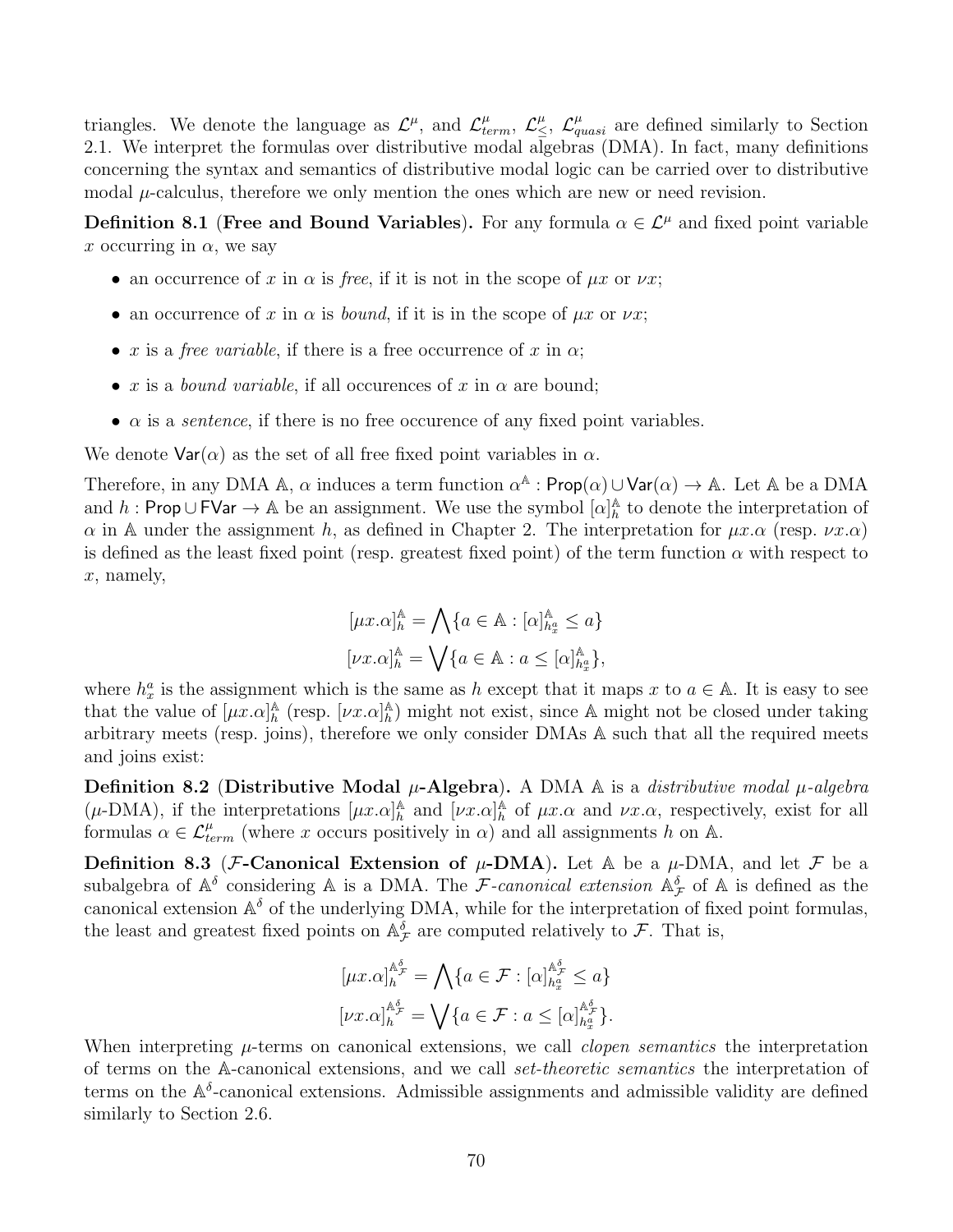As is discussed in Chapter 7 in [2], the clopen semantics looks unnatural, since, in this semantics, the interpretation of  $\mu$ - and  $\nu$ -formulas is not necessarily given by fixed points as the name suggests. However, when proving completeness (and also canonicity), this semantics is more manageable, especially when it comes to the Esakia lemma and the intersection lemma. This will be clear in the next section.

## 8.2 Jónsson-Style Canonicity for  $\mu$ -Sahlqvist Inequalities

In this section we define the notion of  $\mu$ -Sahlqvist inequalities. This definition generalizes the  $\mu$ -Sahlqvist formulas defined in [2]. We prove that  $\mu$ -Sahlqvist inequalities  $\alpha \leq \beta$  are A-canonical in the following sense:

$$
\mathbb{A}\models \alpha \leq \beta \quad \Rightarrow \quad \mathbb{A}_{\mathbb{A}}^{\delta}\models \alpha \leq \beta.
$$

where  $A$  is an arbitrary  $\mu$ -DMA.

Before defining the  $\mu$ -Sahlqvist inequalities, we first generalize the definition of signed generation tree, by adding the clause that when a node is labelled by  $\mu x$  or  $\nu x$ , its child node inherits the same sign. We erase the sign of any bound occurrence of a fixed point variable, and we consider such an occurence non-critical by default. Hence, every  $\epsilon$ -critical branch ends with a proposition variable or with a free occurrence of a fixed point variable. Extending the choice/universal classification to fixed point nodes is irrelevant in this setting, since these nodes never occur on critical branches. Since we are going to use the **n**-trick in the proof, we will also consider the language  $\mathcal{L}^{n\mu}$  which is  $\mathcal{L}^{\mu}$  expanded by **n**.

**Definition 8.4** ( $\mu$ -Terms and  $\nu$ -Terms). Let +s be the positive generation tree of a term  $s(p_1,\ldots,p_n)\in\mathcal{L}^{n\mu}_{term}.$ 

- 1. s is a  $\mu$ -term if every  $\mu$  (resp.  $\nu$ ) node on +s is labelled + (resp. –);
- 2. s is a *ν*-term if every  $\nu$  (resp.  $\mu$ ) node on +s is labelled + (resp. –).

Definition 8.5 ( $\mu$ -Sahlqvist Inequalities). Given an order type  $\epsilon$  and  $* \in \{-, +\}$ , the term \*s(p<sub>1</sub>, ..., p<sub>n</sub>) ∈  $\mathcal{L}_{term}^{\mu}$  is ( $\epsilon, \mu$ )-Sahlqvist if

- 1. no  $\mu$  or  $\nu$  node appears on an  $\epsilon$ -critical branch;
- 2. on every  $\epsilon$ -critical branch with  $p_i$  as a leaf, for  $1 \leq i \leq n$ , no choice node has a universal node as ancestor;
- 3. every  $\mu$  node is labelled and every  $\nu$  node is labelled +.

An inequality  $s \le t \in \mathcal{L}_{\le}^{\mu}$  is  $(\epsilon, \mu)$ -Sahlqvist if both +s and  $-t$  are  $(\epsilon, \mu)$ -Sahlqvist. An inequality  $s \leq t$  is  $\mu$ -Sahlqvist if it is  $(\epsilon, \mu)$ -Sahlqvist for some  $\epsilon$ .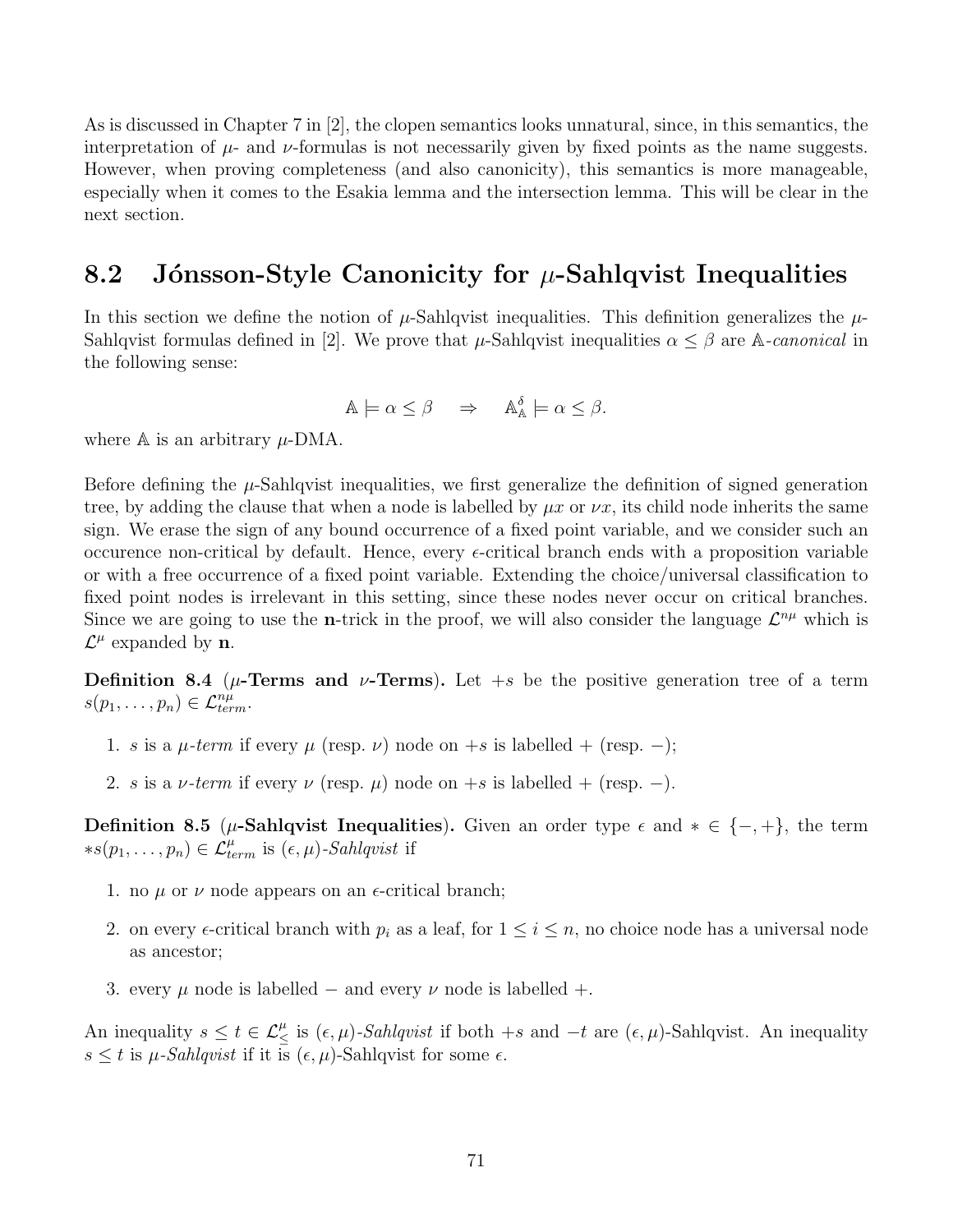According to the definition above, in  $\mu$ -Sahlqvist inequalities, the skeleton part on the  $\epsilon$ -critical branches is the same as in the case of Sahlqvist inequalities in the basic DML signature. The difference between the two definitions is that we allow fixed point operators to appear on non  $\epsilon$ -critical branches. Note, however, that the occurrences of fixed point nodes are restricted by condition 3 in the definition above.

**Example 8.6.** The inequality  $\Diamond p \leq \Box \mu x.(p \vee \Diamond x)$  is  $(\epsilon, \mu)$ -Sahlqvist for  $\epsilon = (1)$ .

**Theorem 8.7.** Every  $\mu$ -Sahlqvist inequality  $s \leq t$  is A-canonical, i.e., for every  $\mu$ -DMA A, if  $\mathbb{A} \models s \leq t$ , then  $\mathbb{A}_{\mathbb{A}}^{\delta} \models s \leq t$ .

Proof. The proof strategy is an adaptation of the Jónsson-style canonicity of Sahlqvist inequalities in the basic DML signature. Namely, we use the **n**-trick to separate the maximal non  $\epsilon$ -critical parts (i.e. both the  $\epsilon^{\partial}$ -parts and the parts under the scope of fixed points) from the Sahlqvist "skeleton". Note that  $\mu$  and  $\nu$  nodes can occur neither on  $\epsilon$ -critical branches nor on  $\epsilon^{\partial}$ -critical branches, where all the leaf nodes are bound occurences of fixed point variables. The essential facts we use are that  $\mathbf{n}(\alpha_1, \beta_1)$  is  $\sigma$ -expanding (Lemma 3.18), and the **n**-part is  $\sigma$ -contracting.

The proof strategy goes as follows:

$$
\mathbb{A} \models \alpha \leq \beta
$$
\n
$$
\iff \mathbb{A} \models \alpha_1 \leq \beta_1 \vee \gamma \qquad (\text{n-trick in } \mu\text{-DML, see Lemma 8.8})
$$
\n
$$
\iff \alpha_1^{\mathbb{A}} \leq (\beta_1 \vee \gamma)^{\mathbb{A}} \qquad (\text{trivial})
$$
\n
$$
\iff (\mathbf{n}(\alpha_1, \beta_1))^{\mathbb{A}} \leq \gamma^{\mathbb{A}} \qquad (\text{Lemma 3.16})
$$
\n
$$
\iff ((\mathbf{n}(\alpha_1, \beta_1))^{\mathbb{A}})^{\sigma} \leq (\gamma^{\mathbb{A}})^{\sigma} \qquad (\text{Def. of } \sigma\text{-extension})
$$
\n
$$
\Rightarrow ((\mathbf{n}(\alpha_1, \beta_1))^{\mathbb{A}})^{\sigma} \leq \gamma^{\mathbb{A}_{\mathbb{A}}^{\delta}} \qquad (\text{Lemma 8.8 and Lemma 8.11})
$$
\n
$$
\iff (\mathbf{n}(\alpha_1, \beta_1))^{\mathbb{A}_{\mathbb{A}}^{\delta}} \leq \gamma^{\mathbb{A}_{\mathbb{A}}^{\delta}} \qquad (\text{Lemma 3.18})
$$
\n
$$
\iff \alpha_1^{\mathbb{A}_{\mathbb{A}}^{\delta}} \leq \beta_1^{\mathbb{A}_{\mathbb{A}}^{\delta} \vee \gamma^{\mathbb{A}_{\mathbb{A}}^{\delta}} \qquad (\text{see Lemma 3.16})
$$
\n
$$
\iff \mathbb{A}_{\mathbb{A}}^{\delta} \models \alpha_1 \leq \beta_1 \vee \gamma \qquad (\text{trivial})
$$
\n
$$
\iff \mathbb{A}_{\mathbb{A}}^{\delta} \models \alpha \leq \beta \qquad (\text{n-trick in } \mu\text{-DML, see Lemma 8.8}).
$$

Most of the steps are the same as in the case of distributive modal logic, for instance, the n-trick and the second n-trick can be applied as in the basic DML case. A bit of extra complication arises to show that the uniform  $\mu$ -terms in the  $\gamma$ -parts are  $\sigma$ -contracting. The rest of this chapter focuses mainly on this issue.  $\Box$ 

**Lemma 8.8** ( $\mu$ -Analogue of Lemma 5.14 in [17]). Every  $(\epsilon, \mu)$ -Sahlqvist inequality  $\alpha \leq \beta$  is equivalent to an inequality  $\alpha_1 \leq \beta_1 \vee \gamma$  where  $+\alpha_1$  is  $\epsilon$ -uniform left Sahlqvist in the basic DML sense,  $-\beta_1$  is  $\epsilon$ -uniform right Sahlqvist in the basic DML sense, and  $+\gamma$  is an  $\epsilon$ -uniform  $\mu$ -term.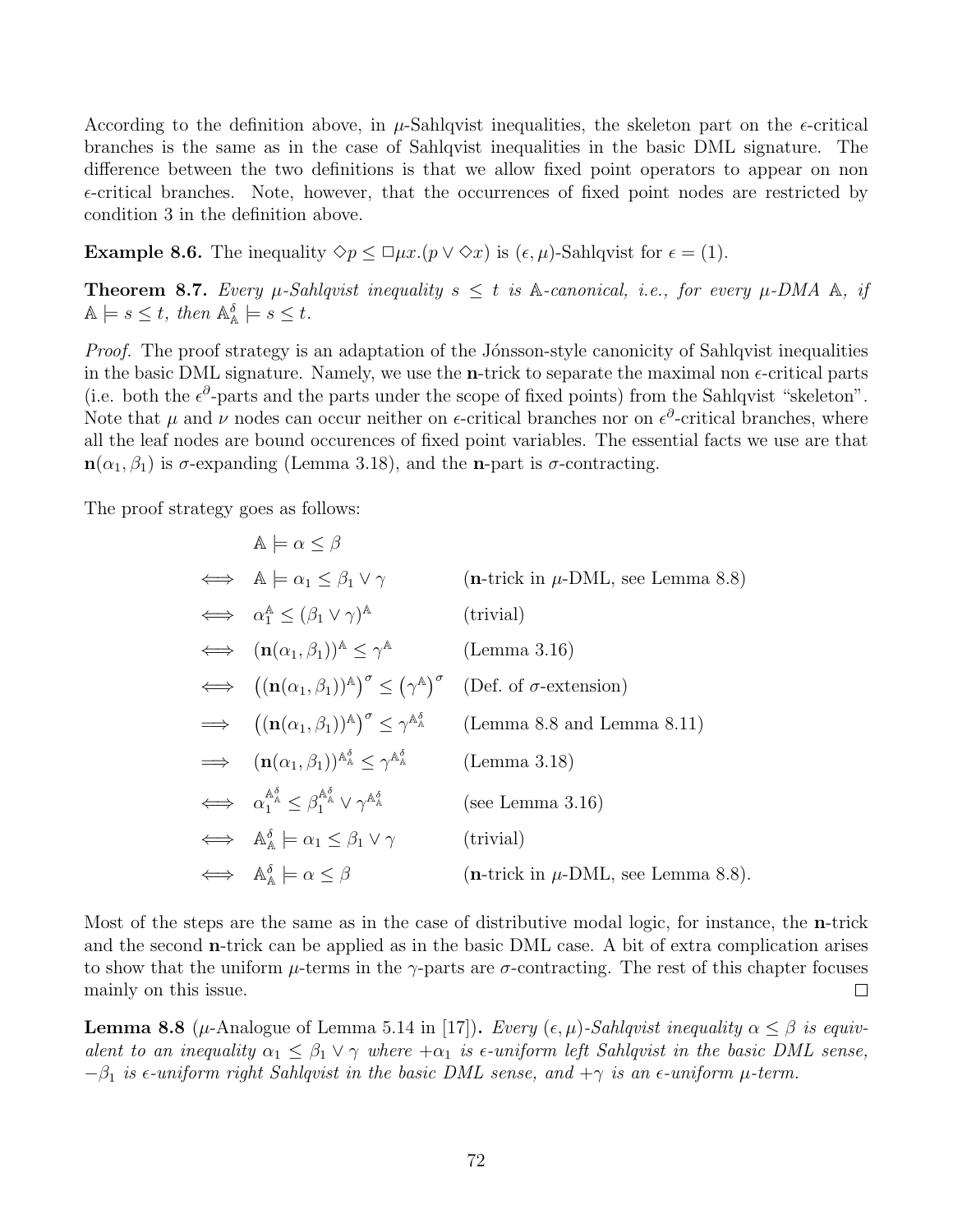*Proof.* Since every fixed point node only occurs in the non  $\epsilon$ -critical part, the **n**-trick can be applied so as to separate all the maximal non  $\epsilon$ -critical parts, therefore the statement follows straightforwardly from the results in Subsection 3.1.1. By the definition of  $(\epsilon, \mu)$ -Sahlqvist inequalities, it is easy to check that  $+\alpha_1$  is  $\epsilon$ -uniform left Sahlqvist in the basic DML sense,  $-\beta_1$  is  $\epsilon$ -uniform right Sahlqvist in the basic DML sense, and  $+\gamma$  is an  $\epsilon$ -uniform  $\mu$ -term.  $\Box$ 

**Lemma 8.9.** Let  $\varphi(\vec{p}, \vec{q})$  be a  $\mu$ -term and  $\psi(\vec{p}, \vec{q})$  be a  $\nu$ -term where  $\vec{p}$  occur positively and  $\vec{q}$  occur negatively, and let  $\vec{c} \in K(\mathbb{A}_{\mathbb{A}}^{\delta}), \vec{o} \in O(\mathbb{A}_{\mathbb{A}}^{\delta}).$  Then

- 1.  $\varphi^{\mathbb{A}^{\delta}}(\vec{c},\vec{o}) \in K(\mathbb{A}^{\delta}_{\mathbb{A}}).$
- 2.  $\psi^{\mathbb{A}^{\delta}}(\vec{o}, \vec{c}) \in O(\mathbb{A}^{\delta}_{\mathbb{A}}).$

*Proof.* We prove 1. and 2. by simultaneous induction on  $\varphi$  and  $\psi$ . The base case and connective cases are easily obtained by Lemma 4.6 and 4.9. For the case where  $\varphi(\vec{p}, \vec{q}) = \mu x.\theta(\vec{p}, \vec{q}, x)$ , since  $\varphi^{\mathbb{A}^{\delta}}_{\mathbb{A}}(\vec{c},\vec{o}) = (\mu x.\theta)^{\mathbb{A}^{\delta}}_{\mathbb{A}}(\vec{c},\vec{o},x) = \mathcal{A}\{a \in \mathbb{A} : \theta^{\mathbb{A}^{\delta}}_{\mathbb{A}}(\vec{c},\vec{o},a) \leq a\},\$ we have that  $\varphi^{\mathbb{A}^{\delta}}_{\mathbb{A}}(\vec{c},\vec{o}) \in K(\mathbb{A}^{\delta}_{\mathbb{A}}).$  The case of  $\psi(\vec{p}, \vec{q})$  is similar.  $\Box$ 

**Lemma 8.10** (Intersection Lemma). Let  $\varphi(\vec{p}, \vec{q}, r)$  be a  $\mu$ -term and  $\psi(\vec{p}, \vec{q}, r)$  be a  $\nu$ -term where  $\vec{p}$ occur positively and  $\vec{q}$  occur negatively, and let  $\vec{c} \in K(\mathbb{A}_{\mathbb{A}}^{\delta}), \vec{o} \in O(\mathbb{A}_{\mathbb{A}}^{\delta}), \{c_i : i \in I\} \subseteq K(\mathbb{A}_{\mathbb{A}}^{\delta})$  be downward-directed,  $\{o_i : i \in I\} \subseteq O(\mathbb{A}_{\mathbb{A}}^{\delta})$  be upward-directed. Then

- 1. if  $\varphi(\vec{p}, \vec{q}, r)$  is positive in r, then  $\varphi^{\mathbb{A}^{\delta}}(\vec{c}, \vec{o}, \bigwedge\{c_i : i \in I\}) = \bigwedge\{\varphi^{\mathbb{A}^{\delta}}(\vec{c}, \vec{o}, c_i) : i \in I\}$ ;
- 2. if  $\psi(\vec{p}, \vec{q}, r)$  is negative in r, then  $\psi^{\mathbb{A}^{\delta}}(\vec{o}, \vec{c}, \bigwedge\{c_i : i \in I\}) = \bigvee \{\psi^{\mathbb{A}^{\delta}}_{\mathbb{A}}(\vec{o}, \vec{c}, c_i) : i \in I\}$ ;
- 3. if  $\varphi(\vec{p}, \vec{q}, r)$  is negative in r, then  $\varphi^{\mathbb{A}^{\delta}}_{\mathbb{A}}(\vec{c}, \vec{o}, \bigvee\{o_i : i \in I\}) = \bigwedge \{\varphi^{\mathbb{A}^{\delta}}_{\mathbb{A}}(\vec{c}, \vec{o}, o_i) : i \in I\}$ ;
- 4. if  $\psi(\vec{p}, \vec{q}, r)$  is positive in r, then  $\psi^{\mathbb{A}^{\delta}}(\vec{o}, \vec{c}, \sqrt{\{o_i : i \in I\}}) = \bigvee \{\psi^{\mathbb{A}^{\delta}}_{\mathbb{A}}(\vec{o}, \vec{c}, o_i) : i \in I\}.$

*Proof.* We prove 1.-4. by simultaneous induction on  $\varphi$  and  $\psi$ . The base case and connective cases are similar to the proof of Lemma 4.12. We only consider the case where  $\varphi(\vec{p}, \vec{q}, r) = \mu x \cdot \theta(\vec{p}, \vec{q}, r, x)$ is positive in  $r$ , the remaining cases being order-variants.

Spelling out the relevant definitions, we obtain:

$$
\varphi^{\mathbb{A}_{\mathbb{A}}^{\delta}}(\vec{c},\vec{o},\bigwedge\{c_{i}:i\in I\})
$$
\n
$$
= (\mu x.\theta)^{\mathbb{A}_{\mathbb{A}}^{\delta}}(\vec{c},\vec{o},\bigwedge\{c_{i}:i\in I\},x)
$$
\n
$$
= \bigwedge\{a\in\mathbb{A} : \theta^{\mathbb{A}_{\mathbb{A}}^{\delta}}(\vec{c},\vec{o},\bigwedge\{c_{i}:i\in I\},a)\leq a\} \quad \text{(by Definition 8.3)}
$$
\n
$$
\bigwedge\{\varphi^{\mathbb{A}_{\mathbb{A}}^{\delta}}(\vec{c},\vec{o},c_{i}):i\in I\}
$$
\n
$$
= \bigwedge\{(\mu x.\theta)^{\mathbb{A}_{\mathbb{A}}^{\delta}}(\vec{c},\vec{o},c_{i},x):i\in I\}
$$
\n
$$
= \bigwedge\{\bigwedge\{a\in\mathbb{A} : \theta^{\mathbb{A}_{\mathbb{A}}^{\delta}}(\vec{c},\vec{o},c_{i},a)\leq a\} : i\in I\} \quad \text{(by Definition 8.3)}
$$
\n
$$
= \bigwedge\{a\in\mathbb{A} : (\exists i\in I)\theta^{\mathbb{A}_{\mathbb{A}}^{\delta}}(\vec{c},\vec{o},c_{i},a)\leq a\}.
$$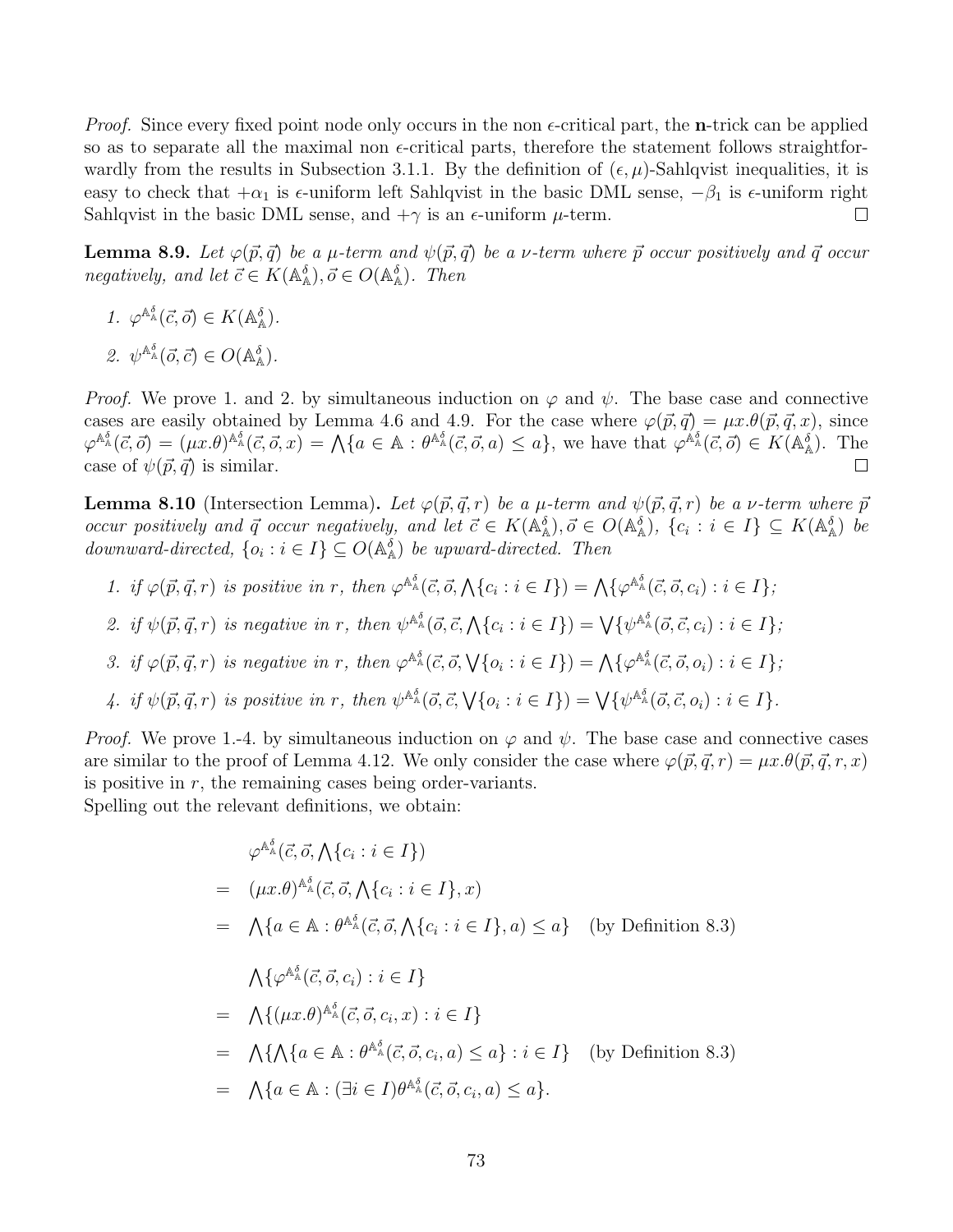Hence we need to prove the equality between the last members of the two chains of equalities above.

The inequality  $\bigwedge \{a \in \mathbb{A} : \theta^{\mathbb{A}^{\delta}_{\mathbb{A}}}(\vec{c}, \vec{o}, \bigwedge \{c_i : i \in I\}, a) \leq a\} \leq \bigwedge \{a \in \mathbb{A} : (\exists i \in I)\theta^{\mathbb{A}^{\delta}_{\mathbb{A}}}(\vec{c}, \vec{o}, c_i, a) \leq a\}$ immediately follows from the hypothesis that  $\varphi$ , and hence  $\theta$ , is positive in r.

Conversely, let us show that if  $a \in A$ , and  $\theta^{\mathbb{A}^{\delta}}(\vec{c}, \vec{o}, \bigwedge\{c_i : i \in I\}, a) \leq a$ , then  $\theta^{\mathbb{A}^{\delta}}(\vec{c}, \vec{o}, c_i, a) \leq a$  for some  $i \in I$ . By induction hypothesis,

$$
\bigwedge \{ \theta^{\mathbb{A}^{\delta}_{\mathbb{A}}}(\vec{c}, \vec{o}, c_i, a) : i \in I \} = \theta^{\mathbb{A}^{\delta}_{\mathbb{A}}}(\vec{c}, \vec{o}, \bigwedge \{c_i : i \in I\}, a) \leq a.
$$

Since  $\varphi$  is a  $\mu$ -term and is positive in r, so is  $\theta$ . By Lemma 8.9, this implies that  $\theta^{\mathbb{A}^{\delta}}(\vec{c}, \vec{o}, c_i, a) \in$  $K(\mathbb{A}_{A}^{\delta})$ . Hence, by compactness,  $\mathcal{A} \{ \theta^{\mathbb{A}_{\mathbb{A}}^{\delta}}(\vec{c}, \vec{o}, c_i, a) : i \in I' \} \leq a$  for some finite  $I' \subseteq I$ , and by the downward-directedness of  $\{c_i : i \in I\}$ , there exists some  $i_0 \in I$  such that

$$
\theta^{\mathbb{A}^{\delta}_{\mathbb{A}}}(\vec{c},\vec{o},c_{i_0},a) \leq \bigwedge \{ \theta^{\mathbb{A}^{\delta}_{\mathbb{A}}}(\vec{c},\vec{o},c_i,a) : i \in I' \} \leq a.
$$

 $\Box$ 

The proof above shows that the clopen semantics plays an important role in applying compactness.

**Lemma 8.11.** Every uniform  $\mu$ -term  $s(\vec{p}, \vec{q})$  is  $\sigma$ -contracting, and every uniform  $\nu$ -term  $t(\vec{p}, \vec{q})$  is  $\pi$ -expanding, where  $\vec{p}$  occur positively and  $\vec{q}$  occur negatively.

Proof. Straightforwardly follows from Theorem 6.8, Lemma 6.10 and Lemma 8.10.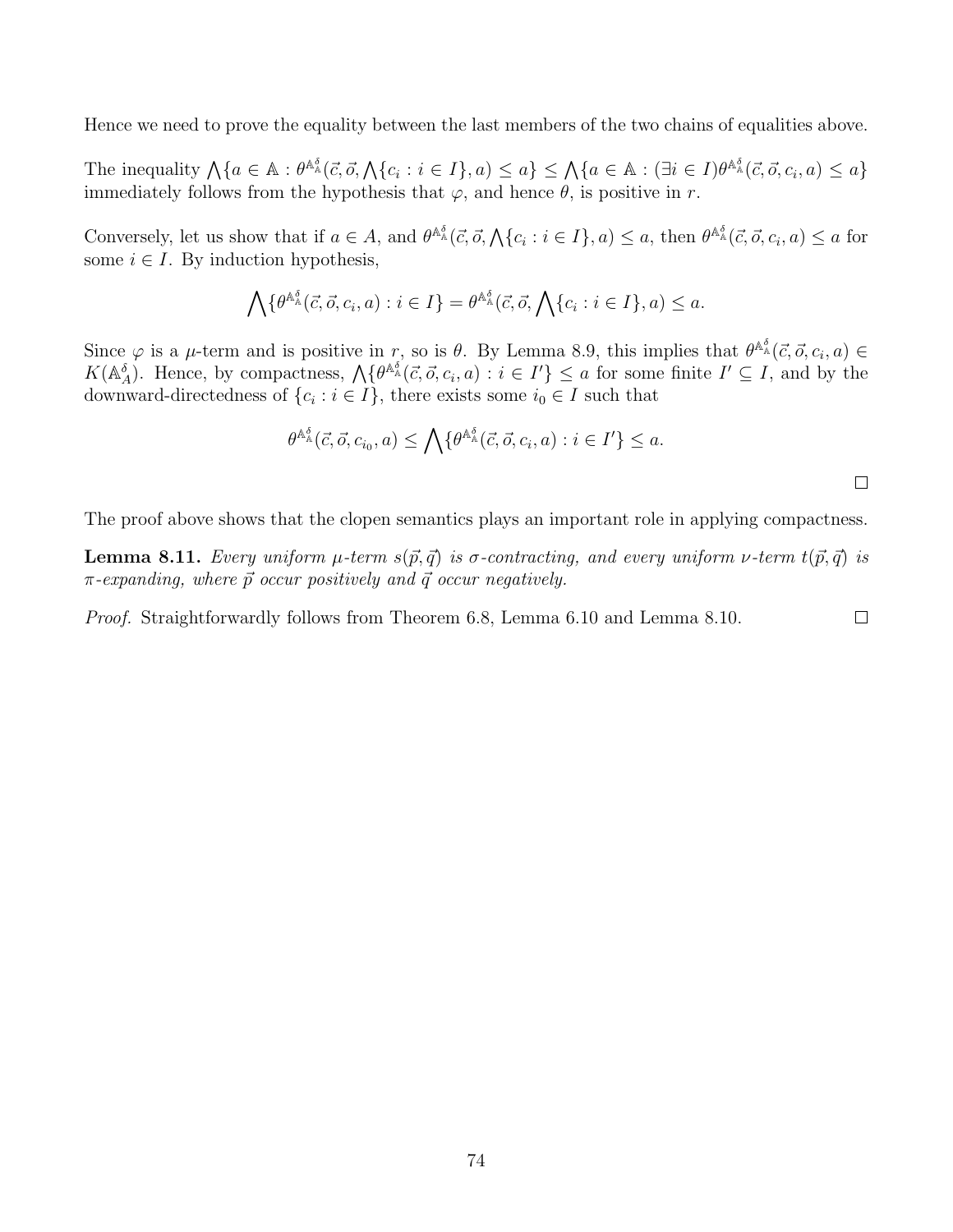## Chapter 9

# Conclusion and Future Work

## 9.1 Conclusion

Summing up, the main results of this thesis are:

- a treatment of terms in the expanded signature  $\mathcal{L}^{++}$  within a generalized definition of canonical extensions of maps (Chapter 6 and 7), and conditions on their compositional structure which guarantee them to be contracting or expanding.
- a new proof of canonicity of ALBA inequalities in the language of distributive modal logic (Chapter 7). This proof is Jónsson-style, and ALBA-aided.
- a Jónsson-style canonicity proof for the Sahlqvist fragment of distributive modal  $\mu$ -calculus (Chapter 8), generalizing the Sahlqvist formulas of modal  $\mu$ -calculus in the classical setting defined in [2].

## 9.2 Future Work

### 9.2.1 Extending Algebraic Canonicity to  $\mu$ -Inductive Fragment

In Chapter 8, we generalize the result in [2] to the distributive setting. However, compared to the correspondence results proved in e.g. [29] and [5], the fragment identified by [2] is very restricted, especially in the sense that fixed point nodes are not allowed on critical branches; in addition, the more interesting set-theoretic semantics is unexplored regarding completeness and canonicity results.

In the future, along this line of research, the following directions are of interest:

- to generalize the  $\mu$ -Sahlqvist inequalities to  $\mu$ -inductive inequalities, using the inductive skeleton instead of the Sahlqvist skeleton, while still restricting fixed point nodes on non  $\epsilon$ -critical branches.
- to allow fixed point nodes to appear on critical branches. This requires additional properties on the terms in the scope of those fixed points.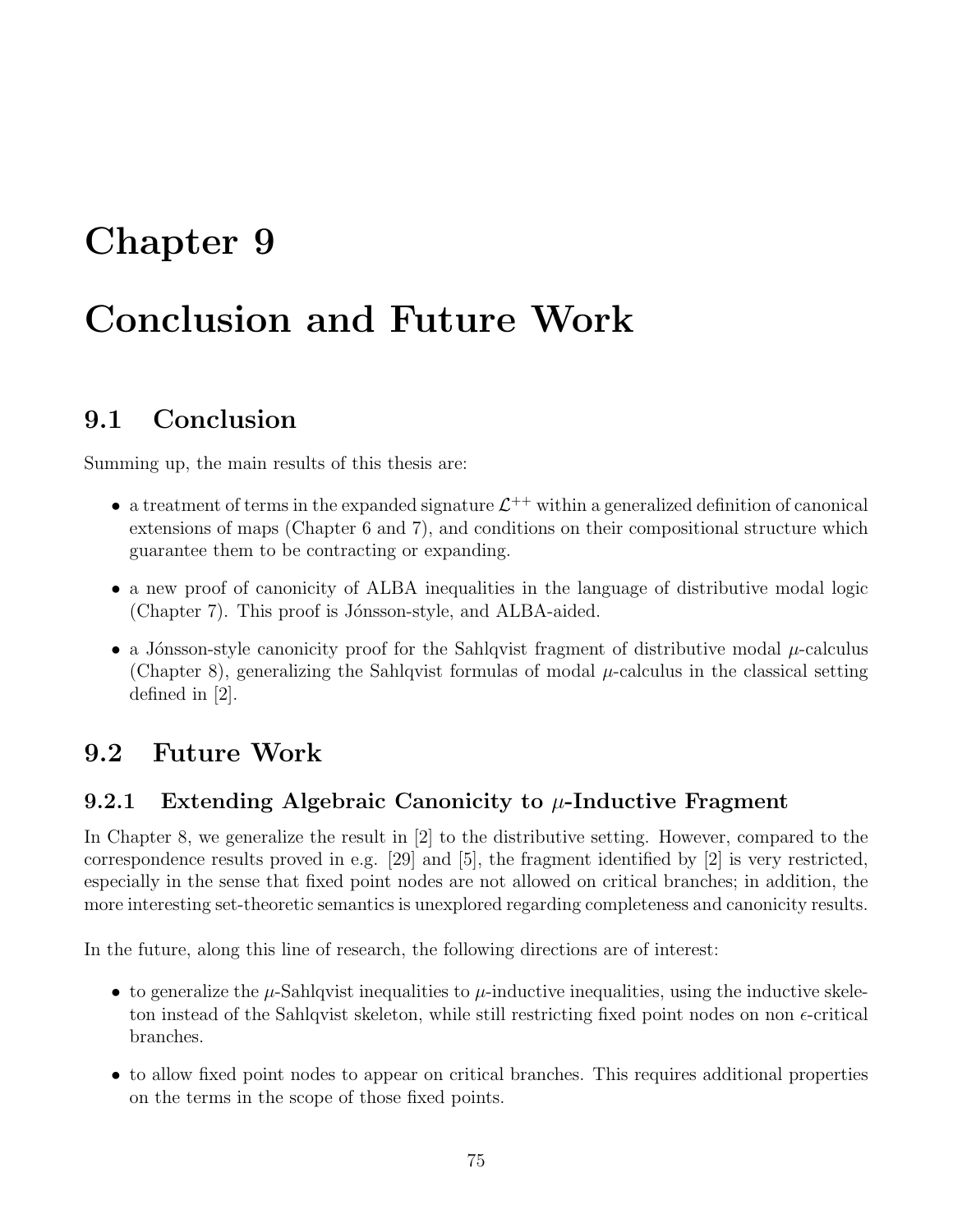• to consider the set-theoretic semantics. The main difficulties here are due to the lack of good topological properties of  $\mu$  and  $\nu$  formulas.

### 9.2.2 Algebraic Canonicity Using Additive Terms

Although the Jónsson-style canonicity and the order-topological ALBA-style canonicity have many similarities on Sahlqvist and inductive inequalities as discussed in Section 7.3, the power of the combination of the two methods is still unexplored, and is certainly not limited to the previous chapters.

As is shown in [21] and discussed in [30], the Jónsson-style canonicity has the advantage that canonicity is independent from correspondence. This is particularly important for formulas (e.g. Fine formula in [14]) which do not have a first-order correspondent. In this section, we briefly discuss one example given in  $[21]$ , which can serve as a case study, towards of improving both Jónsson-style canonicity (by proving that larger classes of terms enjoy sufficient conditions for being contracting or expanding), and the order-topological ALBA-style canonicity (by proving that compositions of certain connectives have adjoints). In the following we will only briefly discuss this issue, its systematic study being a future direction.

### Example in Jónsson's Paper

**Example 9.1** (cf. Theorem 6.1 in [21], with revision). For a uniform  $\sigma$ -stable term  $t(p)$  in  $\mathcal{L}_{term}$ with order type (1),  $t(p \vee q) \leq t(p) \vee t(q)$  is canonical.

Proof. We sketch the idea behind the proof, as is discussed in [21]. The aim is to prove that for any DMA A,

$$
\mathbb{A} \models t(p \lor q) \leq t(p) \lor t(q) \quad \Rightarrow \quad \mathbb{A}^{\delta} \models t(p \lor q) \leq t(p) \lor t(q).
$$

Consider  $t^{\mathbb{A}}$ . Since  $t(p)$  is uniform and positive in p, from  $\mathbb{A} \models t(p \lor q) \leq t(p) \lor t(q)$  we have that  $t^{\mathbb{A}}(a \vee b) = t^{\mathbb{A}}(a) \vee t^{\mathbb{A}}(b)$ , therefore  $t^{\mathbb{A}}$  is an operator. By Lemma 6.13,  $(t^{\mathbb{A}})^{\sigma}$  is a complete operator. Since by assumption,  $t(p)$  is a uniform  $\sigma$ -stable term, this implies  $(t^{\mathbb{A}})^{\sigma} = t^{\mathbb{A}^{\delta}}$ . Hence,  $t^{\mathbb{A}^{\delta}}$  is also a complete operator, and so  $\mathbb{A}^{\delta} \models t(p \lor q) \leq t(p) \lor t(q)$ .  $\Box$ 

The example above shows that the power of Jónsson-style canonicity method is not confined to what we discussed in the previous chapters. In fact, this example can inspire further enhancements of both the J´onsson-style canonicity proofs and the ALBA-style canonicity proofs when considering the canonicity of the set  $\{t(p \vee q) \leq t(p) \vee t(q), \varphi \leq \psi\}$ , as we will briefly mention in the following.

#### Enhancement of Jónsson-Style Canonicity Proofs

In the Jónsson-style canonicity, the compositional structure of the uniform Sahlqvist terms is key, and, as we know, it consists of the outer skeleton, made with operators, and the inner structure, made of meet-preserving operations. Therefore, when we restrict ourselves to the class of all DMAs validating  $t(p\vee q) \leq t(p)\vee t(q)$  where t is  $\sigma$ -stable, more terms will have the order-theoretic properties guaranteed by the Sahlqvist structure when interpreted on such algebras. For instance, we can take  $t(p)$  as a whole to act as a generalized diamond with respect to that class; therefore, in the definition of Sahlqvist terms, the outer skeleton part can contain terms like t. Possible future work includes generalizing this idea to generalized boxes, triangles and  $n$ -ary operators, as well as incorporating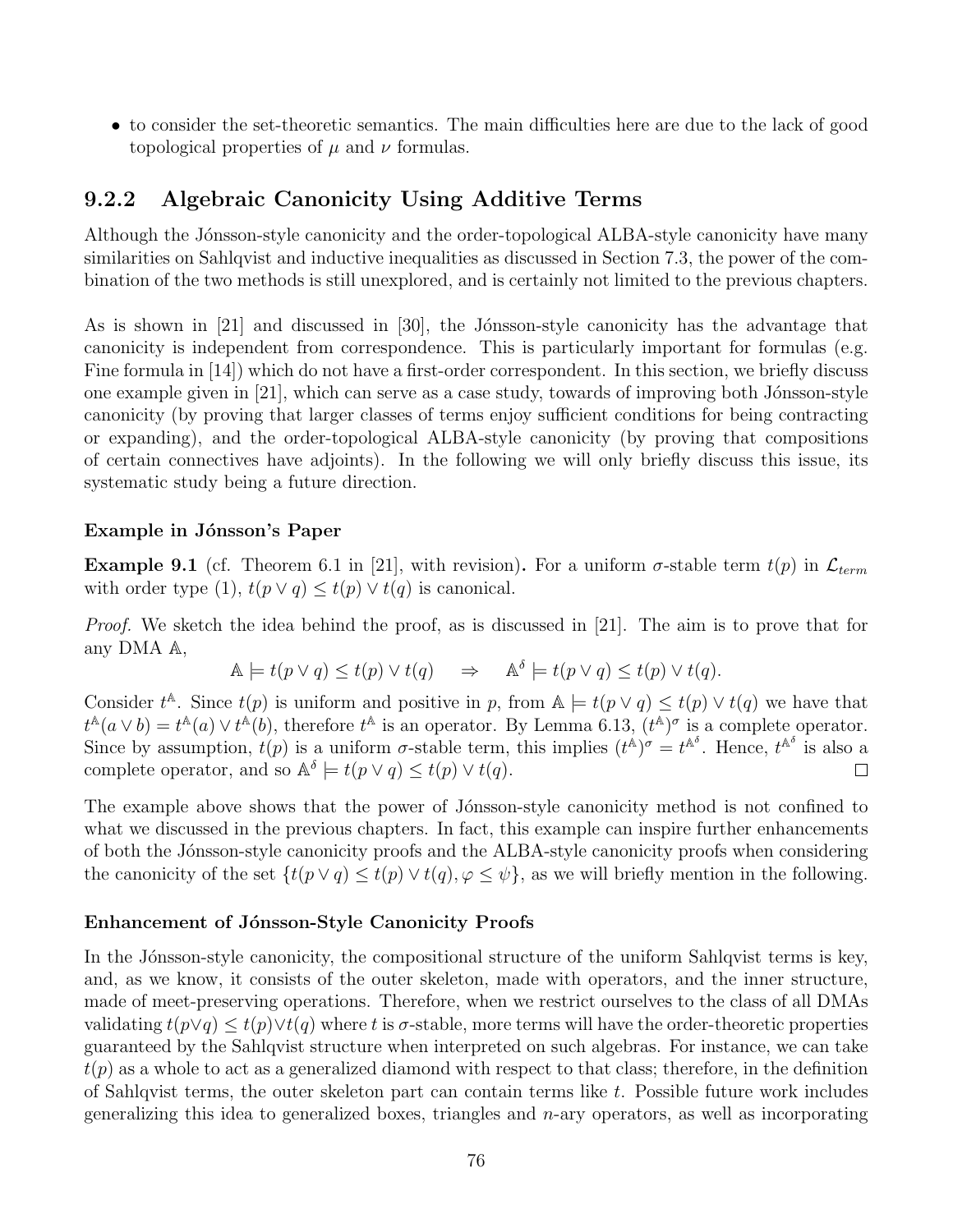the results in [31] stating that equations like  $t(p \vee q) \leftrightarrow t(p) \vee t(q)$  are canonical for all positive terms  $t(p)$ .

#### Enhancement of ALBA-Style Canonicity Proofs

In the proof of Example 9.1, one essential property is that the  $\sigma$ -extension of an operator is a complete operator. Since being completely join-preserving and being a left adjoint are two faces of the same coin, we can make use of this fact in the design of strengthenings of ALBA. In the presence of an inequality such as  $t(p \vee q) \leq t(p) \vee t(q)$  where  $t(p)$  is a  $\sigma$ -stable term, to show the canonicity of  $\{t(p\vee q)\leq t(p)\vee t(q), \varphi\leq \psi\}$ , we can add the following rules on manipulating  $\varphi\leq \psi$ :

$$
\frac{i \le t(\alpha)}{j \le \alpha \quad i \le t(j)} \qquad \frac{t(\alpha) \le m}{\alpha \le \blacksquare_t m}
$$

Here  $t^{\mathbb{A}^\delta}$  is completely join-preserving and  $\blacksquare_t^{\mathbb{A}^\delta}$  is the right adjoint of  $t^{\mathbb{A}^\delta}$ . The resulting "Jónssonaided version" of ALBA can be used in its turn to prove more canonicity results.

#### Pseudo Correspondence

As we mentioned above, in [31], canonicity results are given, generalizing Jónsson's example to equations such as  $t(p \vee q) \leftrightarrow t(p) \vee t(q)$  for any positive terms  $t(p)$ . It is also proved that these equations have pseudo first-order correspondence. Therefore, a natural question is whether these and other pseudo correspondence results can be obtained from the Jónsson-aided ALBA enhancement.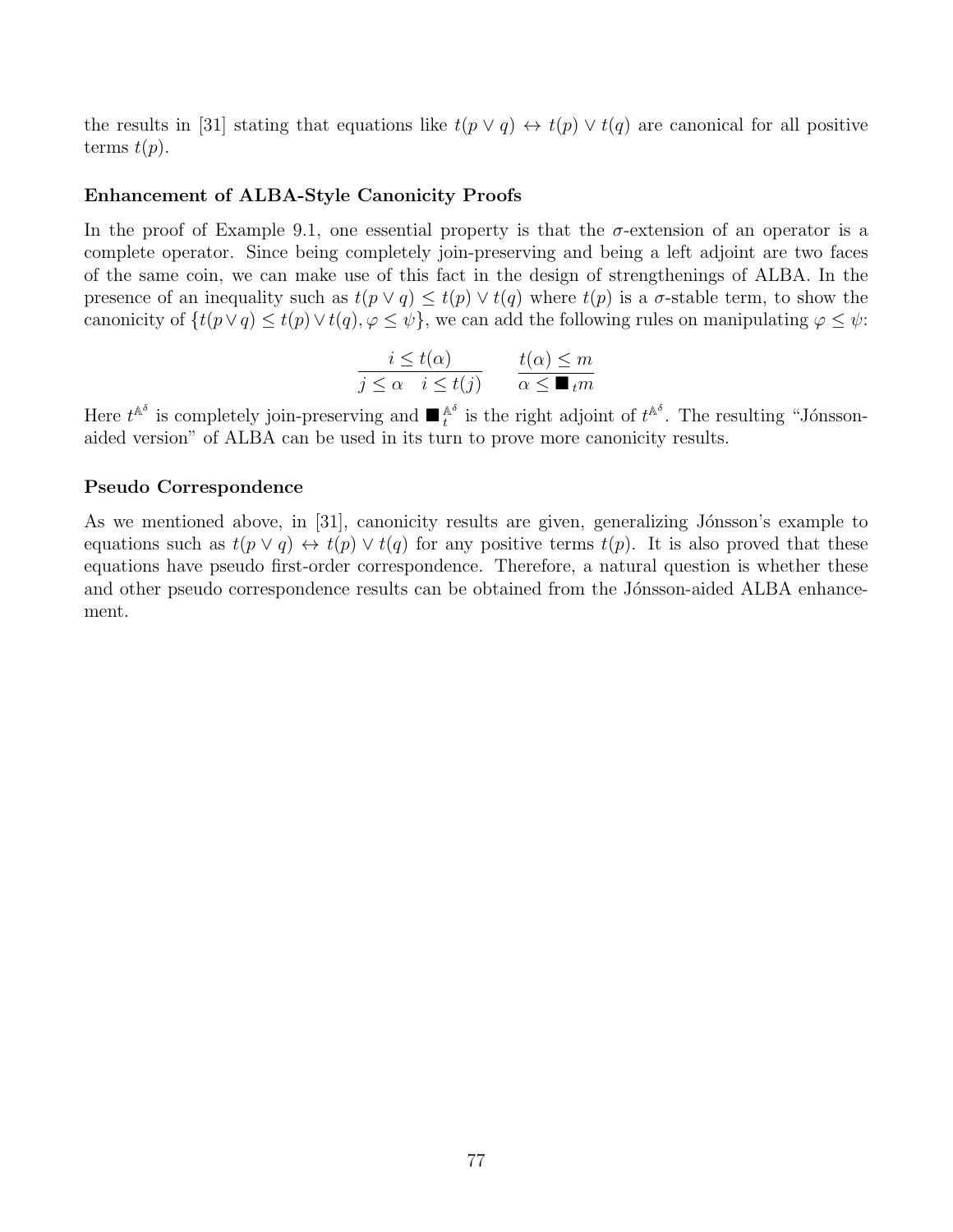# Bibliography

- [1] Wilhelm Ackermann. Untersuchung uber das Eliminationsproblem der Mathematischen Logic. Mathematische Annalen, 110:390-413, 1935.
- [2] Nick Bezhanishvili and Ian Hodkinson. Sahlqvist Theorem for Modal Fixed Point Logic. Theoretical Computer Science, 424:1–19, 2012.
- [3] Patrick Blackburn, Maarten de Rijke, and Yde Venema. Modal Logic, volume 53 of Cambridge Tracts in Theoretical Computer Science. Cambridge University Press, 2001.
- [4] Patrick Blackburn, Johan van Benthem, and Frank Wolter, editors. Handbook of Modal Logic, volume 3 of Studies in Logic and Practical Reasoning. Elsevier Science, December 2006.
- [5] Willem Conradie, Yves Fomatati, Alessandra Palmigiano, and Sumit Sourabh. Sahlqvist Correspondence for Intuitionistic Modal  $\mu$ -Calculus, Submitted.
- [6] Willem Conradie, Silvio Ghilardi, and Alessandra Palmigiano. Unified Correspondence. In Alexandru Baltag and Sonja Smets, editors, Essays in honour of Johan van Benthem, Trends in Logic, Springer. to appear.
- [7] Willem Conradie, Valentin Goranko, and Dimiter Vakarelov. Algorithmic Correspondence and Completeness in Modal Logic. I. The Core Algorithm SQEMA. Logical Methods in Computer Science, 2006.
- [8] Willem Conradie, Valentin Goranko, and Dimiter Vakarelov. Algorithmic Correspondence and Completeness in Modal Logic V: Recursive Extensions of SQEMA. Journal of Applied Logic, 8(4): 319-333, 2010.
- [9] Willem Conradie and Alessandra Palmigiano. Algorithmic Correspondence and Canonicity for Non-Distributive Logics, in preparation.
- [10] Willem Conradie and Alessandra Palmigiano. Algorithmic Correspondence and Canonicity for Distributive Modal Logic. Annals of Pure and Applied Logic, 163(3):338 – 376, 2012.
- [11] Willem Conradie, Alessandra Palmigiano, and Sumit Sourabh. Algorithmic Modal Correspondence: Sahlqvist and Beyond. Submitted.
- [12] Brian Davey and Hilary Priestley. Introduction to Lattices and Order. Cambridge University Press, 2002.
- [13] Leo Esakia. Topological Kripke models. Soviet Mathematics Doklady, 15:147-151, 1974.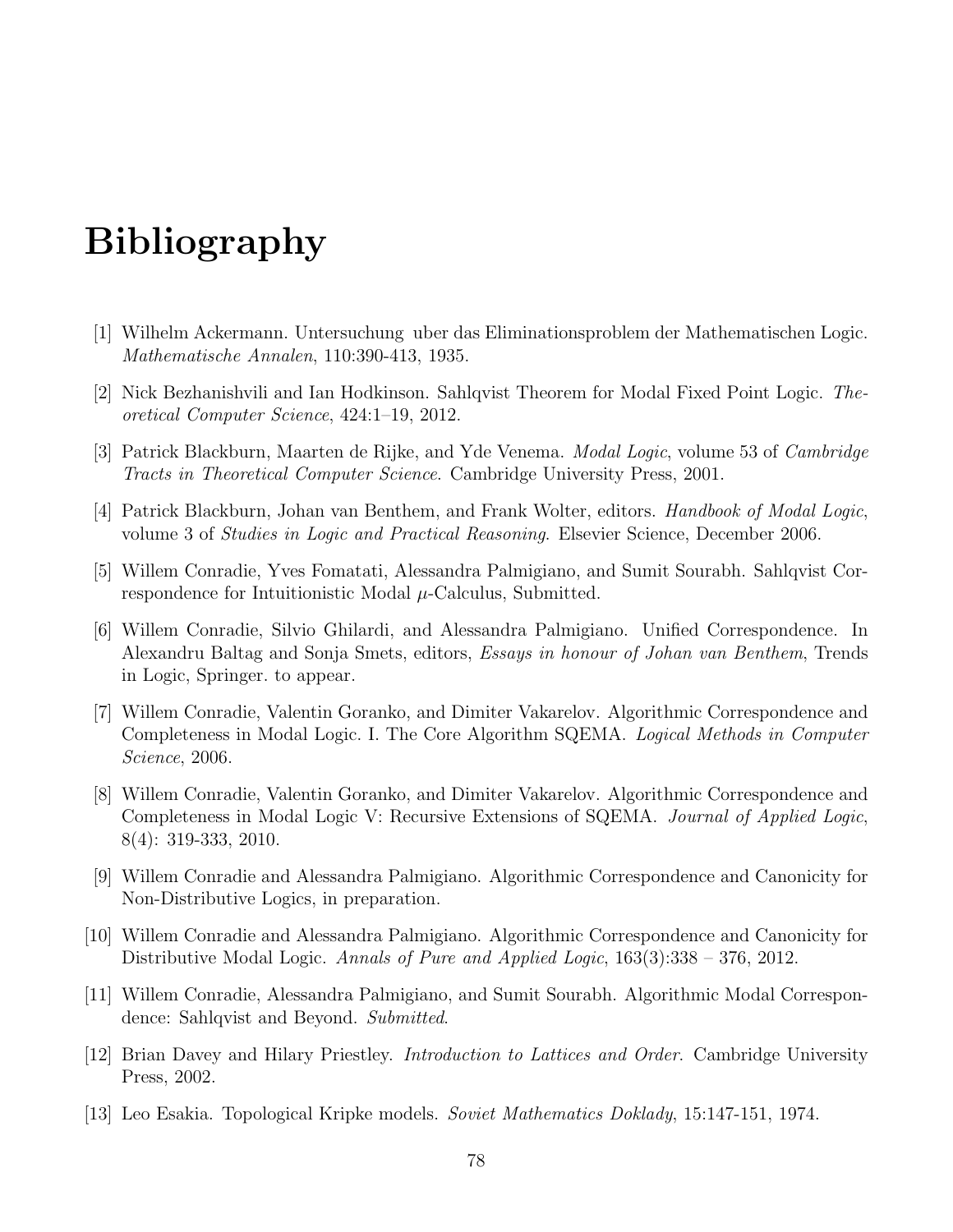- [14] Kit Fine. Some Connections Between Elementary and Modal Logic. In Studies in Logic and the Foundations of Mathematics, volume 82, pages 15–31. North Holland, 1975.
- [15] Mai Gehrke and Bjarni Jónsson. Monotone Bounded Distributive Lattice Expansions. Mathematica Japonica, 52(2):197–213, 2000.
- [16] Mai Gehrke and Bjarni Jónsson. Bounded Distributive Lattice Expansions. *Mathematica* Scandinavica, 94(94):13–45, 2004.
- [17] Mai Gehrke, Hideo Nagahashi, and Yde Venema. A Sahlqvist Theorem for Distributive Modal Logic. Annals of Pure and Applied Logic, 131(1-3):65–102, 2005.
- [18] Mai Gehrke and Jacob Vosmaer. A View of Canonical Extension. In Nick Bezhanishvili, Sebastian Löbner, Kerstin Schwabe, and Luca Spada, editors, *TbiLLC*, volume 6618 of *Lecture* Notes in Computer Science, pages 77–100. Springer, 2009.
- [19] Silvio Ghilardi and Giancarlo Meloni. Constructive Canonicity in Non-Classical Logics. Annals of Pure and Applied Logic,  $86(1):1-32$ , 1997.
- [20] Valentin Goranko and Dimiter Vakarelov. Elementary Canonical Formulae: Extending Sahlqvist's Theorem. Annals of Pure and Applied Logic, 141(1-2):180–217, 2006.
- [21] Bjarni Jónsson. On the Canonicity of Sahlqvist Identities. Studia Logica, 53:473-491, 1994.
- [22] Henrik Sahlqvist. Completeness and Correspondence in the First and Second Order Semantics for Modal Logic. In S. Kanger, editor, Studies in Logic and the Foundations of Mathematics, volume 82, pages 110–143. North-Holland, Amsterdam, 1975.
- [23] Giovanni Sambin and Virginia Vaccaro. A New Proof of Sahlqvist's Theorem on Modal Definability and Completeness. Journal of Symbolic Logic, 54(3):992–999, 1989.
- [24] Tomoyuki Suzuki. Canonicity Results of Substructural and Lattice-Based Logics. The Review of Symbolic Logic, 4(01):1–42, 2011.
- [25] Johan van Benthem. *Modal Logic and Classical Logic*. Indices. Monographs in Philosophical Logic and Formal Linguistics. Bibliopolis, 1983.
- [26] Johan van Benthem. Correspondence Theory. In Dov M. Gabbay and Franz Guenthner, editors, Handbook of philosophical logic, volume 3, pages 325–408. Kluwer Academic Publishers, 2001.
- [27] Johan van Benthem. Minimal Predicates, Fixed-Points, and Definability. Journal of Symbolic  $Logic, 70(3):696-712, 2005.$
- [28] Johan van Benthem. Modal Frame Correspondences and Fixed-Points. Studia Logica, 83(1- 3):133–155, 2006.
- [29] Johan van Benthem, Nick Bezhanishvili, and Ian Hodkinson. Sahlqvist Correspondence for Modal Mu-Calculus. Studia Logica, 100(1-2):31–60, 2012.